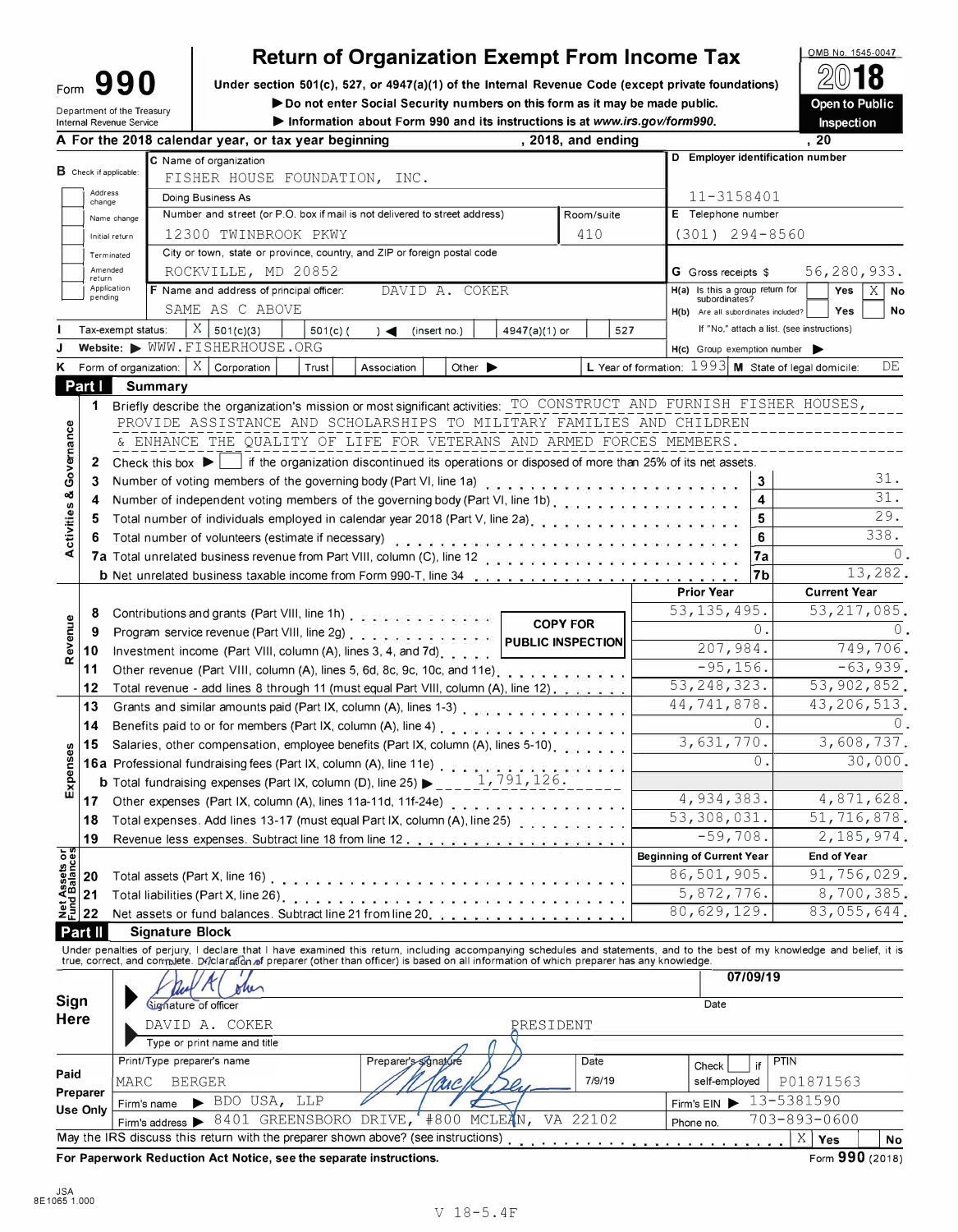|            | Form 990 (2018)                                                                                                                                                               | Page 2          |
|------------|-------------------------------------------------------------------------------------------------------------------------------------------------------------------------------|-----------------|
|            | Part III<br><b>Statement of Program Service Accomplishments</b>                                                                                                               |                 |
| 1          |                                                                                                                                                                               | $\mathbf{X}$    |
|            | Briefly describe the organization's mission:<br>ATTACHMENT 1                                                                                                                  |                 |
|            |                                                                                                                                                                               |                 |
|            |                                                                                                                                                                               |                 |
|            |                                                                                                                                                                               |                 |
|            | Did the organization undertake any significant program services during the year which were not listed on the                                                                  |                 |
|            |                                                                                                                                                                               | $ X $ No<br>Yes |
|            | If "Yes," describe these new services on Schedule O.                                                                                                                          |                 |
|            | Did the organization cease conducting, or make significant changes in how it conducts, any program                                                                            |                 |
|            |                                                                                                                                                                               | $ X $ No<br>Yes |
|            | If "Yes," describe these changes on Schedule O.<br>Describe the organization's program service accomplishments for each of its three largest program services, as measured by |                 |
|            | expenses. Section $501(c)(3)$ and $501(c)(4)$ organizations are required to report the amount of grants and allocations to others,                                            |                 |
|            | the total expenses, and revenue, if any, for each program service reported.                                                                                                   |                 |
|            |                                                                                                                                                                               |                 |
|            | 4a (Code:<br>(Express \$<br>47,803,860. including grants of \$43,206,513. ) (Revenue \$                                                                                       |                 |
|            | TO PROMOTE AND ENHANCE THE PUBLIC PERCEPTION AND IMAGE OF FISHER                                                                                                              |                 |
|            | HOUSES AND THE UNITED STATES ARMED FORCES; TO CONSTRUCT AND                                                                                                                   |                 |
|            | FURNISH FISHER HOUSES TO TEMPORARILY HOUSE FAMILIES AND LOVED ONES                                                                                                            |                 |
|            | VISITING MILITARY PERSONNEL IN HOSPITALS AND TO PROVIDE THE SAME                                                                                                              |                 |
|            | FOR OTHER PERSONS QUALIFIED TO USE SUCH FACILITIES; TO PROVIDE                                                                                                                |                 |
|            | FINANCIAL ASSISTANCE TO CURRENT MEMBERS OF THE UNITED STATES ARMED<br>FORCES, VETERANS AND THEIR FAMILIES; AND TO MAKE SCHOLARSHIPS                                           |                 |
|            | AVAILABLE TO MEMBERS OF MILITARY FAMILIES RECOGNIZING THE                                                                                                                     |                 |
|            | READINESS OF THE MILITARY AND THE ROLE OF THE COMMISSARY IN THE                                                                                                               |                 |
|            | MILITARY COMMUNITY.                                                                                                                                                           |                 |
|            |                                                                                                                                                                               |                 |
|            |                                                                                                                                                                               |                 |
|            | 4b (Code: ) (Expenses \$ including grants of \$ ) (Revenue \$                                                                                                                 |                 |
|            |                                                                                                                                                                               |                 |
|            |                                                                                                                                                                               |                 |
|            |                                                                                                                                                                               |                 |
|            |                                                                                                                                                                               |                 |
|            |                                                                                                                                                                               |                 |
|            |                                                                                                                                                                               |                 |
|            |                                                                                                                                                                               |                 |
|            |                                                                                                                                                                               |                 |
|            |                                                                                                                                                                               |                 |
|            |                                                                                                                                                                               |                 |
|            | including grants of \$ (Revenue \$)<br>) (Expenses \$<br>4c (Code:                                                                                                            |                 |
|            |                                                                                                                                                                               |                 |
|            |                                                                                                                                                                               |                 |
|            |                                                                                                                                                                               |                 |
|            |                                                                                                                                                                               |                 |
|            |                                                                                                                                                                               |                 |
|            |                                                                                                                                                                               |                 |
|            |                                                                                                                                                                               |                 |
|            |                                                                                                                                                                               |                 |
|            |                                                                                                                                                                               |                 |
|            |                                                                                                                                                                               |                 |
|            |                                                                                                                                                                               |                 |
|            | 4d Other program services (Describe in Schedule O.)                                                                                                                           |                 |
|            | (Expenses \$<br>including grants of \$<br>) (Revenue \$                                                                                                                       |                 |
|            | 4e Total program service expenses ><br>47,803,860.                                                                                                                            |                 |
| <b>JSA</b> | 8E1020 1.000                                                                                                                                                                  | Form 990 (2018) |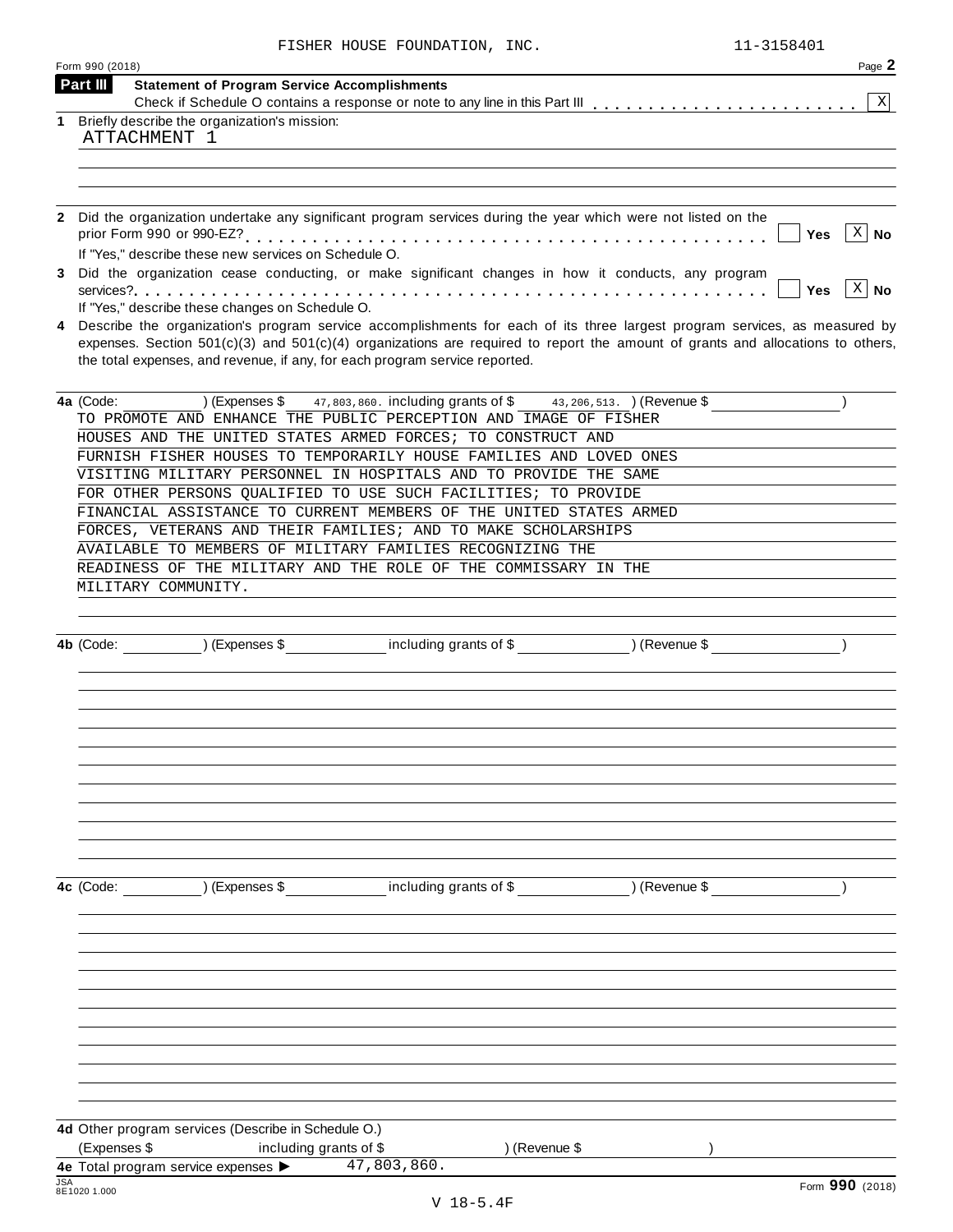**1** Is the organization described in section 501(c)(3) or 4947(a)(1) (other than a private foundation)? *If "Yes,"*

*complete Schedule A* **1** m m m m m m m m m m m m m m m m m m m m m m m m m m m m m m m m m m m m m m m m m m m m m m m m m m m

**Part IV Checklist of Required Schedules**

|                            |                                                                                                                                                | 1               | X,              |                  |
|----------------------------|------------------------------------------------------------------------------------------------------------------------------------------------|-----------------|-----------------|------------------|
| 2                          | Is the organization required to complete Schedule B, Schedule of Contributors (see instructions)?                                              | $\mathbf{2}$    | $\mathbf{X}$    |                  |
| 3                          | Did the organization engage in direct or indirect political campaign activities on behalf of or in opposition to                               |                 |                 |                  |
|                            | candidates for public office? If "Yes," complete Schedule C, Part I                                                                            | 3               |                 | X                |
| 4                          | Section 501(c)(3) organizations. Did the organization engage in lobbying activities, or have a section 501(h)                                  |                 |                 |                  |
|                            |                                                                                                                                                | 4               |                 | X                |
| 5                          | Is the organization a section 501(c)(4), 501(c)(5), or 501(c)(6) organization that receives membership dues,                                   |                 |                 |                  |
|                            | assessments, or similar amounts as defined in Revenue Procedure 98-19? If "Yes," complete Schedule C, Part III                                 | 5               |                 | X                |
| 6                          | Did the organization maintain any donor advised funds or any similar funds or accounts for which donors                                        |                 |                 |                  |
|                            | have the right to provide advice on the distribution or investment of amounts in such funds or accounts? If                                    |                 |                 |                  |
|                            |                                                                                                                                                | 6               |                 | Χ                |
| 7                          | Did the organization receive or hold a conservation easement, including easements to preserve open space,                                      |                 |                 |                  |
|                            | the environment, historic land areas, or historic structures? If "Yes," complete Schedule D, Part II.                                          | 7               |                 | X                |
| 8                          | Did the organization maintain collections of works of art, historical treasures, or other similar assets? If "Yes,"                            |                 |                 |                  |
|                            |                                                                                                                                                | 8               |                 | X                |
|                            | Did the organization report an amount in Part X, line 21, for escrow or custodial account liability, serve as a                                |                 |                 |                  |
| 9                          |                                                                                                                                                |                 |                 |                  |
|                            | custodian for amounts not listed in Part X; or provide credit counseling, debt management, credit repair, or                                   |                 |                 | X                |
|                            |                                                                                                                                                | 9               |                 |                  |
| 10                         | Did the organization, directly or through a related organization, hold assets in temporarily restricted                                        |                 | Χ               |                  |
|                            | endowments, permanent endowments, or quasi-endowments? If "Yes," complete Schedule D, Part V.                                                  | 10              |                 |                  |
| 11                         | If the organization's answer to any of the following questions is "Yes," then complete Schedule D, Parts VI,                                   |                 |                 |                  |
|                            | VII, VIII, IX, or X as applicable.<br>a Did the organization report an amount for land, buildings, and equipment in Part X, line 10? If "Yes," |                 |                 |                  |
|                            |                                                                                                                                                | 11a             | Χ               |                  |
|                            | <b>b</b> Did the organization report an amount for investments-other securities in Part X, line 12 that is 5% or more                          |                 |                 |                  |
|                            |                                                                                                                                                | 11 <sub>b</sub> |                 | X                |
|                            |                                                                                                                                                |                 |                 |                  |
|                            | c Did the organization report an amount for investments-program related in Part X, line 13 that is 5% or more                                  | 11c             |                 | X                |
|                            | of its total assets reported in Part X, line 16? If "Yes," complete Schedule D, Part VIII                                                      |                 |                 |                  |
|                            | d Did the organization report an amount for other assets in Part X, line 15 that is 5% or more of its total assets                             |                 | Χ               |                  |
|                            | reported in Part X, line 16? If "Yes," complete Schedule D, Part IX.                                                                           | 11d             | $\mathbf X$     |                  |
|                            | e Did the organization report an amount for other liabilities in Part X, line 25? If "Yes," complete Schedule D, Part X                        | 11e             |                 |                  |
|                            | f Did the organization's separate or consolidated financial statements for the tax year include a footnote that addresses                      |                 | Χ               |                  |
|                            | the organization's liability for uncertain tax positions under FIN 48 (ASC 740)? If "Yes," complete Schedule D, Part X                         | 11f             |                 |                  |
|                            | 12a Did the organization obtain separate, independent audited financial statements for the tax year? If "Yes," complete                        |                 | Χ               |                  |
|                            |                                                                                                                                                | 12a             |                 |                  |
|                            | <b>b</b> Was the organization included in consolidated, independent audited financial statements for the tax year? If                          |                 |                 |                  |
|                            | "Yes," and if the organization answered "No" to line 12a, then completing Schedule D, Parts XI and XII is optional                             | 12 <sub>b</sub> |                 | X<br>$\mathbf X$ |
| 13                         | Is the organization a school described in section $170(b)(1)(A)(ii)?$ If "Yes," complete Schedule E.                                           | 13              |                 |                  |
|                            | 14a Did the organization maintain an office, employees, or agents outside of the United States?                                                | 14a             |                 | Χ                |
|                            | <b>b</b> Did the organization have aggregate revenues or expenses of more than \$10,000 from grantmaking,                                      |                 |                 |                  |
|                            | fundraising, business, investment, and program service activities outside the United States, or aggregate                                      |                 |                 |                  |
|                            | foreign investments valued at \$100,000 or more? If "Yes," complete Schedule F, Parts I and IV                                                 | 14b             | Χ               |                  |
| 15                         | Did the organization report on Part IX, column (A), line 3, more than \$5,000 of grants or other assistance to or                              |                 |                 |                  |
|                            |                                                                                                                                                | 15              | Χ               |                  |
| 16                         | Did the organization report on Part IX, column (A), line 3, more than \$5,000 of aggregate grants or other                                     |                 |                 |                  |
|                            | assistance to or for foreign individuals? If "Yes," complete Schedule F, Parts III and IV                                                      | 16              |                 | Χ                |
| 17                         | Did the organization report a total of more than \$15,000 of expenses for professional fundraising services on                                 |                 |                 |                  |
|                            | Part IX, column (A), lines 6 and 11e? If "Yes," complete Schedule G, Part I (see instructions).                                                | 17              | Χ               |                  |
| 18                         | Did the organization report more than \$15,000 total of fundraising event gross income and contributions on                                    |                 |                 |                  |
|                            |                                                                                                                                                | 18              | Χ               |                  |
| 19                         | Did the organization report more than \$15,000 of gross income from gaming activities on Part VIII, line 9a?                                   |                 |                 |                  |
|                            |                                                                                                                                                | 19              |                 | Χ                |
|                            | 20a Did the organization operate one or more hospital facilities? If "Yes," complete Schedule H                                                | 20a             |                 | $\mathbf X$      |
|                            | <b>b</b> If "Yes" to line 20a, did the organization attach a copy of its audited financial statements to this return?                          | 20 <sub>b</sub> |                 |                  |
| 21                         | Did the organization report more than \$5,000 of grants or other assistance to any domestic organization or                                    |                 |                 |                  |
|                            | domestic government on Part IX, column (A), line 1? If "Yes," complete Schedule I, Parts I and II                                              | 21              | Χ               |                  |
| <b>JSA</b><br>8E1021 1.000 |                                                                                                                                                |                 | Form 990 (2018) |                  |

**Yes No**

X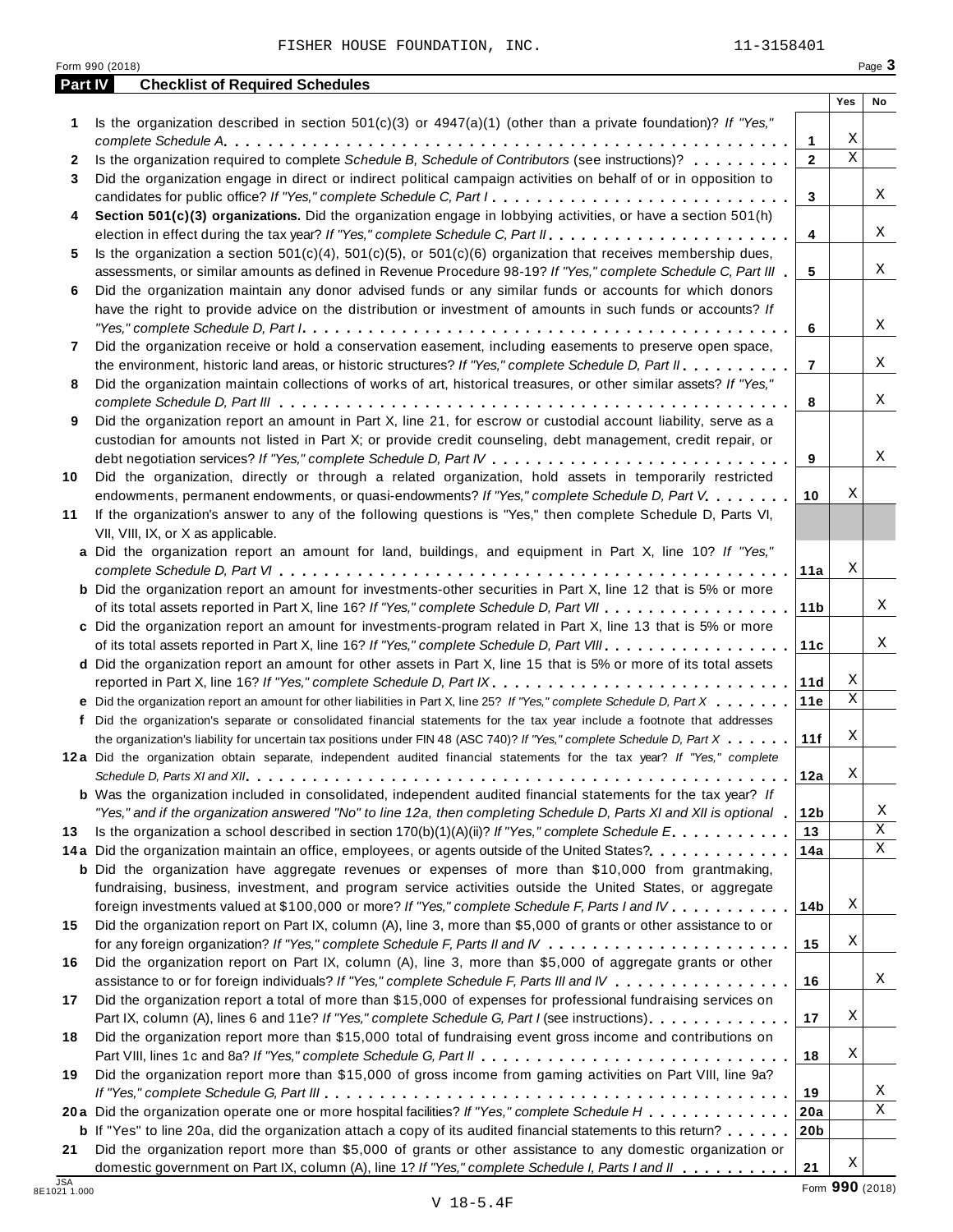Form <sup>990</sup> (2018) Page **4**

| <b>Part IV</b> | <b>Checklist of Required Schedules (continued)</b>                                                                                                                                                                            |                 |                 |    |
|----------------|-------------------------------------------------------------------------------------------------------------------------------------------------------------------------------------------------------------------------------|-----------------|-----------------|----|
|                |                                                                                                                                                                                                                               |                 | Yes             | No |
| 22             | Did the organization report more than \$5,000 of grants or other assistance to or for domestic individuals on<br>Part IX, column (A), line 2? If "Yes," complete Schedule I, Parts I and III                                  | 22              | Χ               |    |
| 23             | Did the organization answer "Yes" to Part VII, Section A, line 3, 4, or 5 about compensation of the                                                                                                                           |                 |                 |    |
|                | organization's current and former officers, directors, trustees, key employees, and highest compensated                                                                                                                       |                 |                 |    |
|                |                                                                                                                                                                                                                               | 23              | Χ               |    |
|                | 24a Did the organization have a tax-exempt bond issue with an outstanding principal amount of more than                                                                                                                       |                 |                 |    |
|                | \$100,000 as of the last day of the year, that was issued after December 31, 2002? If "Yes," answer lines 24b                                                                                                                 |                 |                 |    |
|                |                                                                                                                                                                                                                               | 24a             |                 | Χ  |
|                | <b>b</b> Did the organization invest any proceeds of tax-exempt bonds beyond a temporary period exception?                                                                                                                    | 24 <sub>b</sub> |                 |    |
|                | c Did the organization maintain an escrow account other than a refunding escrow at any time during the year                                                                                                                   |                 |                 |    |
|                |                                                                                                                                                                                                                               | 24c             |                 |    |
|                | d Did the organization act as an "on behalf of" issuer for bonds outstanding at any time during the year?                                                                                                                     | 24d             |                 |    |
|                | 25a Section 501(c)(3), 501(c)(4), and 501(c)(29) organizations. Did the organization engage in an excess benefit                                                                                                              |                 |                 |    |
|                | transaction with a disqualified person during the year? If "Yes," complete Schedule L, Part I                                                                                                                                 | 25a             |                 | X  |
|                | <b>b</b> Is the organization aware that it engaged in an excess benefit transaction with a disqualified person in a prior                                                                                                     |                 |                 |    |
|                | year, and that the transaction has not been reported on any of the organization's prior Forms 990 or 990-EZ?                                                                                                                  |                 |                 |    |
|                |                                                                                                                                                                                                                               | 25 <sub>b</sub> |                 | X  |
| 26             | Did the organization report any amount on Part X, line 5, 6, or 22 for receivables from or payables to any                                                                                                                    |                 |                 |    |
|                | current or former officers, directors, trustees, key employees, highest compensated employees, or                                                                                                                             |                 |                 |    |
|                |                                                                                                                                                                                                                               | 26              |                 | X  |
| 27             | Did the organization provide a grant or other assistance to an officer, director, trustee, key employee,                                                                                                                      |                 |                 |    |
|                | substantial contributor or employee thereof, a grant selection committee member, or to a 35% controlled                                                                                                                       |                 |                 |    |
|                | entity or family member of any of these persons? If "Yes," complete Schedule L, Part III                                                                                                                                      | 27              |                 | Χ  |
| 28             | Was the organization a party to a business transaction with one of the following parties (see Schedule L,                                                                                                                     |                 |                 |    |
|                | Part IV instructions for applicable filing thresholds, conditions, and exceptions):                                                                                                                                           |                 | Χ               |    |
|                | a A current or former officer, director, trustee, or key employee? If "Yes," complete Schedule L, Part IV.<br><b>b</b> A family member of a current or former officer, director, trustee, or key employee? If "Yes," complete | 28a             |                 |    |
|                |                                                                                                                                                                                                                               | 28b             | Χ               |    |
|                | c An entity of which a current or former officer, director, trustee, or key employee (or a family member thereof)                                                                                                             |                 |                 |    |
|                | was an officer, director, trustee, or direct or indirect owner? If "Yes," complete Schedule L, Part IV                                                                                                                        | 28c             | Χ               |    |
| 29             | Did the organization receive more than \$25,000 in non-cash contributions? If "Yes," complete Schedule M                                                                                                                      | 29              | $\mathbf{X}$    |    |
| 30             | Did the organization receive contributions of art, historical treasures, or other similar assets, or qualified                                                                                                                |                 |                 |    |
|                |                                                                                                                                                                                                                               | 30              |                 | Χ  |
| 31             | Did the organization liquidate, terminate, or dissolve and cease operations? If "Yes," complete Schedule N, Part I                                                                                                            | 31              |                 | X  |
| 32             | Did the organization sell, exchange, dispose of, or transfer more than 25% of its net assets? If "Yes,"                                                                                                                       |                 |                 |    |
|                |                                                                                                                                                                                                                               | 32              |                 | Χ  |
| 33             | Did the organization own 100% of an entity disregarded as separate from the organization under Regulations                                                                                                                    |                 |                 |    |
|                |                                                                                                                                                                                                                               | 33              |                 | Χ  |
| 34             | Was the organization related to any tax-exempt or taxable entity? If "Yes," complete Schedule R, Part II, III,                                                                                                                |                 |                 |    |
|                |                                                                                                                                                                                                                               | 34              |                 | Χ  |
|                | 35a Did the organization have a controlled entity within the meaning of section 512(b)(13)?                                                                                                                                   | 35a             |                 | X  |
|                | <b>b</b> If "Yes" to line 35a, did the organization receive any payment from or engage in any transaction with a                                                                                                              |                 |                 |    |
|                | controlled entity within the meaning of section 512(b)(13)? If "Yes," complete Schedule R, Part V, line 2                                                                                                                     | 35 <sub>b</sub> |                 |    |
| 36             | Section 501(c)(3) organizations. Did the organization make any transfers to an exempt non-charitable                                                                                                                          |                 |                 |    |
|                |                                                                                                                                                                                                                               | 36              |                 | Χ  |
| 37             | Did the organization conduct more than 5% of its activities through an entity that is not a related organization                                                                                                              |                 |                 |    |
|                | and that is treated as a partnership for federal income tax purposes? If "Yes," complete Schedule R, Part VI                                                                                                                  | 37              |                 | Χ  |
| 38             | Did the organization complete Schedule O and provide explanations in Schedule O for Part VI, lines 11b and                                                                                                                    |                 |                 |    |
|                | 19? Note. All Form 990 filers are required to complete Schedule O.                                                                                                                                                            | 38              | Χ               |    |
| <b>Part V</b>  | <b>Statements Regarding Other IRS Filings and Tax Compliance</b>                                                                                                                                                              |                 |                 |    |
|                | Check if Schedule O contains a response or note to any line in this Part V.                                                                                                                                                   |                 | Yes             |    |
|                | 29                                                                                                                                                                                                                            |                 |                 | No |
|                | 1a Enter the number reported in Box 3 of Form 1096. Enter -0- if not applicable   1a<br>0.                                                                                                                                    |                 |                 |    |
|                | <b>b</b> Enter the number of Forms W-2G included in line 1a. Enter -0- if not applicable $\ldots \ldots$ ,                                                                                                                    |                 |                 |    |
|                | c Did the organization comply with backup withholding rules for reportable payments to vendors and                                                                                                                            | 1c              | Χ               |    |
|                |                                                                                                                                                                                                                               |                 | Form 990 (2018) |    |
| JSA            |                                                                                                                                                                                                                               |                 |                 |    |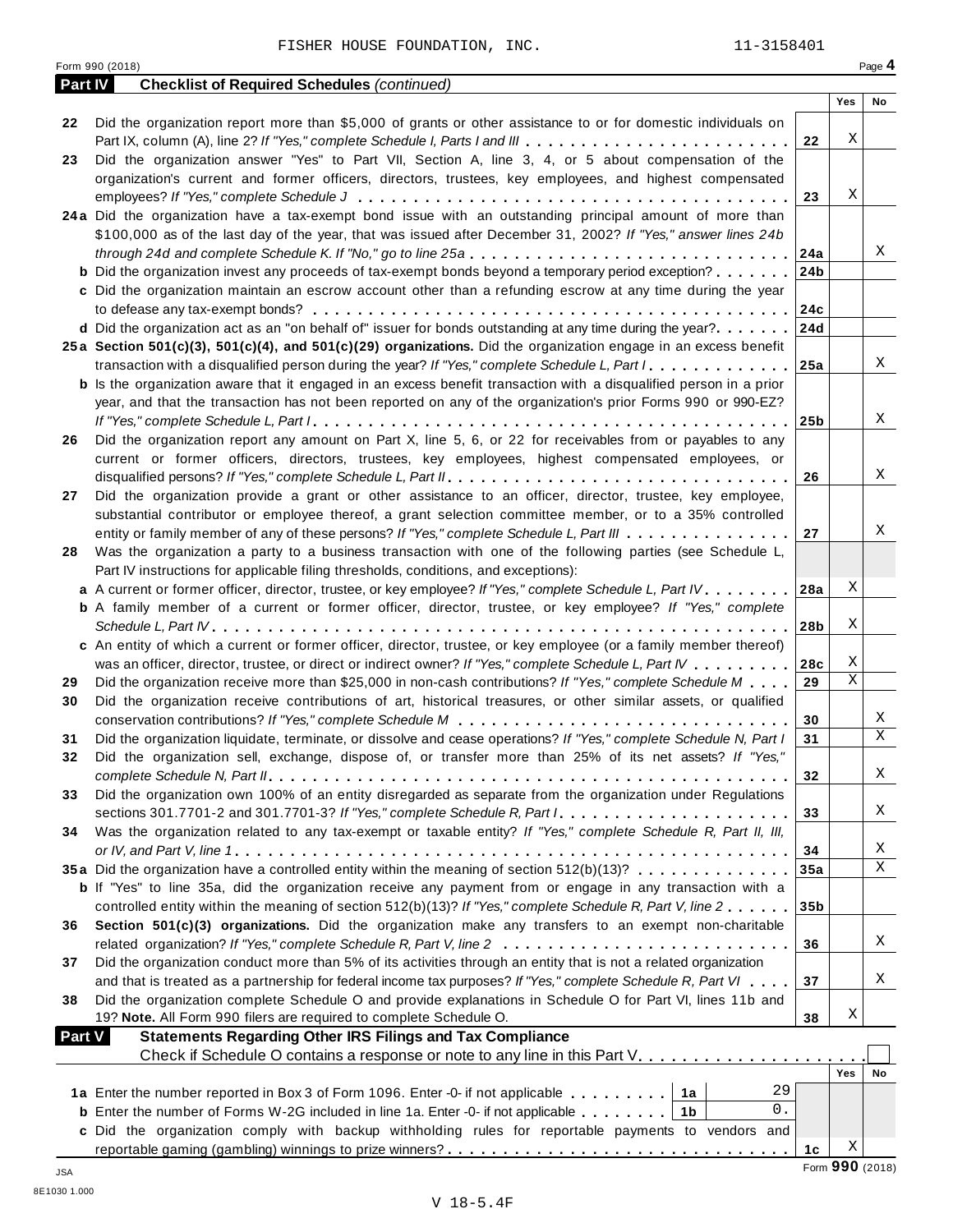| <b>Part V</b> | Statements Regarding Other IRS Filings and Tax Compliance (continued)                                                                        |                |             |    |
|---------------|----------------------------------------------------------------------------------------------------------------------------------------------|----------------|-------------|----|
|               |                                                                                                                                              |                | Yes         | No |
|               | 2a Enter the number of employees reported on Form W-3, Transmittal of Wage and Tax                                                           |                |             |    |
|               | 29<br>2a<br>Statements, filed for the calendar year ending with or within the year covered by this return.                                   |                |             |    |
|               | <b>b</b> If at least one is reported on line 2a, did the organization file all required federal employment tax returns?                      | 2 <sub>b</sub> | Χ           |    |
|               | Note. If the sum of lines 1a and 2a is greater than 250, you may be required to e-file (see instructions)                                    |                |             |    |
|               |                                                                                                                                              | 3a             | Χ           |    |
|               | <b>b</b> If "Yes," has it filed a Form 990-T for this year? If "No" to line 3b, provide an explanation in Schedule O                         | 3 <sub>b</sub> | $\mathbf X$ |    |
|               | 4a At any time during the calendar year, did the organization have an interest in, or a signature or other authority over,                   |                |             |    |
|               | a financial account in a foreign country (such as a bank account, securities account, or other financial account)?                           | 4a             |             | Χ  |
|               | <b>b</b> If "Yes," enter the name of the foreign country: $\blacktriangleright$                                                              |                |             |    |
|               | See instructions for filing requirements for FinCEN Form 114, Report of Foreign Bank and Financial Accounts (FBAR).                          |                |             |    |
|               | 5a Was the organization a party to a prohibited tax shelter transaction at any time during the tax year?                                     | 5a             |             | Χ  |
|               | <b>b</b> Did any taxable party notify the organization that it was or is a party to a prohibited tax shelter transaction?                    | 5b             |             | Χ  |
|               | c If "Yes" to line 5a or 5b, did the organization file Form 8886-T?                                                                          | 5 <sub>c</sub> |             |    |
|               | 6a Does the organization have annual gross receipts that are normally greater than \$100,000, and did the organization                       |                |             |    |
|               | solicit any contributions that were not tax deductible as charitable contributions?                                                          | 6a             |             | Χ  |
|               | <b>b</b> If "Yes," did the organization include with every solicitation an express statement that such contributions or                      |                |             |    |
|               |                                                                                                                                              | 6b             |             |    |
| 7.            | Organizations that may receive deductible contributions under section 170(c).                                                                |                |             |    |
|               | a Did the organization receive a payment in excess of \$75 made partly as a contribution and partly for goods                                |                |             |    |
|               |                                                                                                                                              | 7a             | Χ           |    |
|               | <b>b</b> If "Yes," did the organization notify the donor of the value of the goods or services provided?                                     | 7b             | $\mathbf X$ |    |
|               | c Did the organization sell, exchange, or otherwise dispose of tangible personal property for which it was                                   |                |             |    |
|               |                                                                                                                                              | 7c             |             | Χ  |
|               |                                                                                                                                              |                |             |    |
|               | e Did the organization receive any funds, directly or indirectly, to pay premiums on a personal benefit contract?                            | 7е             |             | Χ  |
|               | f Did the organization, during the year, pay premiums, directly or indirectly, on a personal benefit contract?                               | 7f             |             | Χ  |
|               | g If the organization received a contribution of qualified intellectual property, did the organization file Form 8899 as required?           | 7g             |             |    |
|               | h If the organization received a contribution of cars, boats, airplanes, or other vehicles, did the organization file a Form 1098-C?. .      | 7h             |             |    |
| 8             | Sponsoring organizations maintaining donor advised funds. Did a donor advised fund maintained by the                                         |                |             |    |
|               | sponsoring organization have excess business holdings at any time during the year?                                                           | 8              |             |    |
| 9             | Sponsoring organizations maintaining donor advised funds.                                                                                    |                |             |    |
|               | a Did the sponsoring organization make any taxable distributions under section 4966?                                                         | 9a             |             |    |
|               | <b>b</b> Did the sponsoring organization make a distribution to a donor, donor advisor, or related person?                                   | 9b             |             |    |
| 10            | Section 501(c)(7) organizations. Enter:                                                                                                      |                |             |    |
|               | 10a<br>a Initiation fees and capital contributions included on Part VIII, line 12                                                            |                |             |    |
|               | <b>b</b> Gross receipts, included on Form 990, Part VIII, line 12, for public use of club facilities [10b]                                   |                |             |    |
| 11            | Section 501(c)(12) organizations. Enter:                                                                                                     |                |             |    |
|               | 11a                                                                                                                                          |                |             |    |
|               | <b>b</b> Gross income from other sources (Do not net amounts due or paid to other sources                                                    |                |             |    |
|               | 11 <sub>b</sub><br>against amounts due or received from them.)                                                                               |                |             |    |
|               | 12a Section 4947(a)(1) non-exempt charitable trusts. Is the organization filing Form 990 in lieu of Form 1041?                               | 12a            |             |    |
|               | <b>b</b> If "Yes," enter the amount of tax-exempt interest received or accrued during the year 12b                                           |                |             |    |
| 13            | Section 501(c)(29) qualified nonprofit health insurance issuers.                                                                             |                |             |    |
|               | a Is the organization licensed to issue qualified health plans in more than one state?                                                       | 13а            |             |    |
|               | Note. See the instructions for additional information the organization must report on Schedule O.                                            |                |             |    |
|               | <b>b</b> Enter the amount of reserves the organization is required to maintain by the states in which                                        |                |             |    |
|               | 13 <sub>b</sub><br>the organization is licensed to issue qualified health plans                                                              |                |             |    |
|               | 13c                                                                                                                                          |                |             |    |
|               | 14a Did the organization receive any payments for indoor tanning services during the tax year?                                               | 14a            |             | X  |
|               | <b>b</b> If "Yes," has it filed a Form 720 to report these payments? If "No," provide an explanation in Schedule $0 \cdot \cdot \cdot \cdot$ | 14b            |             |    |
| 15            | Is the organization subject to the section 4960 tax on payment(s) of more than \$1,000,000 in remuneration or                                |                |             |    |
|               |                                                                                                                                              | 15             |             | Χ  |
|               | If "Yes," see instructions and file Form 4720, Schedule N.                                                                                   |                |             |    |
| 16            | Is the organization an educational institution subject to the section 4968 excise tax on net investment income?                              | 16             |             | Χ  |
|               | If "Yes," complete Form 4720, Schedule O.                                                                                                    |                |             |    |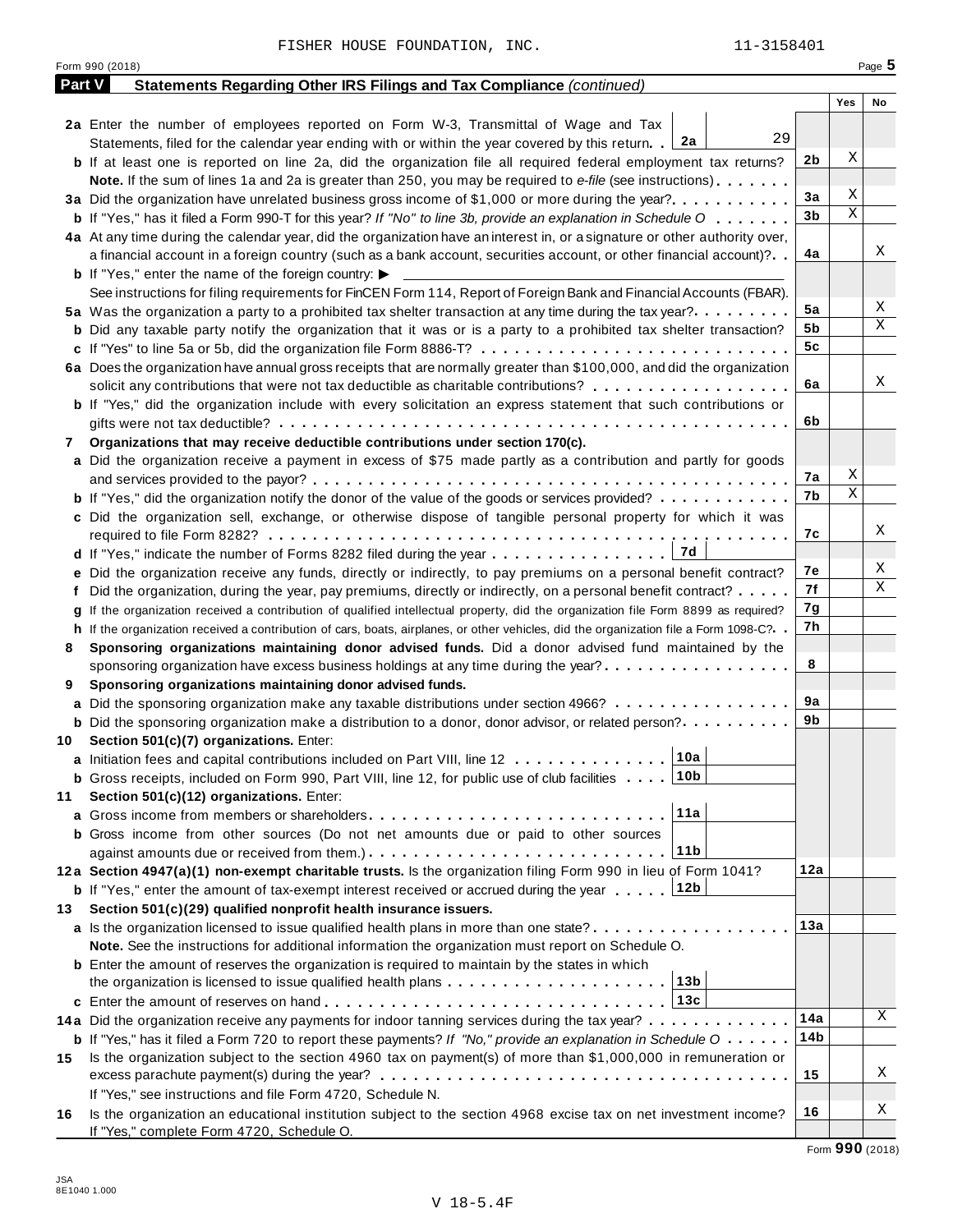|              | 11-3158401<br>FISHER HOUSE FOUNDATION, INC.<br>Form 990 (2018)                                                                                                                                                                          |                 |     | Page $6$ |
|--------------|-----------------------------------------------------------------------------------------------------------------------------------------------------------------------------------------------------------------------------------------|-----------------|-----|----------|
| Part VI      | Governance, Management, and Disclosure For each "Yes" response to lines 2 through 7b below, and for a "No"                                                                                                                              |                 |     |          |
|              | response to line 8a, 8b, or 10b below, describe the circumstances, processes, or changes in Schedule O. See instructions.                                                                                                               |                 |     |          |
|              |                                                                                                                                                                                                                                         |                 |     | X        |
|              | <b>Section A. Governing Body and Management</b>                                                                                                                                                                                         |                 |     |          |
|              |                                                                                                                                                                                                                                         |                 | Yes | No       |
|              | 31<br>1a<br>1a Enter the number of voting members of the governing body at the end of the tax year                                                                                                                                      |                 |     |          |
|              | If there are material differences in voting rights among members of the governing body, or<br>if the governing body delegated broad authority to an executive committee or similar                                                      |                 |     |          |
|              | committee, explain in Schedule O.                                                                                                                                                                                                       |                 |     |          |
| b            | 31<br>1b<br>Enter the number of voting members included in line 1a, above, who are independent                                                                                                                                          |                 |     |          |
| $\mathbf{2}$ | Did any officer, director, trustee, or key employee have a family relationship or a business relationship with                                                                                                                          |                 |     |          |
|              |                                                                                                                                                                                                                                         | $\mathbf{2}$    | Χ   |          |
| 3            | Did the organization delegate control over management duties customarily performed by or under the direct                                                                                                                               |                 |     | Χ        |
|              | supervision of officers, directors, or trustees, or key employees to a management company or other person?                                                                                                                              | 3               |     | X        |
| 4            | Did the organization make any significant changes to its governing documents since the prior Form 990 was filed?                                                                                                                        | 4               |     | X        |
| 5            | Did the organization become aware during the year of a significant diversion of the organization's assets?                                                                                                                              | 5<br>6          |     | X        |
| 6            |                                                                                                                                                                                                                                         |                 |     |          |
| 7a           | Did the organization have members, stockholders, or other persons who had the power to elect or appoint                                                                                                                                 | 7a              |     | Χ        |
|              |                                                                                                                                                                                                                                         |                 |     |          |
| b            | Are any governance decisions of the organization reserved to (or subject to approval by) members,                                                                                                                                       | 7b              |     | Χ        |
|              |                                                                                                                                                                                                                                         |                 |     |          |
| 8            | Did the organization contemporaneously document the meetings held or written actions undertaken during                                                                                                                                  |                 |     |          |
|              | the year by the following:                                                                                                                                                                                                              | 8a              | Χ   |          |
| а            |                                                                                                                                                                                                                                         | 8b              | Χ   |          |
| 9            | Is there any officer, director, trustee, or key employee listed in Part VII, Section A, who cannot be reached at                                                                                                                        |                 |     |          |
|              | the organization's mailing address? If "Yes," provide the names and addresses in Schedule O                                                                                                                                             | 9               |     | X        |
|              | Section B. Policies (This Section B requests information about policies not required by the Internal Revenue Code.)                                                                                                                     |                 |     |          |
|              |                                                                                                                                                                                                                                         |                 | Yes | No       |
|              | 10a Did the organization have local chapters, branches, or affiliates?                                                                                                                                                                  | 10a             |     | Χ        |
|              | <b>b</b> If "Yes," did the organization have written policies and procedures governing the activities of such chapters,                                                                                                                 |                 |     |          |
|              | affiliates, and branches to ensure their operations are consistent with the organization's exempt purposes?                                                                                                                             | 10 <sub>b</sub> |     |          |
|              | 11a Has the organization provided a complete copy of this Form 990 to all members of its governing body before filing the form?                                                                                                         | 11a             | Χ   |          |
| b            | Describe in Schedule O the process, if any, used by the organization to review this Form 990.                                                                                                                                           |                 |     |          |
| 12a          | Did the organization have a written conflict of interest policy? If "No," go to line 13                                                                                                                                                 | 12a             | X   |          |
|              | <b>b</b> Were officers, directors, or trustees, and key employees required to disclose annually interests that could give                                                                                                               |                 |     |          |
|              |                                                                                                                                                                                                                                         | 12 <sub>b</sub> | X   |          |
|              | Did the organization regularly and consistently monitor and enforce compliance with the policy? If "Yes,"                                                                                                                               |                 |     |          |
|              |                                                                                                                                                                                                                                         | 12c             | X   |          |
| 13           | Did the organization have a written whistleblower policy?                                                                                                                                                                               | 13              | Χ   |          |
| 14           | Did the organization have a written document retention and destruction policy?                                                                                                                                                          | 14              | Χ   |          |
| 15           | Did the process for determining compensation of the following persons include a review and approval by                                                                                                                                  |                 |     |          |
|              | independent persons, comparability data, and contemporaneous substantiation of the deliberation and decision?                                                                                                                           |                 |     |          |
| a            |                                                                                                                                                                                                                                         | 15a             | Χ   |          |
| b            |                                                                                                                                                                                                                                         | 15 <sub>b</sub> | Χ   |          |
|              | If "Yes" to line 15a or 15b, describe the process in Schedule O (see instructions).                                                                                                                                                     |                 |     |          |
|              | 16a Did the organization invest in, contribute assets to, or participate in a joint venture or similar arrangement                                                                                                                      |                 |     | Χ        |
|              |                                                                                                                                                                                                                                         | 16a             |     |          |
|              | <b>b</b> If "Yes," did the organization follow a written policy or procedure requiring the organization to evaluate its                                                                                                                 |                 |     |          |
|              | participation in joint venture arrangements under applicable federal tax law, and take steps to safeguard the                                                                                                                           |                 |     |          |
|              | <b>Section C. Disclosure</b>                                                                                                                                                                                                            | 16 <sub>b</sub> |     |          |
|              | ATTACHMENT <sub>2</sub>                                                                                                                                                                                                                 |                 |     |          |
| 17           | List the states with which a copy of this Form 990 is required to be filed $\blacktriangleright$ .                                                                                                                                      |                 |     |          |
| 18           | Section 6104 requires an organization to make its Forms 1023 (1024 or 1024-A if applicable), 990, and 990-T (Section 501(c)<br>(3)s only) available for public inspection. Indicate how you made these available. Check all that apply. |                 |     |          |
|              | $\mathbf{X}$<br>Own website<br>Upon request<br>$X \vert$<br>Χ<br>Another's website<br>Other (explain in Schedule O)                                                                                                                     |                 |     |          |
|              | 19 Describe in Schedule O whether (and if so how) the organization made its governing documents conflict of interest policy and                                                                                                         |                 |     |          |

**19** Describe in Schedule O whether (and if so, how) the organization made its governing documents, conflict of interest policy, and financial statements available to the public during the tax year.

**20** nnancial statements available to the public during the tax year.<br>State the name, address, and telephone number of the person who possesses the organization's books and records<br>DAVID A. COKER 12300 TWINBROOK PKWY, STE 410 R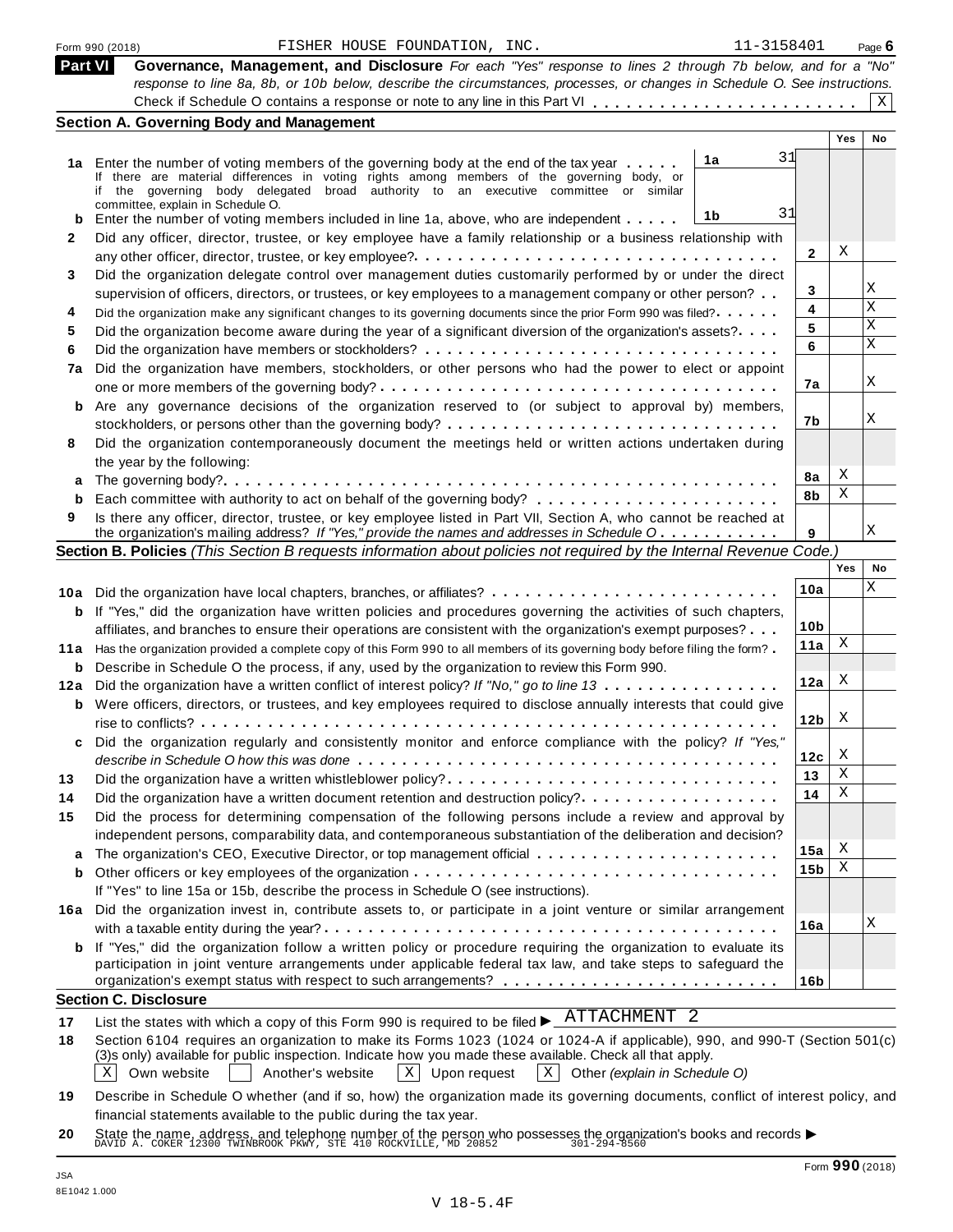| <b>Part VIII</b> Compensation of Officers, Directors, Trustees, Key Employees, Highest Compensated Employees, and<br><b>Independent Contractors</b> |
|-----------------------------------------------------------------------------------------------------------------------------------------------------|
|                                                                                                                                                     |
| Section A. Officers, Directors, Trustees, Key Employees, and Highest Compensated Employees                                                          |
| La a Abdullar alteralitza di ununce un turita in Paral. Nuon concernato fue del colonium del colto ctutto contribuito allo                          |

**1a** Complete this table for all persons required to be listed. Report compensation for the calendar year ending with or within the organization's tax year.

anization's lax year.<br>● List all of the organization's **current** officers, directors, trustees (whether individuals or organizations), regardless of amount of<br>nnensation Enter -0- in columns (D) (E) and (E) if no compensa compensation. Enter -0- in columns (D), (E), and (F) if no compensation was paid.

• List all of the organization's **current** key employees, if any. See instructions for definition of "key employee."<br>● List the experientials five expect highest expressed explores (other than an efficer director of

**Example in the organization's current** key employees, if any. See instructions for definition of key employee.<br>• List the organization's five **current** highest compensated employees (other than an officer, director, trust who received reportable compensation (Box 5 of Form W-2 and/or Box 7 of Form 1099-MISC) of more than \$100,000 from the

organization and any related organizations.<br>• List all of the organization's **former** officers, key employees, and highest compensated employees who received more than<br>\$1.00.000 of reportable componention from the erganiza \$100,000 of reportable compensation from the organization and any related organizations.

% List all of the organization's **former directors or trustees** that received, in the capacity as a former director or trustee of the organization, more than \$10,000 of reportable compensation from the organization and any related organizations.

List persons in the following order: individual trustees or directors; institutional trustees; officers; key employees; highest compensated employees; and former such persons.

Check this box if neither the organization nor any related organization compensated any current officer, director, or trustee.

| (A)                                 | (B)                                                            |                                  |                       |         | (C)<br>Position |                                 |        | (D)                                    | (E)                              | (F)                                                                      |
|-------------------------------------|----------------------------------------------------------------|----------------------------------|-----------------------|---------|-----------------|---------------------------------|--------|----------------------------------------|----------------------------------|--------------------------------------------------------------------------|
| Name and Title                      | Average                                                        |                                  |                       |         |                 | (do not check more than one     |        | Reportable                             | Reportable                       | Estimated                                                                |
|                                     | hours per                                                      |                                  |                       |         |                 | box, unless person is both an   |        | compensation                           | compensation from                | amount of                                                                |
|                                     | week (list any                                                 |                                  |                       |         |                 | officer and a director/trustee) |        | from                                   | related                          | other                                                                    |
|                                     | hours for<br>related<br>organizations<br>below dotted<br>line) | or directo<br>Individual trustee | Institutional trustee | Officer | Key employee    | Highest compensated<br>employee | Former | the<br>organization<br>(W-2/1099-MISC) | organizations<br>(W-2/1099-MISC) | compensation<br>from the<br>organization<br>and related<br>organizations |
| (1)SSG DALE BEATTY, USA (RET.)      | 1.00                                                           |                                  |                       |         |                 |                                 |        |                                        |                                  |                                                                          |
| TRUSTEE (DECEASED 02.12.18)         | 0.                                                             | Χ                                |                       |         |                 |                                 |        | 0.                                     | 0.                               | 0.                                                                       |
| (2) MR. PAUL BUCHA                  | 1.00                                                           |                                  |                       |         |                 |                                 |        |                                        |                                  |                                                                          |
| TRUSTEE                             | 0.                                                             | Χ                                |                       |         |                 |                                 |        | 0.                                     | 0.                               | 0.                                                                       |
| (3) MR. GERRY BYRNE                 | 1.00                                                           |                                  |                       |         |                 |                                 |        |                                        |                                  |                                                                          |
| TRUSTEE                             | 0.                                                             | Χ                                |                       |         |                 |                                 |        | $\overline{0}$ .                       | 0.                               | 0.                                                                       |
| (4) GEN. MICHAEL CARNS, USAF (RET.) | 1.00                                                           |                                  |                       |         |                 |                                 |        |                                        |                                  |                                                                          |
| TRUSTEE                             | 0.                                                             | X                                |                       |         |                 |                                 |        | 0.                                     | 0.                               | $0$ .                                                                    |
| (5) MR. JAMES W. CARRIER            | 1.00                                                           |                                  |                       |         |                 |                                 |        |                                        |                                  |                                                                          |
| TRUSTEE                             | 0.                                                             | Χ                                |                       |         |                 |                                 |        | 0.                                     | 0.                               | 0.                                                                       |
| (6)MS. CECILY CARSON                | 1.00                                                           |                                  |                       |         |                 |                                 |        |                                        |                                  |                                                                          |
| TRUSTEE                             | 0.                                                             | Χ                                |                       |         |                 |                                 |        | 0.                                     | 0.                               | 0.                                                                       |
| (7) MRS. PATRICIA COURTER           | 1.00                                                           |                                  |                       |         |                 |                                 |        |                                        |                                  |                                                                          |
| TRUSTEE                             | 0.                                                             | Χ                                |                       |         |                 |                                 |        | 0.                                     | 0.                               | 0.                                                                       |
| (8) LTGEN. JOHN DUBIA, USA (RET.)   | 1.00                                                           |                                  |                       |         |                 |                                 |        |                                        |                                  |                                                                          |
| TRUSTEE                             | 0.                                                             | X                                |                       |         |                 |                                 |        | 0.                                     | 0.                               | 0.                                                                       |
| (9) MR. MARTIN L. EDELMAN, ESQUIRE  | 1.00                                                           |                                  |                       |         |                 |                                 |        |                                        |                                  |                                                                          |
| TRUSTEE                             | 0.                                                             | Χ                                |                       |         |                 |                                 |        | 0.                                     | 0.                               | $0$ .                                                                    |
| (10) MRS. NANCY EDELMAN             | 1.00                                                           |                                  |                       |         |                 |                                 |        |                                        |                                  |                                                                          |
| VICE CHAIRMAN/TRUSTEE               | 0.                                                             | Χ                                |                       | Χ       |                 |                                 |        | 0.                                     | 0.                               | $0$ .                                                                    |
| (11) MR. ARNOLD FISHER              | 1.00                                                           |                                  |                       |         |                 |                                 |        |                                        |                                  |                                                                          |
| VICE CHAIRMAN/TRUSTEE               | $0$ .                                                          | Χ                                |                       | Х       |                 |                                 |        | 0.                                     | 0.                               | 0.                                                                       |
| (12) MRS. AUDREY FISHER             | 1.00                                                           |                                  |                       |         |                 |                                 |        |                                        |                                  |                                                                          |
| VICE CHAIRMAN/TRUSTEE               | 0.                                                             | Χ                                |                       | Χ       |                 |                                 |        | 0.                                     | 0.                               | 0.                                                                       |
| (13) MRS. CRYSTAL FISHER            | 1.00                                                           |                                  |                       |         |                 |                                 |        |                                        |                                  |                                                                          |
| TRUSTEE                             | 0.                                                             | Χ                                |                       |         |                 |                                 |        | 0.                                     | 0.                               | 0.                                                                       |
| (14) MR. KENNETH FISHER             | 10.00                                                          |                                  |                       |         |                 |                                 |        |                                        |                                  |                                                                          |
| CHAIRMAN/CEO/TRUSTEE                | 0.                                                             | Χ                                |                       | X       |                 |                                 |        | 0.                                     | 0.                               | 0.                                                                       |

JSA Form **990** (2018)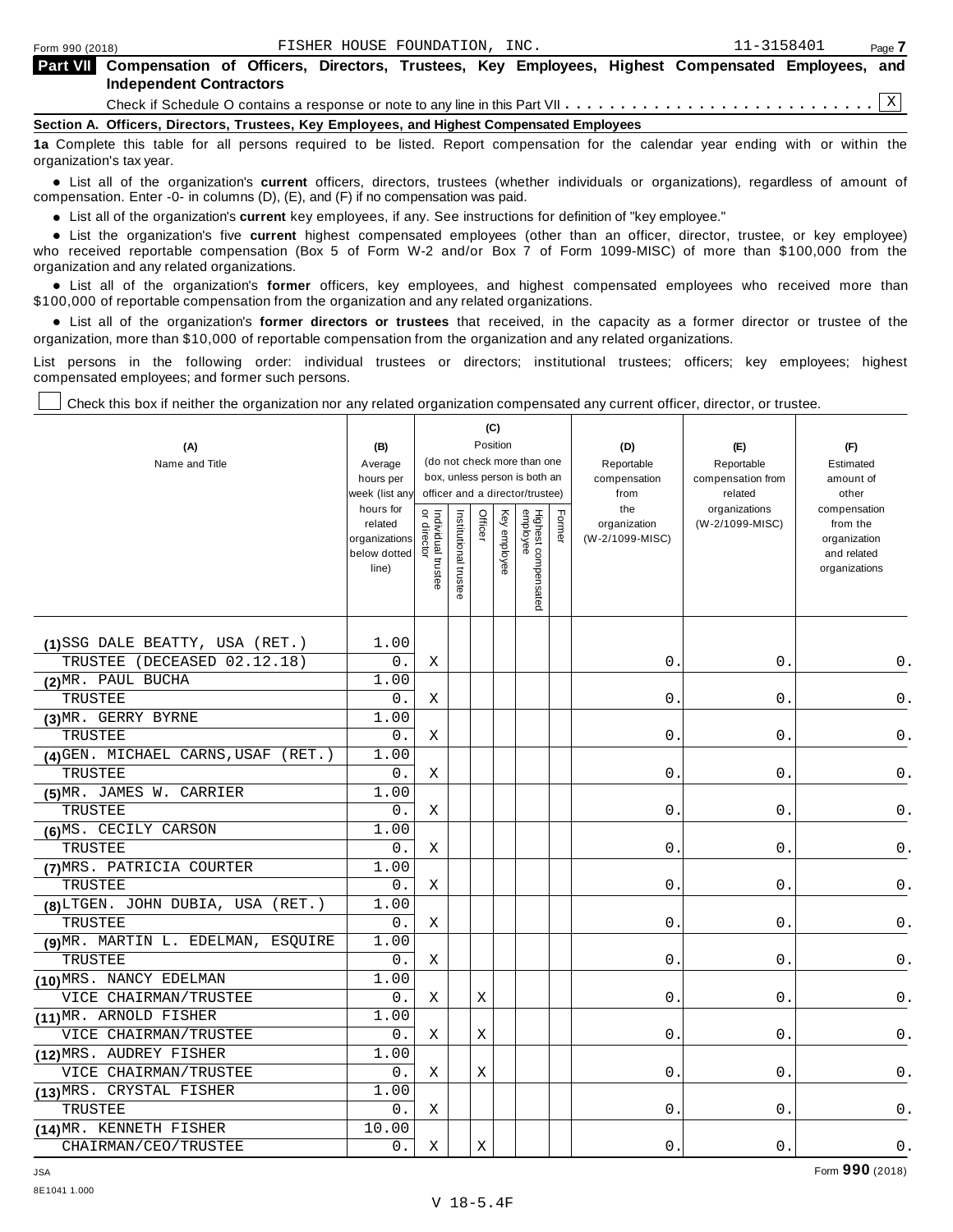|  | Form 990 (2018) |  |
|--|-----------------|--|
|  |                 |  |

|    | (A)<br>Name and title                                                                                                                                                                                                                                     | (B)<br>Average<br>hours per<br>week (list any<br>hours for | (C)<br>(D)<br>(E)<br>Reportable<br>Reportable<br>Position<br>(do not check more than one<br>compensation<br>compensation from<br>box, unless person is both an<br>from<br>related<br>officer and a director/trustee)<br>the<br>organizations |                      | (F)<br>Estimated<br>amount of<br>other<br>compensation |              |                                 |        |                                 |                 |                                                          |
|----|-----------------------------------------------------------------------------------------------------------------------------------------------------------------------------------------------------------------------------------------------------------|------------------------------------------------------------|----------------------------------------------------------------------------------------------------------------------------------------------------------------------------------------------------------------------------------------------|----------------------|--------------------------------------------------------|--------------|---------------------------------|--------|---------------------------------|-----------------|----------------------------------------------------------|
|    |                                                                                                                                                                                                                                                           | related<br>organizations<br>below dotted<br>line)          | Individual trustee<br>  or director                                                                                                                                                                                                          | Institutional truste | Officer                                                | Key employee | Highest compensated<br>employee | Former | organization<br>(W-2/1099-MISC) | (W-2/1099-MISC) | from the<br>organization<br>and related<br>organizations |
|    | 15) MRS. TAMMY FISHER                                                                                                                                                                                                                                     | 1.00                                                       |                                                                                                                                                                                                                                              |                      |                                                        |              |                                 |        |                                 |                 |                                                          |
|    | TRUSTEE                                                                                                                                                                                                                                                   | 0.                                                         | Χ                                                                                                                                                                                                                                            |                      |                                                        |              |                                 |        | 0.                              | 0               | 0.                                                       |
|    | (16) MR. WINSTON C. FISHER<br>VICE CHAIRMAN/TRUSTEE                                                                                                                                                                                                       | 1.00<br>0.                                                 | Χ                                                                                                                                                                                                                                            |                      | Χ                                                      |              |                                 |        | 0.                              | 0               | 0.                                                       |
|    | (17) MR. DAVID FOX                                                                                                                                                                                                                                        | 1.00                                                       |                                                                                                                                                                                                                                              |                      |                                                        |              |                                 |        |                                 |                 |                                                          |
|    | TREASURER/CFO/TRUSTEE                                                                                                                                                                                                                                     | 0.                                                         | Χ                                                                                                                                                                                                                                            |                      | Χ                                                      |              |                                 |        | 0.                              | 0               | 0.                                                       |
|    | (18) MRS. BARBARA B. GENTRY                                                                                                                                                                                                                               | 1.00                                                       |                                                                                                                                                                                                                                              |                      |                                                        |              |                                 |        |                                 |                 |                                                          |
|    | TRUSTEE                                                                                                                                                                                                                                                   | 0.                                                         | Χ                                                                                                                                                                                                                                            |                      |                                                        |              |                                 |        | 0.                              | 0               | 0.                                                       |
|    | (19) MR. MARK RANGER JONES                                                                                                                                                                                                                                | 1.00                                                       |                                                                                                                                                                                                                                              |                      |                                                        |              |                                 |        |                                 |                 |                                                          |
|    | TRUSTEE                                                                                                                                                                                                                                                   | 0.                                                         | Χ                                                                                                                                                                                                                                            |                      |                                                        |              |                                 |        | 0.                              | 0               | 0.                                                       |
|    | (20) MR. JOHN LOWE                                                                                                                                                                                                                                        | 1.00                                                       |                                                                                                                                                                                                                                              |                      |                                                        |              |                                 |        |                                 |                 |                                                          |
|    | VP/SECRETARY/TRUSTEE<br>(21) LTGEN. CHARLES MAHAN, JR., USA                                                                                                                                                                                               | 0.<br>1.00                                                 | Χ                                                                                                                                                                                                                                            |                      | Χ                                                      |              |                                 |        | 0.                              | 0               | 0.                                                       |
|    | TRUSTEE                                                                                                                                                                                                                                                   | 0.                                                         | Χ                                                                                                                                                                                                                                            |                      |                                                        |              |                                 |        | 0.                              | 0               | 0.                                                       |
|    | 22) MR. DAVID MCINTYRE                                                                                                                                                                                                                                    | 1.00                                                       |                                                                                                                                                                                                                                              |                      |                                                        |              |                                 |        |                                 |                 |                                                          |
|    | TRUSTEE                                                                                                                                                                                                                                                   | 0.                                                         | Χ                                                                                                                                                                                                                                            |                      |                                                        |              |                                 |        | 0.                              | 0               | 0.                                                       |
|    | (23) CAPTAIN WILL REYNOLDS, USA (RET                                                                                                                                                                                                                      | 1.00                                                       |                                                                                                                                                                                                                                              |                      |                                                        |              |                                 |        |                                 |                 |                                                          |
|    | TRUSTEE                                                                                                                                                                                                                                                   | 0.                                                         | Χ                                                                                                                                                                                                                                            |                      |                                                        |              |                                 |        | 0.                              | 0               | 0.                                                       |
|    | (24) MR. BRUCE MOSLER                                                                                                                                                                                                                                     | 1.00                                                       |                                                                                                                                                                                                                                              |                      |                                                        |              |                                 |        |                                 |                 |                                                          |
|    | TRUSTEE                                                                                                                                                                                                                                                   | 0.                                                         | Χ                                                                                                                                                                                                                                            |                      |                                                        |              |                                 |        | 0.                              | 0               | 0.                                                       |
|    | 25) MRS. MARY JO MYERS<br>TRUSTEE                                                                                                                                                                                                                         | 1.00<br>0.                                                 | Χ                                                                                                                                                                                                                                            |                      |                                                        |              |                                 |        | 0                               | 0               | 0.                                                       |
|    | 1b Sub-total<br>.                                                                                                                                                                                                                                         |                                                            |                                                                                                                                                                                                                                              |                      |                                                        |              |                                 |        | $\Omega$                        | $\mathbf 0$ .   | 0.                                                       |
|    | c Total from continuation sheets to Part VII, Section A                                                                                                                                                                                                   |                                                            |                                                                                                                                                                                                                                              |                      |                                                        |              |                                 |        | 1,842,622.                      | 0.              | $\overline{267}$ , 425.                                  |
|    |                                                                                                                                                                                                                                                           |                                                            |                                                                                                                                                                                                                                              |                      |                                                        |              |                                 | ▶      | 1,842,622.                      | 0.              | 267,425.                                                 |
|    | 2 Total number of individuals (including but not limited to those listed above) who received more than \$100,000 of<br>reportable compensation from the organization ▶                                                                                    |                                                            | 10                                                                                                                                                                                                                                           |                      |                                                        |              |                                 |        |                                 |                 |                                                          |
|    |                                                                                                                                                                                                                                                           |                                                            |                                                                                                                                                                                                                                              |                      |                                                        |              |                                 |        |                                 |                 | <b>Yes</b><br>No.                                        |
| 3  | Did the organization list any former officer, director, or trustee, key employee, or highest compensated<br>employee on line 1a? If "Yes," complete Schedule J for such individual                                                                        |                                                            |                                                                                                                                                                                                                                              |                      |                                                        |              |                                 |        |                                 |                 | X<br>3                                                   |
| 4  | For any individual listed on line 1a, is the sum of reportable compensation and other compensation from the                                                                                                                                               |                                                            |                                                                                                                                                                                                                                              |                      |                                                        |              |                                 |        |                                 |                 |                                                          |
|    | organization and related organizations greater than \$150,000? If "Yes," complete Schedule J for such                                                                                                                                                     |                                                            |                                                                                                                                                                                                                                              |                      |                                                        |              |                                 |        |                                 |                 |                                                          |
|    |                                                                                                                                                                                                                                                           |                                                            |                                                                                                                                                                                                                                              |                      |                                                        |              |                                 |        |                                 |                 | Χ<br>4                                                   |
| 5. | Did any person listed on line 1a receive or accrue compensation from any unrelated organization or individual<br>for services rendered to the organization? If "Yes," complete Schedule J for such person                                                 |                                                            |                                                                                                                                                                                                                                              |                      |                                                        |              |                                 |        |                                 |                 | X<br>5                                                   |
|    | <b>Section B. Independent Contractors</b>                                                                                                                                                                                                                 |                                                            |                                                                                                                                                                                                                                              |                      |                                                        |              |                                 |        |                                 |                 |                                                          |
| 1. | Complete this table for your five highest compensated independent contractors that received more than \$100,000 of<br>compensation from the organization. Report compensation for the calendar year ending with or within the organization's tax<br>year. |                                                            |                                                                                                                                                                                                                                              |                      |                                                        |              |                                 |        |                                 |                 |                                                          |
|    | (A)                                                                                                                                                                                                                                                       |                                                            |                                                                                                                                                                                                                                              |                      |                                                        |              |                                 |        | (B)                             |                 | (C)                                                      |
|    | Name and business address                                                                                                                                                                                                                                 |                                                            |                                                                                                                                                                                                                                              |                      |                                                        |              |                                 |        | Description of services         |                 | Compensation                                             |
|    | ATTACHMENT 3                                                                                                                                                                                                                                              |                                                            |                                                                                                                                                                                                                                              |                      |                                                        |              |                                 |        |                                 |                 |                                                          |
|    |                                                                                                                                                                                                                                                           |                                                            |                                                                                                                                                                                                                                              |                      |                                                        |              |                                 |        |                                 |                 |                                                          |

**2** Total number of independent contractors (including but not limited to those listed above) who received<br>more than \$100,000 in compensation from the organization  $\rightarrow$  15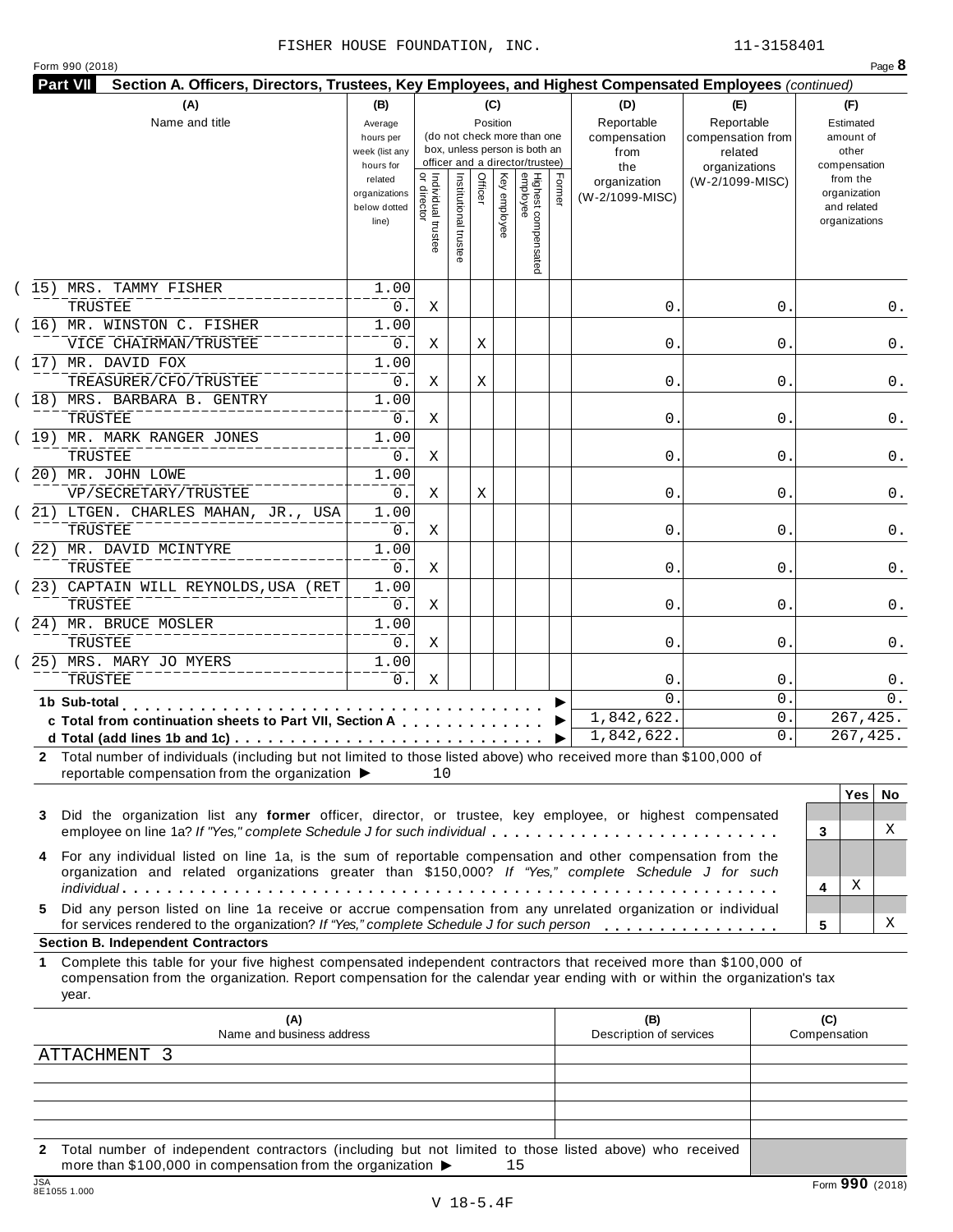|  | Form 990 (2018) |
|--|-----------------|

| <b>Part VII</b><br>Section A. Officers, Directors, Trustees, Key Employees, and Highest Compensated Employees (continued)                                                                                                                                       |                                                                                  |                                          |                       |                 |              |                                                                                                     |        |                                                |                                             |                                                                                   |
|-----------------------------------------------------------------------------------------------------------------------------------------------------------------------------------------------------------------------------------------------------------------|----------------------------------------------------------------------------------|------------------------------------------|-----------------------|-----------------|--------------|-----------------------------------------------------------------------------------------------------|--------|------------------------------------------------|---------------------------------------------|-----------------------------------------------------------------------------------|
| (A)<br>Name and title                                                                                                                                                                                                                                           | (B)<br>Average<br>hours per                                                      |                                          |                       | (C)<br>Position |              | (do not check more than one                                                                         |        | (D)<br>Reportable<br>compensation              | (E)<br>Reportable<br>compensation from      | (F)<br>Estimated<br>amount of                                                     |
|                                                                                                                                                                                                                                                                 | week (list any<br>hours for<br>related<br>organizations<br>below dotted<br>line) | Individual trustee<br> <br>  or director | Institutional trustee | Officer         | Key employee | box, unless person is both an<br>officer and a director/trustee)<br>Highest compensated<br>employee | Former | from<br>the<br>organization<br>(W-2/1099-MISC) | related<br>organizations<br>(W-2/1099-MISC) | other<br>compensation<br>from the<br>organization<br>and related<br>organizations |
|                                                                                                                                                                                                                                                                 |                                                                                  |                                          |                       |                 |              |                                                                                                     |        |                                                |                                             |                                                                                   |
| (26) GEN RICHARD B. MYERS, USAF (RET)<br>TRUSTEE                                                                                                                                                                                                                | 1.00<br>0.                                                                       | Χ                                        |                       |                 |              |                                                                                                     |        | 0.                                             | 0.                                          | 0.                                                                                |
| 27) MRS. LYNNE PACE<br>TRUSTEE                                                                                                                                                                                                                                  | 1.00<br>$0$ .                                                                    | Χ                                        |                       |                 |              |                                                                                                     |        | 0.                                             | 0                                           | 0.                                                                                |
| 28) MS. KYRA PHILLIPS<br>TRUSTEE                                                                                                                                                                                                                                | 1.00<br>$0$ .                                                                    | Χ                                        |                       |                 |              |                                                                                                     |        | 0.                                             | 0                                           | 0.                                                                                |
| 29) MRS. SUZIE SCHWARTZ                                                                                                                                                                                                                                         | 1.00                                                                             |                                          |                       |                 |              |                                                                                                     |        |                                                |                                             |                                                                                   |
| TRUSTEE<br>$(30)$ LTGEN. MARTIN STEELE, USMC(RET)                                                                                                                                                                                                               | 0.<br>1.00                                                                       | Χ                                        |                       |                 |              |                                                                                                     |        | 0.                                             | 0                                           | 0.                                                                                |
| TRUSTEE<br>(31) MR. MONTEL WILLIAMS                                                                                                                                                                                                                             | 0.<br>1.00                                                                       | Χ                                        |                       |                 |              |                                                                                                     |        | 0.                                             | 0                                           | 0.                                                                                |
| TRUSTEE<br>(32) MR. DAVID A. COKER                                                                                                                                                                                                                              | 0.<br>40.00                                                                      | Χ                                        |                       |                 |              |                                                                                                     |        | 0.                                             | 0                                           | 0.                                                                                |
| PRESIDENT<br>(33) MS. MARY B. CONSIDINE                                                                                                                                                                                                                         | 0.<br>40.00                                                                      |                                          |                       | Χ               |              |                                                                                                     |        | 478,179.                                       | 0.                                          | 38,349.                                                                           |
| CHIEF OF STAFF<br>(34) MRS. KERRI CHILDRESS                                                                                                                                                                                                                     | 0.<br>40.00                                                                      |                                          |                       | Χ               |              |                                                                                                     |        | 199,709.                                       | 0.                                          | 16,746.                                                                           |
| VP, COMMUNICATIONS                                                                                                                                                                                                                                              | 0.                                                                               |                                          |                       | Χ               |              |                                                                                                     |        | 172,666.                                       | 0.                                          | 17,093.                                                                           |
| (35) MR. BRIAN GAWNE<br>VP, COMMUNITY RELATIONS                                                                                                                                                                                                                 | 40.00<br>0.                                                                      |                                          |                       | Χ               |              |                                                                                                     |        | 170,608.                                       | 0.                                          | 10,222.                                                                           |
| 36) MRS. LETICIA STROPES<br>VP, STRATEGIC INITIATIVES                                                                                                                                                                                                           | 40.00<br>0.                                                                      |                                          |                       | Χ               |              |                                                                                                     |        | 181,532.                                       | 0.                                          | 32,724.                                                                           |
| 1b Sub-total<br>c Total from continuation sheets to Part VII, Section A<br>2 Total number of individuals (including but not limited to those listed above) who received more than \$100,000 of<br>reportable compensation from the organization ▶               |                                                                                  | 10                                       |                       |                 |              |                                                                                                     |        |                                                |                                             |                                                                                   |
| Did the organization list any former officer, director, or trustee, key employee, or highest compensated<br>3<br>employee on line 1a? If "Yes," complete Schedule J for such individual                                                                         |                                                                                  |                                          |                       |                 |              |                                                                                                     |        |                                                |                                             | <b>Yes</b><br>No.<br>X<br>3                                                       |
| For any individual listed on line 1a, is the sum of reportable compensation and other compensation from the<br>4<br>organization and related organizations greater than \$150,000? If "Yes," complete Schedule J for such                                       |                                                                                  |                                          |                       |                 |              |                                                                                                     |        |                                                |                                             | Χ                                                                                 |
| Did any person listed on line 1a receive or accrue compensation from any unrelated organization or individual<br>5.<br>for services rendered to the organization? If "Yes," complete Schedule J for such person                                                 |                                                                                  |                                          |                       |                 |              |                                                                                                     |        |                                                |                                             | 4<br>х<br>5                                                                       |
| <b>Section B. Independent Contractors</b>                                                                                                                                                                                                                       |                                                                                  |                                          |                       |                 |              |                                                                                                     |        |                                                |                                             |                                                                                   |
| Complete this table for your five highest compensated independent contractors that received more than \$100,000 of<br>1.<br>compensation from the organization. Report compensation for the calendar year ending with or within the organization's tax<br>year. |                                                                                  |                                          |                       |                 |              |                                                                                                     |        |                                                |                                             |                                                                                   |
| (A)<br>Name and business address                                                                                                                                                                                                                                |                                                                                  |                                          |                       |                 |              |                                                                                                     |        | (B)<br>Description of services                 |                                             | (C)<br>Compensation                                                               |
|                                                                                                                                                                                                                                                                 |                                                                                  |                                          |                       |                 |              |                                                                                                     |        |                                                |                                             |                                                                                   |
|                                                                                                                                                                                                                                                                 |                                                                                  |                                          |                       |                 |              |                                                                                                     |        |                                                |                                             |                                                                                   |

**2** Total number of independent contractors (including but not limited to those listed above) who received more than \$100,000 in compensation from the organization  $\blacktriangleright$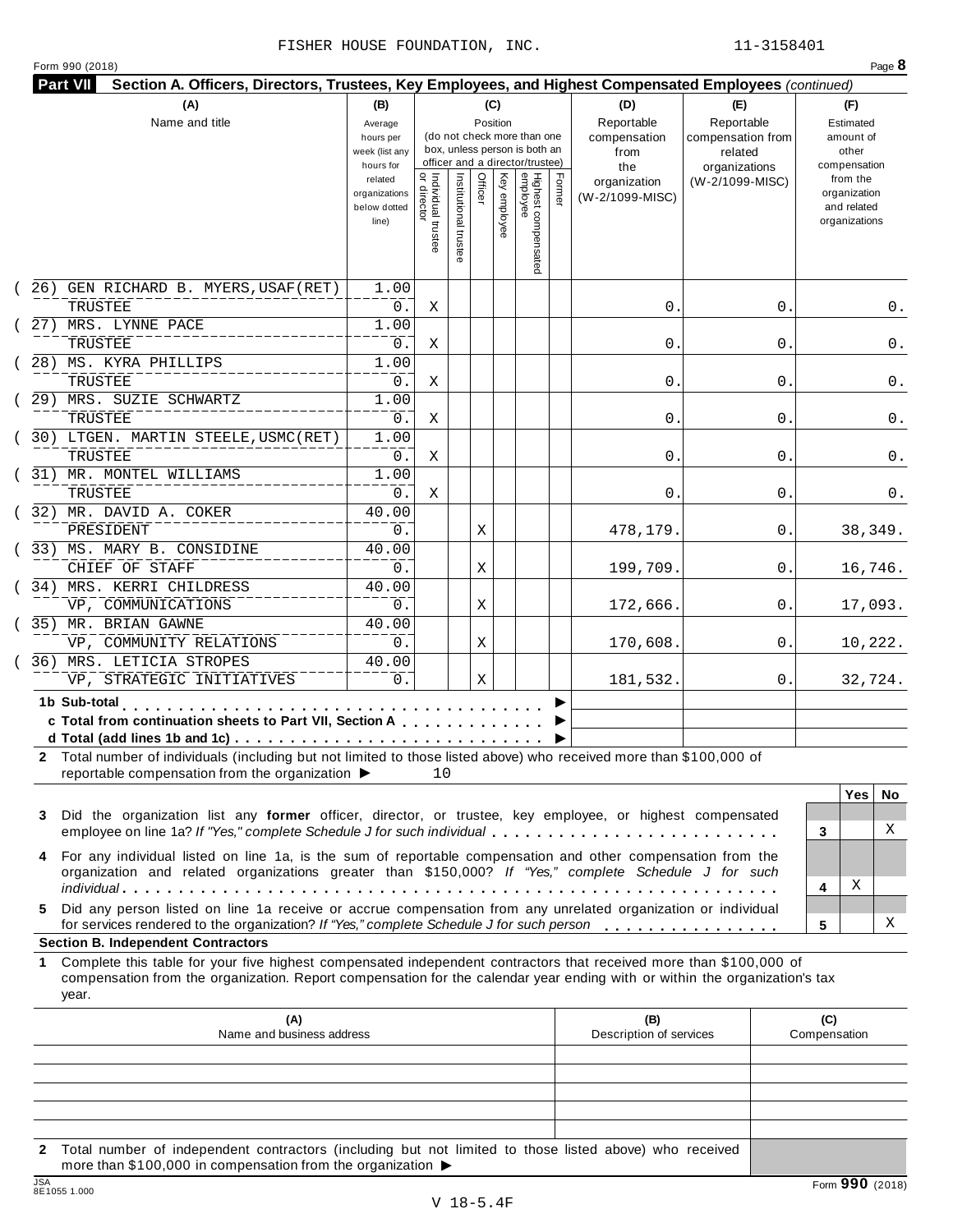| Form 990 (2018) |  |  |
|-----------------|--|--|

| Name and title                                                                                                                                                                                                                                                                                     | (B)<br>Average<br>hours per<br>week (list any<br>hours for |                                     |                       | (C)<br>Position         | (do not check more than one<br>box, unless person is both an<br>officer and a director/trustee) |        | (D)<br>Reportable<br>compensation<br>from<br>the | (E)<br>Reportable<br>compensation from<br>related<br>organizations | (F)<br>Estimated<br>amount of<br>other<br>compensation   |
|----------------------------------------------------------------------------------------------------------------------------------------------------------------------------------------------------------------------------------------------------------------------------------------------------|------------------------------------------------------------|-------------------------------------|-----------------------|-------------------------|-------------------------------------------------------------------------------------------------|--------|--------------------------------------------------|--------------------------------------------------------------------|----------------------------------------------------------|
|                                                                                                                                                                                                                                                                                                    | related<br>organizations<br>below dotted<br>line)          | Individual trustee<br>  or director | Institutional trustee | Officer<br>Key employee | Highest compensated<br>employee                                                                 | Former | organization<br>(W-2/1099-MISC)                  | (W-2/1099-MISC)                                                    | from the<br>organization<br>and related<br>organizations |
| 37) MRS. DENISE DOLAN<br>CHIEF ADVANCEMENT OFFICER                                                                                                                                                                                                                                                 | 40.00<br>0.                                                |                                     |                       | Χ                       |                                                                                                 |        | 166,408.                                         | 0.                                                                 | 38,655.                                                  |
| 38) MR. ANDREW KAYTON<br>DIRECTOR, DONATIONS                                                                                                                                                                                                                                                       | 40.00<br>0.                                                |                                     |                       |                         | X                                                                                               |        | 116,810.                                         | 0.                                                                 | 25,538.                                                  |
| 39) MR. BRUCE PHILLIPS<br>DIRECTOR, OPERATIONS                                                                                                                                                                                                                                                     | 40.00<br>0.                                                |                                     |                       |                         | X                                                                                               |        | 117,511.                                         | 0.                                                                 | 37,843.                                                  |
| 40) MRS. ANGELA RANERO<br>CHIEF ACCOUNTANT                                                                                                                                                                                                                                                         | 40.00<br>0.                                                |                                     |                       |                         | Χ                                                                                               |        | 120,818.                                         | 0.                                                                 | 24,361.                                                  |
| 41) MRS. STACY THOMAS<br>DIR, CORP/FDN RELATIONS                                                                                                                                                                                                                                                   | 40.00<br>0.                                                |                                     |                       |                         | Χ                                                                                               |        | 118,381.                                         | 0.                                                                 | 25,894.                                                  |
|                                                                                                                                                                                                                                                                                                    |                                                            |                                     |                       |                         |                                                                                                 |        |                                                  |                                                                    |                                                          |
|                                                                                                                                                                                                                                                                                                    |                                                            |                                     |                       |                         |                                                                                                 |        |                                                  |                                                                    |                                                          |
|                                                                                                                                                                                                                                                                                                    |                                                            |                                     |                       |                         |                                                                                                 |        |                                                  |                                                                    |                                                          |
|                                                                                                                                                                                                                                                                                                    |                                                            |                                     |                       |                         |                                                                                                 |        |                                                  |                                                                    |                                                          |
|                                                                                                                                                                                                                                                                                                    |                                                            |                                     |                       |                         |                                                                                                 |        |                                                  |                                                                    |                                                          |
| 1b Sub-total<br>c Total from continuation sheets to Part VII, Section A                                                                                                                                                                                                                            |                                                            |                                     |                       |                         |                                                                                                 |        |                                                  |                                                                    |                                                          |
| 2 Total number of individuals (including but not limited to those listed above) who received more than \$100,000 of<br>reportable compensation from the organization ▶                                                                                                                             |                                                            | 10                                  |                       |                         |                                                                                                 |        |                                                  |                                                                    |                                                          |
| Did the organization list any former officer, director, or trustee, key employee, or highest compensated<br>3<br>employee on line 1a? If "Yes," complete Schedule J for such individual                                                                                                            |                                                            |                                     |                       |                         |                                                                                                 |        |                                                  |                                                                    | <b>Yes</b><br>No.<br>X<br>3                              |
| For any individual listed on line 1a, is the sum of reportable compensation and other compensation from the<br>4<br>organization and related organizations greater than \$150,000? If "Yes," complete Schedule J for such                                                                          |                                                            |                                     |                       |                         |                                                                                                 |        |                                                  |                                                                    | х<br>4                                                   |
| Did any person listed on line 1a receive or accrue compensation from any unrelated organization or individual<br>5.<br>for services rendered to the organization? If "Yes," complete Schedule J for such person                                                                                    |                                                            |                                     |                       |                         |                                                                                                 |        |                                                  |                                                                    | х<br>5                                                   |
| <b>Section B. Independent Contractors</b><br>Complete this table for your five highest compensated independent contractors that received more than \$100,000 of<br>1<br>compensation from the organization. Report compensation for the calendar year ending with or within the organization's tax |                                                            |                                     |                       |                         |                                                                                                 |        |                                                  |                                                                    |                                                          |
| year.                                                                                                                                                                                                                                                                                              |                                                            |                                     |                       |                         |                                                                                                 |        | (B)                                              |                                                                    | (C)                                                      |
| (A)<br>Name and business address                                                                                                                                                                                                                                                                   |                                                            |                                     |                       |                         |                                                                                                 |        | Description of services                          |                                                                    | Compensation                                             |
|                                                                                                                                                                                                                                                                                                    |                                                            |                                     |                       |                         |                                                                                                 |        |                                                  |                                                                    |                                                          |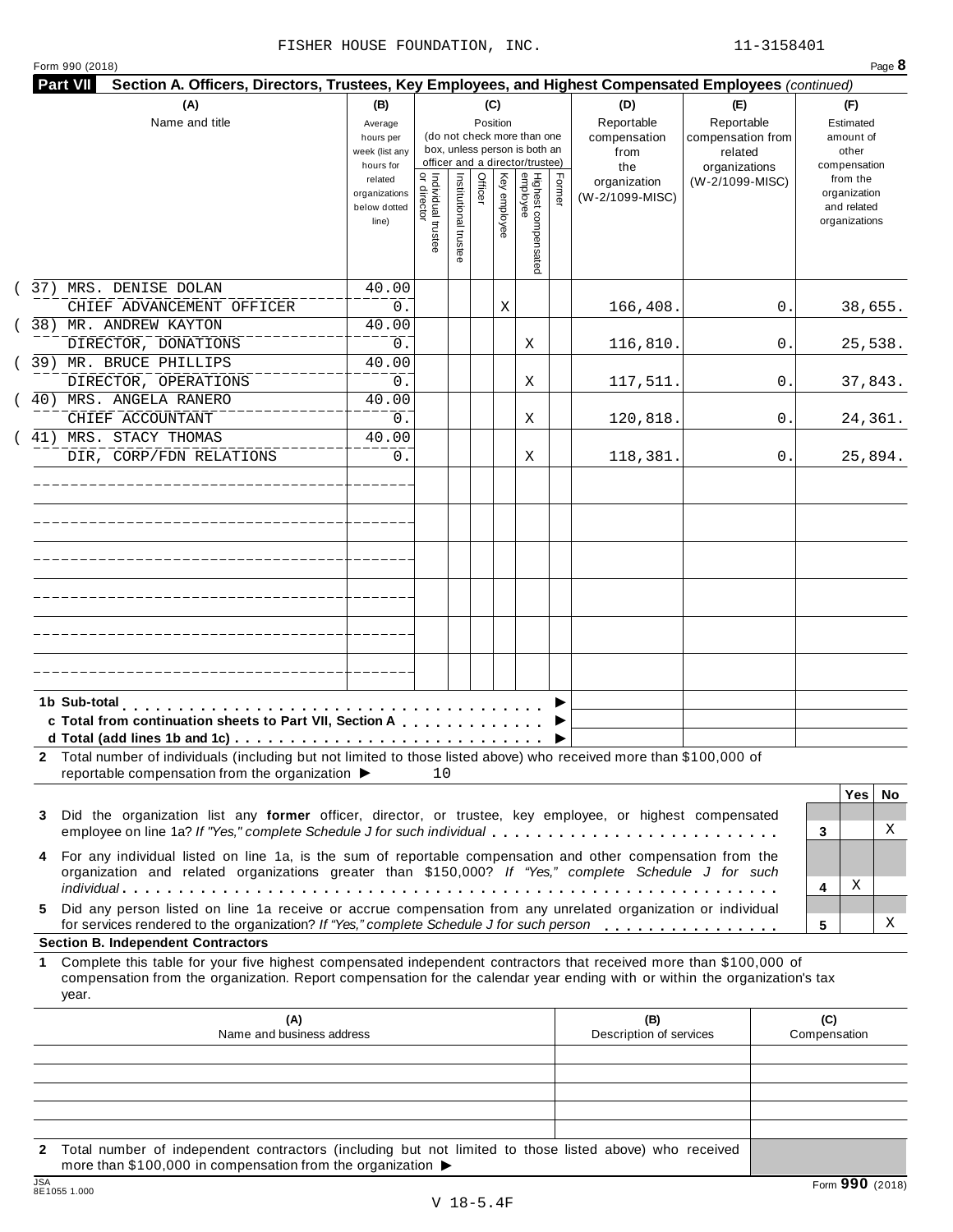|                                                                  | <b>Part VIII</b>            | <b>Statement of Revenue</b>                                                                                                                                                                                                                                                                                                                                                                                                                                        |                                  |                                                     |                      |                                                    |                                         |                                                                  |
|------------------------------------------------------------------|-----------------------------|--------------------------------------------------------------------------------------------------------------------------------------------------------------------------------------------------------------------------------------------------------------------------------------------------------------------------------------------------------------------------------------------------------------------------------------------------------------------|----------------------------------|-----------------------------------------------------|----------------------|----------------------------------------------------|-----------------------------------------|------------------------------------------------------------------|
|                                                                  |                             |                                                                                                                                                                                                                                                                                                                                                                                                                                                                    |                                  |                                                     |                      |                                                    |                                         |                                                                  |
|                                                                  |                             |                                                                                                                                                                                                                                                                                                                                                                                                                                                                    |                                  |                                                     | (A)<br>Total revenue | (B)<br>Related or<br>exempt<br>function<br>revenue | (C)<br>Unrelated<br>business<br>revenue | (D)<br>Revenue<br>excluded from tax<br>under sections<br>512-514 |
| <b>Contributions, Gifts, Grants</b><br>and Other Similar Amounts | 1a<br>b<br>c<br>d<br>е<br>f | Federated campaigns <b>Federated</b><br>Membership dues<br>Fundraising events <b>Fundraising</b><br>Related organizations <b>and the set of the set of the set of the set of the set of the set of the set of the set of the set of the set of the set of the set of the set of the set of the set of the set of the set of the set </b><br>Government grants (contributions)<br>All other contributions, gifts, grants,<br>and similar amounts not included above | 1a<br>1b<br>1c<br>1d<br>1e<br>1f | 760,634.<br>963,150.<br>2,371,258.<br>49, 122, 043. |                      |                                                    |                                         |                                                                  |
|                                                                  | g                           | Noncash contributions included in lines 1a-1f: \$                                                                                                                                                                                                                                                                                                                                                                                                                  |                                  | 2,790,182.                                          | 53, 217, 085.        |                                                    |                                         |                                                                  |
|                                                                  | h                           |                                                                                                                                                                                                                                                                                                                                                                                                                                                                    |                                  | <b>Business Code</b>                                |                      |                                                    |                                         |                                                                  |
| Program Service Revenue                                          | 2a<br>b<br>c<br>d<br>е      | <u> 1989 - John Stein, mars and de Britain and de Britain and de Britain and de Britain and de Britain and de Br</u>                                                                                                                                                                                                                                                                                                                                               |                                  |                                                     |                      |                                                    |                                         |                                                                  |
|                                                                  | f                           | All other program service revenue                                                                                                                                                                                                                                                                                                                                                                                                                                  |                                  |                                                     |                      |                                                    |                                         |                                                                  |
|                                                                  | g                           |                                                                                                                                                                                                                                                                                                                                                                                                                                                                    |                                  |                                                     | $\mathsf{0}$ .       |                                                    |                                         |                                                                  |
|                                                                  | 3                           | Investment<br>income<br>and other similar amounts) $\cdots$ $\cdots$ $\cdots$ $\cdots$                                                                                                                                                                                                                                                                                                                                                                             | (including dividends, interest,  |                                                     | 751,580.             |                                                    |                                         | 751,580.                                                         |
|                                                                  | 4<br>5                      | Income from investment of tax-exempt bond proceeds $\blacktriangleright$                                                                                                                                                                                                                                                                                                                                                                                           | (i) Real                         | (ii) Personal                                       | 0.<br>$\mathbf{0}$ . |                                                    |                                         |                                                                  |
|                                                                  | 6a<br>$\mathbf b$<br>c      | Gross rents <b>Container and Container</b><br>Less: rental expenses<br>Rental income or (loss)                                                                                                                                                                                                                                                                                                                                                                     |                                  |                                                     |                      |                                                    |                                         |                                                                  |
|                                                                  | d                           | Net rental income or (loss) <b>interact in the set of the set of the set of the set of the set of the set of the set of the set of the set of the set of the set of the set of the set of the set of the set of the set of the </b>                                                                                                                                                                                                                                |                                  |                                                     | 0.                   |                                                    |                                         |                                                                  |
|                                                                  | 7a                          | Gross amount from sales of                                                                                                                                                                                                                                                                                                                                                                                                                                         | (i) Securities                   | (ii) Other                                          |                      |                                                    |                                         |                                                                  |
|                                                                  |                             | assets other than inventory                                                                                                                                                                                                                                                                                                                                                                                                                                        | 2,181,983.                       | $\mathsf{0}$ .                                      |                      |                                                    |                                         |                                                                  |
|                                                                  | b                           | Less: cost or other basis<br>and sales expenses with a sales                                                                                                                                                                                                                                                                                                                                                                                                       | 2,182,485.<br>$-502.$            | 1,373.<br>$-1, 373.$                                |                      |                                                    |                                         |                                                                  |
|                                                                  | c<br>d                      | Gain or (loss) <b>Canada</b> Castro Control<br>Net gain or (loss) $\cdots$ $\cdots$ $\cdots$ $\cdots$ $\cdots$ $\cdots$                                                                                                                                                                                                                                                                                                                                            |                                  |                                                     | $-1,874.$            |                                                    |                                         | $-1,874.$                                                        |
|                                                                  |                             | 8a Gross income from fundraising<br>events (not including $\frac{263,150}{100}$ .                                                                                                                                                                                                                                                                                                                                                                                  |                                  |                                                     |                      |                                                    |                                         |                                                                  |
| Other Revenue                                                    |                             | of contributions reported on line 1c).<br>See Part IV, line 18 a                                                                                                                                                                                                                                                                                                                                                                                                   |                                  | 130,284.                                            |                      |                                                    |                                         |                                                                  |
|                                                                  | b                           | Less: direct expenses                                                                                                                                                                                                                                                                                                                                                                                                                                              | b                                | 194,223.                                            |                      |                                                    |                                         |                                                                  |
|                                                                  | c                           | Net income or (loss) from fundraising events $\qquad \qquad \blacktriangleright$<br>9a Gross income from gaming activities.                                                                                                                                                                                                                                                                                                                                        |                                  |                                                     | $-63,939.$           |                                                    |                                         | $-63,939.$                                                       |
|                                                                  | b                           | See Part IV, line 19 a<br>Less: direct expenses b                                                                                                                                                                                                                                                                                                                                                                                                                  |                                  | 0.<br>$\mathbf{0}$ .                                | $\mathbf{0}$ .       |                                                    |                                         |                                                                  |
|                                                                  | c<br>10a                    | Net income or (loss) from gaming activities $\qquad \qquad \blacktriangleright$<br>Gross sales of inventory, less                                                                                                                                                                                                                                                                                                                                                  |                                  |                                                     |                      |                                                    |                                         |                                                                  |
|                                                                  | b                           | returns and allowances a<br>Net income or (loss) from sales of inventory <b>example 1</b> ▶                                                                                                                                                                                                                                                                                                                                                                        |                                  | 0.<br>0.                                            | $\mathbf{0}$ .       |                                                    |                                         |                                                                  |
|                                                                  |                             | Miscellaneous Revenue                                                                                                                                                                                                                                                                                                                                                                                                                                              |                                  | <b>Business Code</b>                                |                      |                                                    |                                         |                                                                  |
|                                                                  |                             |                                                                                                                                                                                                                                                                                                                                                                                                                                                                    |                                  |                                                     |                      |                                                    |                                         |                                                                  |
|                                                                  | 11a                         | <u> 1980 - Jan Sterling von Berling von Berling von Berling von Berling von Berling von Berling von Berling von B</u>                                                                                                                                                                                                                                                                                                                                              |                                  |                                                     |                      |                                                    |                                         |                                                                  |
|                                                                  | b                           | <u>and the state of the state of the state of the state of the state of the state of the state of the state of the state of the state of the state of the state of the state of the state of the state of the state of the state</u>                                                                                                                                                                                                                               |                                  |                                                     |                      |                                                    |                                         |                                                                  |
|                                                                  | c                           | All other revenue                                                                                                                                                                                                                                                                                                                                                                                                                                                  |                                  |                                                     |                      |                                                    |                                         |                                                                  |
|                                                                  | d<br>е                      |                                                                                                                                                                                                                                                                                                                                                                                                                                                                    |                                  |                                                     | $\mathbf{0}$ .       |                                                    |                                         |                                                                  |
|                                                                  | 12                          | Total revenue. See instructions. ▶                                                                                                                                                                                                                                                                                                                                                                                                                                 |                                  |                                                     | 53,902,852.          |                                                    |                                         | 685,767.                                                         |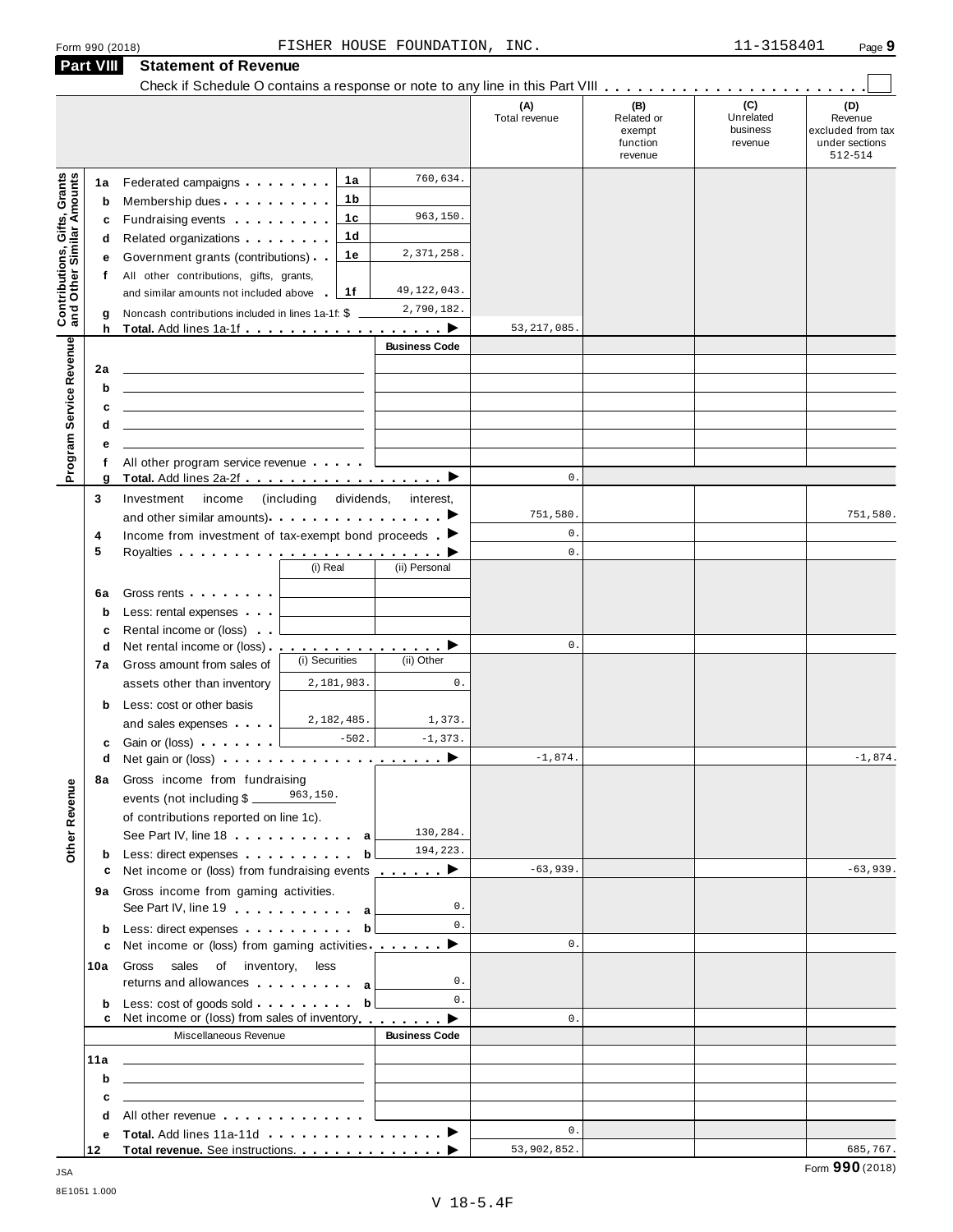|          | <b>Part IX</b> Statement of Functional Expenses                                                                                                                                                                                                                                  |                       |                                    |                                    |                                |
|----------|----------------------------------------------------------------------------------------------------------------------------------------------------------------------------------------------------------------------------------------------------------------------------------|-----------------------|------------------------------------|------------------------------------|--------------------------------|
|          | Section 501(c)(3) and 501(c)(4) organizations must complete all columns. All other organizations must complete column (A).                                                                                                                                                       |                       |                                    |                                    |                                |
|          | Check if Schedule O contains a response or note to any line in this Part IX                                                                                                                                                                                                      |                       |                                    |                                    |                                |
|          | Do not include amounts reported on lines 6b, 7b,<br>8b, 9b, and 10b of Part VIII.                                                                                                                                                                                                | (A)<br>Total expenses | (B)<br>Program service<br>expenses | Management and<br>general expenses | (D)<br>Fundraising<br>expenses |
|          | 1 Grants and other assistance to domestic organizations                                                                                                                                                                                                                          | 35,093,052.           | 35,093,052.                        |                                    |                                |
|          | and domestic governments. See Part IV, line 21                                                                                                                                                                                                                                   |                       |                                    |                                    |                                |
|          | 2 Grants and other assistance to domestic<br>individuals. See Part IV, line 22 <b>Canadian Accord Part II</b>                                                                                                                                                                    | 6,958,094.            | 6,958,094.                         |                                    |                                |
|          | 3 Grants and other assistance to foreign                                                                                                                                                                                                                                         |                       |                                    |                                    |                                |
|          | organizations, foreign governments, and foreign                                                                                                                                                                                                                                  |                       | 1, 155, 367.                       |                                    |                                |
|          | individuals. See Part IV, lines 15 and 16                                                                                                                                                                                                                                        | 1, 155, 367.<br>0     |                                    |                                    |                                |
|          | 4 Benefits paid to or for members                                                                                                                                                                                                                                                |                       |                                    |                                    |                                |
|          | 5 Compensation of current officers, directors,<br>trustees, and key employees expressed as a set of the set of the set of the set of the set of the set of the set of the set of the set of the set of the set of the set of the set of the set of the set of the set of the set | 1,522,893.            | 1,022,488.                         | 280,583.                           | 219,822.                       |
|          | 6 Compensation not included above, to disqualified                                                                                                                                                                                                                               |                       |                                    |                                    |                                |
|          | persons (as defined under section 4958(f)(1)) and                                                                                                                                                                                                                                | 0                     |                                    |                                    |                                |
|          | persons described in section 4958(c)(3)(B)                                                                                                                                                                                                                                       | 1,559,235.            | 422,404.                           | 922,728.                           | 214,103.                       |
|          | 7 Other salaries and wages <b>container and all the salaries</b>                                                                                                                                                                                                                 |                       |                                    |                                    |                                |
|          | 8 Pension plan accruals and contributions (include                                                                                                                                                                                                                               | 57,241.               | 27,630.                            | 21,899.                            | 7,712.                         |
|          | section 401(k) and 403(b) employer contributions)<br>9 Other employee benefits                                                                                                                                                                                                   | 291,022.              | 140,476.                           | 111,337.                           | 39,209.                        |
| 10       | Payroll taxes                                                                                                                                                                                                                                                                    | 178,346.              | 86,087.                            | 68,231.                            | 24,028.                        |
| 11       | Fees for services (non-employees):                                                                                                                                                                                                                                               |                       |                                    |                                    |                                |
|          | a Management                                                                                                                                                                                                                                                                     | 0                     |                                    |                                    |                                |
|          |                                                                                                                                                                                                                                                                                  | 82,938.               |                                    | 82,938.                            |                                |
|          | c Accounting                                                                                                                                                                                                                                                                     | 49,280                |                                    | 49,280.                            |                                |
|          | d Lobbying entering the set of the set of the set of the set of the set of the set of the set of the set of th                                                                                                                                                                   | 0                     |                                    |                                    |                                |
|          | e Professional fundraising services. See Part IV, line 17                                                                                                                                                                                                                        | 30,000                |                                    |                                    | 30,000.                        |
|          | f Investment management fees                                                                                                                                                                                                                                                     | 0                     |                                    |                                    |                                |
|          | <b>g</b> Other. (If line 11g amount exceeds 10% of line 25, column                                                                                                                                                                                                               |                       |                                    |                                    |                                |
|          | (A) amount, list line 11g expenses on Schedule O.)                                                                                                                                                                                                                               | 975,772.<br>675,210.  | 696,340.                           | 42,562.                            | 236,870.                       |
|          | 12 Advertising and promotion                                                                                                                                                                                                                                                     | 766,406.              | 278,415.<br>344,847.               | 1,281.<br>316,282.                 | 395,514.<br>105, 277.          |
| 13       | Office expenses example and the set of the set of the set of the set of the set of the set of the set of the set of the set of the set of the set of the set of the set of the set of the set of the set of the set of the set                                                   | 910,023.              | 471,482.                           | 51,222.                            | 387, 319.                      |
| 14<br>15 | Information technology                                                                                                                                                                                                                                                           | 0                     |                                    |                                    |                                |
| 16       | Occupancy                                                                                                                                                                                                                                                                        | 346, 725.             | 167,816.                           | 132, 313.                          | 46,596.                        |
|          | 17 Travel <b>1996</b> Travel <b>1996</b>                                                                                                                                                                                                                                         | 636,064.              | 561,959.                           | 16, 182.                           | 57,923.                        |
|          | 18 Payments of travel or entertainment expenses                                                                                                                                                                                                                                  |                       |                                    |                                    |                                |
|          | for any federal, state, or local public officials                                                                                                                                                                                                                                | 0                     |                                    |                                    |                                |
|          | 19 Conferences, conventions, and meetings                                                                                                                                                                                                                                        | 81,254.               | 81,254.                            |                                    |                                |
| 20       |                                                                                                                                                                                                                                                                                  | 0                     |                                    |                                    |                                |
| 21       | Payments to affiliates experience and the property of the set of the set of the set of the set of the set of the set of the set of the set of the set of the set of the set of the set of the set of the set of the set of the                                                   | 0                     |                                    |                                    |                                |
| 22       | Depreciation, depletion, and amortization                                                                                                                                                                                                                                        | 41,485.               | 20,025.                            | 15,871.                            | 5,589.                         |
| 23       | Insurance                                                                                                                                                                                                                                                                        | 13,208.               | 3,147.                             | 9,183.                             | 878.                           |
| 24       | Other expenses. Itemize expenses not covered                                                                                                                                                                                                                                     |                       |                                    |                                    |                                |
|          | above (List miscellaneous expenses in line 24e. If<br>line 24e amount exceeds 10% of line 25, column                                                                                                                                                                             |                       |                                    |                                    |                                |
|          | (A) amount, list line 24e expenses on Schedule O.)                                                                                                                                                                                                                               |                       |                                    |                                    |                                |
|          | aOTHER EVENT COSTS                                                                                                                                                                                                                                                               | 293,263.              | 272,977.                           |                                    | 20,286.                        |
| b        | <u> 1989 - Johann Stoff, fransk politik (d. 1989)</u>                                                                                                                                                                                                                            |                       |                                    |                                    |                                |
| c        |                                                                                                                                                                                                                                                                                  |                       |                                    |                                    |                                |
| d        | <u> 1980 - Jan Samuel Barbara, martin a shekara 1980 - An</u>                                                                                                                                                                                                                    |                       |                                    |                                    |                                |
|          | e All other expenses                                                                                                                                                                                                                                                             |                       |                                    |                                    |                                |
|          | 25 Total functional expenses. Add lines 1 through 24e                                                                                                                                                                                                                            | 51,716,878.           | 47,803,860.                        | 2,121,892.                         | 1,791,126.                     |
|          | 26 Joint costs. Complete this line only if the<br>organization reported in column (B) joint costs<br>from a combined educational campaign and                                                                                                                                    |                       |                                    |                                    |                                |
|          | fundraising solicitation. Check here<br>if<br>following SOP 98-2 (ASC 958-720)                                                                                                                                                                                                   | 0                     |                                    |                                    |                                |
|          |                                                                                                                                                                                                                                                                                  |                       |                                    |                                    |                                |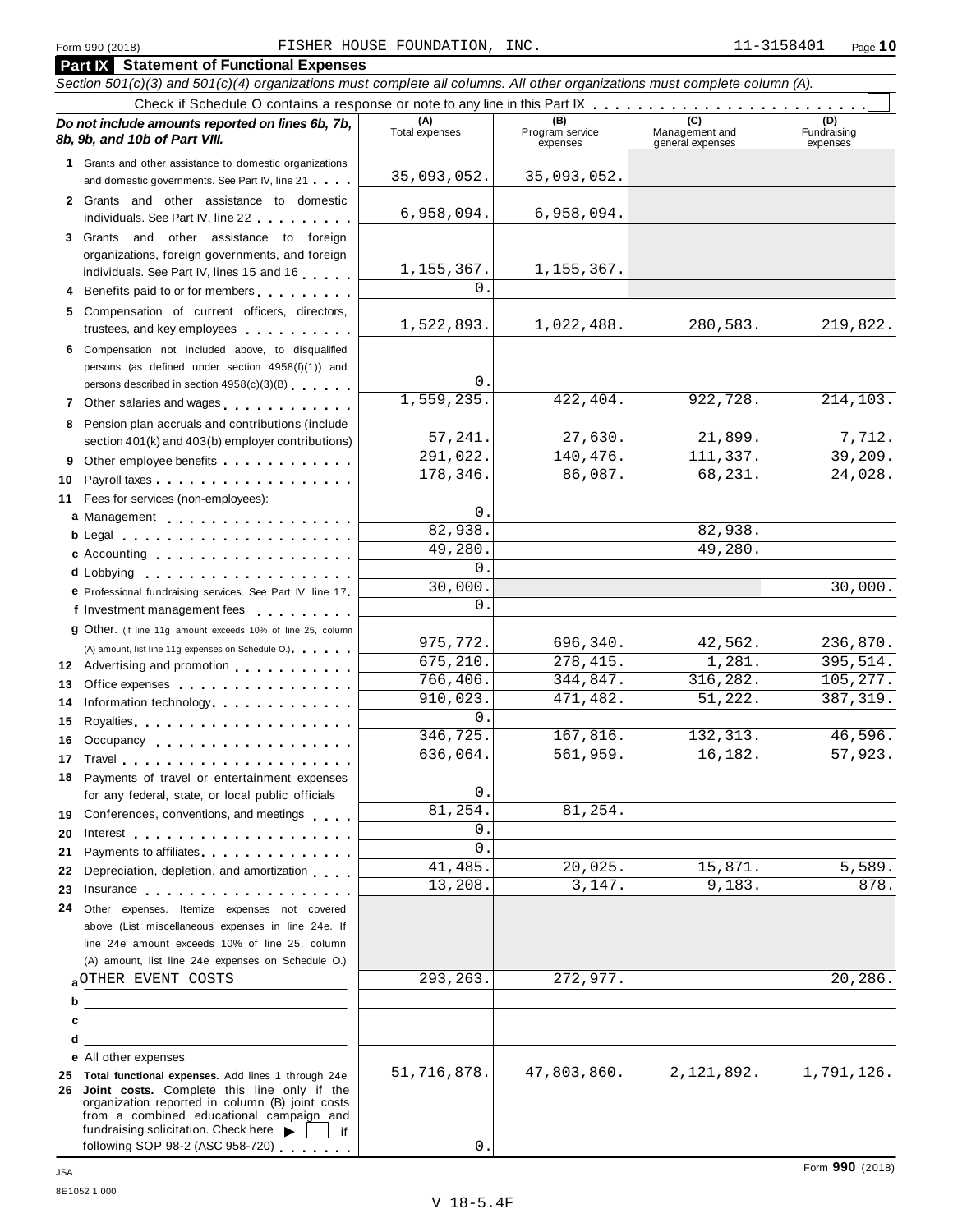| Part X              | Form 990 (2018)<br><b>Balance Sheet</b>                                                                                                                                                                                          |                                          |                     | Page 11            |
|---------------------|----------------------------------------------------------------------------------------------------------------------------------------------------------------------------------------------------------------------------------|------------------------------------------|---------------------|--------------------|
|                     |                                                                                                                                                                                                                                  |                                          |                     |                    |
|                     |                                                                                                                                                                                                                                  | (A)<br>Beginning of year                 |                     | (B)<br>End of year |
| 1                   |                                                                                                                                                                                                                                  | 0.                                       | $\overline{1}$      | $0$ .              |
| $\mathbf{2}$        |                                                                                                                                                                                                                                  | 52,731,240.                              | $\overline{2}$      | 36,629,009.        |
| 3                   | Pledges and grants receivable, net                                                                                                                                                                                               | 4, 163, 855.                             | $\overline{3}$      | 3, 323, 856.       |
| 4                   |                                                                                                                                                                                                                                  | 0.                                       | $\overline{4}$      | 0.                 |
| 5                   | Loans and other receivables from current and former officers, directors,                                                                                                                                                         |                                          |                     |                    |
|                     | trustees, key employees, and highest compensated employees.                                                                                                                                                                      |                                          |                     |                    |
|                     |                                                                                                                                                                                                                                  | 0.                                       | $5\phantom{1}$      | 0.                 |
| 6                   | Complete Part II of Schedule L<br>Loans and other receivables from other disqualified persons (as defined under section                                                                                                          |                                          |                     |                    |
|                     | 4958(f)(1)), persons described in section 4958(c)(3)(B), and contributing employers                                                                                                                                              |                                          |                     |                    |
|                     | and sponsoring organizations of section 501(c)(9) voluntary employees' beneficiary<br>organizations (see instructions). Complete Part II of Schedule Letter Part 1 and 20                                                        | 0.                                       | $6\phantom{1}$      | 0.                 |
| Assets<br>7         |                                                                                                                                                                                                                                  | 0.                                       | $\overline{7}$      | 0.                 |
| 8                   | Inventories for sale or use enterpreteration of the contract of the sale or use of the contract of the contract of the contract of the contract of the contract of the contract of the contract of the contract of the contrac   | 0.                                       | 8                   | $0$ .              |
| 9                   |                                                                                                                                                                                                                                  | 181,290.                                 | 9                   | 419,286.           |
|                     | 10a Land, buildings, and equipment: cost or                                                                                                                                                                                      |                                          |                     |                    |
|                     | 237,881.<br> 10a <br>other basis. Complete Part VI of Schedule D                                                                                                                                                                 |                                          |                     |                    |
|                     | 66,514.<br><b>b</b> Less: accumulated depreciation   10b                                                                                                                                                                         | $7,476.$ 10c                             |                     | 171,367.           |
| 11                  |                                                                                                                                                                                                                                  |                                          | 0.11                | 0.                 |
| 12                  | Investments - other securities. See Part IV, line 11                                                                                                                                                                             |                                          | $\overline{0}$ . 12 | $0$ .              |
| 13                  | Investments - program-related. See Part IV, line 11                                                                                                                                                                              | and the control of the control of<br>0.1 | 13                  | 0.                 |
| 14                  |                                                                                                                                                                                                                                  | $\overline{0}$ .                         | 14                  | $0$ .              |
| 15                  | Intangible assets experience in the contract of the contract of the contract of the contract of the contract of the contract of the contract of the contract of the contract of the contract of the contract of the contract o   | $\overline{29,418,044}.$                 | 15                  | 51, 212, 511.      |
| 16                  | Total assets. Add lines 1 through 15 (must equal line 34)                                                                                                                                                                        | 86,501,905.                              | 16                  | 91,756,029.        |
| 17                  | Accounts payable and accrued expenses                                                                                                                                                                                            | $\overline{5,231,034}.$                  | 17                  | 6, 106, 646.       |
| 18                  |                                                                                                                                                                                                                                  | 0.1                                      | 18                  | $0$ .              |
| 19                  |                                                                                                                                                                                                                                  | 136, 876.                                | 19                  | 220,700.           |
| 20                  |                                                                                                                                                                                                                                  | 0.                                       | 20                  | 0.                 |
| 21                  | Escrow or custodial account liability. Complete Part IV of Schedule D                                                                                                                                                            | 0.1                                      | 21                  | $0$ .              |
| 22                  | Loans and other payables to current and former officers, directors,                                                                                                                                                              |                                          |                     |                    |
|                     | trustees, key employees, highest compensated employees, and                                                                                                                                                                      |                                          |                     |                    |
|                     | disqualified persons. Complete Part II of Schedule L                                                                                                                                                                             | 0.1                                      | 22                  | 0.                 |
| 23                  | Secured mortgages and notes payable to unrelated third parties                                                                                                                                                                   | 0.1                                      | 23                  | 0.                 |
| 24                  | Unsecured notes and loans payable to unrelated third parties                                                                                                                                                                     | 0.                                       | 24                  | $0$ .              |
| 25                  | Other liabilities (including federal income tax, payables to related third                                                                                                                                                       |                                          |                     |                    |
|                     | parties, and other liabilities not included on lines 17-24). Complete Part X                                                                                                                                                     |                                          |                     |                    |
|                     |                                                                                                                                                                                                                                  | 504,866.                                 | 25                  | 2,373,039.         |
| 26                  |                                                                                                                                                                                                                                  | 5,872,776.                               | 26                  | 8,700,385.         |
|                     | $\overline{X}$ and<br>Organizations that follow SFAS 117 (ASC 958), check here ▶                                                                                                                                                 |                                          |                     |                    |
|                     | complete lines 27 through 29, and lines 33 and 34.                                                                                                                                                                               |                                          |                     |                    |
| 27                  | Unrestricted net assets                                                                                                                                                                                                          | 66,526,207.                              | 27                  | 71, 225, 234.      |
| 28                  |                                                                                                                                                                                                                                  | 13, 352, 922.                            | 28                  | 11,080,410.        |
| 29                  | Permanently restricted net assets<br>included: increased: increased: increased: increased: increased: increased: increased: increased: increased: increased: increased: increased: increased: increased: increased: increased: i | 750,000.                                 | 29                  | 750,000.           |
|                     | Organizations that do not follow SFAS 117 (ASC 958), check here ▶<br>complete lines 30 through 34.                                                                                                                               | and                                      |                     |                    |
| 30                  |                                                                                                                                                                                                                                  |                                          | 30                  |                    |
| 31                  | Paid-in or capital surplus, or land, building, or equipment fund<br>                                                                                                                                                             |                                          | 31                  |                    |
| 32                  | Retained earnings, endowment, accumulated income, or other funds                                                                                                                                                                 |                                          | 32                  |                    |
| 33                  |                                                                                                                                                                                                                                  | 80,629,129.                              | 33                  | 83,055,644.        |
| <b>p</b><br>2<br>34 | Total liabilities and net assets/fund balances                                                                                                                                                                                   | 86,501,905.                              | 34                  | 91,756,029.        |

Form **990** (2018)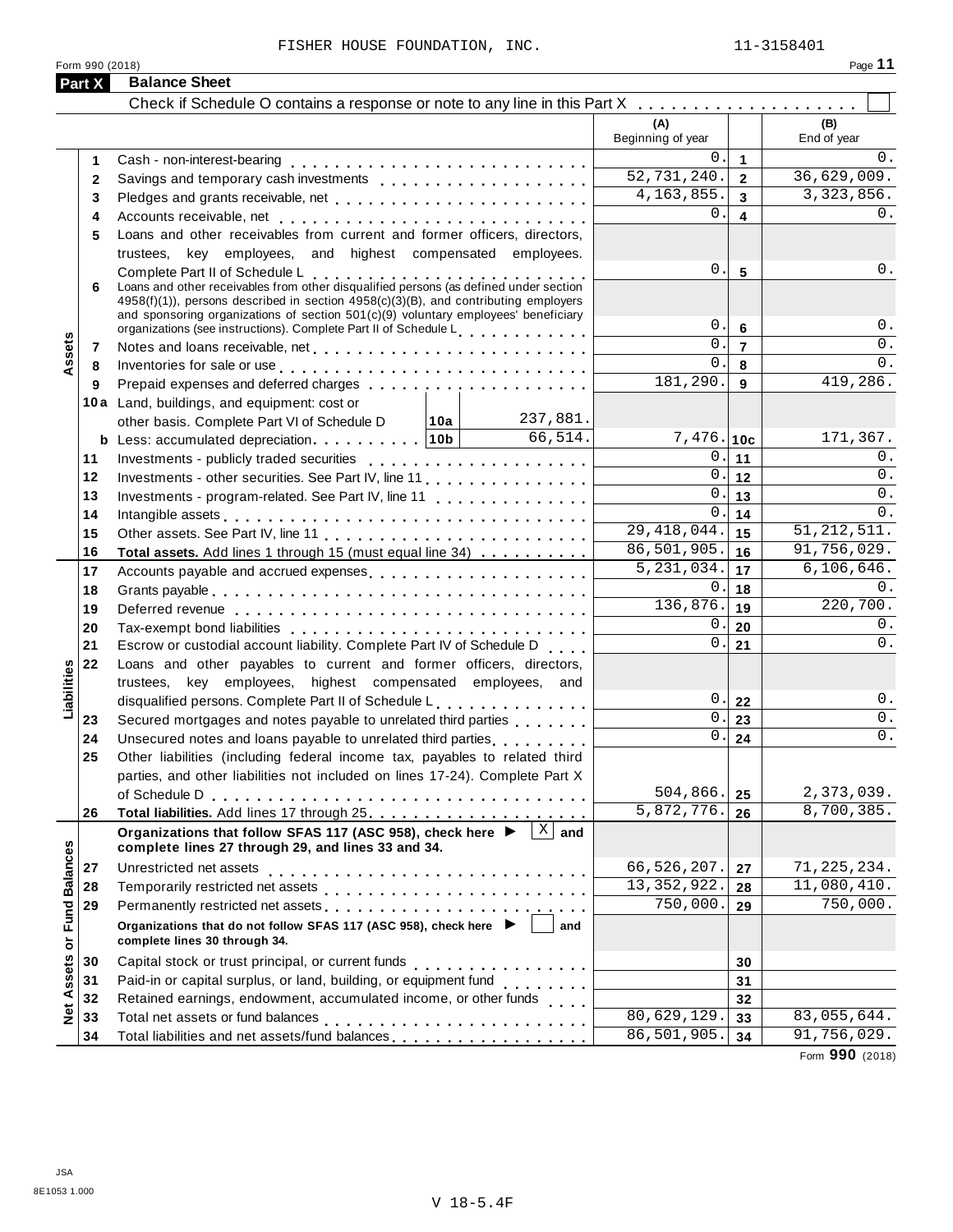FISHER HOUSE FOUNDATION, INC. 11-3158401

|                 | Form 990 (2018)                                                                                                                                                                                                                                                                                                                                            |                |                |             | Page 12     |
|-----------------|------------------------------------------------------------------------------------------------------------------------------------------------------------------------------------------------------------------------------------------------------------------------------------------------------------------------------------------------------------|----------------|----------------|-------------|-------------|
| <b>Part XI</b>  | <b>Reconciliation of Net Assets</b>                                                                                                                                                                                                                                                                                                                        |                |                |             |             |
|                 |                                                                                                                                                                                                                                                                                                                                                            |                |                |             | $\mathbf X$ |
| 1               | Total revenue (must equal Part VIII, column (A), line 12)                                                                                                                                                                                                                                                                                                  | $\mathbf{1}$   |                | 53,902,852. |             |
| $\mathbf{2}$    | Total expenses (must equal Part IX, column (A), line 25)                                                                                                                                                                                                                                                                                                   | $\overline{2}$ |                | 51,716,878. |             |
| 3               | Revenue less expenses. Subtract line 2 from line 1                                                                                                                                                                                                                                                                                                         | $\overline{3}$ |                | 2,185,974.  |             |
| 4               | Net assets or fund balances at beginning of year (must equal Part X, line 33, column (A))                                                                                                                                                                                                                                                                  | $\overline{4}$ |                | 80,629,129. |             |
| 5               |                                                                                                                                                                                                                                                                                                                                                            | 5              |                |             | $-380.$     |
| 6               |                                                                                                                                                                                                                                                                                                                                                            | 6              |                | 200,344.    |             |
| 7               |                                                                                                                                                                                                                                                                                                                                                            | $\overline{7}$ |                |             | $0$ .       |
| 8               |                                                                                                                                                                                                                                                                                                                                                            | 8              |                |             | $0$ .       |
| 9               | Other changes in net assets or fund balances (explain in Schedule O)                                                                                                                                                                                                                                                                                       | 9              |                | 40,577.     |             |
| 10              | Net assets or fund balances at end of year. Combine lines 3 through 9 (must equal Part X, line                                                                                                                                                                                                                                                             |                |                |             |             |
|                 |                                                                                                                                                                                                                                                                                                                                                            | 10             |                | 83,055,644. |             |
| <b>Part XII</b> | <b>Financial Statements and Reporting</b>                                                                                                                                                                                                                                                                                                                  |                |                |             |             |
|                 |                                                                                                                                                                                                                                                                                                                                                            |                |                |             |             |
| 1               | $X$ Accrual<br>Accounting method used to prepare the Form 990:     Cash<br>Other<br>If the organization changed its method of accounting from a prior year or checked "Other," explain in<br>Schedule O.                                                                                                                                                   |                |                | Yes         | No          |
|                 | 2a Were the organization's financial statements compiled or reviewed by an independent accountant?<br>If "Yes," check a box below to indicate whether the financial statements for the year were compiled or<br>reviewed on a separate basis, consolidated basis, or both:<br>Separate basis<br>Consolidated basis<br>Both consolidated and separate basis |                | 2a             |             | Χ           |
|                 | <b>b</b> Were the organization's financial statements audited by an independent accountant?                                                                                                                                                                                                                                                                |                | 2 <sub>b</sub> | Χ           |             |
|                 | If "Yes," check a box below to indicate whether the financial statements for the year were audited on a<br>separate basis, consolidated basis, or both:<br>$X$ Separate basis<br>Consolidated basis<br>Both consolidated and separate basis                                                                                                                |                |                |             |             |
|                 | c If "Yes" to line 2a or 2b, does the organization have a committee that assumes responsibility for oversight                                                                                                                                                                                                                                              |                |                |             |             |
|                 | of the audit, review, or compilation of its financial statements and selection of an independent accountant?                                                                                                                                                                                                                                               |                | 2c             | X           |             |
|                 | If the organization changed either its oversight process or selection process during the tax year, explain in<br>Schedule O.                                                                                                                                                                                                                               |                |                |             |             |
|                 | 3a As a result of a federal award, was the organization required to undergo an audit or audits as set forth in                                                                                                                                                                                                                                             |                |                |             |             |
|                 |                                                                                                                                                                                                                                                                                                                                                            |                | 3a             | х           |             |
|                 | <b>b</b> If "Yes," did the organization undergo the required audit or audits? If the organization did not undergo the<br>required audit or audits, explain why in Schedule O and describe any steps taken to undergo such audits.                                                                                                                          |                | 3 <sub>b</sub> | х           |             |

Form **990** (2018)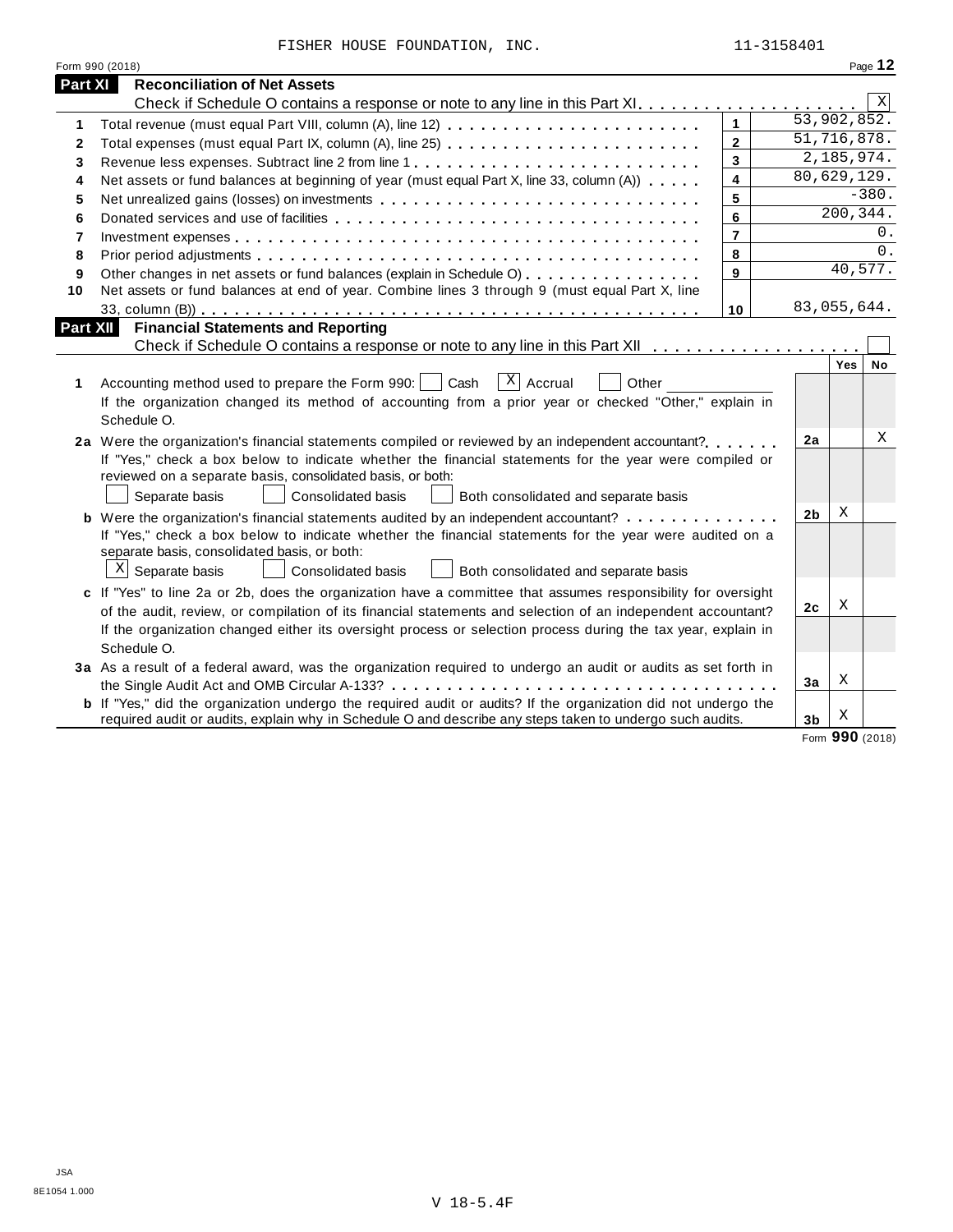# **CHEDULE A Public Charity Status and Public Support**  $\frac{\text{OMB No. 1545-0047}}{\text{OMB}}$

(Form 990 or 990-EZ) complete if the organization is a section 501(c)(3) organization or a section 4947(a)(1) nonexempt charitable trust.  $2018$ 

|        |   |                                                           |                                                            |                                                                                                              |     |                                       | Complete if the organization is a section 501(c)(3) organization or a section $4947(a)(1)$ nonexempt charitable trust.         | ZW IO                                                                                                                            |
|--------|---|-----------------------------------------------------------|------------------------------------------------------------|--------------------------------------------------------------------------------------------------------------|-----|---------------------------------------|--------------------------------------------------------------------------------------------------------------------------------|----------------------------------------------------------------------------------------------------------------------------------|
|        |   | Department of the Treasury                                |                                                            | Attach to Form 990 or Form 990-EZ.<br>Go to www.irs.gov/Form990 for instructions and the latest information. |     |                                       |                                                                                                                                | Open to Public                                                                                                                   |
|        |   | <b>Internal Revenue Service</b>                           |                                                            |                                                                                                              |     |                                       |                                                                                                                                | Inspection                                                                                                                       |
|        |   | Name of the organization<br>FISHER HOUSE FOUNDATION, INC. |                                                            |                                                                                                              |     |                                       | <b>Employer identification number</b><br>11-3158401                                                                            |                                                                                                                                  |
| Part I |   |                                                           |                                                            |                                                                                                              |     |                                       | Reason for Public Charity Status (All organizations must complete this part.) See instructions.                                |                                                                                                                                  |
|        |   |                                                           |                                                            | The organization is not a private foundation because it is: (For lines 1 through 12, check only one box.)    |     |                                       |                                                                                                                                |                                                                                                                                  |
| 1      |   |                                                           |                                                            | A church, convention of churches, or association of churches described in section 170(b)(1)(A)(i).           |     |                                       |                                                                                                                                |                                                                                                                                  |
| 2      |   |                                                           |                                                            | A school described in section 170(b)(1)(A)(ii). (Attach Schedule E (Form 990 or 990-EZ).)                    |     |                                       |                                                                                                                                |                                                                                                                                  |
| 3      |   |                                                           |                                                            | A hospital or a cooperative hospital service organization described in section 170(b)(1)(A)(iii).            |     |                                       |                                                                                                                                |                                                                                                                                  |
| 4      |   |                                                           |                                                            |                                                                                                              |     |                                       | A medical research organization operated in conjunction with a hospital described in section 170(b)(1)(A)(iii). Enter the      |                                                                                                                                  |
|        |   | hospital's name, city, and state:                         |                                                            |                                                                                                              |     |                                       |                                                                                                                                |                                                                                                                                  |
| 5      |   |                                                           |                                                            |                                                                                                              |     |                                       |                                                                                                                                | An organization operated for the benefit of a college or university owned or operated by a governmental unit described in        |
|        |   |                                                           | section 170(b)(1)(A)(iv). (Complete Part II.)              |                                                                                                              |     |                                       |                                                                                                                                |                                                                                                                                  |
| 6      |   |                                                           |                                                            | A federal, state, or local government or governmental unit described in section 170(b)(1)(A)(v).             |     |                                       |                                                                                                                                |                                                                                                                                  |
| 7      | X |                                                           |                                                            |                                                                                                              |     |                                       |                                                                                                                                | An organization that normally receives a substantial part of its support from a governmental unit or from the general public     |
|        |   |                                                           | described in section 170(b)(1)(A)(vi). (Complete Part II.) |                                                                                                              |     |                                       |                                                                                                                                |                                                                                                                                  |
| 8      |   |                                                           |                                                            | A community trust described in section 170(b)(1)(A)(vi). (Complete Part II.)                                 |     |                                       |                                                                                                                                |                                                                                                                                  |
| 9      |   |                                                           |                                                            |                                                                                                              |     |                                       | An agricultural research organization described in section 170(b)(1)(A)(ix) operated in conjunction with a land-grant college  |                                                                                                                                  |
|        |   |                                                           |                                                            |                                                                                                              |     |                                       | or university or a non-land-grant college of agriculture (see instructions). Enter the name, city, and state of the college or |                                                                                                                                  |
|        |   | university:                                               |                                                            |                                                                                                              |     |                                       |                                                                                                                                |                                                                                                                                  |
| 10     |   |                                                           |                                                            |                                                                                                              |     |                                       | An organization that normally receives: (1) more than 331/3% of its support from contributions, membership fees, and gross     |                                                                                                                                  |
|        |   |                                                           |                                                            |                                                                                                              |     |                                       | receipts from activities related to its exempt functions - subject to certain exceptions, and (2) no more than 331/3% of its   |                                                                                                                                  |
|        |   |                                                           |                                                            | acquired by the organization after June 30, 1975. See section 509(a)(2). (Complete Part III.)                |     |                                       | support from gross investment income and unrelated business taxable income (less section 511 tax) from businesses              |                                                                                                                                  |
| 11     |   |                                                           |                                                            | An organization organized and operated exclusively to test for public safety. See section 509(a)(4).         |     |                                       |                                                                                                                                |                                                                                                                                  |
| 12     |   |                                                           |                                                            |                                                                                                              |     |                                       |                                                                                                                                | An organization organized and operated exclusively for the benefit of, to perform the functions of, or to carry out the purposes |
|        |   |                                                           |                                                            |                                                                                                              |     |                                       |                                                                                                                                | of one or more publicly supported organizations described in section 509(a)(1) or section 509(a)(2). See section 509(a)(3).      |
|        |   |                                                           |                                                            |                                                                                                              |     |                                       |                                                                                                                                | Check the box in lines 12a through 12d that describes the type of supporting organization and complete lines 12e, 12f, and 12g.  |
| a      |   |                                                           |                                                            |                                                                                                              |     |                                       | Type I. A supporting organization operated, supervised, or controlled by its supported organization(s), typically by giving    |                                                                                                                                  |
|        |   |                                                           |                                                            |                                                                                                              |     |                                       | the supported organization(s) the power to regularly appoint or elect a majority of the directors or trustees of the           |                                                                                                                                  |
|        |   |                                                           |                                                            | supporting organization. You must complete Part IV, Sections A and B.                                        |     |                                       |                                                                                                                                |                                                                                                                                  |
| b      |   |                                                           |                                                            |                                                                                                              |     |                                       | Type II. A supporting organization supervised or controlled in connection with its supported organization(s), by having        |                                                                                                                                  |
|        |   |                                                           |                                                            |                                                                                                              |     |                                       | control or management of the supporting organization vested in the same persons that control or manage the supported           |                                                                                                                                  |
|        |   |                                                           |                                                            | organization(s). You must complete Part IV, Sections A and C.                                                |     |                                       |                                                                                                                                |                                                                                                                                  |
| c      |   |                                                           |                                                            |                                                                                                              |     |                                       | Type III functionally integrated. A supporting organization operated in connection with, and functionally integrated with,     |                                                                                                                                  |
|        |   |                                                           |                                                            | its supported organization(s) (see instructions). You must complete Part IV, Sections A, D, and E.           |     |                                       |                                                                                                                                |                                                                                                                                  |
| d      |   |                                                           |                                                            |                                                                                                              |     |                                       | Type III non-functionally integrated. A supporting organization operated in connection with its supported organization(s)      |                                                                                                                                  |
|        |   |                                                           |                                                            |                                                                                                              |     |                                       | that is not functionally integrated. The organization generally must satisfy a distribution requirement and an attentiveness   |                                                                                                                                  |
|        |   |                                                           |                                                            | requirement (see instructions). You must complete Part IV, Sections A and D, and Part V.                     |     |                                       |                                                                                                                                |                                                                                                                                  |
| е      |   |                                                           |                                                            |                                                                                                              |     |                                       | Check this box if the organization received a written determination from the IRS that it is a Type I, Type II, Type III        |                                                                                                                                  |
|        |   |                                                           |                                                            | functionally integrated, or Type III non-functionally integrated supporting organization.                    |     |                                       |                                                                                                                                |                                                                                                                                  |
| t      |   |                                                           |                                                            |                                                                                                              |     |                                       |                                                                                                                                |                                                                                                                                  |
| g      |   |                                                           |                                                            | Provide the following information about the supported organization(s).                                       |     |                                       |                                                                                                                                |                                                                                                                                  |
|        |   | (i) Name of supported organization                        | (ii) EIN                                                   | (iii) Type of organization                                                                                   |     | (iv) Is the organization              | (v) Amount of monetary                                                                                                         | (vi) Amount of                                                                                                                   |
|        |   |                                                           |                                                            | (described on lines 1-10<br>above (see instructions))                                                        |     | listed in your governing<br>document? | support (see<br>instructions)                                                                                                  | other support (see<br>instructions)                                                                                              |
|        |   |                                                           |                                                            |                                                                                                              | Yes | No                                    |                                                                                                                                |                                                                                                                                  |
| (A)    |   |                                                           |                                                            |                                                                                                              |     |                                       |                                                                                                                                |                                                                                                                                  |
|        |   |                                                           |                                                            |                                                                                                              |     |                                       |                                                                                                                                |                                                                                                                                  |
| (B)    |   |                                                           |                                                            |                                                                                                              |     |                                       |                                                                                                                                |                                                                                                                                  |
|        |   |                                                           |                                                            |                                                                                                              |     |                                       |                                                                                                                                |                                                                                                                                  |
| (C)    |   |                                                           |                                                            |                                                                                                              |     |                                       |                                                                                                                                |                                                                                                                                  |
|        |   |                                                           |                                                            |                                                                                                              |     |                                       |                                                                                                                                |                                                                                                                                  |
| (D)    |   |                                                           |                                                            |                                                                                                              |     |                                       |                                                                                                                                |                                                                                                                                  |
|        |   |                                                           |                                                            |                                                                                                              |     |                                       |                                                                                                                                |                                                                                                                                  |
| (E)    |   |                                                           |                                                            |                                                                                                              |     |                                       |                                                                                                                                |                                                                                                                                  |
|        |   |                                                           |                                                            |                                                                                                              |     |                                       |                                                                                                                                |                                                                                                                                  |

For Paperwork Reduction Act Notice, see the Instructions for Form 990 or 990-EZ. Schedule A (Form 990 or 990-EZ) 2018

**Total**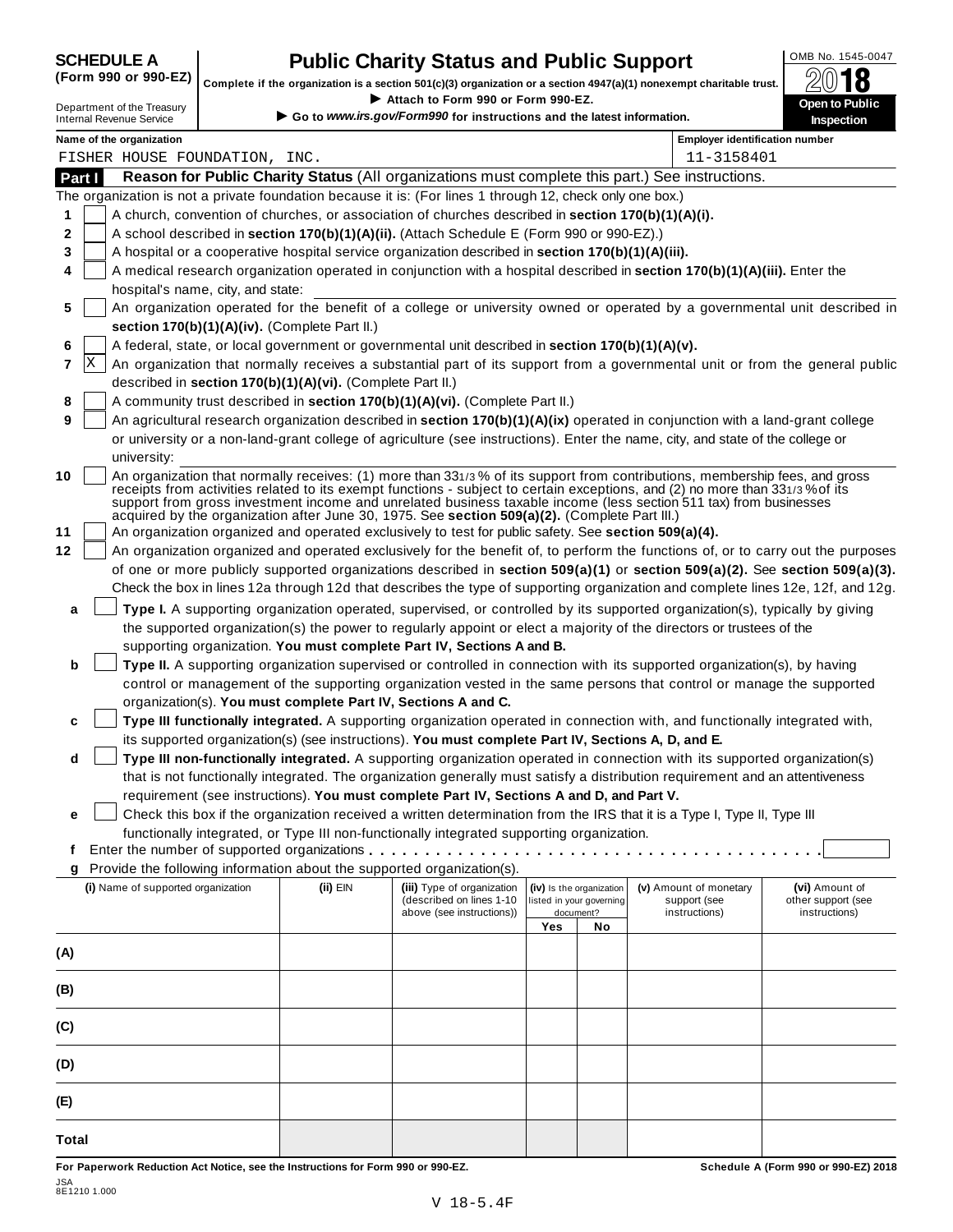### Schedule <sup>A</sup> (Form <sup>990</sup> or 990-EZ) <sup>2018</sup> Page **2**

**Support Schedule for Organizations Described in Sections 170(b)(1)(A)(iv) and 170(b)(1)(A)(vi)** (Complete only if you checked the box on line 5, 7, or 8 of Part I or if the organization failed to qualify under Part III. If the organization fails to qualify under the tests listed below, please complete Part III.) **Part II**

|              | <b>Section A. Public Support</b>                                                                                                                                                                                                                                                                                |               |               |               |               |               |                |
|--------------|-----------------------------------------------------------------------------------------------------------------------------------------------------------------------------------------------------------------------------------------------------------------------------------------------------------------|---------------|---------------|---------------|---------------|---------------|----------------|
|              | Calendar year (or fiscal year beginning in) ▶                                                                                                                                                                                                                                                                   | (a) $2014$    | (b) $2015$    | $(c)$ 2016    | $(d)$ 2017    | (e) 2018      | (f) Total      |
| 1            | Gifts,<br>grants,<br>contributions,<br>and<br>membership fees received. (Do not<br>include any "unusual grants.")                                                                                                                                                                                               | 56, 116, 969. | 52, 132, 669. | 51, 184, 361. | 53, 135, 495. | 53, 217, 085. | 265,786,579.   |
| $\mathbf{2}$ | Tax<br>revenues<br>levied<br>for<br>the<br>organization's benefit and either paid<br>to or expended on its behalf                                                                                                                                                                                               |               |               |               |               |               | 0.             |
| 3            | The value of services or facilities<br>furnished by a governmental unit to the<br>organization without charge                                                                                                                                                                                                   |               |               |               |               |               | 0.             |
| 4            | Total. Add lines 1 through 3                                                                                                                                                                                                                                                                                    | 56, 116, 969. | 52, 132, 669. | 51, 184, 361. | 53, 135, 495. | 53, 217, 085. | 265,786,579.   |
| 5            | The portion of total contributions by<br>each<br>person<br>(other<br>than<br>a<br>governmental<br>unit<br>publicly<br>or<br>supported organization) included on<br>line 1 that exceeds 2% of the amount<br>shown on line 11, column (f).                                                                        |               |               |               |               |               | 1,370,080.     |
| 6            | Public support. Subtract line 5 from line 4                                                                                                                                                                                                                                                                     |               |               |               |               |               | 264, 416, 499. |
|              | <b>Section B. Total Support</b>                                                                                                                                                                                                                                                                                 |               |               |               |               |               |                |
|              | Calendar year (or fiscal year beginning in)                                                                                                                                                                                                                                                                     | (a) $2014$    | (b) $2015$    | $(c)$ 2016    | $(d)$ 2017    | (e) 2018      | (f) Total      |
| 7            | Amounts from line 4                                                                                                                                                                                                                                                                                             | 56, 116, 969. | 52, 132, 669  | 51, 184, 361  | 53, 135, 495. | 53, 217, 085. | 265, 786, 579. |
| 8            | Gross income from interest, dividends,<br>payments received on securities loans,<br>rents, royalties, and income from<br>similar sources experiences                                                                                                                                                            | 138,355.      | 34,046.       | 358,265.      | 204,166.      | 751,580.      | 1,486,412.     |
| 9            | Net income from unrelated business<br>activities, whether or not the business<br>is regularly carried on the control of the state of the state of the state of the state of the state of the state of the state of the state of the state of the state of the state of the state of the state of the state of t |               |               |               |               |               | 0.             |
| 10           | Other income. Do not include gain or<br>loss from the sale of capital assets<br>(Explain in Part VI.)                                                                                                                                                                                                           |               |               |               |               |               | 0.             |
| 11           | Total support. Add lines 7 through 10                                                                                                                                                                                                                                                                           |               |               |               |               |               | 267, 272, 991. |
| 12           |                                                                                                                                                                                                                                                                                                                 |               |               |               |               | 12            |                |
| 13           | First five years. If the Form 990 is for the organization's first, second, third, fourth, or fifth tax year as a section 501(c)(3)<br>organization, check this box and stop here $\ldots \ldots \ldots \ldots \ldots \ldots \ldots \ldots \ldots \ldots \ldots \ldots \ldots$                                   |               |               |               |               |               |                |
|              | <b>Section C. Computation of Public Support Percentage</b>                                                                                                                                                                                                                                                      |               |               |               |               |               |                |
| 14           | Public support percentage for 2018 (line 6, column (f) divided by line 11, column (f)).                                                                                                                                                                                                                         |               |               |               |               | 14            | 98.93%         |
| 15           |                                                                                                                                                                                                                                                                                                                 |               |               |               |               |               | 99.32%         |
|              | 16a 331/3% support test - 2018. If the organization did not check the box on line 13, and line 14 is 331/3% or more, check this                                                                                                                                                                                 |               |               |               |               |               |                |
|              | box and stop here. The organization qualifies as a publicly supported organization                                                                                                                                                                                                                              |               |               |               |               |               | X              |
|              | b 331/3% support test - 2017. If the organization did not check a box on line 13 or 16a, and line 15 is 331/3% or more, check                                                                                                                                                                                   |               |               |               |               |               |                |
|              |                                                                                                                                                                                                                                                                                                                 |               |               |               |               |               |                |
|              | 17a 10%-facts-and-circumstances test - 2018. If the organization did not check a box on line 13, 16a, or 16b, and line 14 is                                                                                                                                                                                    |               |               |               |               |               |                |
|              | 10% or more, and if the organization meets the "facts-and-circumstances" test, check this box and stop here. Explain in                                                                                                                                                                                         |               |               |               |               |               |                |
|              | Part VI how the organization meets the "facts-and-circumstances" test. The organization qualifies as a publicly supported                                                                                                                                                                                       |               |               |               |               |               |                |
|              |                                                                                                                                                                                                                                                                                                                 |               |               |               |               |               |                |
|              | <b>b 10%-facts-and-circumstances test - 2017.</b> If the organization did not check a box on line 13, 16a, 16b, or 17a, and line                                                                                                                                                                                |               |               |               |               |               |                |
|              | 15 is 10% or more, and if the organization meets the "facts-and-circumstances" test, check this box and stop here.                                                                                                                                                                                              |               |               |               |               |               |                |
|              | Explain in Part VI how the organization meets the "facts-and-circumstances" test. The organization qualifies as a publicly                                                                                                                                                                                      |               |               |               |               |               |                |
| 18           | Private foundation. If the organization did not check a box on line 13, 16a, 16b, 17a, or 17b, check this box and see                                                                                                                                                                                           |               |               |               |               |               |                |
|              |                                                                                                                                                                                                                                                                                                                 |               |               |               |               |               |                |
|              |                                                                                                                                                                                                                                                                                                                 |               |               |               |               |               |                |

**Schedule A (Form 990 or 990-EZ) 2018**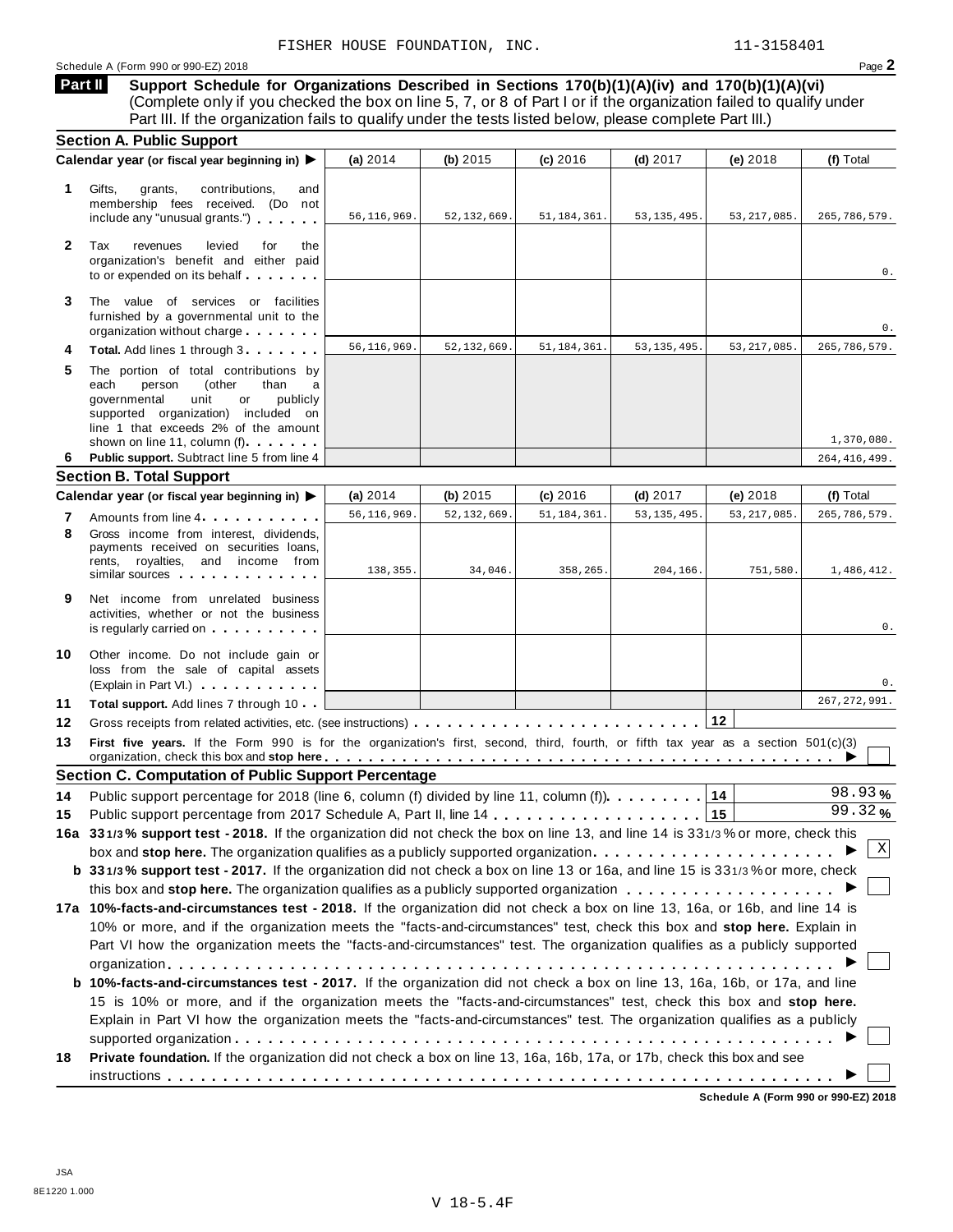(Complete only if you checked the box on line 10 of Part I or if the organization failed to qualify under Part II. If the organization fails to qualify under the tests listed below, please complete Part II.)

|            | <b>Section A. Public Support</b>                                                                                                                                                                                                    |            |          |            |            |            |                                      |
|------------|-------------------------------------------------------------------------------------------------------------------------------------------------------------------------------------------------------------------------------------|------------|----------|------------|------------|------------|--------------------------------------|
|            | Calendar year (or fiscal year beginning in) $\blacktriangleright$                                                                                                                                                                   | (a) 2014   | (b) 2015 | $(c)$ 2016 | $(d)$ 2017 | (e) 2018   | (f) Total                            |
| 1.         | Gifts, grants, contributions, and membership fees                                                                                                                                                                                   |            |          |            |            |            |                                      |
|            | received. (Do not include any "unusual grants.")                                                                                                                                                                                    |            |          |            |            |            |                                      |
| 2          | Gross receipts from admissions, merchandise                                                                                                                                                                                         |            |          |            |            |            |                                      |
|            | or services performed, or facilities<br>sold                                                                                                                                                                                        |            |          |            |            |            |                                      |
|            | furnished in any activity that is related to the                                                                                                                                                                                    |            |          |            |            |            |                                      |
|            | organization's tax-exempt purpose                                                                                                                                                                                                   |            |          |            |            |            |                                      |
| 3          | Gross receipts from activities that are not an                                                                                                                                                                                      |            |          |            |            |            |                                      |
|            | unrelated trade or business under section 513                                                                                                                                                                                       |            |          |            |            |            |                                      |
| 4          | Tax<br>revenues<br>levied<br>for<br>the                                                                                                                                                                                             |            |          |            |            |            |                                      |
|            | organization's benefit and either paid to                                                                                                                                                                                           |            |          |            |            |            |                                      |
|            | or expended on its behalf <b>contained</b> by the set of the set of the set of the set of the set of the set of the set of the set of the set of the set of the set of the set of the set of the set of the set of the set of the s |            |          |            |            |            |                                      |
| 5          | The value of services or facilities                                                                                                                                                                                                 |            |          |            |            |            |                                      |
|            | furnished by a governmental unit to the                                                                                                                                                                                             |            |          |            |            |            |                                      |
|            | organization without charge                                                                                                                                                                                                         |            |          |            |            |            |                                      |
| 6          | Total. Add lines 1 through 5                                                                                                                                                                                                        |            |          |            |            |            |                                      |
|            | 7a Amounts included on lines 1, 2, and 3                                                                                                                                                                                            |            |          |            |            |            |                                      |
|            | received from disqualified persons                                                                                                                                                                                                  |            |          |            |            |            |                                      |
|            | <b>b</b> Amounts included on lines 2 and 3<br>from other than disqualified<br>received                                                                                                                                              |            |          |            |            |            |                                      |
|            | persons that exceed the greater of \$5,000                                                                                                                                                                                          |            |          |            |            |            |                                      |
|            | or 1% of the amount on line 13 for the year                                                                                                                                                                                         |            |          |            |            |            |                                      |
|            | c Add lines 7a and 7b                                                                                                                                                                                                               |            |          |            |            |            |                                      |
| 8          | Public support. (Subtract line 7c from                                                                                                                                                                                              |            |          |            |            |            |                                      |
|            | $line 6.)$ $\ldots$ $\ldots$ $\ldots$ $\ldots$ $\ldots$ $\ldots$ $\ldots$                                                                                                                                                           |            |          |            |            |            |                                      |
|            | <b>Section B. Total Support</b>                                                                                                                                                                                                     |            |          |            |            |            |                                      |
|            | Calendar year (or fiscal year beginning in) ▶                                                                                                                                                                                       | (a) $2014$ | (b) 2015 | $(c)$ 2016 | $(d)$ 2017 | $(e)$ 2018 | (f) Total                            |
| 9          | Amounts from line 6. The state of the state of the state of the state of the state of the state of the state of the state of the state of the state of the state of the state of the state of the state of the state of the st      |            |          |            |            |            |                                      |
|            | 10 a Gross income from interest, dividends,<br>payments received on securities loans,<br>rents, royalties, and income from similar                                                                                                  |            |          |            |            |            |                                      |
|            | sources                                                                                                                                                                                                                             |            |          |            |            |            |                                      |
|            | <b>b</b> Unrelated business taxable income (less                                                                                                                                                                                    |            |          |            |            |            |                                      |
|            | section 511 taxes) from businesses                                                                                                                                                                                                  |            |          |            |            |            |                                      |
|            | acquired after June 30, 1975                                                                                                                                                                                                        |            |          |            |            |            |                                      |
|            | c Add lines 10a and 10b<br>Net income from unrelated business                                                                                                                                                                       |            |          |            |            |            |                                      |
| 11         | activities not included in line 10b,                                                                                                                                                                                                |            |          |            |            |            |                                      |
|            | whether or not the business is regularly                                                                                                                                                                                            |            |          |            |            |            |                                      |
|            | carried on the carried on the control of the care of the control of the control of the control of the control o                                                                                                                     |            |          |            |            |            |                                      |
| 12         | Other income. Do not include gain or                                                                                                                                                                                                |            |          |            |            |            |                                      |
|            | loss from the sale of capital assets                                                                                                                                                                                                |            |          |            |            |            |                                      |
| 13         | (Explain in Part VI.) <b>All Accords</b><br>Total support. (Add lines 9, 10c, 11,                                                                                                                                                   |            |          |            |            |            |                                      |
|            | and $12.$ ) $\cdots$ $\cdots$ $\cdots$ $\cdots$                                                                                                                                                                                     |            |          |            |            |            |                                      |
| 14         | First five years. If the Form 990 is for the organization's first, second, third, fourth, or fifth tax year as a section 501(c)(3)                                                                                                  |            |          |            |            |            |                                      |
|            |                                                                                                                                                                                                                                     |            |          |            |            |            |                                      |
|            | Section C. Computation of Public Support Percentage                                                                                                                                                                                 |            |          |            |            |            |                                      |
| 15         |                                                                                                                                                                                                                                     |            |          |            |            | 15         | %                                    |
| 16         | Public support percentage from 2017 Schedule A, Part III, line 15.                                                                                                                                                                  |            |          |            |            | 16         | %                                    |
|            | Section D. Computation of Investment Income Percentage                                                                                                                                                                              |            |          |            |            |            |                                      |
| 17         | Investment income percentage for 2018 (line 10c, column (f), divided by line 13, column (f)), $\ldots$ , , , , , , ,                                                                                                                |            |          |            |            | 17         | %                                    |
| 18         |                                                                                                                                                                                                                                     |            |          |            |            | 18         | %                                    |
|            | 19a 331/3% support tests - 2018. If the organization did not check the box on line 14, and line 15 is more than 331/3%, and line                                                                                                    |            |          |            |            |            |                                      |
|            | 17 is not more than 331/3%, check this box and stop here. The organization qualifies as a publicly supported organization                                                                                                           |            |          |            |            |            |                                      |
|            | <b>b</b> 331/3% support tests - 2017. If the organization did not check a box on line 14 or line 19a, and line 16 is more than 331/3%, and                                                                                          |            |          |            |            |            |                                      |
|            | line 18 is not more than 331/3%, check this box and stop here. The organization qualifies as a publicly supported organization                                                                                                      |            |          |            |            |            |                                      |
| 20         | Private foundation. If the organization did not check a box on line 14, 19a, or 19b, check this box and see instructions I                                                                                                          |            |          |            |            |            |                                      |
| <b>JSA</b> |                                                                                                                                                                                                                                     |            |          |            |            |            | Schedule A (Form 990 or 990-EZ) 2018 |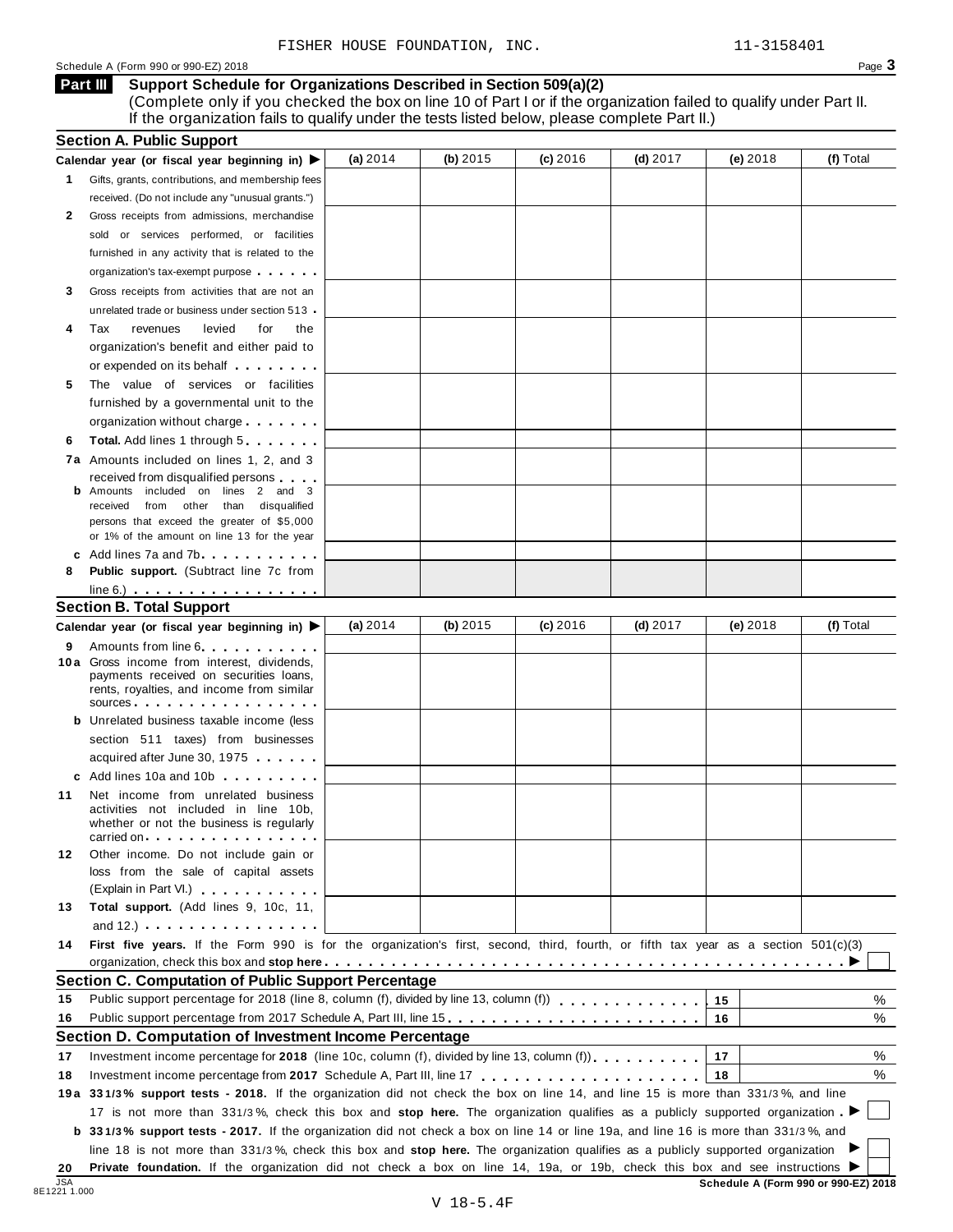## **Part IV Supporting Organizations**

(Complete only if you checked a box in line 12 on Part I. If you checked 12a of Part I, complete Sections A and B. If you checked 12b of Part I, complete Sections A and C. If you checked 12c of Part I, complete Sections A, D, and E. If you checked 12d of Part I, complete Sections A and D, and complete Part V.)

### **Section A. All Supporting Organizations**

- **1** Are all of the organization's supported organizations listed by name in the organization's governing documents? *If "No," describe in Part VI how the supported organizations are designated. If designated by class or purpose, describe the designation. If historic and continuing relationship, explain.* **1**
- **2** Did the organization have any supported organization that does not have an IRS determination of status under section 509(a)(1) or (2)? *If"Yes," explain in Part VI how the organization determined that the supported organization was described in section 509(a)(1) or (2).*
- **3 a** Did the organization have a supported organization described in section 501(c)(4), (5), or (6)? *If "Yes," answer (b) and (c) below.*
- **b** Did the organization confirm that each supported organization qualified under section 501(c)(4), (5), or (6) and | satisfied the public support tests under section 509(a)(2)? *If "Yes," describe in Part VI when and how the organization made the determination.*
- **c** Did the organization ensure that all support to such organizations was used exclusively for section 170(c)(2)(B) purposes? *If"Yes," explain in Part VI what controls the organization put in place to ensure such use.*
- **4 a** Was any supported organization not organized in the United States ("foreign supported organization")? *If "Yes," and if you checked 12a or 12b in Part I, answer (b) and (c) below.*
- **b** Did the organization have ultimate control and discretion in deciding whether to make grants to the foreign | supported organization? *If "Yes," describe in Part VI how the organization had such control and discretion despite being controlled or supervised by or in connection with its supported organizations.*
- **c** Did the organization support any foreign supported organization that does not have an IRS determination under sections 501(c)(3) and 509(a)(1) or (2)? *If "Yes," explain in Part VI what controls the organization used to ensure that all support to the foreign supported organization was used exclusively for section 170(c)(2)(B) purposes.*
- **5 a** Did the organization add, substitute, or remove any supported organizations during the tax year? *If "Yes,"* answer (b) and (c) below (if applicable). Also, provide detail in Part VI, including (i) the names and EIN *numbers of the supported organizations added, substituted, or removed; (ii) the reasons for each such action;* (iii) the authority under the organization's organizing document authorizing such action; and (iv) how the action *was accomplished (such as by amendment to the organizing document).*
- **b Type I or Type II only.** Was any added or substituted supported organization part of a class already designated in the organization's organizing document?
- **c Substitutions only.** Was the substitution the result of an event beyond the organization's control?
- **6** Did the organization provide support (whether in the form of grants or the provision of services or facilities) to anyone other than (i) its supported organizations, (ii) individuals that are part of the charitable class benefited by one or more of its supported organizations, or (iii) other supporting organizations that also support or benefit one or more of the filing organization's supported organizations? *If"Yes," provide detail in Part VI.*
- **7** Did the organization provide a grant, loan, compensation, or other similar payment to a substantial contributor (as defined in section 4958(c)(3)(C)), a family member of a substantial contributor, or a 35% controlled entity with regard to a substantial contributor? *If"Yes," complete Part I of Schedule L (Form 990 or 990-EZ).*
- **8** Did the organization make a loan to a disqualified person (as defined in section 4958) not described in line 7? *If "Yes," complete Part I of Schedule L (Form 990 or 990-EZ).*
- **9a** Was the organization controlled directly or indirectly at any time during the tax year by one or more | disqualified persons as defined in section 4946 (other than foundation managers and organizations described in section 509(a)(1) or (2))? *If"Yes," provide detail in Part VI.*
- **b** Did one or more disqualified persons (as defined in line 9a) hold a controlling interest in any entity in which | the supporting organization had an interest? *If"Yes," provide detail in Part VI.*
- **c** Did a disqualified person (as defined in line 9a) have an ownership interest in, or derive any personal benefit from, assets in which the supporting organization also had an interest? *If"Yes," provide detail in Part VI.*
- **10a** Was the organization subject to the excess business holdings rules of section 4943 because of section | 4943(f) (regarding certain Type II supporting organizations, and all Type III non-functionally integrated supporting organizations)? *If"Yes," answer 10b below.*
	- **b** Did the organization have any excess business holdings in the tax year? *(Use Schedule C, Form 4720, to determine whether the organization had excess business holdings.)*

**Yes No**

**2**

**3a**

**3b**

**3c**

**4a**

**4b**

**4c**

**5a**

**5b 5c**

**6**

**7**

**8**

**9a**

**9b**

**9c**

**10a**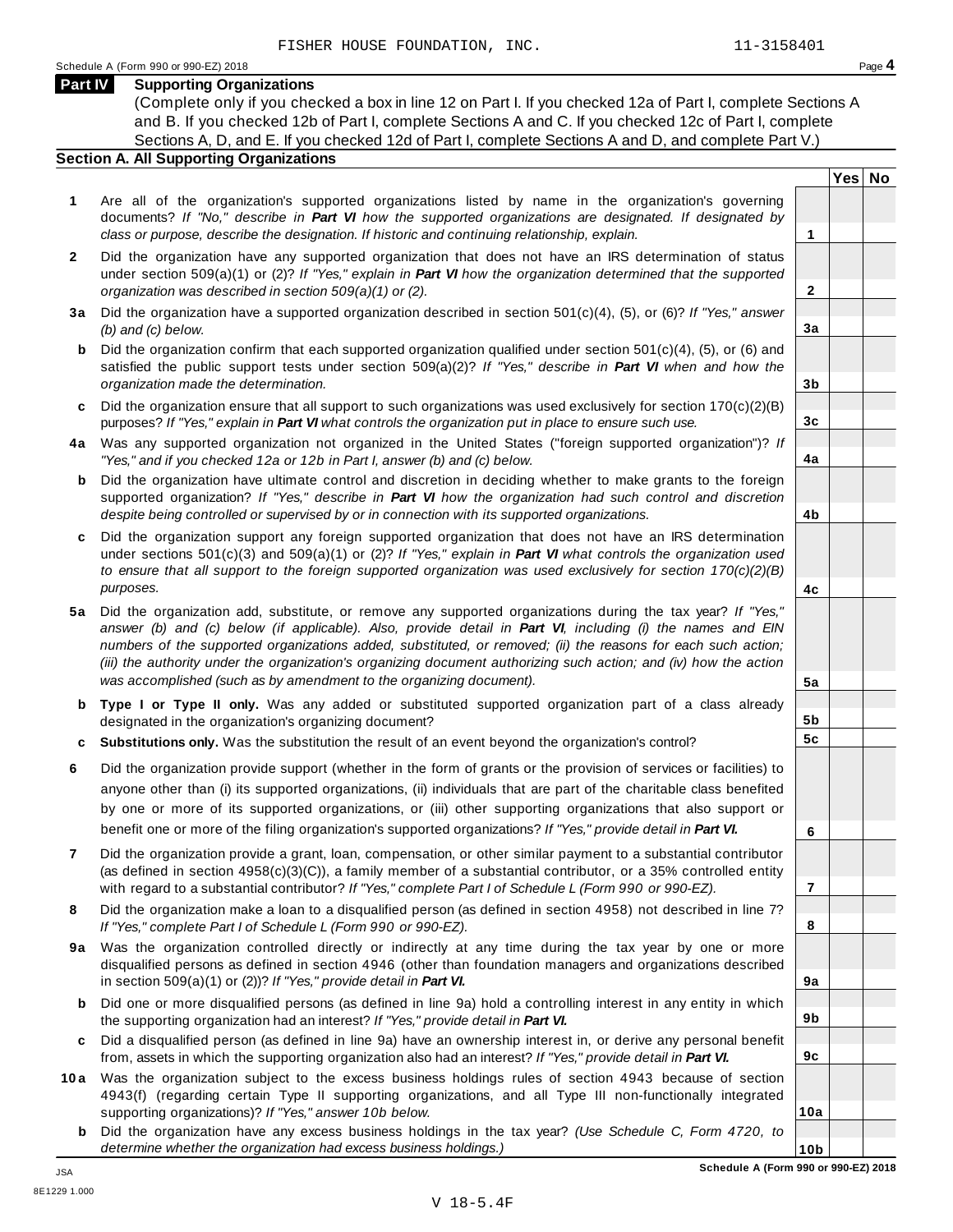|                  | Schedule A (Form 990 or 990-EZ) 2018                                                                                                                                                                                                                                                                                                                                                                                                                                                                                                                                                                                                                                         |                        |        | Page 5 |
|------------------|------------------------------------------------------------------------------------------------------------------------------------------------------------------------------------------------------------------------------------------------------------------------------------------------------------------------------------------------------------------------------------------------------------------------------------------------------------------------------------------------------------------------------------------------------------------------------------------------------------------------------------------------------------------------------|------------------------|--------|--------|
| <b>Part IV</b>   | <b>Supporting Organizations (continued)</b>                                                                                                                                                                                                                                                                                                                                                                                                                                                                                                                                                                                                                                  |                        |        |        |
|                  |                                                                                                                                                                                                                                                                                                                                                                                                                                                                                                                                                                                                                                                                              |                        | Yes No |        |
| 11               | Has the organization accepted a gift or contribution from any of the following persons?                                                                                                                                                                                                                                                                                                                                                                                                                                                                                                                                                                                      |                        |        |        |
|                  | a A person who directly or indirectly controls, either alone or together with persons described in (b) and (c)                                                                                                                                                                                                                                                                                                                                                                                                                                                                                                                                                               |                        |        |        |
|                  | below, the governing body of a supported organization?                                                                                                                                                                                                                                                                                                                                                                                                                                                                                                                                                                                                                       | 11a<br>11 <sub>b</sub> |        |        |
| b                | A family member of a person described in (a) above?                                                                                                                                                                                                                                                                                                                                                                                                                                                                                                                                                                                                                          |                        |        |        |
|                  | c A 35% controlled entity of a person described in (a) or (b) above? If "Yes" to a, b, or c, provide detail in Part VI.<br><b>Section B. Type I Supporting Organizations</b>                                                                                                                                                                                                                                                                                                                                                                                                                                                                                                 | 11c                    |        |        |
|                  |                                                                                                                                                                                                                                                                                                                                                                                                                                                                                                                                                                                                                                                                              |                        | Yes No |        |
| 1                | Did the directors, trustees, or membership of one or more supported organizations have the power to<br>regularly appoint or elect at least a majority of the organization's directors or trustees at all times during the<br>tax year? If "No," describe in Part VI how the supported organization(s) effectively operated, supervised, or<br>controlled the organization's activities. If the organization had more than one supported organization,<br>describe how the powers to appoint and/or remove directors or trustees were allocated among the supported<br>organizations and what conditions or restrictions, if any, applied to such powers during the tax year. | 1                      |        |        |
| 2                | Did the organization operate for the benefit of any supported organization other than the supported<br>organization(s) that operated, supervised, or controlled the supporting organization? If "Yes," explain in Part<br>VI how providing such benefit carried out the purposes of the supported organization(s) that operated,<br>supervised, or controlled the supporting organization.                                                                                                                                                                                                                                                                                   | $\mathbf{2}$           |        |        |
|                  | <b>Section C. Type II Supporting Organizations</b>                                                                                                                                                                                                                                                                                                                                                                                                                                                                                                                                                                                                                           |                        |        |        |
| 1                | Were a majority of the organization's directors or trustees during the tax year also a majority of the directors<br>or trustees of each of the organization's supported organization(s)? If "No," describe in Part VI how control<br>or management of the supporting organization was vested in the same persons that controlled or managed<br>the supported organization(s).                                                                                                                                                                                                                                                                                                | 1                      | Yes No |        |
|                  | <b>Section D. All Type III Supporting Organizations</b>                                                                                                                                                                                                                                                                                                                                                                                                                                                                                                                                                                                                                      |                        |        |        |
| 1                | Did the organization provide to each of its supported organizations, by the last day of the fifth month of the<br>organization's tax year, (i) a written notice describing the type and amount of support provided during the prior<br>tax year, (ii) a copy of the Form 990 that was most recently filed as of the date of notification, and (iii) copies of<br>the organization's governing documents in effect on the date of notification, to the extent not previously<br>provided?                                                                                                                                                                                     | 1                      | Yes No |        |
| 2                | Were any of the organization's officers, directors, or trustees either (i) appointed or elected by the supported<br>organization(s) or (ii) serving on the governing body of a supported organization? If "No," explain in Part VI how<br>the organization maintained a close and continuous working relationship with the supported organization(s).                                                                                                                                                                                                                                                                                                                        | 2                      |        |        |
| 3                | By reason of the relationship described in (2), did the organization's supported organizations have a<br>significant voice in the organization's investment policies and in directing the use of the organization's<br>income or assets at all times during the tax year? If "Yes," describe in Part VI the role the organization's<br>supported organizations played in this regard.                                                                                                                                                                                                                                                                                        | 3                      |        |        |
|                  | Section E. Type III Functionally Integrated Supporting Organizations                                                                                                                                                                                                                                                                                                                                                                                                                                                                                                                                                                                                         |                        |        |        |
| 1<br>a<br>b<br>c | Check the box next to the method that the organization used to satisfy the Integral Part Test during the year (see instructions).<br>The organization satisfied the Activities Test. Complete line 2 below.<br>The organization is the parent of each of its supported organizations. Complete line 3 below.<br>The organization supported a governmental entity. Describe in Part VI how you supported a government entity (see instructions).                                                                                                                                                                                                                              |                        |        |        |
|                  |                                                                                                                                                                                                                                                                                                                                                                                                                                                                                                                                                                                                                                                                              |                        | Yes No |        |
| 2<br>а           | Activities Test. Answer (a) and (b) below.<br>Did substantially all of the organization's activities during the tax year directly further the exempt purposes of<br>the supported organization(s) to which the organization was responsive? If "Yes," then in Part VI identify<br>those supported organizations and explain how these activities directly furthered their exempt purposes,<br>how the organization was responsive to those supported organizations, and how the organization determined<br>that these activities constituted substantially all of its activities.                                                                                            | 2a                     |        |        |
| b                | Did the activities described in (a) constitute activities that, but for the organization's involvement, one or more<br>of the organization's supported organization(s) would have been engaged in? If "Yes," explain in Part VI the<br>reasons for the organization's position that its supported organization(s) would have engaged in these<br>activities but for the organization's involvement.                                                                                                                                                                                                                                                                          | 2b                     |        |        |
| 3<br>a           | Parent of Supported Organizations. Answer (a) and (b) below.<br>Did the organization have the power to regularly appoint or elect a majority of the officers, directors, or                                                                                                                                                                                                                                                                                                                                                                                                                                                                                                  |                        |        |        |
|                  | trustees of each of the supported organizations? Provide details in Part VI.                                                                                                                                                                                                                                                                                                                                                                                                                                                                                                                                                                                                 | 3a                     |        |        |
|                  | <b>b</b> Did the organization exercise a substantial degree of direction over the policies, programs, and activities of each<br>of its supported organizations? If "Yes," describe in Part VI the role played by the organization in this regard.                                                                                                                                                                                                                                                                                                                                                                                                                            | 3 <sub>b</sub>         |        |        |

JSA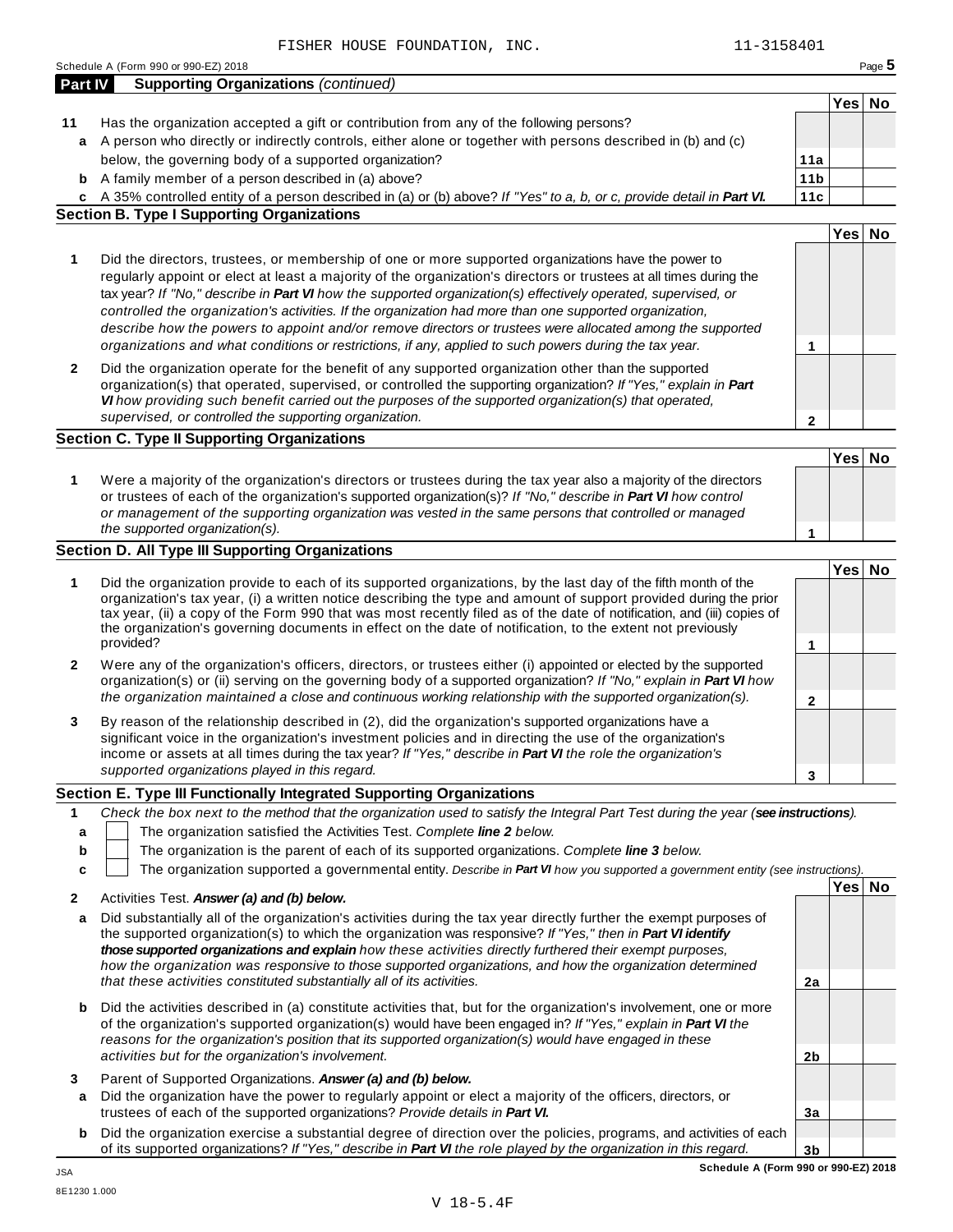| Schedule A (Form 990 or 990-EZ) 2018                                                                                                  |                |                | Page $6$                       |
|---------------------------------------------------------------------------------------------------------------------------------------|----------------|----------------|--------------------------------|
| Type III Non-Functionally Integrated 509(a)(3) Supporting Organizations<br><b>Part V</b>                                              |                |                |                                |
| 1<br>Check here if the organization satisfied the Integral Part Test as a qualifying trust on Nov. 20, 1970 (explain in Part VI). See |                |                |                                |
| instructions. All other Type III non-functionally integrated supporting organizations must complete Sections A through E.             |                |                |                                |
| <b>Section A - Adjusted Net Income</b>                                                                                                |                | (A) Prior Year | (B) Current Year               |
|                                                                                                                                       |                |                | (optional)                     |
| 1 Net short-term capital gain                                                                                                         | $\mathbf{1}$   |                |                                |
| 2 Recoveries of prior-year distributions                                                                                              | $\mathbf{2}$   |                |                                |
| 3 Other gross income (see instructions)                                                                                               | 3              |                |                                |
| 4 Add lines 1 through 3.                                                                                                              | 4              |                |                                |
| 5 Depreciation and depletion                                                                                                          | 5              |                |                                |
| 6 Portion of operating expenses paid or incurred for production or                                                                    |                |                |                                |
| collection of gross income or for management, conservation, or                                                                        |                |                |                                |
| maintenance of property held for production of income (see instructions)                                                              | 6              |                |                                |
| 7 Other expenses (see instructions)                                                                                                   | $\overline{7}$ |                |                                |
| 8 Adjusted Net Income (subtract lines 5, 6, and 7 from line 4)                                                                        | 8              |                |                                |
| <b>Section B - Minimum Asset Amount</b>                                                                                               |                | (A) Prior Year | (B) Current Year<br>(optional) |
| 1 Aggregate fair market value of all non-exempt-use assets (see                                                                       |                |                |                                |
| instructions for short tax year or assets held for part of year):                                                                     |                |                |                                |
| a Average monthly value of securities                                                                                                 | 1a             |                |                                |
| <b>b</b> Average monthly cash balances                                                                                                | 1 <sub>b</sub> |                |                                |
| c Fair market value of other non-exempt-use assets                                                                                    | 1c             |                |                                |
| d Total (add lines 1a, 1b, and 1c)                                                                                                    | 1d             |                |                                |
| e Discount claimed for blockage or other                                                                                              |                |                |                                |
| factors (explain in detail in Part VI):                                                                                               |                |                |                                |
| 2 Acquisition indebtedness applicable to non-exempt-use assets                                                                        | $\mathbf{2}$   |                |                                |
| 3 Subtract line 2 from line 1d.                                                                                                       | 3              |                |                                |
| 4 Cash deemed held for exempt use. Enter 1-1/2% of line 3 (for greater amount,<br>see instructions).                                  | 4              |                |                                |
| 5 Net value of non-exempt-use assets (subtract line 4 from line 3)                                                                    | 5              |                |                                |
| 6 Multiply line 5 by .035.                                                                                                            | 6              |                |                                |
| 7 Recoveries of prior-year distributions                                                                                              | $\overline{7}$ |                |                                |
| 8 Minimum Asset Amount (add line 7 to line 6)                                                                                         | 8              |                |                                |
| <b>Section C - Distributable Amount</b>                                                                                               |                |                | <b>Current Year</b>            |
| 1 Adjusted net income for prior year (from Section A, line 8, Column A)                                                               | 1              |                |                                |
| 2 Enter 85% of line 1.                                                                                                                | $\mathbf 2$    |                |                                |
| 3 Minimum asset amount for prior year (from Section B, line 8, Column A)                                                              | 3              |                |                                |
| 4 Enter greater of line 2 or line 3.                                                                                                  | 4              |                |                                |
| 5 Income tax imposed in prior year                                                                                                    | 5              |                |                                |
| 6 Distributable Amount. Subtract line 5 from line 4, unless subject to                                                                |                |                |                                |
| emergency temporary reduction (see instructions).                                                                                     | 6              |                |                                |

**7** Check here if the current year is the organization's first as a non-functionally integrated Type III supporting organization (see instructions).

**Schedule A (Form 990 or 990-EZ) 2018**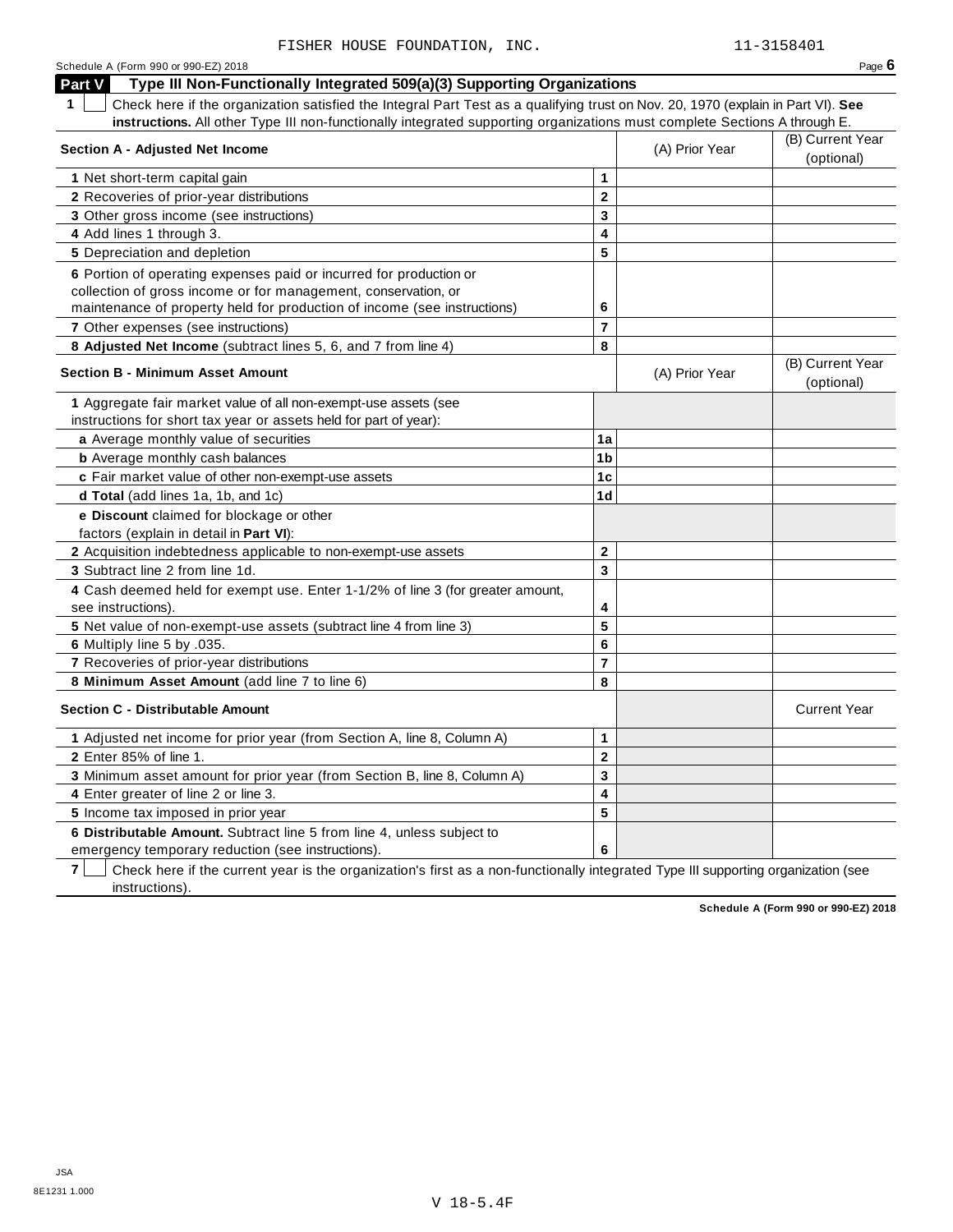|               | Schedule A (Form 990 or 990-EZ) 2018                                                       |                                    |                                               | Page 7                                           |
|---------------|--------------------------------------------------------------------------------------------|------------------------------------|-----------------------------------------------|--------------------------------------------------|
| <b>Part V</b> | Type III Non-Functionally Integrated 509(a)(3) Supporting Organizations (continued)        |                                    |                                               |                                                  |
|               | <b>Section D - Distributions</b>                                                           |                                    |                                               | <b>Current Year</b>                              |
| 1             | Amounts paid to supported organizations to accomplish exempt purposes                      |                                    |                                               |                                                  |
| $\mathbf{2}$  | Amounts paid to perform activity that directly furthers exempt purposes of supported       |                                    |                                               |                                                  |
|               | organizations, in excess of income from activity                                           |                                    |                                               |                                                  |
| 3             | Administrative expenses paid to accomplish exempt purposes of supported organizations      |                                    |                                               |                                                  |
| 4             | Amounts paid to acquire exempt-use assets                                                  |                                    |                                               |                                                  |
| 5             | Qualified set-aside amounts (prior IRS approval required)                                  |                                    |                                               |                                                  |
| 6             | Other distributions (describe in Part VI). See instructions.                               |                                    |                                               |                                                  |
| 7             | Total annual distributions. Add lines 1 through 6.                                         |                                    |                                               |                                                  |
| 8             | Distributions to attentive supported organizations to which the organization is responsive |                                    |                                               |                                                  |
|               | (provide details in Part VI). See instructions.                                            |                                    |                                               |                                                  |
| 9             | Distributable amount for 2018 from Section C, line 6                                       |                                    |                                               |                                                  |
| 10            | Line 8 amount divided by line 9 amount                                                     |                                    |                                               |                                                  |
|               | <b>Section E - Distribution Allocations (see instructions)</b>                             | (i)<br><b>Excess Distributions</b> | (ii)<br><b>Underdistributions</b><br>Pre-2018 | (iii)<br><b>Distributable</b><br>Amount for 2018 |
| 1             | Distributable amount for 2018 from Section C, line 6                                       |                                    |                                               |                                                  |
| $\mathbf{2}$  | Underdistributions, if any, for years prior to 2018                                        |                                    |                                               |                                                  |
|               | (reasonable cause required - explain in Part VI). See                                      |                                    |                                               |                                                  |
|               | instructions.                                                                              |                                    |                                               |                                                  |
| 3             | Excess distributions carryover, if any, to 2018                                            |                                    |                                               |                                                  |
| а             | From 2013                                                                                  |                                    |                                               |                                                  |
| b             |                                                                                            |                                    |                                               |                                                  |
| c             | From 2015 $\frac{1}{2}$                                                                    |                                    |                                               |                                                  |
| d             |                                                                                            |                                    |                                               |                                                  |
| е             | From 2017                                                                                  |                                    |                                               |                                                  |
| f             | Total of lines 3a through e                                                                |                                    |                                               |                                                  |
| g             | Applied to underdistributions of prior years                                               |                                    |                                               |                                                  |
| h             | Applied to 2018 distributable amount                                                       |                                    |                                               |                                                  |
| j.            | Carryover from 2013 not applied (see instructions)                                         |                                    |                                               |                                                  |
|               | Remainder. Subtract lines 3g, 3h, and 3i from 3f.                                          |                                    |                                               |                                                  |
| 4             | Distributions for 2018 from                                                                |                                    |                                               |                                                  |
|               | Section D, line 7:<br>\$                                                                   |                                    |                                               |                                                  |
| a             | Applied to underdistributions of prior years                                               |                                    |                                               |                                                  |
| b             | Applied to 2018 distributable amount                                                       |                                    |                                               |                                                  |
|               | Remainder. Subtract lines 4a and 4b from 4.                                                |                                    |                                               |                                                  |
| 5             | Remaining underdistributions for years prior to 2018, if                                   |                                    |                                               |                                                  |
|               | any. Subtract lines 3g and 4a from line 2. For result                                      |                                    |                                               |                                                  |
|               | greater than zero, explain in Part VI. See instructions.                                   |                                    |                                               |                                                  |
| 6             | Remaining underdistributions for 2018. Subtract lines 3h                                   |                                    |                                               |                                                  |
|               | and 4b from line 1. For result greater than zero, explain in                               |                                    |                                               |                                                  |
|               | Part VI. See instructions.                                                                 |                                    |                                               |                                                  |
| $\mathbf{7}$  | Excess distributions carryover to 2019. Add lines 3j                                       |                                    |                                               |                                                  |
|               | and 4c.                                                                                    |                                    |                                               |                                                  |
| 8             | Breakdown of line 7:                                                                       |                                    |                                               |                                                  |
| a             | Excess from 2014                                                                           |                                    |                                               |                                                  |
| b             | Excess from 2015                                                                           |                                    |                                               |                                                  |
| c             | Excess from 2016                                                                           |                                    |                                               |                                                  |
| d             | Excess from 2017                                                                           |                                    |                                               |                                                  |
| е             | Excess from 2018                                                                           |                                    |                                               |                                                  |

**Schedule A (Form 990 or 990-EZ) 2018**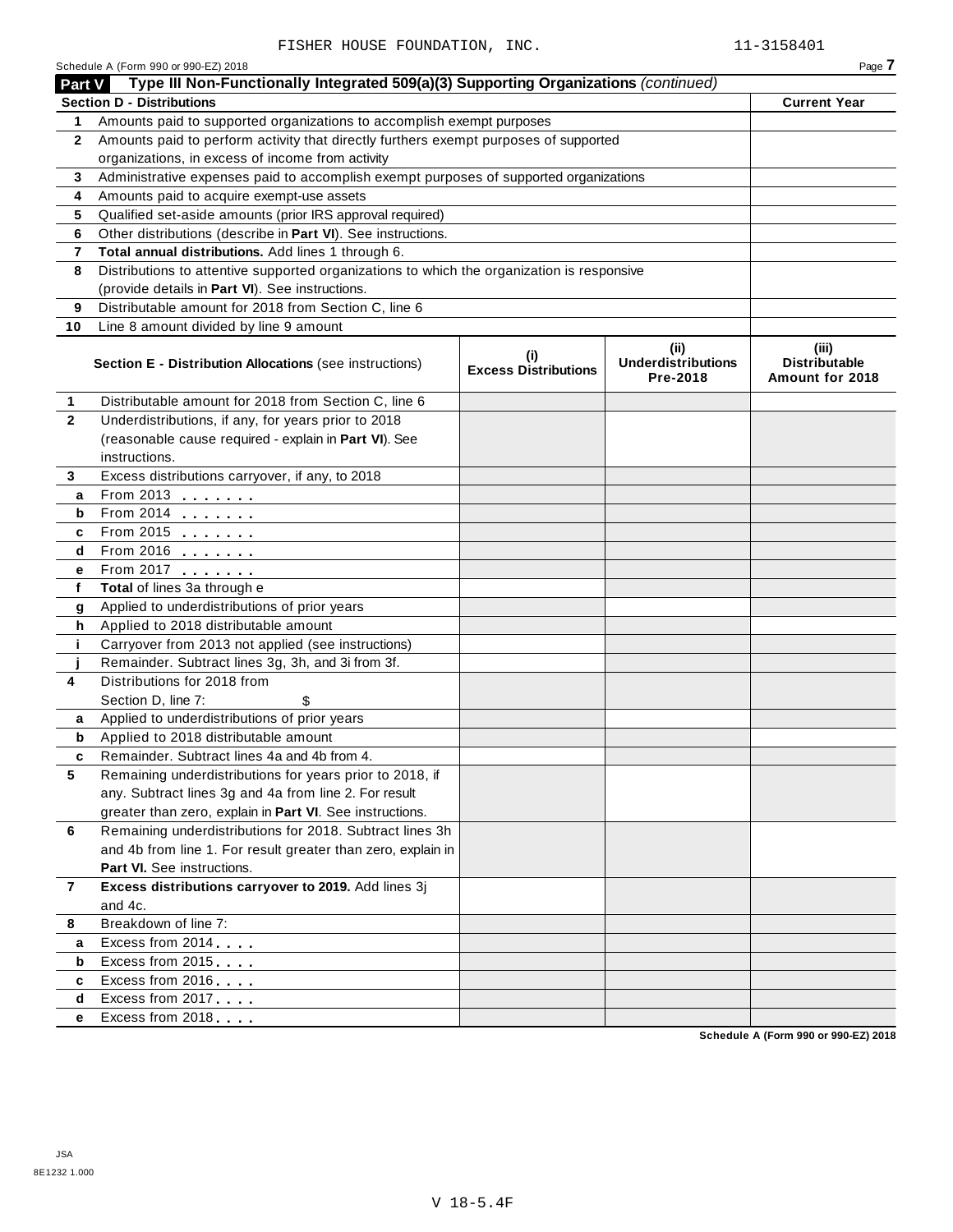Schedule <sup>A</sup> (Form <sup>990</sup> or 990-EZ) <sup>2018</sup> Page **8**

**Supplemental Information.** Provide the explanations required by Part II, line 10; Part II, line 17a or 17b; Part **Part VI** III, line 12; Part IV, Section A, lines 1, 2, 3b, 3c, 4b, 4c, 5a, 6, 9a, 9b, 9c, 11a, 11b, and 11c; Part IV, Section B, lines 1 and 2; Part IV, Section C, line 1; Part IV, Section D, lines 2 and 3; Part IV, Section E, lines 1c, 2a, 2b, 3a and 3b; Part V, line 1; Part V, Section B, line 1e; Part V, Section D, lines 5, 6, and 8; and Part V, Section E, lines 2, 5, and 6. Also complete this part for any additional information. (See instructions.)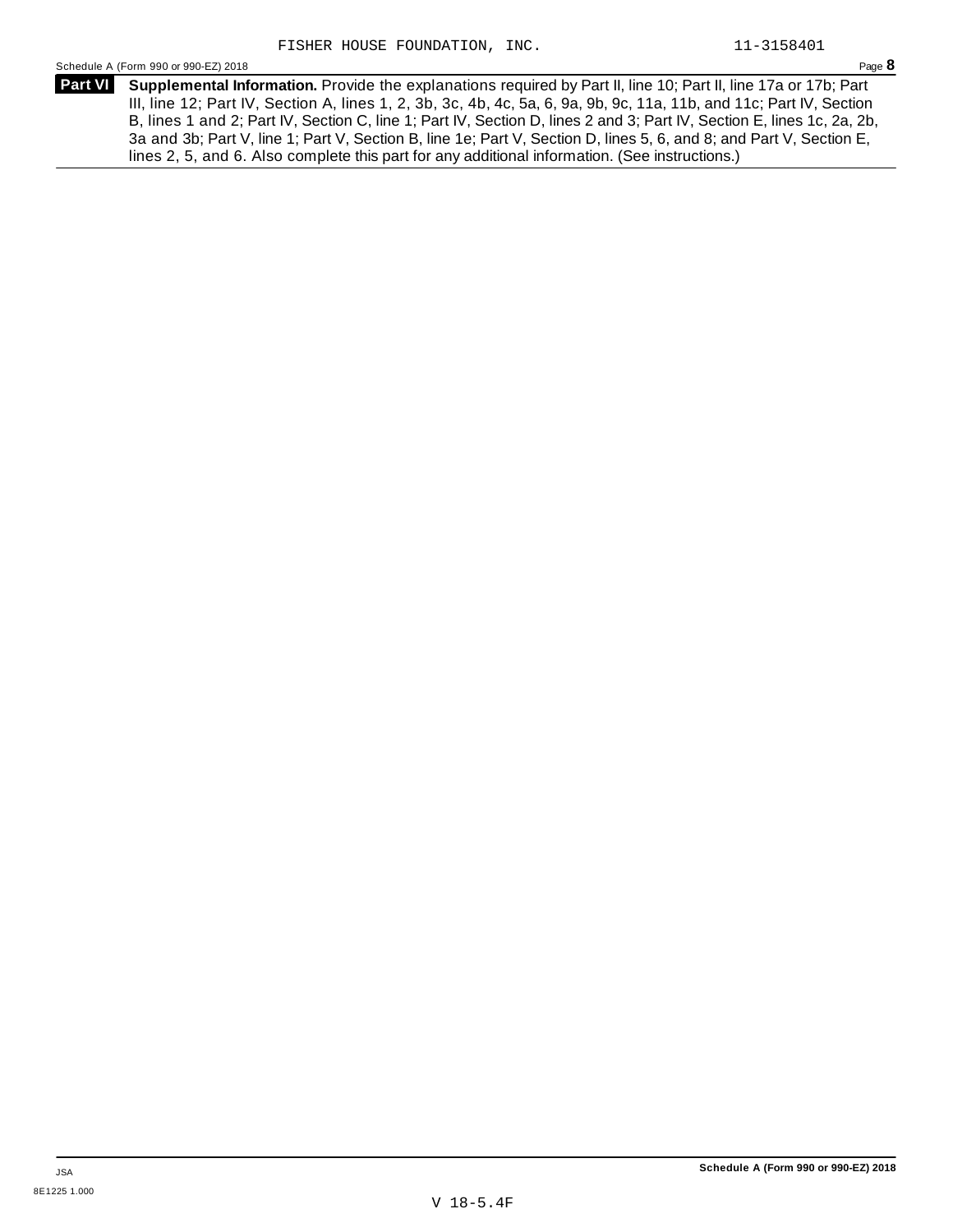**(Form 990, 990-EZ, or 990-PF)** Department of the Treasury<br>Internal Revenue Service

# **Schedule B chedule of Contributors**

(Point issue, sub-Ez,<br>Department of the Treasury internal Revenue Service<br>Department of the Treasury internal Revenue Service internal Revenue Service internal Revenue Service internal<br>Name of the organization internal Re

**2018** 

FISHER HOUSE FOUNDATION, INC.

| 11-3158401 |
|------------|

### **Organization type** (check one):

| Filers of:         | Section:                                                                    |
|--------------------|-----------------------------------------------------------------------------|
| Form 990 or 990-EZ | $\mathbf X$<br>501(c)(3) (enter number) organization                        |
|                    | $4947(a)(1)$ nonexempt charitable trust not treated as a private foundation |
|                    | 527 political organization                                                  |
| Form 990-PF        | $501(c)(3)$ exempt private foundation                                       |
|                    | 4947(a)(1) nonexempt charitable trust treated as a private foundation       |
|                    | 501(c)(3) taxable private foundation                                        |

Check if your organization is covered by the **General Rule** or a **Special Rule.**

**Note:** Only a section 501(c)(7), (8), or (10) organization can check boxes for both the General Rule and a Special Rule. See instructions.

### **General Rule**

For an organization filing Form 990, 990-EZ, or 990-PF that received, during the year, contributions totaling \$5,000 or more (in money or property) from any one contributor. Complete Parts I and II. See instructions for determining a contributor's total contributions.

### **Special Rules**

 $\text{X}$  For an organization described in section 501(c)(3) filing Form 990 or 990-EZ that met the 33 1/3% support test of the regulations under sections 509(a)(1) and 170(b)(1)(A)(vi), that checked Schedule A (Form 990 or 990-EZ), Part II, line 13, 16a, or 16b, and that received from any one contributor, during the year, total contributions of the greater of **(1)** \$5,000; or **(2)** 2% of the amount on (i) Form 990, Part VIII, line 1h; or (ii) Form 990-EZ, line 1. Complete Parts I and II.

For an organization described in section 501(c)(7), (8), or (10) filing Form 990 or 990-EZ that received from any one contributor, during the year, total contributions of more than \$1,000 *exclusively* for religious, charitable, scientific, literary, or educational purposes, or for the prevention of cruelty to children or animals. Complete Parts I (entering "N/A" in column (b) instead of the contributor name and address), II, and III.

For an organization described in section  $501(c)(7)$ , (8), or (10) filing Form 990 or 990-EZ that received from any one contributor, during the year, contributions *exclusively* for religious, charitable, etc., purposes, but no such contributions totaled more than \$1,000. If this box is checked, enter here the total contributions that were received during the year for an *exclusively* religious, charitable, etc., purpose. Don't complete any of the parts unless the **General Rule** applies to this organization because it received *nonexclusively* religious, charitable, etc., contributions totaling \$5,000 or more during the year  $\ldots \ldots \ldots \ldots \ldots \ldots \ldots \ldots \ldots \vdots$ 

**Caution:** An organization that isn't covered by the General Rule and/or the Special Rules doesn't file Schedule B (Form 990, 990-EZ, or 990-PF), but it **must** answer "No" on Part IV, line 2, of its Form 990; or check the box on line H of its Form 990-EZ or on its Form 990-PF, Part I, line 2, to certify that it doesn't meet the filing requirements of Schedule B (Form 990, 990-EZ, or 990-PF).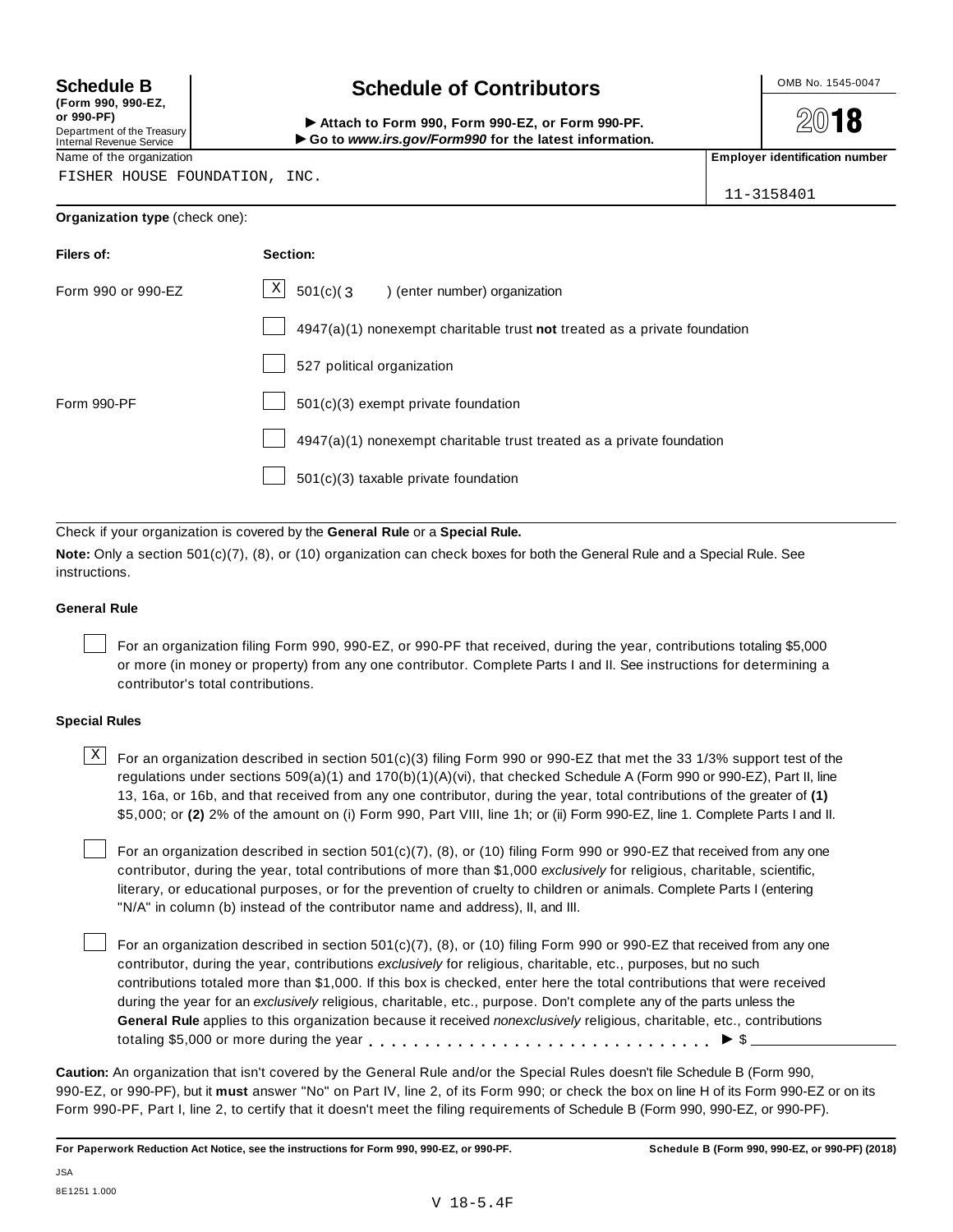| (a)        | (b)                               | (c)                               | (d)                                                                                   |
|------------|-----------------------------------|-----------------------------------|---------------------------------------------------------------------------------------|
| No.        | Name, address, and ZIP + 4        | <b>Total contributions</b>        | Type of contribution                                                                  |
| 1          |                                   | 4,708,623.<br>\$                  | Χ<br>Person<br>Payroll<br>Noncash<br>(Complete Part II for<br>noncash contributions.) |
| (a)<br>No. | (b)<br>Name, address, and ZIP + 4 | (c)<br><b>Total contributions</b> | (d)<br>Type of contribution                                                           |
| 2          |                                   | 2,371,258.<br>\$                  | Χ<br>Person<br>Payroll<br>Noncash<br>(Complete Part II for<br>noncash contributions.) |
| (a)<br>No. | (b)<br>Name, address, and ZIP + 4 | (c)<br><b>Total contributions</b> | (d)<br>Type of contribution                                                           |
| 3          |                                   | 1,841,610.<br>\$                  | Χ<br>Person<br>Payroll<br>Noncash<br>(Complete Part II for<br>noncash contributions.) |
| (a)<br>No. | (b)<br>Name, address, and ZIP + 4 | (c)<br><b>Total contributions</b> | (d)<br>Type of contribution                                                           |
|            |                                   | \$                                | Person<br>Payroll<br>Noncash<br>(Complete Part II for<br>noncash contributions.)      |
| (a)<br>No. | (b)<br>Name, address, and ZIP + 4 | (c)<br><b>Total contributions</b> | (d)<br>Type of contribution                                                           |
|            |                                   | \$                                | Person<br>Payroll<br>Noncash<br>(Complete Part II for<br>noncash contributions.)      |
| (a)<br>No. | (b)<br>Name, address, and ZIP + 4 | (c)<br><b>Total contributions</b> | (d)<br>Type of contribution                                                           |
|            |                                   | \$                                | Person<br>Payroll<br>Noncash<br>(Complete Part II for<br>noncash contributions.)      |

**Schedule B (Form 990, 990-EZ, or 990-PF) (2018)** JSA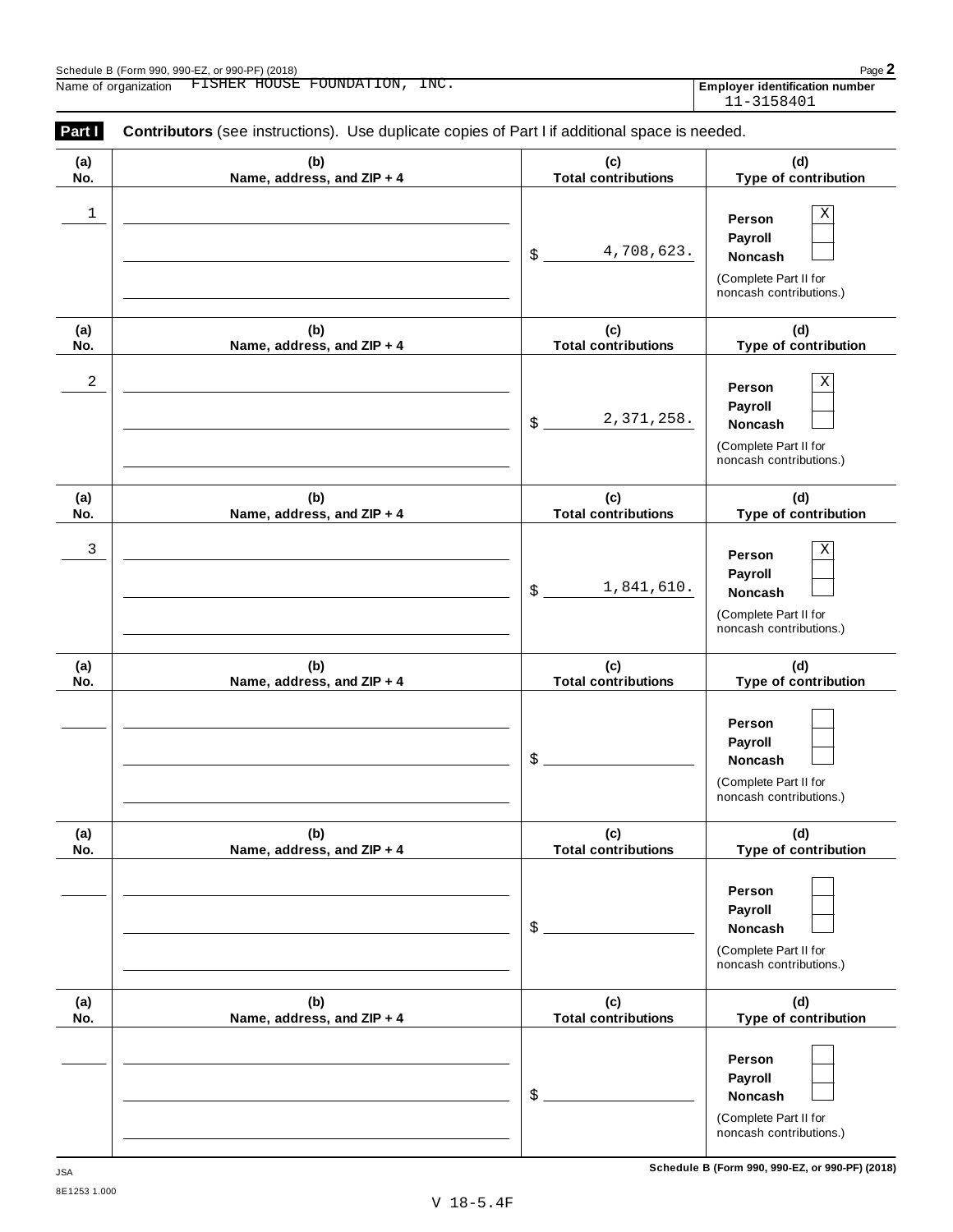| (2018)<br>Schedule<br>or $QQ(1, \mathsf{p})$<br>. 990-E7<br>Form 990<br>. ວວບ.<br>. 990- |  |  |  |   | Page |  |
|------------------------------------------------------------------------------------------|--|--|--|---|------|--|
| $- - - - -$                                                                              |  |  |  | . |      |  |

Name of organization FISHER HOUSE FOUNDATION, INC. **Employer identification number** 

11-3158401

| Part II                   | Noncash Property (see instructions). Use duplicate copies of Part II if additional space is needed. |                                                 |                      |
|---------------------------|-----------------------------------------------------------------------------------------------------|-------------------------------------------------|----------------------|
| (a) No.<br>from<br>Part I | (b)<br>Description of noncash property given                                                        | (c)<br>FMV (or estimate)<br>(See instructions.) | (d)<br>Date received |
|                           |                                                                                                     | $\mathcal{L}_{-}$                               |                      |
| (a) No.<br>from<br>Part I | (b)<br>Description of noncash property given                                                        | (c)<br>FMV (or estimate)<br>(See instructions.) | (d)<br>Date received |
|                           |                                                                                                     | $\mathcal{L}$                                   |                      |
| (a) No.<br>from<br>Part I | (b)<br>Description of noncash property given                                                        | (c)<br>FMV (or estimate)<br>(See instructions.) | (d)<br>Date received |
|                           |                                                                                                     | $\mathcal{L}_{-}$                               |                      |
| (a) No.<br>from<br>Part I | (b)<br>Description of noncash property given                                                        | (c)<br>FMV (or estimate)<br>(See instructions.) | (d)<br>Date received |
|                           |                                                                                                     | \$.                                             |                      |
| (a) No.<br>from<br>Part I | (b)<br>Description of noncash property given                                                        | (c)<br>FMV (or estimate)<br>(See instructions.) | (d)<br>Date received |
|                           |                                                                                                     | $$$ .                                           |                      |
| (a) No.<br>from<br>Part I | (b)<br>Description of noncash property given                                                        | (c)<br>FMV (or estimate)<br>(See instructions.) | (d)<br>Date received |
|                           |                                                                                                     | $\mathcal{L}_{-}$                               |                      |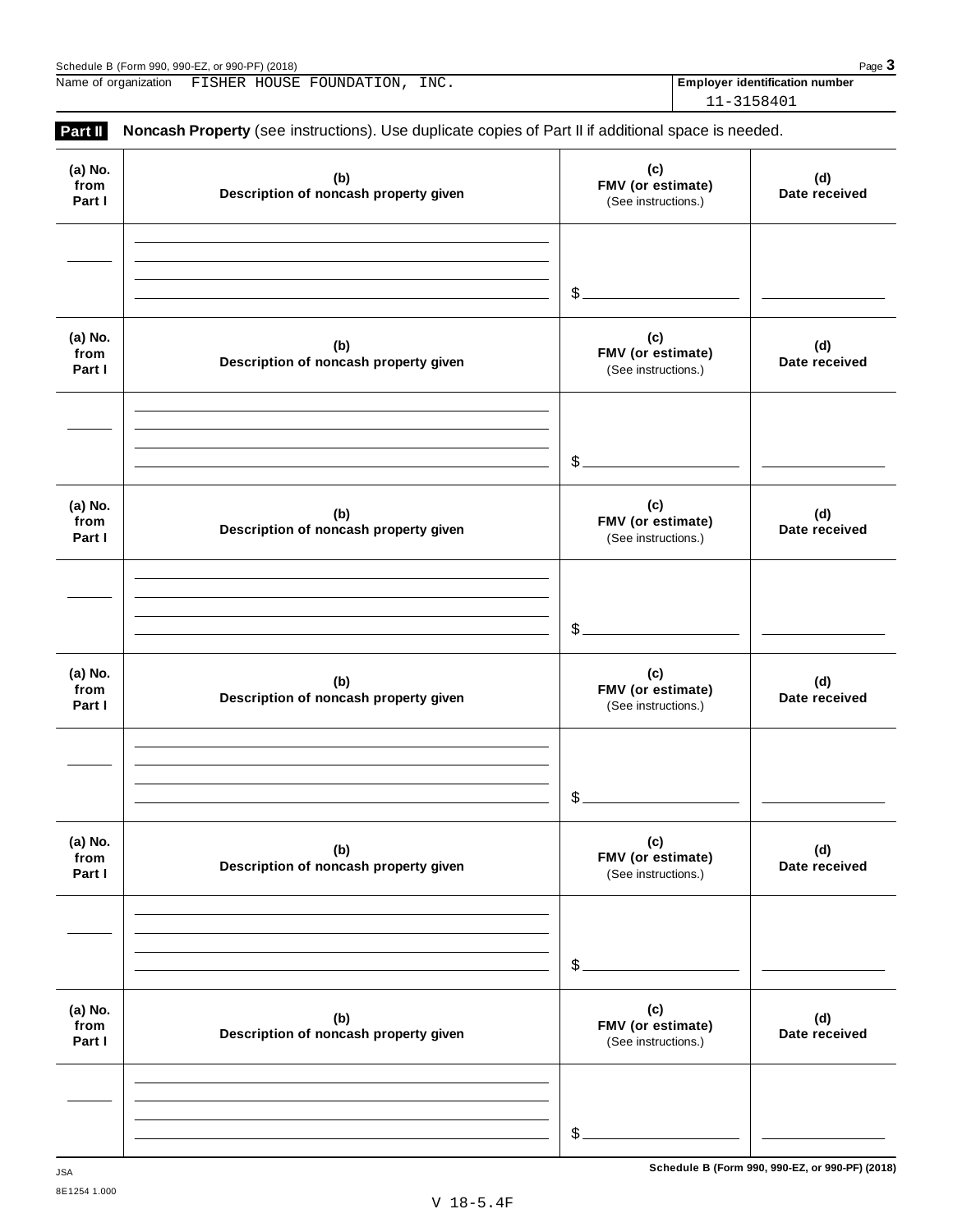|                             | Schedule B (Form 990, 990-EZ, or 990-PF) (2018)                                                                                                                                                                                                                                                           |                      | Page 4                                                                                                                                                                                                                                        |
|-----------------------------|-----------------------------------------------------------------------------------------------------------------------------------------------------------------------------------------------------------------------------------------------------------------------------------------------------------|----------------------|-----------------------------------------------------------------------------------------------------------------------------------------------------------------------------------------------------------------------------------------------|
|                             | Name of organization FISHER HOUSE FOUNDATION, INC.                                                                                                                                                                                                                                                        |                      | Employer identification number<br>11-3158401                                                                                                                                                                                                  |
| Part III                    | Exclusively religious, charitable, etc., contributions to organizations described in section 501(c)(7), (8), or<br>contributions of \$1,000 or less for the year. (Enter this information once. See instructions.) $\triangleright$ \$<br>Use duplicate copies of Part III if additional space is needed. |                      | (10) that total more than \$1,000 for the year from any one contributor. Complete columns (a) through (e) and<br>the following line entry. For organizations completing Part III, enter the total of exclusively religious, charitable, etc., |
| (a) No.<br>`from<br>Part I  | (b) Purpose of gift                                                                                                                                                                                                                                                                                       | (c) Use of gift      | (d) Description of how gift is held                                                                                                                                                                                                           |
|                             |                                                                                                                                                                                                                                                                                                           |                      |                                                                                                                                                                                                                                               |
|                             | Transferee's name, address, and ZIP + 4                                                                                                                                                                                                                                                                   | (e) Transfer of gift | Relationship of transferor to transferee                                                                                                                                                                                                      |
|                             |                                                                                                                                                                                                                                                                                                           |                      |                                                                                                                                                                                                                                               |
| (a) No.<br>from<br>Part I   | (b) Purpose of gift                                                                                                                                                                                                                                                                                       | (c) Use of gift      | (d) Description of how gift is held                                                                                                                                                                                                           |
|                             |                                                                                                                                                                                                                                                                                                           |                      |                                                                                                                                                                                                                                               |
|                             | Transferee's name, address, and ZIP + 4                                                                                                                                                                                                                                                                   | (e) Transfer of gift | Relationship of transferor to transferee                                                                                                                                                                                                      |
|                             |                                                                                                                                                                                                                                                                                                           |                      |                                                                                                                                                                                                                                               |
| (a) No.<br>from<br>Part I   | (b) Purpose of gift                                                                                                                                                                                                                                                                                       | (c) Use of gift      | (d) Description of how gift is held                                                                                                                                                                                                           |
|                             |                                                                                                                                                                                                                                                                                                           |                      |                                                                                                                                                                                                                                               |
|                             | Transferee's name, address, and ZIP + 4                                                                                                                                                                                                                                                                   | (e) Transfer of gift | Relationship of transferor to transferee                                                                                                                                                                                                      |
|                             |                                                                                                                                                                                                                                                                                                           |                      |                                                                                                                                                                                                                                               |
| $(a)$ No.<br>from<br>Part I | (b) Purpose of gift                                                                                                                                                                                                                                                                                       | (c) Use of gift      | (d) Description of how gift is held                                                                                                                                                                                                           |
|                             |                                                                                                                                                                                                                                                                                                           | (e) Transfer of gift |                                                                                                                                                                                                                                               |
|                             | Transferee's name, address, and ZIP + 4                                                                                                                                                                                                                                                                   |                      | Relationship of transferor to transferee                                                                                                                                                                                                      |
|                             |                                                                                                                                                                                                                                                                                                           |                      |                                                                                                                                                                                                                                               |

**Schedule B (Form 990, 990-EZ, or 990-PF) (2018)** JSA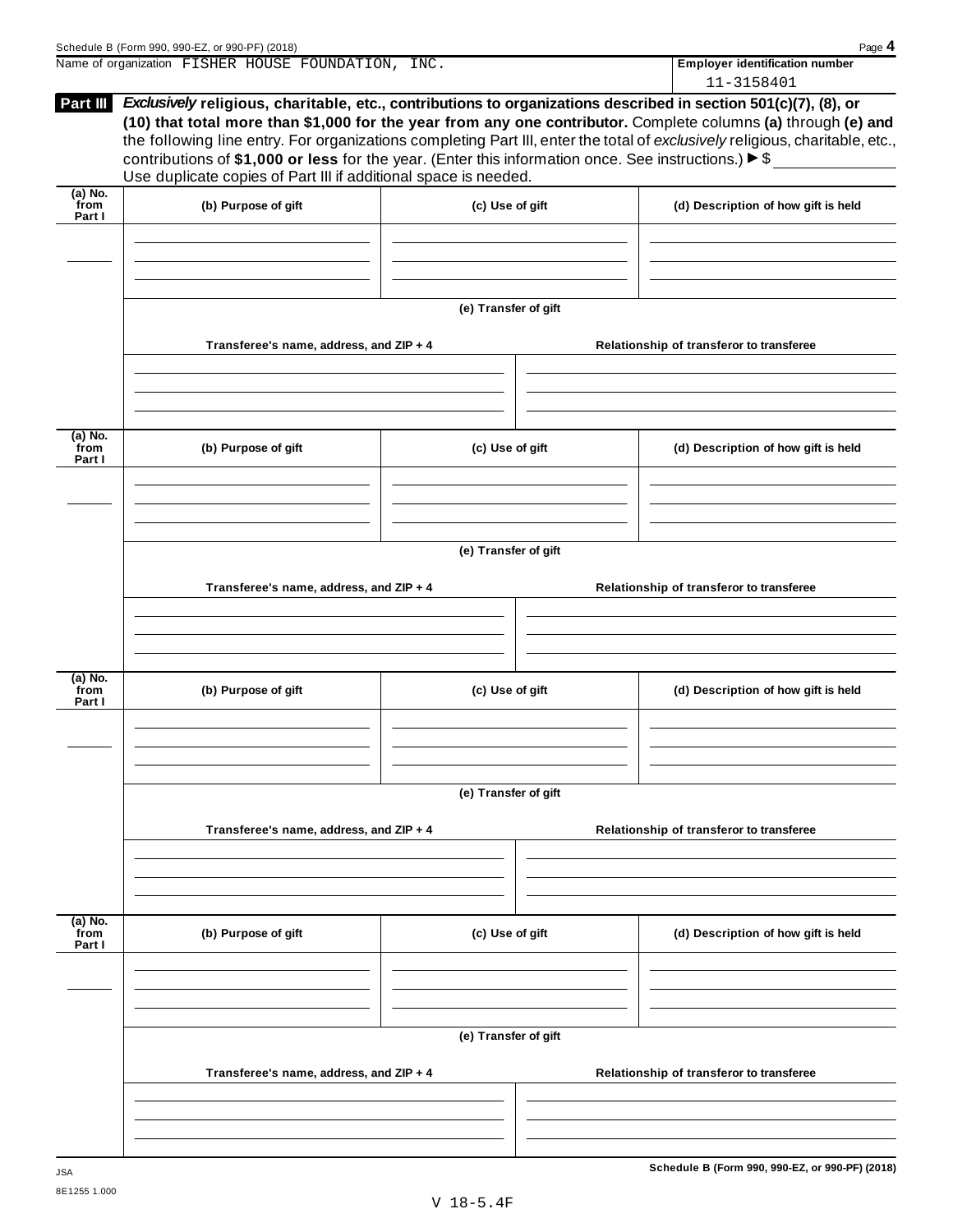|            | <b>SCHEDULE D</b> |  |
|------------|-------------------|--|
| (Form 990) |                   |  |

# SCHEDULE D<br>
Supplemental Financial Statements<br>
Form 990)<br>
Part IV, line 6, 7, 8, 9, 10, 11a, 11b, 11c, 11d, 11e, 11f, 12a, or 12b.<br>
Part IV, line 6, 7, 8, 9, 10, 11a, 11b, 11c, 11d, 11e, 11f, 12a, or 12b.

|                                                             |                                                                                                                                                                                                                               | Part IV, line 6, 7, 8, 9, 10, 11a, 11b, 11c, 11d, 11e, 11f, 12a, or 12b.                                                                                                                                                       |                                                    |                                 |
|-------------------------------------------------------------|-------------------------------------------------------------------------------------------------------------------------------------------------------------------------------------------------------------------------------|--------------------------------------------------------------------------------------------------------------------------------------------------------------------------------------------------------------------------------|----------------------------------------------------|---------------------------------|
| Department of the Treasury                                  |                                                                                                                                                                                                                               | Attach to Form 990.                                                                                                                                                                                                            |                                                    | <b>Open to Public</b>           |
| <b>Internal Revenue Service</b><br>Name of the organization |                                                                                                                                                                                                                               | Go to www.irs.gov/Form990 for instructions and the latest information.                                                                                                                                                         | <b>Employer identification number</b>              | <b>Inspection</b>               |
| FISHER HOUSE FOUNDATION, INC.                               |                                                                                                                                                                                                                               |                                                                                                                                                                                                                                | 11-3158401                                         |                                 |
| Part I                                                      |                                                                                                                                                                                                                               | Organizations Maintaining Donor Advised Funds or Other Similar Funds or Accounts.                                                                                                                                              |                                                    |                                 |
|                                                             |                                                                                                                                                                                                                               | Complete if the organization answered "Yes" on Form 990, Part IV, line 6.                                                                                                                                                      |                                                    |                                 |
|                                                             |                                                                                                                                                                                                                               | (a) Donor advised funds                                                                                                                                                                                                        | (b) Funds and other accounts                       |                                 |
|                                                             | Total number at end of year entitled as a set of the set of the set of the set of the set of the set of the set of the set of the set of the set of the set of the set of the set of the set of the set of the set of the set |                                                                                                                                                                                                                                |                                                    |                                 |
|                                                             | Aggregate value of contributions to (during year)                                                                                                                                                                             |                                                                                                                                                                                                                                |                                                    |                                 |
|                                                             | Aggregate value of grants from (during year)                                                                                                                                                                                  |                                                                                                                                                                                                                                |                                                    |                                 |
|                                                             | Aggregate value at end of year                                                                                                                                                                                                |                                                                                                                                                                                                                                |                                                    |                                 |
|                                                             |                                                                                                                                                                                                                               | Did the organization inform all donors and donor advisors in writing that the assets held in donor advised                                                                                                                     |                                                    |                                 |
|                                                             |                                                                                                                                                                                                                               | funds are the organization's property, subject to the organization's exclusive legal control?                                                                                                                                  |                                                    | <b>Yes</b><br>No                |
|                                                             |                                                                                                                                                                                                                               | Did the organization inform all grantees, donors, and donor advisors in writing that grant funds can be used                                                                                                                   |                                                    |                                 |
|                                                             |                                                                                                                                                                                                                               | only for charitable purposes and not for the benefit of the donor or donor advisor, or for any other purpose                                                                                                                   |                                                    |                                 |
|                                                             |                                                                                                                                                                                                                               |                                                                                                                                                                                                                                |                                                    | <b>Yes</b><br>No.               |
| Part II                                                     | <b>Conservation Easements.</b>                                                                                                                                                                                                |                                                                                                                                                                                                                                |                                                    |                                 |
|                                                             |                                                                                                                                                                                                                               | Complete if the organization answered "Yes" on Form 990, Part IV, line 7.                                                                                                                                                      |                                                    |                                 |
|                                                             |                                                                                                                                                                                                                               | Purpose(s) of conservation easements held by the organization (check all that apply).                                                                                                                                          |                                                    |                                 |
|                                                             | Preservation of land for public use (e.g., recreation or education)                                                                                                                                                           |                                                                                                                                                                                                                                | Preservation of a historically important land area |                                 |
|                                                             | Protection of natural habitat                                                                                                                                                                                                 |                                                                                                                                                                                                                                | Preservation of a certified historic structure     |                                 |
|                                                             | Preservation of open space                                                                                                                                                                                                    |                                                                                                                                                                                                                                |                                                    |                                 |
|                                                             |                                                                                                                                                                                                                               | Complete lines 2a through 2d if the organization held a qualified conservation contribution in the form of a conservation                                                                                                      |                                                    |                                 |
|                                                             | easement on the last day of the tax year.                                                                                                                                                                                     |                                                                                                                                                                                                                                |                                                    | Held at the End of the Tax Year |
|                                                             |                                                                                                                                                                                                                               |                                                                                                                                                                                                                                | 2a                                                 |                                 |
|                                                             |                                                                                                                                                                                                                               | Total acreage restricted by conservation easements                                                                                                                                                                             | 2b                                                 |                                 |
|                                                             |                                                                                                                                                                                                                               | Number of conservation easements on a certified historic structure included in (a)                                                                                                                                             | 2 <sub>c</sub>                                     |                                 |
|                                                             |                                                                                                                                                                                                                               | Number of conservation easements included in (c) acquired after 7/25/06, and not on a                                                                                                                                          |                                                    |                                 |
| d                                                           |                                                                                                                                                                                                                               |                                                                                                                                                                                                                                | 2d                                                 |                                 |
|                                                             |                                                                                                                                                                                                                               | Number of conservation easements modified, transferred, released, extinguished, or terminated by the organization during the                                                                                                   |                                                    |                                 |
|                                                             |                                                                                                                                                                                                                               |                                                                                                                                                                                                                                |                                                    |                                 |
| tax year $\blacktriangleright$ _                            |                                                                                                                                                                                                                               | Number of states where property subject to conservation easement is located ▶ __________                                                                                                                                       |                                                    |                                 |
|                                                             |                                                                                                                                                                                                                               | Does the organization have a written policy regarding the periodic monitoring, inspection, handling of                                                                                                                         |                                                    |                                 |
|                                                             |                                                                                                                                                                                                                               | violations, and enforcement of the conservation easements it holds?                                                                                                                                                            |                                                    | Yes<br><b>No</b>                |
|                                                             |                                                                                                                                                                                                                               | Staff and volunteer hours devoted to monitoring, inspecting, handling of violations, and enforcing conservation easements during the year                                                                                      |                                                    |                                 |
|                                                             |                                                                                                                                                                                                                               |                                                                                                                                                                                                                                |                                                    |                                 |
|                                                             |                                                                                                                                                                                                                               | Amount of expenses incurred in monitoring, inspecting, handling of violations, and enforcing conservation easements during the year                                                                                            |                                                    |                                 |
|                                                             |                                                                                                                                                                                                                               |                                                                                                                                                                                                                                |                                                    |                                 |
|                                                             |                                                                                                                                                                                                                               | Does each conservation easement reported on line 2(d) above satisfy the requirements of section 170(h)(4)(B)(i)                                                                                                                |                                                    |                                 |
|                                                             |                                                                                                                                                                                                                               |                                                                                                                                                                                                                                |                                                    | <b>No</b><br><b>Yes</b>         |
|                                                             |                                                                                                                                                                                                                               | In Part XIII, describe how the organization reports conservation easements in its revenue and expense statement, and                                                                                                           |                                                    |                                 |
|                                                             |                                                                                                                                                                                                                               | balance sheet, and include, if applicable, the text of the footnote to the organization's financial statements that describes the                                                                                              |                                                    |                                 |
|                                                             | organization's accounting for conservation easements.                                                                                                                                                                         |                                                                                                                                                                                                                                |                                                    |                                 |
|                                                             |                                                                                                                                                                                                                               | <b>Part III</b> Organizations Maintaining Collections of Art, Historical Treasures, or Other Similar Assets.                                                                                                                   |                                                    |                                 |
|                                                             |                                                                                                                                                                                                                               | Complete if the organization answered "Yes" on Form 990, Part IV, line 8.                                                                                                                                                      |                                                    |                                 |
| 1a                                                          |                                                                                                                                                                                                                               |                                                                                                                                                                                                                                |                                                    |                                 |
|                                                             |                                                                                                                                                                                                                               | If the organization elected, as permitted under SFAS 116 (ASC 958), not to report in its revenue statement and balance sheet works of art, historical treasures, or other similar assets held for public exhibition, education |                                                    |                                 |
|                                                             |                                                                                                                                                                                                                               | public service, provide, in Part XIII, the text of the footnote to its financial statements that describes these items.                                                                                                        |                                                    |                                 |
| b                                                           |                                                                                                                                                                                                                               | If the organization elected, as permitted under SFAS 116 (ASC 958), to report in its revenue statement and balance sheet                                                                                                       |                                                    |                                 |
|                                                             | public service, provide the following amounts relating to these items:                                                                                                                                                        | works of art, historical treasures, or other similar assets held for public exhibition, education, or research in furtherance of                                                                                               |                                                    |                                 |
|                                                             |                                                                                                                                                                                                                               |                                                                                                                                                                                                                                |                                                    |                                 |
|                                                             |                                                                                                                                                                                                                               |                                                                                                                                                                                                                                |                                                    | $\triangleright$ \$             |
|                                                             |                                                                                                                                                                                                                               | If the organization received or held works of art, historical treasures, or other similar assets for financial gain, provide the                                                                                               |                                                    |                                 |
|                                                             |                                                                                                                                                                                                                               | following amounts required to be reported under SFAS 116 (ASC 958) relating to these items:                                                                                                                                    |                                                    |                                 |
| a                                                           |                                                                                                                                                                                                                               |                                                                                                                                                                                                                                |                                                    |                                 |
|                                                             |                                                                                                                                                                                                                               |                                                                                                                                                                                                                                |                                                    |                                 |

Assets included in Form 990, Part X. . . . . . . . . . . . . **<sup>b</sup>** m m m m m m m m m m m m m m m m m m m m m m m m m m m m m m m m m m m m m m I \$

JSA 8E1268 1.000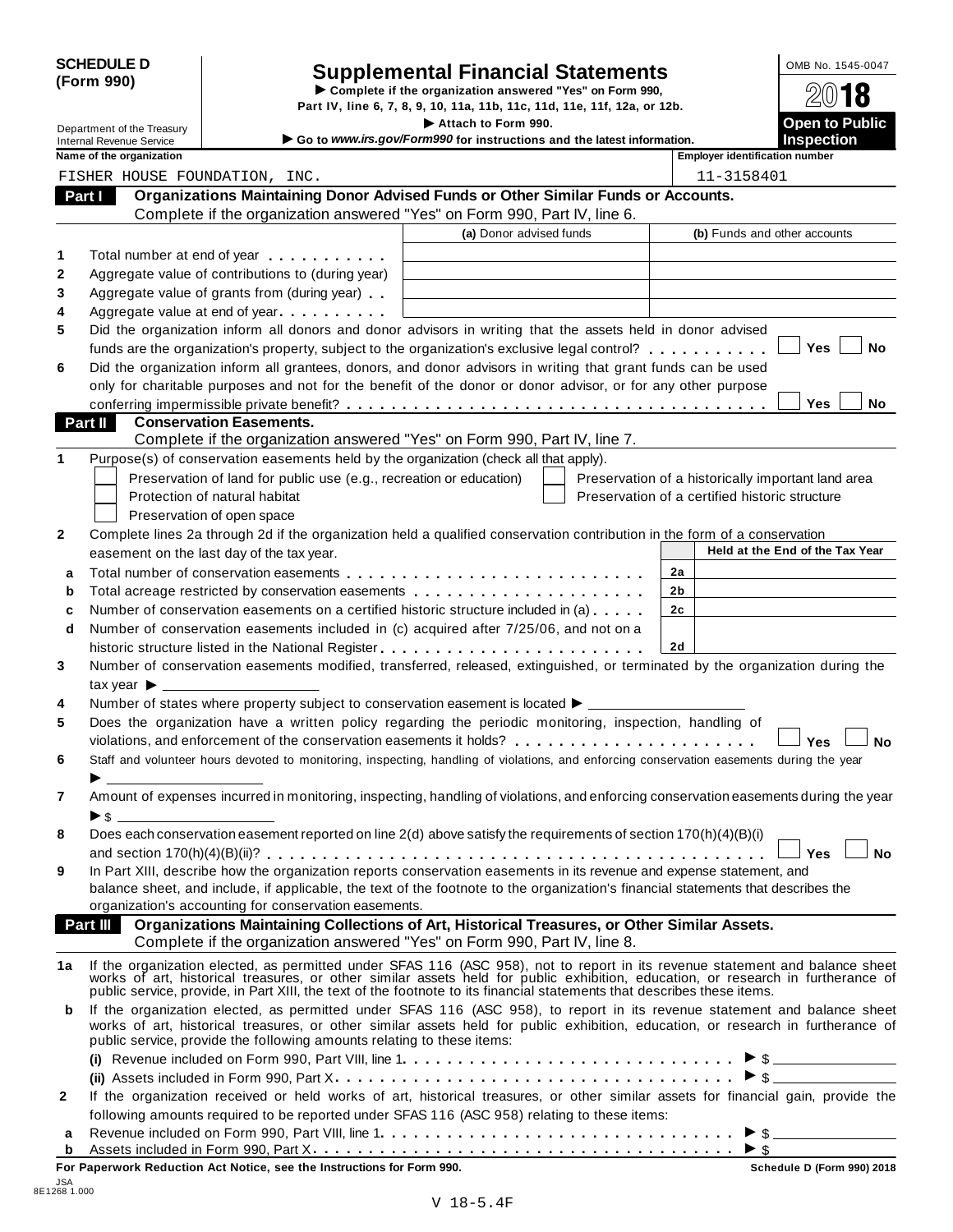FISHER HOUSE FOUNDATION, INC.

| 15840 |  |
|-------|--|
|-------|--|

|        | Schedule D (Form 990) 2018                                                                                                                                                                                                   | ER HOODS FOONDAIION, |                         |                |                         |                           |                      |            |                     |                   | Page 2    |
|--------|------------------------------------------------------------------------------------------------------------------------------------------------------------------------------------------------------------------------------|----------------------|-------------------------|----------------|-------------------------|---------------------------|----------------------|------------|---------------------|-------------------|-----------|
|        | Part III Organizations Maintaining Collections of Art, Historical Treasures, or Other Similar Assets (continued)                                                                                                             |                      |                         |                |                         |                           |                      |            |                     |                   |           |
| 3      | Using the organization's acquisition, accession, and other records, check any of the following that are a significant use of its                                                                                             |                      |                         |                |                         |                           |                      |            |                     |                   |           |
|        | collection items (check all that apply):                                                                                                                                                                                     |                      |                         |                |                         |                           |                      |            |                     |                   |           |
| a      | Public exhibition                                                                                                                                                                                                            |                      | d                       |                |                         | Loan or exchange programs |                      |            |                     |                   |           |
| b      | Scholarly research                                                                                                                                                                                                           |                      | е                       | Other          |                         |                           |                      |            |                     |                   |           |
| C      | Preservation for future generations                                                                                                                                                                                          |                      |                         |                |                         |                           |                      |            |                     |                   |           |
| 4      | Provide a description of the organization's collections and explain how they further the organization's exempt purpose in Part                                                                                               |                      |                         |                |                         |                           |                      |            |                     |                   |           |
|        | XIII.                                                                                                                                                                                                                        |                      |                         |                |                         |                           |                      |            |                     |                   |           |
| 5      | During the year, did the organization solicit or receive donations of art, historical treasures, or other similar<br>assets to be sold to raise funds rather than to be maintained as part of the organization's collection? |                      |                         |                |                         |                           |                      |            | <b>Yes</b>          |                   | No        |
|        | Part IV<br><b>Escrow and Custodial Arrangements.</b>                                                                                                                                                                         |                      |                         |                |                         |                           |                      |            |                     |                   |           |
|        | Complete if the organization answered "Yes" on Form 990, Part IV, line 9, or reported an amount on Form                                                                                                                      |                      |                         |                |                         |                           |                      |            |                     |                   |           |
|        | 990, Part X, line 21.                                                                                                                                                                                                        |                      |                         |                |                         |                           |                      |            |                     |                   |           |
|        | 1a Is the organization an agent, trustee, custodian or other intermediary for contributions or other assets not                                                                                                              |                      |                         |                |                         |                           |                      |            |                     |                   |           |
|        |                                                                                                                                                                                                                              |                      |                         |                |                         |                           |                      |            | Yes                 |                   | No        |
|        | If "Yes," explain the arrangement in Part XIII and complete the following table:                                                                                                                                             |                      |                         |                |                         |                           |                      |            |                     |                   |           |
|        |                                                                                                                                                                                                                              |                      |                         |                |                         |                           |                      | Amount     |                     |                   |           |
| c      |                                                                                                                                                                                                                              |                      |                         |                |                         | 1c                        |                      |            |                     |                   |           |
| d      |                                                                                                                                                                                                                              |                      |                         |                |                         | 1 <sub>d</sub>            |                      |            |                     |                   |           |
| e      |                                                                                                                                                                                                                              |                      |                         |                |                         | 1e                        |                      |            |                     |                   |           |
| f      |                                                                                                                                                                                                                              |                      |                         |                |                         | 1f                        |                      |            |                     |                   |           |
|        | 2a Did the organization include an amount on Form 990, Part X, line 21, for escrow or custodial account liability?                                                                                                           |                      |                         |                |                         |                           |                      |            | <b>Yes</b>          |                   | <b>No</b> |
|        | b If "Yes," explain the arrangement in Part XIII. Check here if the explanation has been provided on Part XIII                                                                                                               |                      |                         |                |                         |                           |                      |            |                     |                   |           |
|        | Part V<br><b>Endowment Funds.</b><br>Complete if the organization answered "Yes" on Form 990, Part IV, line 10.                                                                                                              |                      |                         |                |                         |                           |                      |            |                     |                   |           |
|        |                                                                                                                                                                                                                              | (a) Current year     |                         | (b) Prior year |                         | (c) Two years back        | (d) Three years back |            | (e) Four years back |                   |           |
|        |                                                                                                                                                                                                                              | 715,774.             |                         | 715,774.       |                         | 701, 340.                 |                      | 813,703.   |                     |                   | 813,552.  |
|        | 1a Beginning of year balance<br>Contributions                                                                                                                                                                                |                      |                         |                |                         |                           |                      |            |                     |                   |           |
| b<br>C | Net investment earnings, gains,                                                                                                                                                                                              |                      |                         |                |                         |                           |                      |            |                     |                   |           |
|        | and losses                                                                                                                                                                                                                   | 11,105.              |                         | 4,475.         |                         | 25, 212.                  |                      | $-26,828.$ |                     |                   | 1,154.    |
|        | d Grants or scholarships                                                                                                                                                                                                     | 11,105.              |                         |                |                         |                           |                      | 17,043.    |                     |                   | 1,003.    |
| е      | Other expenditures for facilities                                                                                                                                                                                            |                      |                         |                |                         |                           |                      |            |                     |                   |           |
|        | and programs                                                                                                                                                                                                                 |                      |                         |                |                         | 5,836.                    |                      | 63,552.    |                     |                   |           |
|        | Administrative expenses                                                                                                                                                                                                      |                      |                         | 4,475.         |                         | 4,942.                    |                      | 4,940.     |                     |                   |           |
| g      | End of year balance                                                                                                                                                                                                          | 715,774.             |                         | 715,774.       |                         | 715,774.                  |                      | 701, 340.  |                     |                   | 813,703.  |
| 2      | Provide the estimated percentage of the current year end balance (line 1g, column (a)) held as:                                                                                                                              |                      |                         |                |                         |                           |                      |            |                     |                   |           |
| a      | Board designated or quasi-endowment >                                                                                                                                                                                        |                      | $\frac{0}{0}$           |                |                         |                           |                      |            |                     |                   |           |
| b      | Permanent endowment ▶ 100.0000 %                                                                                                                                                                                             |                      |                         |                |                         |                           |                      |            |                     |                   |           |
| C      | Temporarily restricted endowment ▶                                                                                                                                                                                           | %                    |                         |                |                         |                           |                      |            |                     |                   |           |
|        | The percentages on lines 2a, 2b, and 2c should equal 100%.<br>3a Are there endowment funds not in the possession of the organization that are held and administered for the                                                  |                      |                         |                |                         |                           |                      |            |                     |                   |           |
|        | organization by:                                                                                                                                                                                                             |                      |                         |                |                         |                           |                      |            |                     | <b>Yes</b>        | No        |
|        |                                                                                                                                                                                                                              |                      |                         |                |                         |                           |                      |            | 3a(i)               |                   | Χ         |
|        |                                                                                                                                                                                                                              |                      |                         |                |                         |                           |                      |            | 3a(ii)              |                   | X         |
|        | If "Yes" on line 3a(ii), are the related organizations listed as required on Schedule R?                                                                                                                                     |                      |                         |                |                         |                           |                      |            | 3b                  |                   |           |
| 4      | Describe in Part XIII the intended uses of the organization's endowment funds.                                                                                                                                               |                      |                         |                |                         |                           |                      |            |                     |                   |           |
|        | Land, Buildings, and Equipment.<br><b>Part VI</b>                                                                                                                                                                            |                      |                         |                |                         |                           |                      |            |                     |                   |           |
|        | Complete if the organization answered "Yes" on Form 990, Part IV, line 11a. See Form 990, Part X, line 10.<br>Description of property                                                                                        |                      | (a) Cost or other basis |                | (b) Cost or other basis |                           | (c) Accumulated      |            | (d) Book value      |                   |           |
|        |                                                                                                                                                                                                                              |                      | (investment)            |                | (other)                 |                           | depreciation         |            |                     |                   |           |
|        |                                                                                                                                                                                                                              |                      |                         |                |                         |                           |                      |            |                     |                   |           |
| b      | Buildings                                                                                                                                                                                                                    |                      |                         |                |                         |                           |                      |            |                     |                   |           |
| c      | Leasehold improvements expansion of the set of the set of the set of the set of the set of the set of the set o                                                                                                              |                      |                         |                | 36,218.<br>28,517.      |                           | 12,029<br>21,389     |            |                     | 24,189.<br>7,128. |           |
| d      | Equipment                                                                                                                                                                                                                    |                      |                         |                | 173,146.                |                           | 33,096               |            |                     | 140,050.          |           |
| е      | Total. Add lines 1a through 1e. (Column (d) must equal Form 990, Part X, column (B), line 10c.)                                                                                                                              |                      |                         |                |                         |                           |                      |            |                     | 171, 367.         |           |
|        |                                                                                                                                                                                                                              |                      |                         |                |                         |                           |                      |            |                     |                   |           |

**Schedule D (Form 990) 2018**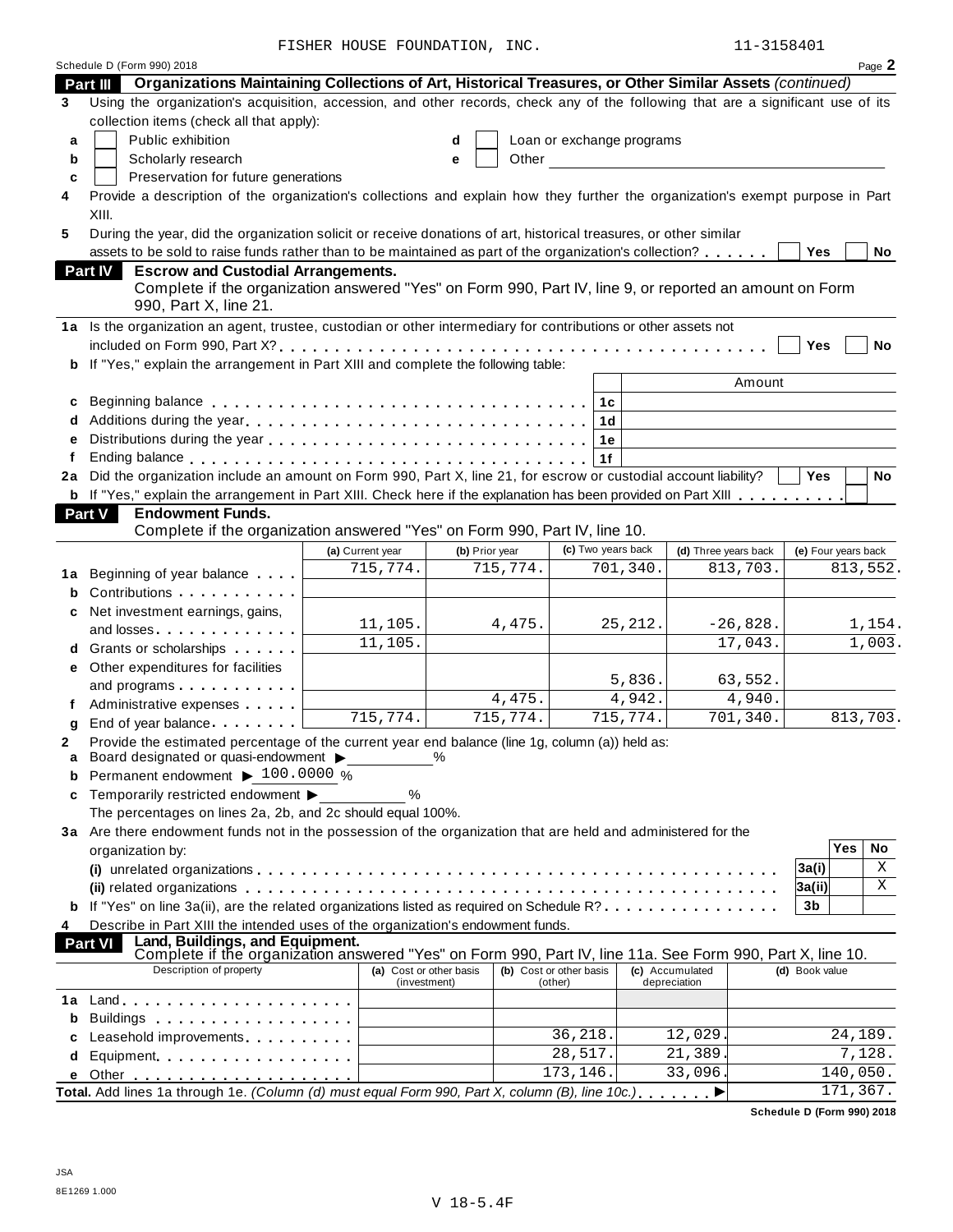| Schedule D (Form 990) 2018 |  |  |
|----------------------------|--|--|
|                            |  |  |

| Part VII                                               |                                                                                          |                 | Page 3                                                                                                     |
|--------------------------------------------------------|------------------------------------------------------------------------------------------|-----------------|------------------------------------------------------------------------------------------------------------|
|                                                        | <b>Investments - Other Securities.</b>                                                   |                 | Complete if the organization answered "Yes" on Form 990, Part IV, line 11b. See Form 990, Part X, line 12. |
|                                                        | (a) Description of security or category<br>(including name of security)                  | (b) Book value  | (c) Method of valuation:<br>Cost or end-of-year market value                                               |
|                                                        | (1) Financial derivatives                                                                |                 |                                                                                                            |
|                                                        | (2) Closely-held equity interests <b>contains the container of the container</b>         |                 |                                                                                                            |
|                                                        | $(3)$ Other                                                                              |                 |                                                                                                            |
| (A)                                                    |                                                                                          |                 |                                                                                                            |
| (B)                                                    |                                                                                          |                 |                                                                                                            |
| (C)                                                    |                                                                                          |                 |                                                                                                            |
| (D)                                                    |                                                                                          |                 |                                                                                                            |
| (E)                                                    |                                                                                          |                 |                                                                                                            |
| (F)                                                    |                                                                                          |                 |                                                                                                            |
| (G)                                                    |                                                                                          |                 |                                                                                                            |
| (H)                                                    | Total. (Column (b) must equal Form 990, Part X, col. (B) line 12.) $\blacktriangleright$ |                 |                                                                                                            |
| <b>Part VIII</b>                                       | <b>Investments - Program Related.</b>                                                    |                 |                                                                                                            |
|                                                        |                                                                                          |                 | Complete if the organization answered "Yes" on Form 990, Part IV, line 11c. See Form 990, Part X, line 13. |
|                                                        | (a) Description of investment                                                            | (b) Book value  | (c) Method of valuation:                                                                                   |
|                                                        |                                                                                          |                 | Cost or end-of-year market value                                                                           |
| (1)                                                    |                                                                                          |                 |                                                                                                            |
| (2)                                                    |                                                                                          |                 |                                                                                                            |
| (3)                                                    |                                                                                          |                 |                                                                                                            |
| (4)                                                    |                                                                                          |                 |                                                                                                            |
| (5)                                                    |                                                                                          |                 |                                                                                                            |
| (6)                                                    |                                                                                          |                 |                                                                                                            |
| (7)                                                    |                                                                                          |                 |                                                                                                            |
| (8)                                                    |                                                                                          |                 |                                                                                                            |
| (9)                                                    |                                                                                          |                 |                                                                                                            |
|                                                        | Total. (Column (b) must equal Form 990, Part X, col. (B) line 13.) $\blacktriangleright$ |                 |                                                                                                            |
| <b>Part IX</b>                                         | <b>Other Assets.</b>                                                                     |                 |                                                                                                            |
|                                                        |                                                                                          |                 | Complete if the organization answered "Yes" on Form 990, Part IV, line 11d. See Form 990, Part X, line 15. |
|                                                        |                                                                                          | (a) Description | (b) Book value                                                                                             |
|                                                        | (1) CONSTRUCTION IN PROGRESS                                                             |                 | 38,996,205.                                                                                                |
|                                                        |                                                                                          |                 | 11, 114, 636.                                                                                              |
|                                                        |                                                                                          |                 |                                                                                                            |
|                                                        | (3) RESTRICTED INVESTMENT                                                                |                 | 750,000.                                                                                                   |
|                                                        | (4) SPLIT-INTEREST AGREEMENT REC                                                         |                 | 351,670.                                                                                                   |
| (2) RESTRICTED USE                                     |                                                                                          |                 |                                                                                                            |
|                                                        |                                                                                          |                 |                                                                                                            |
|                                                        |                                                                                          |                 |                                                                                                            |
|                                                        |                                                                                          |                 |                                                                                                            |
| (9)                                                    |                                                                                          |                 |                                                                                                            |
|                                                        |                                                                                          |                 | 51, 212, 511.<br>▶                                                                                         |
|                                                        | <b>Other Liabilities.</b>                                                                |                 |                                                                                                            |
|                                                        |                                                                                          |                 | Complete if the organization answered "Yes" on Form 990, Part IV, line 11e or 11f. See Form 990, Part X,   |
|                                                        | line 25.                                                                                 |                 |                                                                                                            |
|                                                        | (a) Description of liability                                                             | (b) Book value  |                                                                                                            |
|                                                        | (1) Federal income taxes                                                                 |                 |                                                                                                            |
|                                                        | (2) RETAINAGE PAYABLE                                                                    | 2,202,923       |                                                                                                            |
|                                                        | (3) DEFERRED RENT                                                                        | 170,116.        |                                                                                                            |
| (4)                                                    |                                                                                          |                 |                                                                                                            |
| (5)                                                    |                                                                                          |                 |                                                                                                            |
| (6)                                                    |                                                                                          |                 |                                                                                                            |
| (7)                                                    |                                                                                          |                 |                                                                                                            |
| (5)<br>(6)<br>(7)<br>(8)<br>Part X<br>1.<br>(8)<br>(9) |                                                                                          |                 |                                                                                                            |

organization's liability for uncertain tax positions under FIN 48 (ASC 740). Check here ifthe text of the footnote has been provided in Part XIII

 $\boxed{\text{X}}$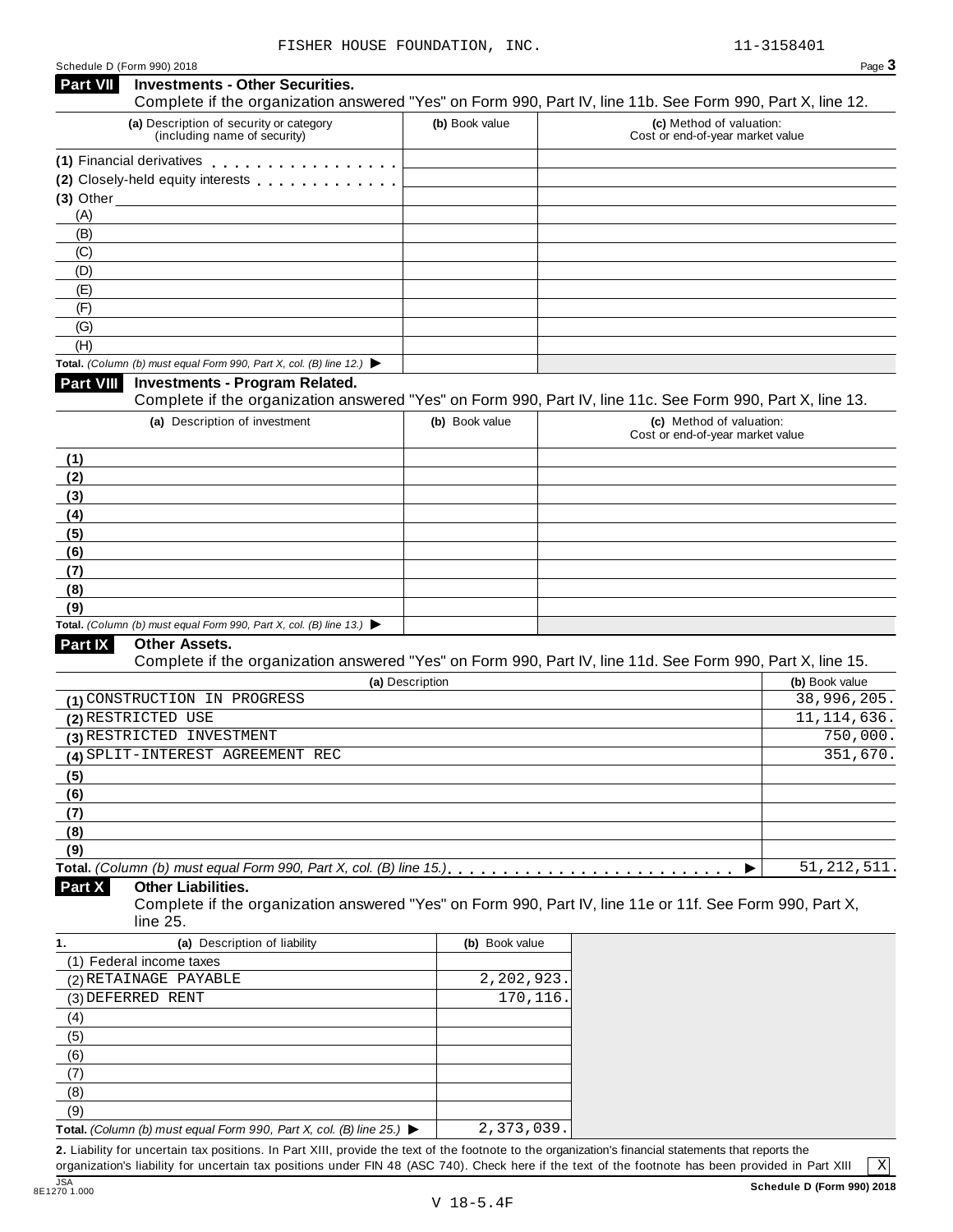|              | Schedule D (Form 990) 2018                                                                                                                                         |              | Page 4        |
|--------------|--------------------------------------------------------------------------------------------------------------------------------------------------------------------|--------------|---------------|
| Part XI      | Reconciliation of Revenue per Audited Financial Statements With Revenue per Return.<br>Complete if the organization answered "Yes" on Form 990, Part IV, line 12a. |              |               |
| 1            | Total revenue, gains, and other support per audited financial statements                                                                                           | $\mathbf{1}$ | 57,976,413.   |
| $\mathbf{2}$ | Amounts included on line 1 but not on Form 990, Part VIII, line 12:                                                                                                |              |               |
| a            | $-380.$<br>2a                                                                                                                                                      |              |               |
| b            | 3,879,718.<br>2 <sub>b</sub>                                                                                                                                       |              |               |
|              |                                                                                                                                                                    |              |               |
| d            | 194,223.                                                                                                                                                           |              |               |
| e            |                                                                                                                                                                    | 2e           | 4,073,561.    |
| 3            |                                                                                                                                                                    | 3            | 53,902,852.   |
| 4            | Amounts included on Form 990, Part VIII, line 12, but not on line 1:                                                                                               |              |               |
|              | Investment expenses not included on Form 990, Part VIII, line 7b 4a                                                                                                |              |               |
| a            | 4 <sub>b</sub>                                                                                                                                                     |              |               |
| b            |                                                                                                                                                                    | 4c           |               |
| C.<br>5.     | Total revenue. Add lines 3 and 4c. (This must equal Form 990, Part I, line 12.)                                                                                    | 5            | 53,902,852.   |
| Part XII     | Reconciliation of Expenses per Audited Financial Statements With Expenses per Return.                                                                              |              |               |
|              | Complete if the organization answered "Yes" on Form 990, Part IV, line 12a.                                                                                        |              |               |
| 1            |                                                                                                                                                                    | 1            | 55, 549, 898. |
| $\mathbf{2}$ | Amounts included on line 1 but not on Form 990, Part IX, line 25:                                                                                                  |              |               |
| a            | 3,679,374.<br>2a<br>Donated services and use of facilities                                                                                                         |              |               |
| b            | 2 <sub>b</sub>                                                                                                                                                     |              |               |
| c            | 2c                                                                                                                                                                 |              |               |
| d            | 194,223.                                                                                                                                                           |              |               |
| e            |                                                                                                                                                                    | 2e           | 3,873,597.    |
| 3            |                                                                                                                                                                    | 3            | 51,676,301.   |
| 4            | Amounts included on Form 990, Part IX, line 25, but not on line 1:                                                                                                 |              |               |
| a            | 4а<br>Investment expenses not included on Form 990, Part VIII, line 7b $\downarrow$                                                                                |              |               |
| b            | 40,577.                                                                                                                                                            |              |               |
| C.           |                                                                                                                                                                    | 4c           | 40,577.       |
| 5.           | Total expenses. Add lines 3 and 4c. (This must equal Form 990, Part I, line 18.).                                                                                  | 5            | 51,716,878.   |
|              | Part XIII Supplemental Information.                                                                                                                                |              |               |
|              | Provide the descriptions required for Part II, lines 3, 5, and 9; Part III, lines 1a and 4; Part IV, lines 1b and 2b; Part V, line 4; Part X, line                 |              |               |
|              | 2; Part XI, lines 2d and 4b; and Part XII, lines 2d and 4b. Also complete this part to provide any additional information.                                         |              |               |

SEE PAGE 5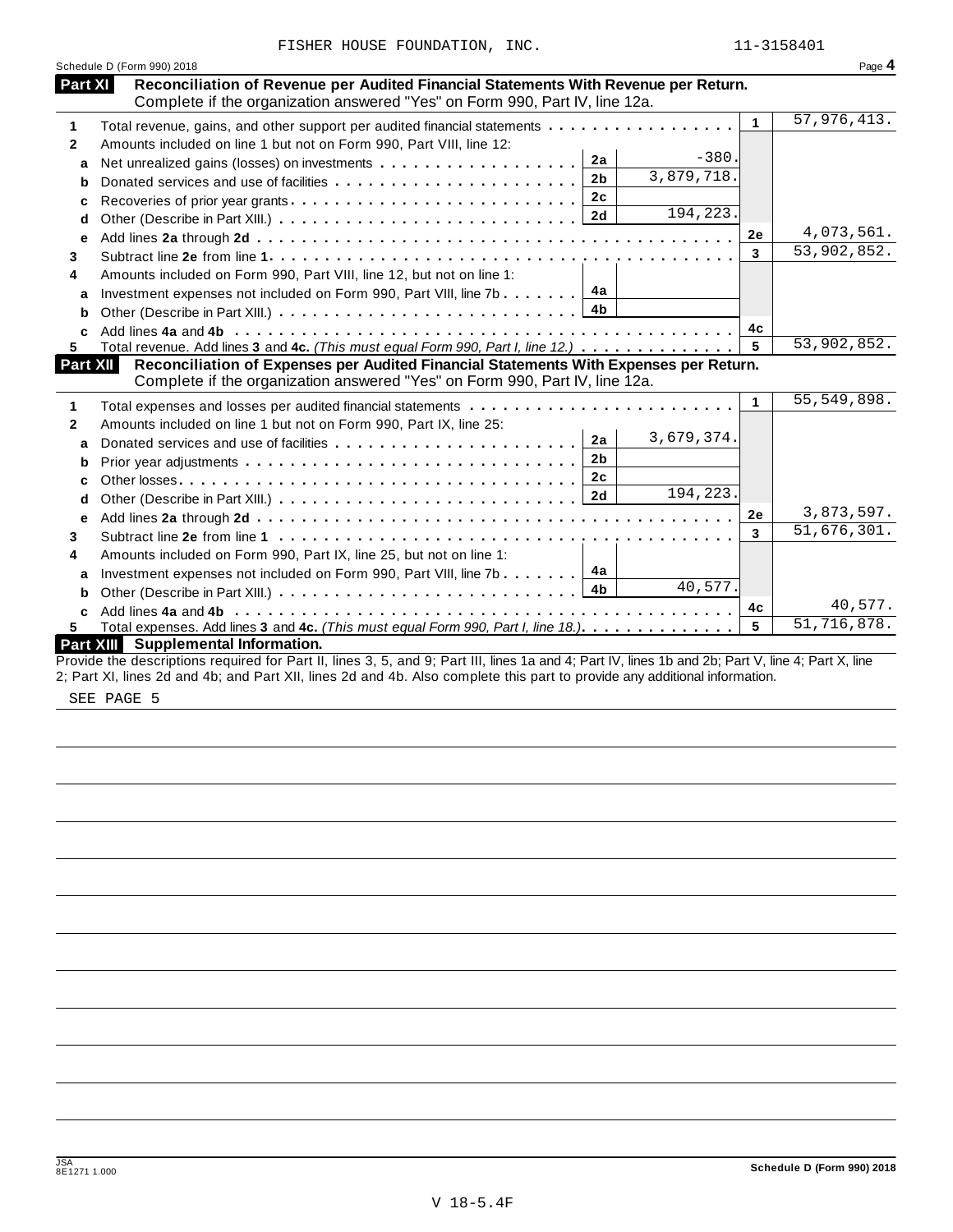PART X, LINE 2:

IN ACCORDANCE WITH AUTHORITATIVE GUIDANCE ISSUED BY THE FINANCIAL ACCOUNTING STANDARDS BOARD (FASB), THE FOUNDATION RECOGNIZES TAX LIABILITIES WHEN, DESPITE THE MANAGEMENT'S BELIEF THAT THE RETURN POSITIONS ARE SUPPORTABLE, THE FOUNDATION BELIEVES THAT CERTAIN POSITIONS MAY NOT BE FULLY SUSTAINED UPON REVIEW BY TAX AUTHORITIES. BENEFITS FROM TAX POSITIONS ARE MEASURED AT THE LARGEST AMOUNT OF BENEFIT THAT IS GREATER THAN 50% LIKELY OF BEING REALIZED UPON SETTLEMENT. TO THE EXTENT THAT THE FINAL TAX OUTCOME OF THESE MATTERS IS DIFFERENT THAN THE AMOUNTS RECORDED, SUCH DIFFERENCES IMPACT INCOME TAX EXPENSE IN THE PERIOD IN WHICH SUCH DETERMINATION IS MADE. INTEREST AND PENALTIES, IF ANY, RELATED TO ACCRUED LIABILITIES FOR POTENTIAL TAX ASSESSMENTS ARE INCLUDED IN INCOME TAX EXPENSE. WITH FEW EXCEPTIONS, THE FOUNDATION IS NO LONGER SUBJECT TO INCOME TAX EXAMINATIONS BY THE U.S. FEDERAL, STATE, OR LOCAL TAX AUTHORITIES FOR YEARS ENDED DECEMBER 31, 2014 AND PRIOR. MANAGEMENT HAS EVALUATED THE FOUNDATION'S TAX POSITIONS AND HAS CONCLUDED THAT THE FOUNDATION HAS TAKEN NO MATERIAL UNCERTAIN TAX POSITIONS THAT REQUIRE ADJUSTMENT TO THE FINANCIAL STATEMENTS TO COMPLY WITH THE PROVISIONS OF THIS GUIDANCE.

PART XI, LINE 2D:

FUNDRAISING EXPENSES: \$194,223

PART XII, LINE 2D:

FUNDRAISING EXPENSES: \$194,223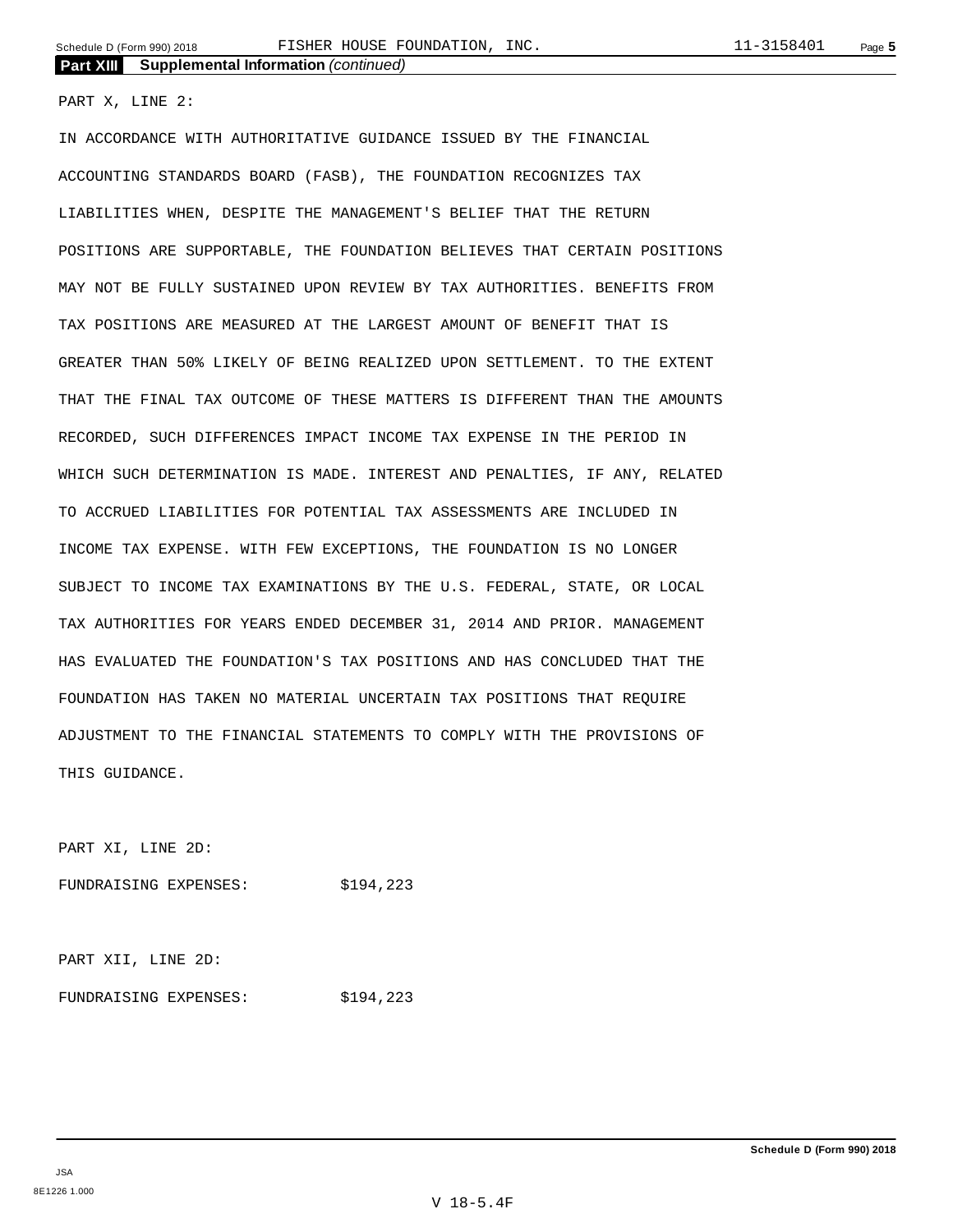PART V, LINE 4:

THE PRINCIPAL IS PERMANENTLY RESTRICTED. INCOME EARNED ON THE PRINCIPAL

CAN ONLY BE USED FOR THE SCHOLARSHIP PROGRAM.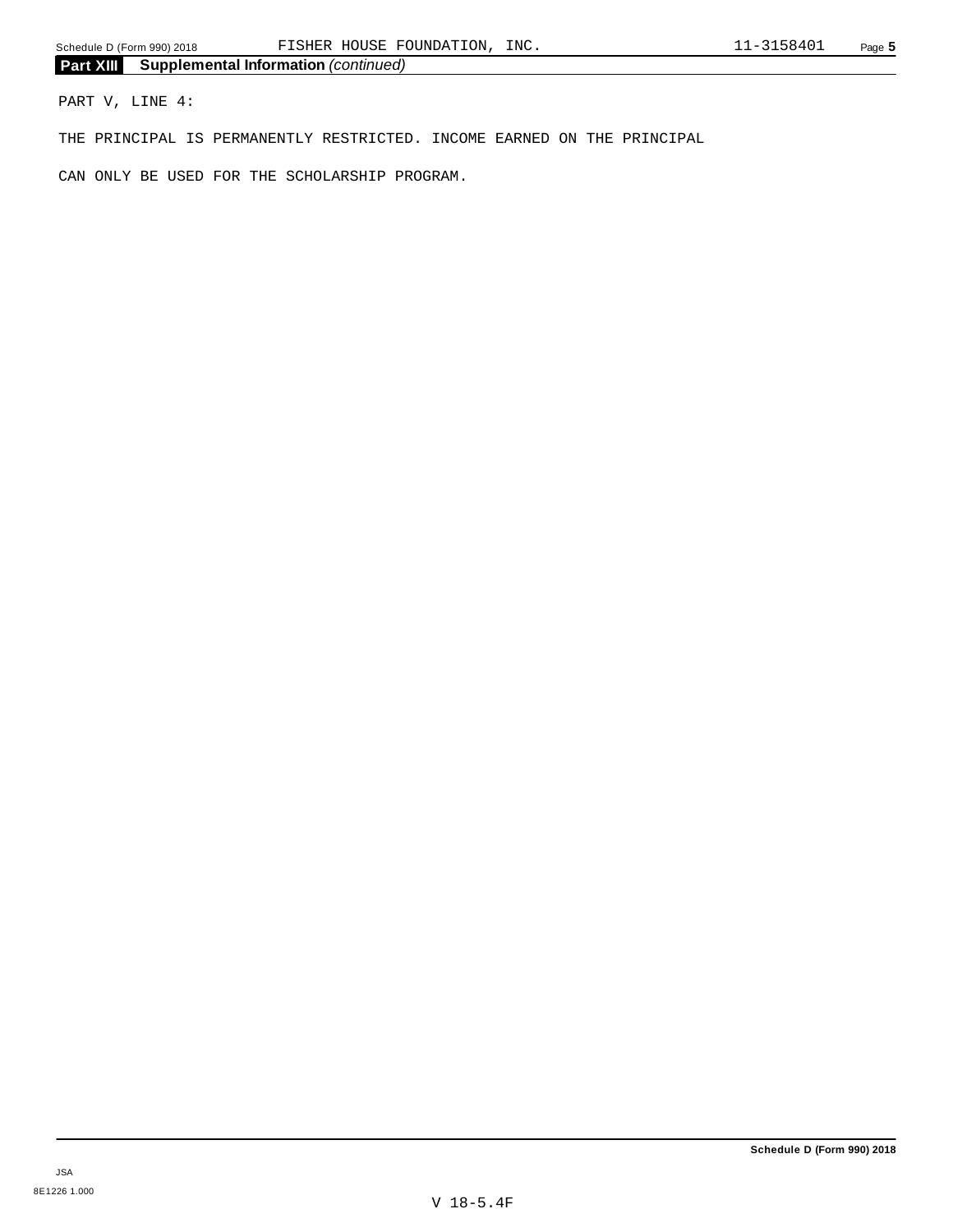| <b>SCHEDULE F</b>                                                                                                                | <b>Statement of Activities Outside the United States</b>                                                                                                                                                                       |                               | OMB No. 1545-0047                     |
|----------------------------------------------------------------------------------------------------------------------------------|--------------------------------------------------------------------------------------------------------------------------------------------------------------------------------------------------------------------------------|-------------------------------|---------------------------------------|
| (Form 990)                                                                                                                       | ► Complete if the organization answered "Yes" on Form 990, Part IV, line 14b, 15, or 16.<br>Attach to Form 990.                                                                                                                | 2018<br><b>Open to Public</b> |                                       |
| Department of the Treasury<br>Go to www.irs.gov/Form990 for instructions and the latest information.<br>Internal Revenue Service |                                                                                                                                                                                                                                |                               | <b>Inspection</b>                     |
| Name of the organization                                                                                                         |                                                                                                                                                                                                                                |                               | <b>Employer identification number</b> |
| FISHER HOUSE FOUNDATION, INC.                                                                                                    |                                                                                                                                                                                                                                |                               | 11-3158401                            |
| Part I                                                                                                                           | General Information on Activities Outside the United States. Complete if the organization answered "Yes" on<br>Form 990, Part IV, line 14b.                                                                                    |                               |                                       |
|                                                                                                                                  | For grantmakers. Does the organization maintain records to substantiate the amount of its grants and other<br>assistance, the grantees' eligibility for the grants or assistance, and the selection criteria used to award the |                               | Χ<br>Yes<br>No                        |
|                                                                                                                                  | A I Forma and the I Beedler's Beattlets acceded to construct formal foods and the second to compute a distinct of                                                                                                              |                               |                                       |

- **2 For grantmakers.** Describe in Part V the organization's procedures for monitoring the use of its grants and other assistance outside the United States.
- **3** Activities per Region. (The following Part I, line 3 table can be duplicated ifadditional space is needed.)

|             | Activities per region. The following Fart I, line 5 table can be duplicated if additional space is needed.)<br>(a) Region | (b) Number                  | (c) Number of                                                            | (d) Activities conducted in the                                                                                             | (e) If activity listed in (d) is                                            | (f) Total                                            |
|-------------|---------------------------------------------------------------------------------------------------------------------------|-----------------------------|--------------------------------------------------------------------------|-----------------------------------------------------------------------------------------------------------------------------|-----------------------------------------------------------------------------|------------------------------------------------------|
|             |                                                                                                                           | of offices in<br>the region | employees,<br>agents, and<br>independent<br>contractors<br>in the region | region (by type) (such as,<br>fundraising, program services,<br>investments, grants to recipients<br>located in the region) | a program service,<br>describe specific type of<br>service(s) in the region | expenditures for<br>and investments<br>in the region |
|             |                                                                                                                           |                             |                                                                          |                                                                                                                             |                                                                             |                                                      |
|             | (1) EAST ASIA AND THE PACIFIC                                                                                             | $\mathbf 0$ .               | $\mathsf{0}$ .                                                           | PROGRAM SERVICES                                                                                                            | INVICTUS GAMES                                                              | 31,579.                                              |
| (2)         | EAST ASIA AND THE PACIFIC                                                                                                 | $0$ .                       | $0$ .                                                                    | <b>GRANTMAKING</b>                                                                                                          | INVICTUS GAMES                                                              | 1,155,367.                                           |
| (3)         |                                                                                                                           |                             |                                                                          |                                                                                                                             |                                                                             |                                                      |
| (4)         |                                                                                                                           |                             |                                                                          |                                                                                                                             |                                                                             |                                                      |
| (5)         | <u> 1990 - Johann Barbara, martxa a</u>                                                                                   |                             |                                                                          |                                                                                                                             |                                                                             |                                                      |
| (6)         | <u> Terminal de la propincia de la propincia de la propincia de la propincia de la propincia de la propincia de l</u>     |                             |                                                                          |                                                                                                                             |                                                                             |                                                      |
| (7)         | <u> 1989 - Johann Barbara, martxa a</u>                                                                                   |                             |                                                                          |                                                                                                                             |                                                                             |                                                      |
| (8)         |                                                                                                                           |                             |                                                                          |                                                                                                                             |                                                                             |                                                      |
| (9)         | <u> 1980 - Johann Barbara, martxa a</u>                                                                                   |                             |                                                                          |                                                                                                                             |                                                                             |                                                      |
| (10)        |                                                                                                                           |                             |                                                                          |                                                                                                                             |                                                                             |                                                      |
| (11)        |                                                                                                                           |                             |                                                                          |                                                                                                                             |                                                                             |                                                      |
| (12)        |                                                                                                                           |                             |                                                                          |                                                                                                                             |                                                                             |                                                      |
| (13)        | <u> 1980 - Johann Barbara, martin a</u>                                                                                   |                             |                                                                          |                                                                                                                             |                                                                             |                                                      |
| (14)        |                                                                                                                           |                             |                                                                          |                                                                                                                             |                                                                             |                                                      |
| (15)        |                                                                                                                           |                             |                                                                          |                                                                                                                             |                                                                             |                                                      |
| (16)        |                                                                                                                           |                             |                                                                          |                                                                                                                             |                                                                             |                                                      |
| (17)        | $\overline{\phantom{a}}$                                                                                                  |                             |                                                                          |                                                                                                                             |                                                                             |                                                      |
| 3a          | Subtotal                                                                                                                  |                             |                                                                          |                                                                                                                             |                                                                             | 1,186,946.                                           |
| $\mathbf b$ | Total<br>from<br>continuation<br>sheets to Part I                                                                         |                             |                                                                          |                                                                                                                             |                                                                             |                                                      |
| c           | Totals (add lines 3a and 3b)                                                                                              |                             |                                                                          |                                                                                                                             |                                                                             | 1,186,946.                                           |

**For Paperwork Reduction Act Notice, see the Instructions for Form 990. Schedule F (Form 990) 2018**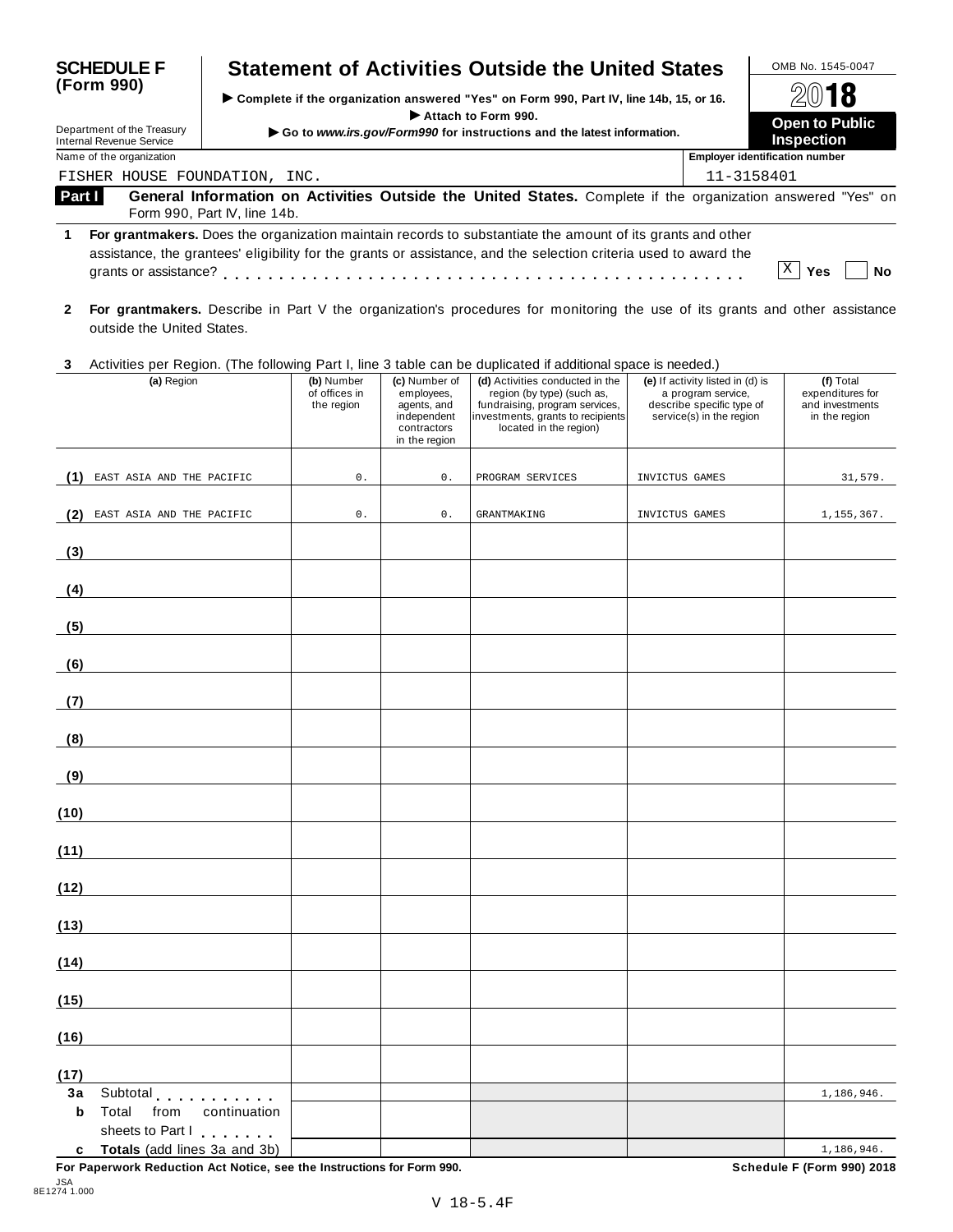Schedule <sup>F</sup> (Form 990) <sup>2018</sup> Page **2**

| $\mathbf{1}$ | (a) Name of<br>organization | (b) IRS code<br>section and EIN<br>(if applicable) | (c) Region        | (d) Purpose of<br>grant | (e) Amount of<br>cash grant | (f) Manner of<br>cash<br>disbursement | (g) Amount of<br>noncash<br>assistance | (h) Description<br>of noncash<br>assistance | (i) Method of<br>valuation<br>(book, FMV,<br>appraisal, other) |
|--------------|-----------------------------|----------------------------------------------------|-------------------|-------------------------|-----------------------------|---------------------------------------|----------------------------------------|---------------------------------------------|----------------------------------------------------------------|
| (1)          |                             |                                                    | EAST ASIA/PACIFIC | GAMES                   | 1,155,367.                  | CHECK & CC                            |                                        |                                             |                                                                |
| (2)          |                             |                                                    |                   |                         |                             |                                       |                                        |                                             |                                                                |
| (3)          |                             |                                                    |                   |                         |                             |                                       |                                        |                                             |                                                                |
| (4)          |                             |                                                    |                   |                         |                             |                                       |                                        |                                             |                                                                |
| (5)          |                             |                                                    |                   |                         |                             |                                       |                                        |                                             |                                                                |
| (6)          |                             |                                                    |                   |                         |                             |                                       |                                        |                                             |                                                                |
| (7)          |                             |                                                    |                   |                         |                             |                                       |                                        |                                             |                                                                |
| (8)          |                             |                                                    |                   |                         |                             |                                       |                                        |                                             |                                                                |
| (9)          |                             |                                                    |                   |                         |                             |                                       |                                        |                                             |                                                                |
| (10)         |                             |                                                    |                   |                         |                             |                                       |                                        |                                             |                                                                |
| (11)         |                             |                                                    |                   |                         |                             |                                       |                                        |                                             |                                                                |
| (12)         |                             |                                                    |                   |                         |                             |                                       |                                        |                                             |                                                                |
| (13)         |                             |                                                    |                   |                         |                             |                                       |                                        |                                             |                                                                |
| (14)         |                             |                                                    |                   |                         |                             |                                       |                                        |                                             |                                                                |
| (15)         |                             |                                                    |                   |                         |                             |                                       |                                        |                                             |                                                                |
| (16)         |                             |                                                    |                   |                         |                             |                                       |                                        |                                             |                                                                |

 $\blacksquare$ <br>by the IRS, or for which the grantee or counsel has provided a section 501(c)(3) equivalency letter<br>3 Enter total number of other organizations or entities  $\overline{\phantom{a}}$ 1.

**Schedule F (Form 990) 2018**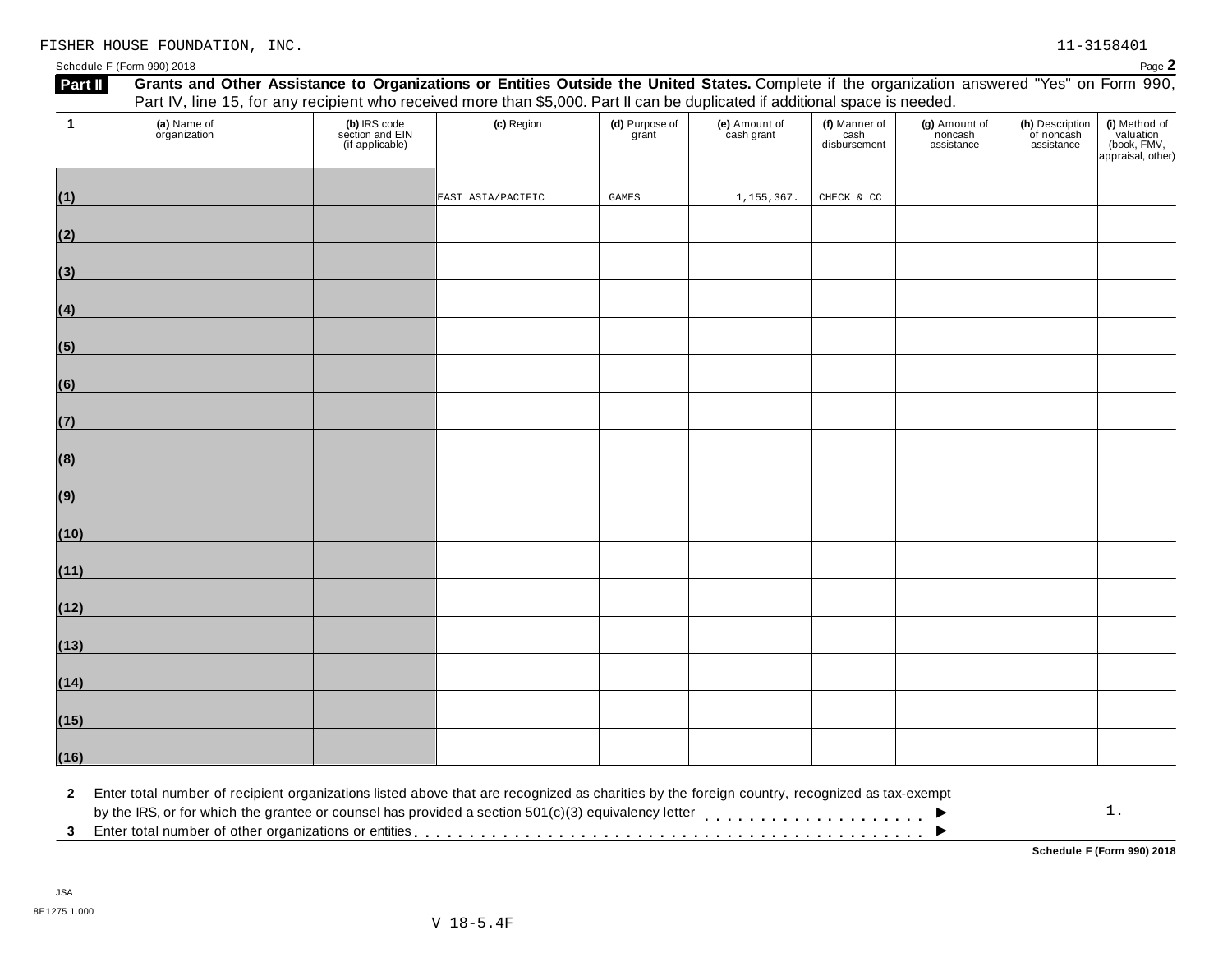| Grants and Other Assistance to Individuals Outside the United States. Complete if the organization answered "Yes" on Form 990, Part IV, line 16.<br>Part III<br>Part III can be duplicated if additional space is needed. |            |                             |                             |                                       |                                        |                                             |                                                                |
|---------------------------------------------------------------------------------------------------------------------------------------------------------------------------------------------------------------------------|------------|-----------------------------|-----------------------------|---------------------------------------|----------------------------------------|---------------------------------------------|----------------------------------------------------------------|
| (a) Type of grant or assistance                                                                                                                                                                                           | (b) Region | (c) Number of<br>recipients | (d) Amount of<br>cash grant | (e) Manner of<br>cash<br>disbursement | (f) Amount of<br>noncash<br>assistance | (g) Description<br>of noncash<br>assistance | (h) Method of<br>valuation<br>(book, FMV,<br>appraisal, other) |
| (1)                                                                                                                                                                                                                       |            |                             |                             |                                       |                                        |                                             |                                                                |
| (2)                                                                                                                                                                                                                       |            |                             |                             |                                       |                                        |                                             |                                                                |
| (3)<br><u> 1989 - Johann Barbara, martxa a</u>                                                                                                                                                                            |            |                             |                             |                                       |                                        |                                             |                                                                |
| (4)<br><u> 1980 - Johann Barbara, martxa a</u>                                                                                                                                                                            |            |                             |                             |                                       |                                        |                                             |                                                                |
| (5)                                                                                                                                                                                                                       |            |                             |                             |                                       |                                        |                                             |                                                                |
| (6)                                                                                                                                                                                                                       |            |                             |                             |                                       |                                        |                                             |                                                                |
| (7)                                                                                                                                                                                                                       |            |                             |                             |                                       |                                        |                                             |                                                                |
| (8)                                                                                                                                                                                                                       |            |                             |                             |                                       |                                        |                                             |                                                                |
| (9)                                                                                                                                                                                                                       |            |                             |                             |                                       |                                        |                                             |                                                                |
| (10)                                                                                                                                                                                                                      |            |                             |                             |                                       |                                        |                                             |                                                                |
| (11)                                                                                                                                                                                                                      |            |                             |                             |                                       |                                        |                                             |                                                                |
| (12)                                                                                                                                                                                                                      |            |                             |                             |                                       |                                        |                                             |                                                                |
| (13)                                                                                                                                                                                                                      |            |                             |                             |                                       |                                        |                                             |                                                                |
| (14)                                                                                                                                                                                                                      |            |                             |                             |                                       |                                        |                                             |                                                                |
| (15)                                                                                                                                                                                                                      |            |                             |                             |                                       |                                        |                                             |                                                                |
| (16)                                                                                                                                                                                                                      |            |                             |                             |                                       |                                        |                                             |                                                                |
| (17)                                                                                                                                                                                                                      |            |                             |                             |                                       |                                        |                                             |                                                                |
| (18)                                                                                                                                                                                                                      |            |                             |                             |                                       |                                        |                                             |                                                                |

**Schedule F (Form 990) 2018**

Schedule <sup>F</sup> (Form 990) <sup>2018</sup> Page **3**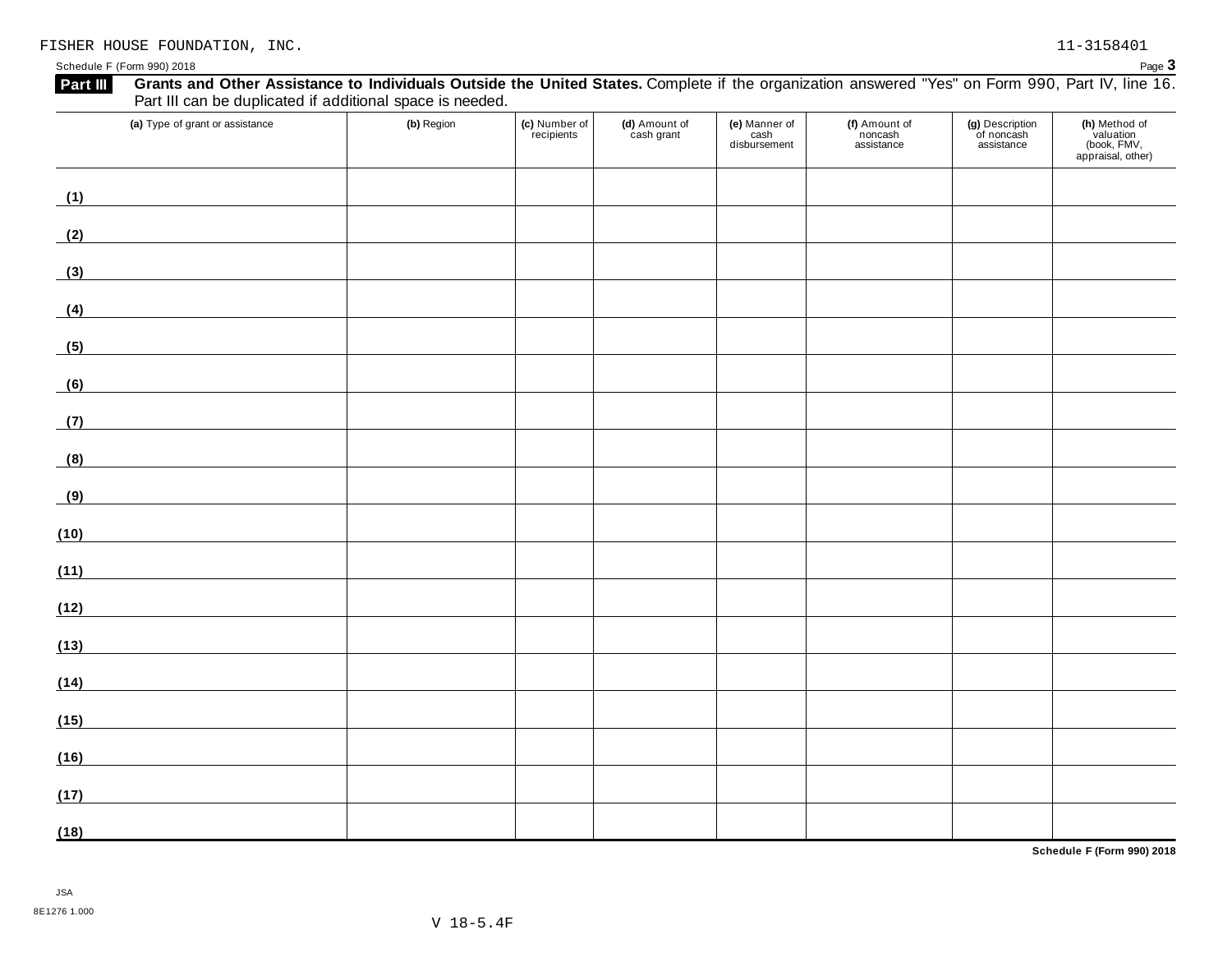|                | Schedule F (Form 990) 2018                                                                                                                                                                                                                                                                                                                                                                                                    | Page 4                       |
|----------------|-------------------------------------------------------------------------------------------------------------------------------------------------------------------------------------------------------------------------------------------------------------------------------------------------------------------------------------------------------------------------------------------------------------------------------|------------------------------|
| <b>Part IV</b> | <b>Foreign Forms</b>                                                                                                                                                                                                                                                                                                                                                                                                          |                              |
| 1              | Was the organization a U.S. transferor of property to a foreign corporation during the tax year? If "Yes,"<br>the organization may be required to file Form 926, Return by a U.S. Transferor of Property to a Foreign<br>Yes                                                                                                                                                                                                  | $\vert X \vert$<br><b>No</b> |
| $\mathbf{2}$   | Did the organization have an interest in a foreign trust during the tax year? If "Yes," the organization<br>may be required to separately file Form 3520, Annual Return To Report Transactions With Foreign<br>Trusts and Receipt of Certain Foreign Gifts, and/or Form 3520-A, Annual Information Return of Foreign<br>Trust With a U.S. Owner (see Instructions for Forms 3520 and 3520-A; don't file with Form 990)<br>Yes | X <br><b>No</b>              |
| 3              | Did the organization have an ownership interest in a foreign corporation during the tax year? If "Yes,"<br>the organization may be required to file Form 5471, Information Return of U.S. Persons With Respect To<br>Certain Foreign Corporations (see Instructions for Form 5471) [10] Certain Foreign Corporations of the Care of<br>Yes                                                                                    | X<br><b>No</b>               |
| 4              | Was the organization a direct or indirect shareholder of a passive foreign investment company or a<br>qualified electing fund during the tax year? If "Yes," the organization may be required to file Form 8621,<br>Information Return by a Shareholder of a Passive Foreign Investment Company or Qualified Electing<br>Fund (see Instructions for Form 8621)<br>Yes                                                         | $\mathbf{x}$<br><b>No</b>    |
| 5              | Did the organization have an ownership interest in a foreign partnership during the tax year? If "Yes,"<br>the organization may be required to file Form 8865, Return of U.S. Persons With Respect to Certain<br>Yes                                                                                                                                                                                                          | $\vert X \vert$<br><b>No</b> |
| 6              | Did the organization have any operations in or related to any boycotting countries during the tax year? If<br>"Yes," the organization may be required to separately file Form 5713, International Boycott Report (see<br>Instructions for Form 5713; don't file with Form 990)<br>Yes                                                                                                                                         | X <br><b>No</b>              |

**Schedule F (Form 990) 2018**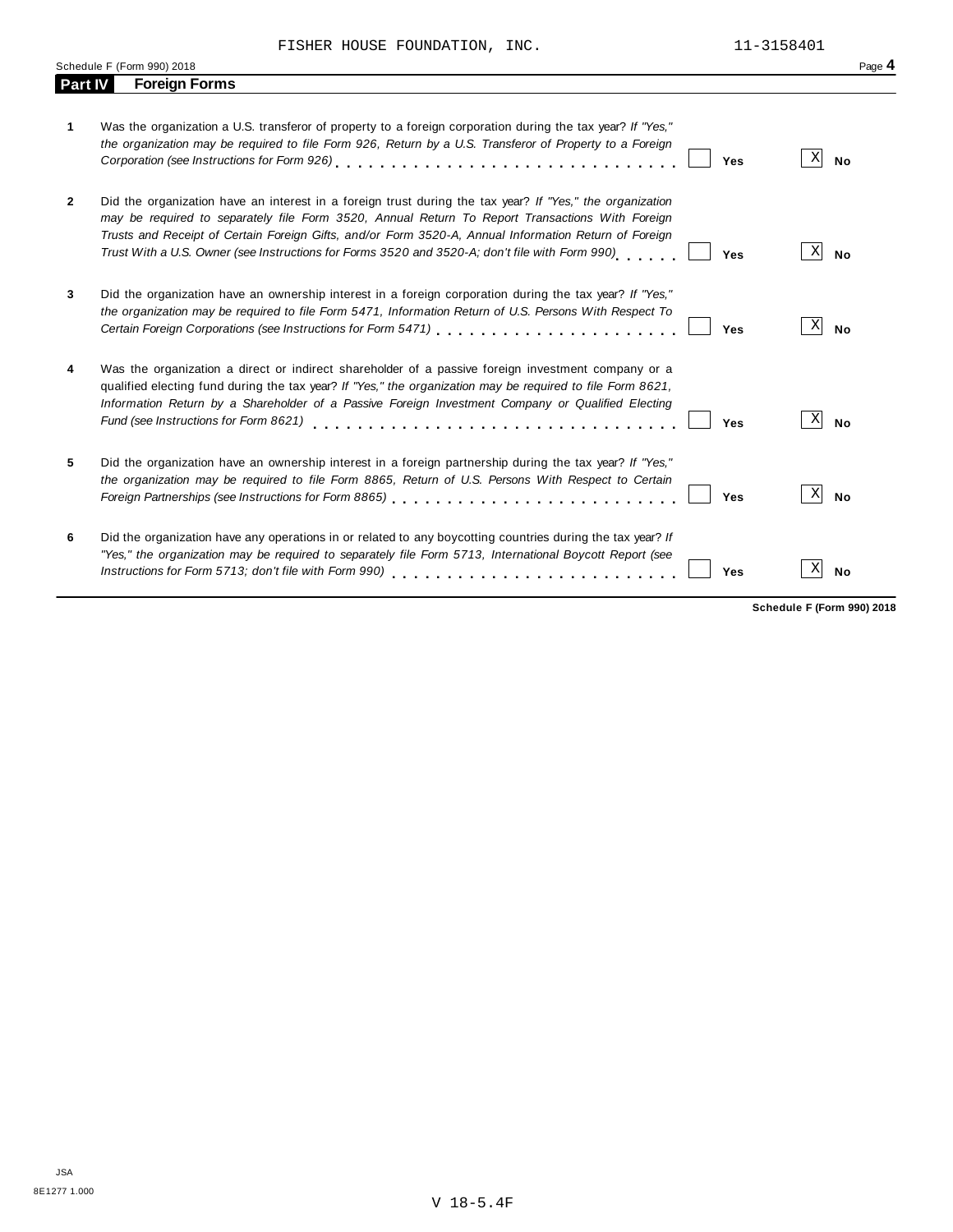### **Part V Supplemental Information** Provide the information required by Part I, line 2 (monitoring of funds); Part I, line 3, column (f) (accounting method; amounts of investments vs. expenditures per region); Part II, line 1 (accounting method); Part III (accounting method); and

Part III, column (c) (estimated number of recipients), as applicable. Also complete this part to provide any additional information (see instructions).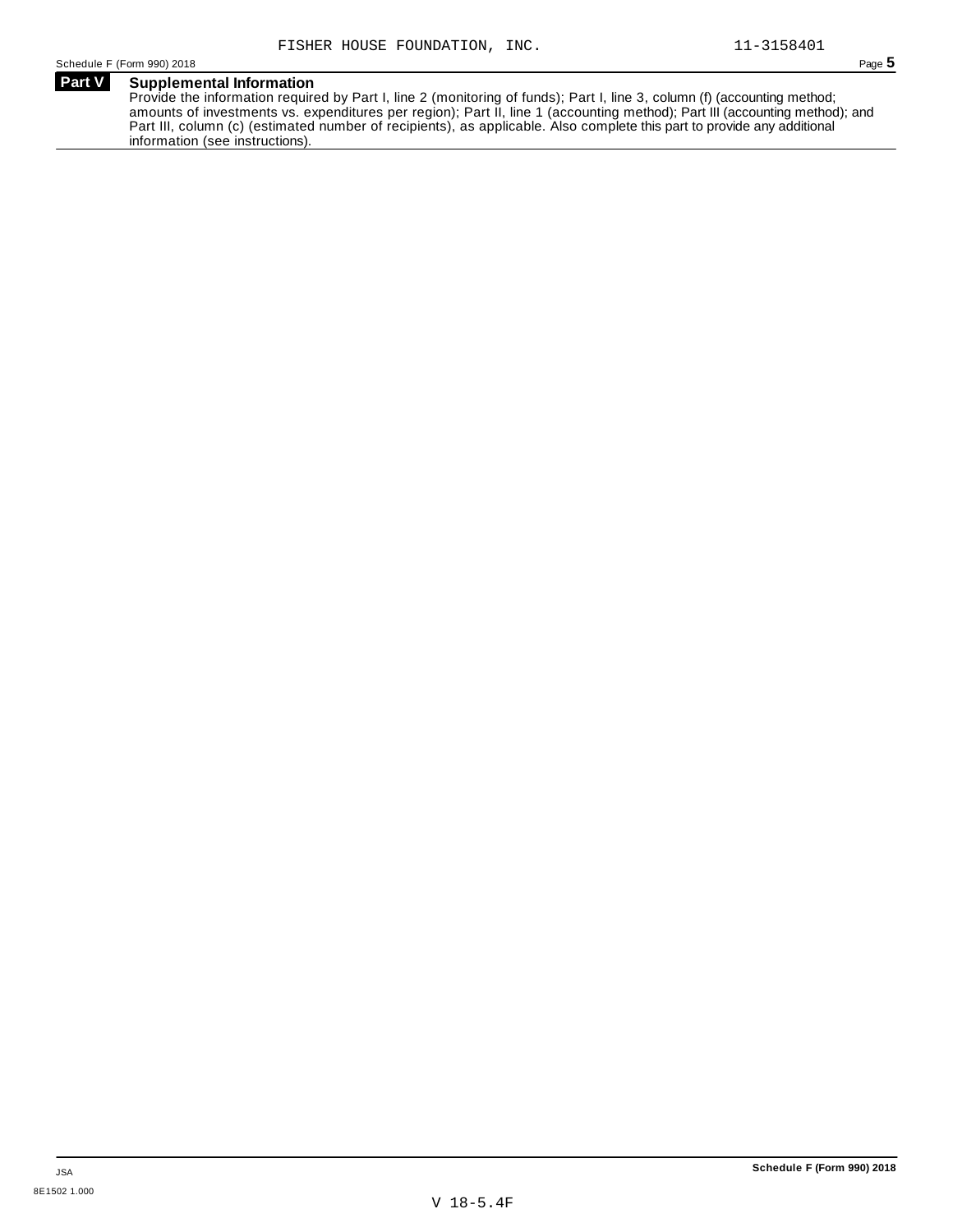| <b>SCHEDULE G</b>                                                                                                                                                                           |                                                                                                                                                                  | Supplemental Information Regarding Fundraising or Gaming Activities     |                                    |                                                                      |                                       |                                                                            | OMB No. 1545-0047                                       |
|---------------------------------------------------------------------------------------------------------------------------------------------------------------------------------------------|------------------------------------------------------------------------------------------------------------------------------------------------------------------|-------------------------------------------------------------------------|------------------------------------|----------------------------------------------------------------------|---------------------------------------|----------------------------------------------------------------------------|---------------------------------------------------------|
| Complete if the organization answered "Yes" on Form 990, Part IV, line 17, 18, or 19, or if the<br>(Form 990 or 990-EZ)<br>organization entered more than \$15,000 on Form 990-EZ, line 6a. |                                                                                                                                                                  |                                                                         |                                    |                                                                      |                                       |                                                                            |                                                         |
|                                                                                                                                                                                             |                                                                                                                                                                  |                                                                         | Attach to Form 990 or Form 990-EZ. |                                                                      |                                       |                                                                            | <b>Open to Public</b>                                   |
| Department of the Treasury<br><b>Internal Revenue Service</b>                                                                                                                               |                                                                                                                                                                  | Go to www.irs.gov/Form990 for instructions and the latest instructions. |                                    |                                                                      |                                       |                                                                            | Inspection                                              |
| Name of the organization                                                                                                                                                                    |                                                                                                                                                                  |                                                                         |                                    |                                                                      |                                       | <b>Employer identification number</b>                                      |                                                         |
| FISHER HOUSE FOUNDATION, INC.                                                                                                                                                               |                                                                                                                                                                  |                                                                         |                                    |                                                                      |                                       | 11-3158401                                                                 |                                                         |
| Part I                                                                                                                                                                                      | Fundraising Activities. Complete if the organization answered "Yes" on Form 990, Part IV, line 17.<br>Form 990-EZ filers are not required to complete this part. |                                                                         |                                    |                                                                      |                                       |                                                                            |                                                         |
| 1                                                                                                                                                                                           | Indicate whether the organization raised funds through any of the following activities. Check all that apply.                                                    |                                                                         |                                    |                                                                      |                                       |                                                                            |                                                         |
| Mail solicitations<br>a                                                                                                                                                                     |                                                                                                                                                                  | е                                                                       |                                    |                                                                      | Solicitation of non-government grants |                                                                            |                                                         |
| b                                                                                                                                                                                           | Internet and email solicitations                                                                                                                                 | f                                                                       | Χ                                  |                                                                      | Solicitation of government grants     |                                                                            |                                                         |
| <b>Phone solicitations</b><br>c                                                                                                                                                             |                                                                                                                                                                  | g                                                                       | X                                  |                                                                      | Special fundraising events            |                                                                            |                                                         |
| In-person solicitations<br>d                                                                                                                                                                |                                                                                                                                                                  |                                                                         |                                    |                                                                      |                                       |                                                                            |                                                         |
| 2a Did the organization have a written or oral agreement with any individual (including officers, directors, trustees,                                                                      |                                                                                                                                                                  |                                                                         |                                    |                                                                      |                                       |                                                                            | Χ                                                       |
| <b>b</b> If "Yes," list the 10 highest paid individuals or entities (fundraisers) pursuant to agreements under which the fundraiser is to be                                                | or key employees listed in Form 990, Part VII) or entity in connection with professional fundraising services?                                                   |                                                                         |                                    |                                                                      |                                       |                                                                            | Yes<br>No                                               |
|                                                                                                                                                                                             | compensated at least \$5,000 by the organization.                                                                                                                |                                                                         |                                    |                                                                      |                                       |                                                                            |                                                         |
|                                                                                                                                                                                             |                                                                                                                                                                  |                                                                         |                                    |                                                                      |                                       |                                                                            |                                                         |
| (i) Name and address of individual<br>or entity (fundraiser)                                                                                                                                |                                                                                                                                                                  | (ii) Activity                                                           |                                    | (iii) Did fundraiser have<br>custody or control of<br>contributions? | (iv) Gross receipts<br>from activity  | (v) Amount paid to<br>(or retained by)<br>fundraiser listed in<br>col. (i) | (vi) Amount paid to<br>(or retained by)<br>organization |
|                                                                                                                                                                                             |                                                                                                                                                                  |                                                                         | Yes                                | No                                                                   |                                       |                                                                            |                                                         |
| 1                                                                                                                                                                                           |                                                                                                                                                                  |                                                                         |                                    |                                                                      |                                       |                                                                            |                                                         |
| ATTACHMENT 1                                                                                                                                                                                |                                                                                                                                                                  |                                                                         |                                    |                                                                      |                                       |                                                                            |                                                         |
| $\mathbf{2}$                                                                                                                                                                                |                                                                                                                                                                  |                                                                         |                                    |                                                                      |                                       |                                                                            |                                                         |
| 3                                                                                                                                                                                           |                                                                                                                                                                  |                                                                         |                                    |                                                                      |                                       |                                                                            |                                                         |
|                                                                                                                                                                                             |                                                                                                                                                                  |                                                                         |                                    |                                                                      |                                       |                                                                            |                                                         |
| 4                                                                                                                                                                                           |                                                                                                                                                                  |                                                                         |                                    |                                                                      |                                       |                                                                            |                                                         |
|                                                                                                                                                                                             |                                                                                                                                                                  |                                                                         |                                    |                                                                      |                                       |                                                                            |                                                         |
| 5                                                                                                                                                                                           |                                                                                                                                                                  |                                                                         |                                    |                                                                      |                                       |                                                                            |                                                         |
|                                                                                                                                                                                             |                                                                                                                                                                  |                                                                         |                                    |                                                                      |                                       |                                                                            |                                                         |
| 6                                                                                                                                                                                           |                                                                                                                                                                  |                                                                         |                                    |                                                                      |                                       |                                                                            |                                                         |
| $\overline{7}$                                                                                                                                                                              |                                                                                                                                                                  |                                                                         |                                    |                                                                      |                                       |                                                                            |                                                         |
|                                                                                                                                                                                             |                                                                                                                                                                  |                                                                         |                                    |                                                                      |                                       |                                                                            |                                                         |
| 8                                                                                                                                                                                           |                                                                                                                                                                  |                                                                         |                                    |                                                                      |                                       |                                                                            |                                                         |
|                                                                                                                                                                                             |                                                                                                                                                                  |                                                                         |                                    |                                                                      |                                       |                                                                            |                                                         |
| 9                                                                                                                                                                                           |                                                                                                                                                                  |                                                                         |                                    |                                                                      |                                       |                                                                            |                                                         |
| 10                                                                                                                                                                                          |                                                                                                                                                                  |                                                                         |                                    |                                                                      |                                       |                                                                            |                                                         |
|                                                                                                                                                                                             |                                                                                                                                                                  |                                                                         |                                    |                                                                      |                                       |                                                                            |                                                         |
|                                                                                                                                                                                             |                                                                                                                                                                  |                                                                         |                                    |                                                                      |                                       |                                                                            |                                                         |
| Total                                                                                                                                                                                       |                                                                                                                                                                  |                                                                         |                                    |                                                                      | 657, 314.                             | 30,000.                                                                    | 627,314.                                                |
| 3                                                                                                                                                                                           | List all states in which the organization is registered or licensed to solicit contributions or has been notified it is exempt from                              |                                                                         |                                    |                                                                      |                                       |                                                                            |                                                         |
| registration or licensing.                                                                                                                                                                  |                                                                                                                                                                  |                                                                         |                                    |                                                                      |                                       |                                                                            |                                                         |
| ALL STATES                                                                                                                                                                                  |                                                                                                                                                                  |                                                                         |                                    |                                                                      |                                       |                                                                            |                                                         |
|                                                                                                                                                                                             |                                                                                                                                                                  |                                                                         |                                    |                                                                      |                                       |                                                                            |                                                         |
|                                                                                                                                                                                             |                                                                                                                                                                  |                                                                         |                                    |                                                                      |                                       |                                                                            |                                                         |
|                                                                                                                                                                                             |                                                                                                                                                                  |                                                                         |                                    |                                                                      |                                       |                                                                            |                                                         |
|                                                                                                                                                                                             |                                                                                                                                                                  |                                                                         |                                    |                                                                      |                                       |                                                                            |                                                         |
|                                                                                                                                                                                             |                                                                                                                                                                  |                                                                         |                                    |                                                                      |                                       |                                                                            |                                                         |
|                                                                                                                                                                                             |                                                                                                                                                                  |                                                                         |                                    |                                                                      |                                       |                                                                            |                                                         |
|                                                                                                                                                                                             |                                                                                                                                                                  |                                                                         |                                    |                                                                      |                                       |                                                                            |                                                         |
|                                                                                                                                                                                             |                                                                                                                                                                  |                                                                         |                                    |                                                                      |                                       |                                                                            |                                                         |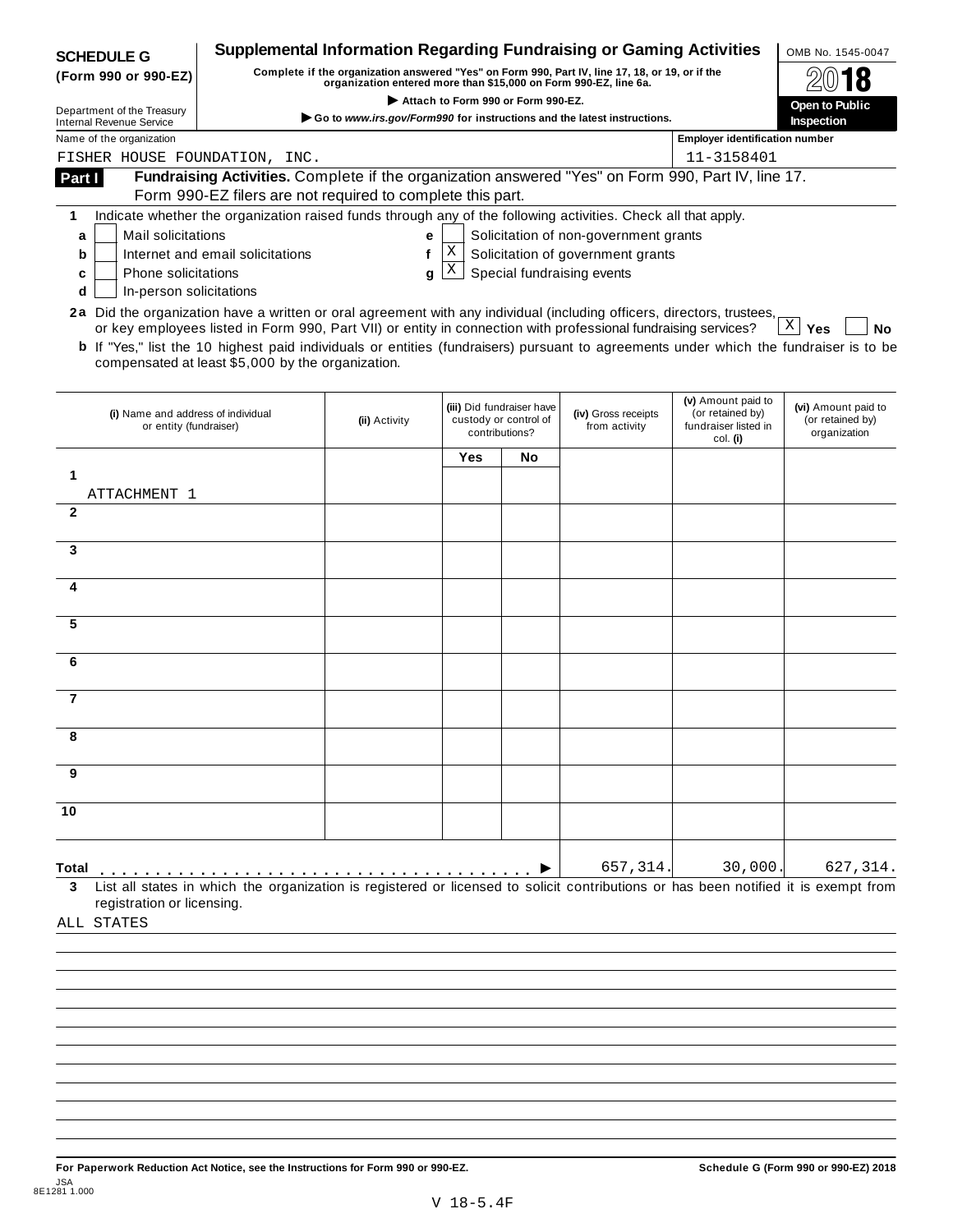|                        | Schedule G (Form 990 or 990-EZ) 2018<br>Part II<br>Fundraising Events. Complete if the organization answered "Yes" on Form 990, Part IV, line 18, or reported<br>more than \$15,000 of fundraising event contributions and gross income on Form 990-EZ, lines 1 and 6b. List                                             |                        |                                                  |                        | Page 2                                              |
|------------------------|--------------------------------------------------------------------------------------------------------------------------------------------------------------------------------------------------------------------------------------------------------------------------------------------------------------------------|------------------------|--------------------------------------------------|------------------------|-----------------------------------------------------|
|                        | events with gross receipts greater than \$5,000.                                                                                                                                                                                                                                                                         | (a) Event $#1$<br>GOLF | (b) Event $#2$<br>MARATHON                       | (c) Other events<br>4. | (d) Total events<br>(add col. (a) through           |
|                        |                                                                                                                                                                                                                                                                                                                          | (event type)           | (event type)                                     | (total number)         | $col.$ (c))                                         |
| Revenue                |                                                                                                                                                                                                                                                                                                                          | 657, 314.              | 272,449.                                         | 163,671.               | 1,093,434.                                          |
|                        | 2 Less: Contributions<br>3 Gross income (line 1 minus                                                                                                                                                                                                                                                                    | 543,545.               | 263,048.                                         | 156, 557.              | 963,150.                                            |
|                        | <u>line 2)  </u>                                                                                                                                                                                                                                                                                                         | 113,769.               | 9,401.                                           | 7,114.                 | 130,284.                                            |
|                        | 4 Cash prizes [19]                                                                                                                                                                                                                                                                                                       | 900.                   |                                                  |                        | 900.                                                |
|                        |                                                                                                                                                                                                                                                                                                                          |                        |                                                  | 1,180.                 | 1,180.                                              |
| <b>Direct Expenses</b> | 6 Rent/facility costs                                                                                                                                                                                                                                                                                                    |                        | 15,670.                                          |                        | 15,670.                                             |
|                        | 7 Food and beverages                                                                                                                                                                                                                                                                                                     | 28,262.                | 7,511.                                           | 213.                   | 35,986.                                             |
|                        | 8 Entertainment                                                                                                                                                                                                                                                                                                          | 16,600.                |                                                  |                        | 16,600.                                             |
|                        | 9 Other direct expenses [1995]                                                                                                                                                                                                                                                                                           | 60, 243.               | 27,990.                                          | 35,654.                | 123,887.                                            |
|                        | 10 Direct expense summary. Add lines 4 through 9 in column (d) $\ldots$ ,,,,,,,,,,,,,,,,<br>11 Net income summary. Subtract line 10 from line 3, column (d)<br>Gaming. Complete if the organization answered "Yes" on Form 990, Part IV, line 19, or reported more than<br>Part III<br>\$15,000 on Form 990-EZ, line 6a. |                        |                                                  |                        | 194,223.<br>$-63,939.$                              |
| enue                   |                                                                                                                                                                                                                                                                                                                          | (a) Bingo              | (b) Pull tabs/instant<br>bingo/progressive bingo | (c) Other gaming       | (d) Total gaming (add<br>col. (a) through col. (c)) |
| Rev                    | Gross revenue<br>1.                                                                                                                                                                                                                                                                                                      |                        |                                                  |                        |                                                     |
|                        | 2 Cash prizes                                                                                                                                                                                                                                                                                                            |                        |                                                  |                        |                                                     |
|                        | 3 Noncash prizes                                                                                                                                                                                                                                                                                                         |                        |                                                  |                        |                                                     |
| Direct Expenses        | 4 Rent/facility costs                                                                                                                                                                                                                                                                                                    |                        |                                                  |                        |                                                     |
|                        | 5 Other direct expenses                                                                                                                                                                                                                                                                                                  |                        |                                                  |                        |                                                     |
|                        |                                                                                                                                                                                                                                                                                                                          | Yes<br>%               | Yes<br>$\frac{9}{6}$                             | Yes<br>%               |                                                     |

8 Net gaming income summary. Subtract line 7 from line 1, column (d)  $\ldots \ldots \ldots$ 

**9** Enter the state(s) in which the organization conducts gaming activities:

Erner the state(s) in which the organization conducts gaming activities.<br> **a** Is the organization licensed to conduct gaming activities in each of these states?<br> **b** If the theoretic state of the state of the states of the **b** If "No," explain:

**10a** Were any of the organization's gaming licenses revoked, suspended, or terminated during the tax year?<br> **a** If "Yes," explain: **b**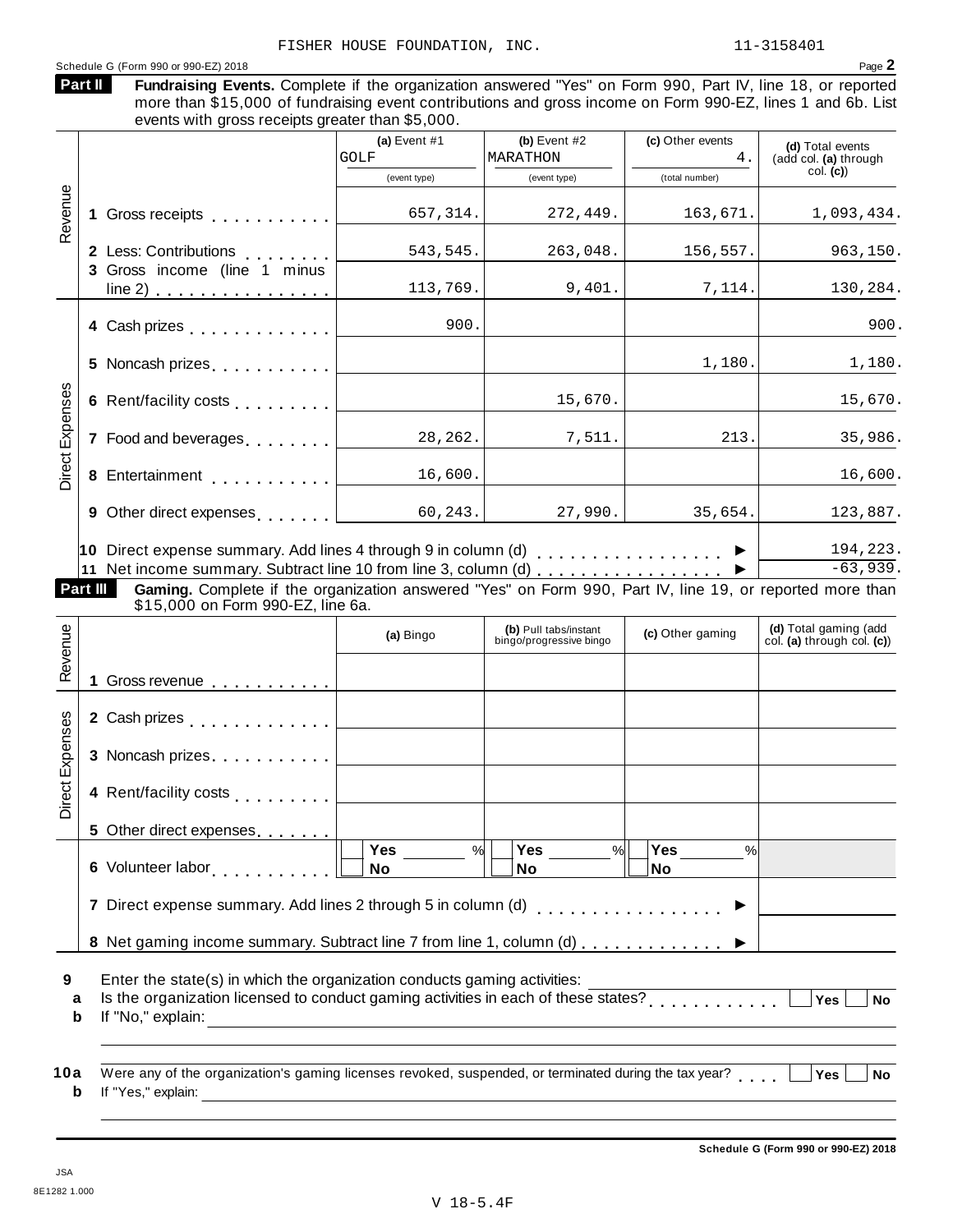|  |  |  | FISHER HOUSE FOUNDATION, | INC. |
|--|--|--|--------------------------|------|
|--|--|--|--------------------------|------|

|                | Page 3<br>Schedule G (Form 990 or 990-EZ) 2018                                                                                                                                                                                         |
|----------------|----------------------------------------------------------------------------------------------------------------------------------------------------------------------------------------------------------------------------------------|
| 11             | Yes<br><b>No</b>                                                                                                                                                                                                                       |
| 12             | Is the organization a grantor, beneficiary or trustee of a trust or a member of a partnership or other entity                                                                                                                          |
|                | Yes<br><b>No</b>                                                                                                                                                                                                                       |
| 13             | Indicate the percentage of gaming activity conducted in:                                                                                                                                                                               |
| a              | The organization's facility enterpresent enterpresent enterpresent enterpresent enterpresent enterpresent enterpresent enterpresent enterpresent enterpresent enterpresent enterpresent enterpresent enterpresent enterpresent<br>%    |
| b              | $\%$<br>An outside facility enterpreteration of the control of the control of the control of the control of the control of the control of the control of the control of the control of the control of the control of the control of th |
| 14             | Enter the name and address of the person who prepares the organization's gaming/special events books and                                                                                                                               |
|                | records:                                                                                                                                                                                                                               |
|                |                                                                                                                                                                                                                                        |
|                |                                                                                                                                                                                                                                        |
|                |                                                                                                                                                                                                                                        |
|                |                                                                                                                                                                                                                                        |
|                |                                                                                                                                                                                                                                        |
|                | 15a Does the organization have a contract with a third party from whom the organization receives gaming                                                                                                                                |
|                | Yes <sub>1</sub><br><b>No</b>                                                                                                                                                                                                          |
| b              | If "Yes," enter the amount of gaming revenue received by the organization $\triangleright$ \$______________ and the                                                                                                                    |
|                | amount of gaming revenue retained by the third party $\triangleright$ \$ _______________.                                                                                                                                              |
| c              | If "Yes," enter name and address of the third party:                                                                                                                                                                                   |
|                |                                                                                                                                                                                                                                        |
|                |                                                                                                                                                                                                                                        |
|                |                                                                                                                                                                                                                                        |
|                |                                                                                                                                                                                                                                        |
| 16             | Gaming manager information:                                                                                                                                                                                                            |
|                |                                                                                                                                                                                                                                        |
|                | Name $\sum_{-2}$                                                                                                                                                                                                                       |
|                |                                                                                                                                                                                                                                        |
|                | Gaming manager compensation $\triangleright$ \$ _______________                                                                                                                                                                        |
|                |                                                                                                                                                                                                                                        |
|                | Description of services provided ▶                                                                                                                                                                                                     |
|                |                                                                                                                                                                                                                                        |
|                | Director/officer<br>Employee<br>Independent contractor                                                                                                                                                                                 |
|                |                                                                                                                                                                                                                                        |
| 17             | Mandatory distributions:                                                                                                                                                                                                               |
| a              | Is the organization required under state law to make charitable distributions from the gaming proceeds to                                                                                                                              |
|                | <b>Yes</b><br><b>No</b>                                                                                                                                                                                                                |
| b              | Enter the amount of distributions required under state law to be distributed to other exempt organizations                                                                                                                             |
|                | or spent in the organization's own exempt activities during the tax year $\triangleright$ \$                                                                                                                                           |
| <b>Part IV</b> | Supplemental Information. Provide the explanation required by Part I, line 2b, columns (iii) and (v), and                                                                                                                              |
|                |                                                                                                                                                                                                                                        |
|                | Part III, lines 9, 9b, 10b, 15b, 15c, 16, and 17b, as applicable. Also provide any additional information<br>(see instructions).                                                                                                       |

÷,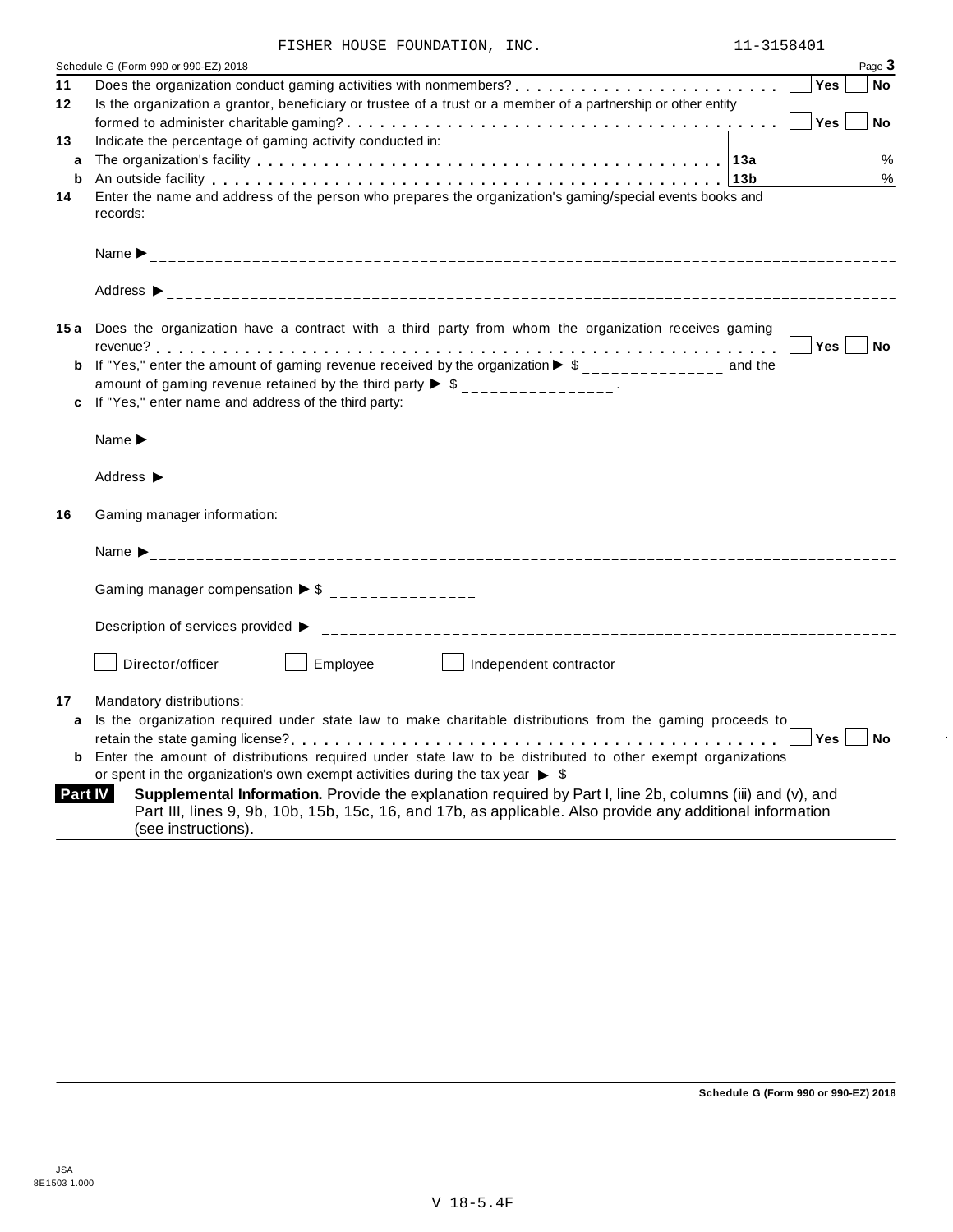ATTACHMENT 1

# 990, SCHEDULE G, PART I - HIGHEST PAID FUNDRAISER

| NAME AND ADDRESS OF<br>FUNDRAISER          | ACTIVITY   | DID FUNDRAISER HAVE<br>CUSTODY OR CONTROL<br>OF CONTRIBUTIONS?<br>YES<br>ΝO | GROSS RECEIPTS<br>FROM ACTIVITY | AMOUNT PAID TO<br>(OR RETAINED BY<br>FUNDRAISER | AMOUNT PAID TO<br>(OR RETAINED BY<br>ORGANIZATION |
|--------------------------------------------|------------|-----------------------------------------------------------------------------|---------------------------------|-------------------------------------------------|---------------------------------------------------|
| DATOC WITTEN GROUP, INC                    | GOLF EVENT | х                                                                           | 657,314.                        | 30,000.                                         | 627,314.                                          |
| 13145 APPLEGROVE LN<br>HERNDON<br>VA 20171 |            |                                                                             |                                 |                                                 |                                                   |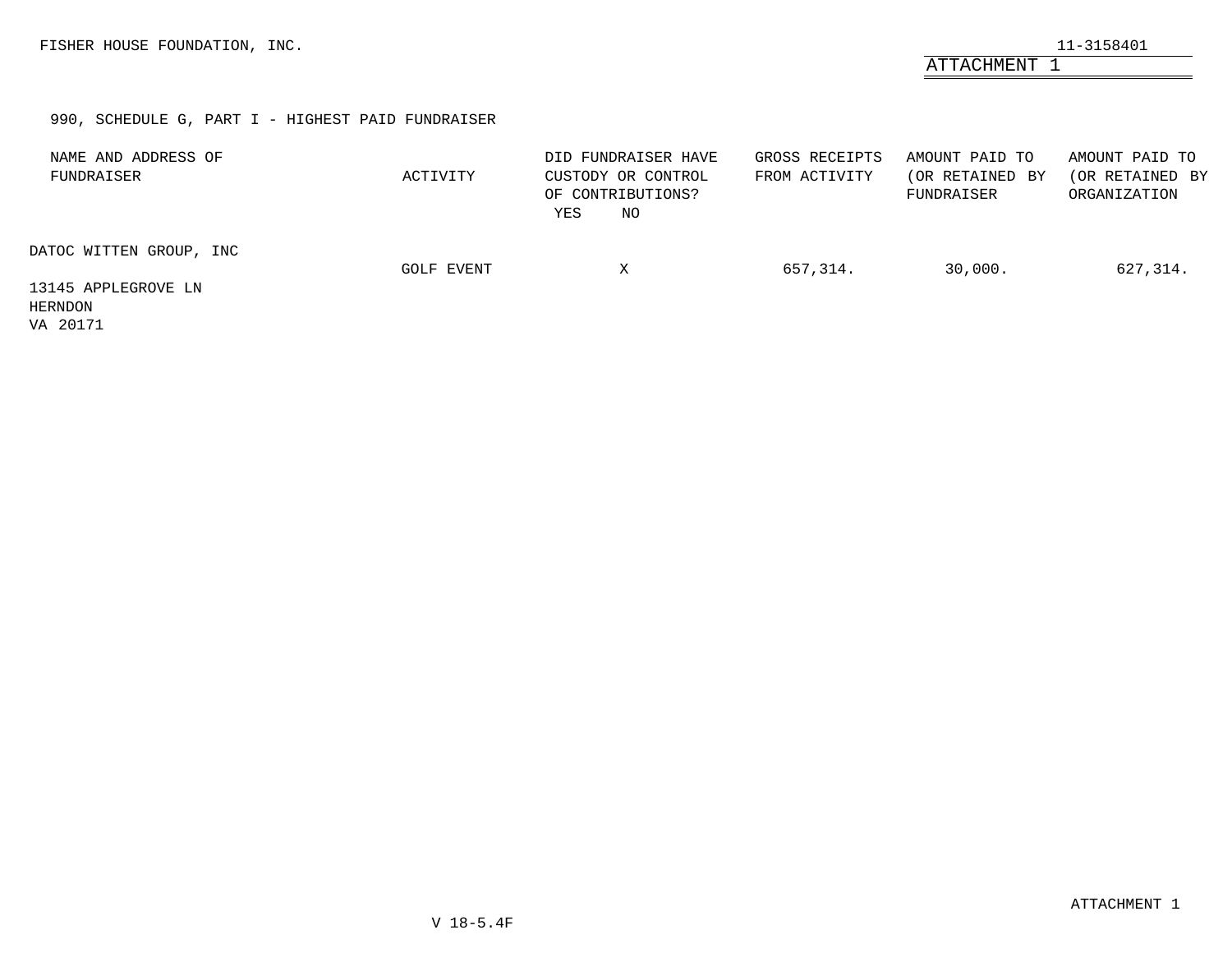| <b>SCHEDULE I</b><br>(Form 990) |                                                                                                                                                            |           |                                    | <b>Grants and Other Assistance to Organizations,</b>  |                                       |                                                             |                                          | OMB No. 1545-0047<br>2018             |  |
|---------------------------------|------------------------------------------------------------------------------------------------------------------------------------------------------------|-----------|------------------------------------|-------------------------------------------------------|---------------------------------------|-------------------------------------------------------------|------------------------------------------|---------------------------------------|--|
|                                 | Governments, and Individuals in the United States<br>Complete if the organization answered "Yes" on Form 990, Part IV, line 21 or 22.                      |           |                                    |                                                       |                                       |                                                             |                                          |                                       |  |
|                                 | Attach to Form 990.<br>Department of the Treasury                                                                                                          |           |                                    |                                                       |                                       |                                                             |                                          |                                       |  |
| <b>Internal Revenue Service</b> |                                                                                                                                                            |           |                                    | Go to www.irs.gov/Form990 for the latest information. |                                       |                                                             |                                          | Inspection                            |  |
| Name of the organization        |                                                                                                                                                            |           |                                    |                                                       |                                       |                                                             | <b>Employer identification number</b>    |                                       |  |
| Part I                          | FISHER HOUSE FOUNDATION, INC.<br><b>General Information on Grants and Assistance</b>                                                                       |           |                                    |                                                       |                                       |                                                             | 11-3158401                               |                                       |  |
| 1.                              | Does the organization maintain records to substantiate the amount of the grants or assistance, the grantees' eligibility for the grants or assistance, and |           |                                    |                                                       |                                       |                                                             |                                          |                                       |  |
|                                 |                                                                                                                                                            |           |                                    |                                                       |                                       |                                                             |                                          | $X$ Yes<br>No                         |  |
|                                 | 2 Describe in Part IV the organization's procedures for monitoring the use of grant funds in the United States.                                            |           |                                    |                                                       |                                       |                                                             |                                          |                                       |  |
| Part II                         | Grants and Other Assistance to Domestic Organizations and Domestic Governments. Complete if the organization answered "Yes" on Form 990,                   |           |                                    |                                                       |                                       |                                                             |                                          |                                       |  |
|                                 | Part IV, line 21, for any recipient that received more than \$5,000. Part II can be duplicated if additional space is needed.                              |           |                                    |                                                       |                                       |                                                             |                                          |                                       |  |
|                                 | 1 (a) Name and address of organization<br>or government                                                                                                    | $(b)$ EIN | (c) IRC section<br>(if applicable) | (d) Amount of cash<br>grant                           | (e) Amount of non-<br>cash assistance | (f) Method of valuation<br>(book, FMV, appraisal,<br>other) | (g) Description of<br>noncash assistance | (h) Purpose of grant<br>or assistance |  |
| (1) SEE ATTACHMENT A            |                                                                                                                                                            |           |                                    | 4,018,883.                                            |                                       |                                                             |                                          |                                       |  |
| (2) SEE ATTACHMENT A            |                                                                                                                                                            |           |                                    |                                                       |                                       |                                                             |                                          |                                       |  |
|                                 |                                                                                                                                                            |           |                                    |                                                       | 31,003,476.                           |                                                             |                                          |                                       |  |
| (3)                             |                                                                                                                                                            |           |                                    |                                                       |                                       |                                                             |                                          |                                       |  |
| (4)                             |                                                                                                                                                            |           |                                    |                                                       |                                       |                                                             |                                          |                                       |  |
| (5)                             |                                                                                                                                                            |           |                                    |                                                       |                                       |                                                             |                                          |                                       |  |
| (6)                             |                                                                                                                                                            |           |                                    |                                                       |                                       |                                                             |                                          |                                       |  |
| (7)                             |                                                                                                                                                            |           |                                    |                                                       |                                       |                                                             |                                          |                                       |  |
| (8)                             |                                                                                                                                                            |           |                                    |                                                       |                                       |                                                             |                                          |                                       |  |
| (9)                             |                                                                                                                                                            |           |                                    |                                                       |                                       |                                                             |                                          |                                       |  |
| (10)                            |                                                                                                                                                            |           |                                    |                                                       |                                       |                                                             |                                          |                                       |  |
| (11)                            |                                                                                                                                                            |           |                                    |                                                       |                                       |                                                             |                                          |                                       |  |
| (12)                            |                                                                                                                                                            |           |                                    |                                                       |                                       |                                                             |                                          |                                       |  |
|                                 |                                                                                                                                                            |           |                                    |                                                       |                                       |                                                             |                                          | 47.                                   |  |
| 3                               |                                                                                                                                                            |           |                                    |                                                       |                                       |                                                             |                                          | $\overline{47}$ .                     |  |
|                                 | For Paperwork Reduction Act Notice, see the Instructions for Form 990.                                                                                     |           |                                    |                                                       |                                       |                                                             |                                          | Schedule I (Form 990) (2018)          |  |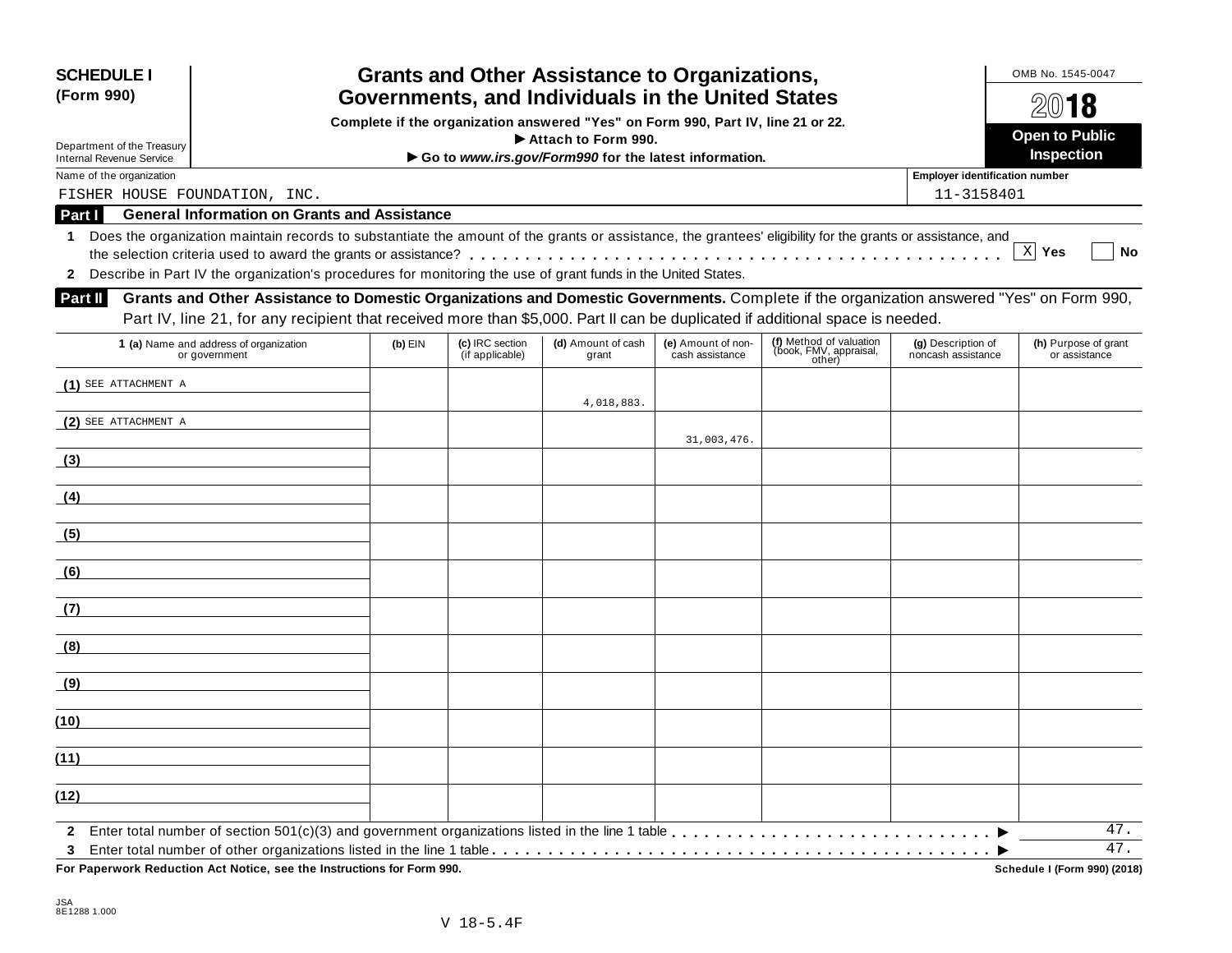# **Grants and Other Assistance to Domestic Individuals.** Complete ifthe organization answered "Yes" on Form 990, Part IV, line 22. **Part III** Grants and Other Assistance to Domestic Individuals<br>Part III can be duplicated if additional space is needed. (a) Type of grant or assistance **(b)** Number of **(c)** Amount of **(d)** Amount of **(e)** Method of valuation (book, **(f)** Description of non-cash assistance FMV, appraisal, other) **(b)** Number of recipients **(d)** Amount of non-cash assistance **(c)** Amount of cash grant **1** SCHOLARSHIPS FOR MILITARY CHILDREN 700. 1,400,000. **2** HERO'S LEGACY SCHOLARSHIPS  $434.$   $1,736,000.$ **3** HERO MILES AIRLINE TICKETS **1.2.407. 3,407. 3,197. 1.3.407. <b>3.197.691.** COST **AIRFARE 4** HOTELS FOR HEROES HOTEL NIGHTS  $\begin{vmatrix} 2,915 \end{vmatrix}$  2,915. **5** FAMILY SUPPORT **6 7 Supplemental Information.** Provide the information required in Part I, line 2, Part III, column (b); and any other additional information. **Part IV** FAMILY SUPPORT TERMS FOOD & HOUSE ITEMS FOOD A LOCAL TERMS FOOD & HOUSE ITEMS FOOD & HOUSE ITEMS PART I, LINE 2:

FISHER HOUSE FOUNDATION MONITORS ITS GRANT SPENDING UTILIZING VARIOUS

METHODS DEPENDING ON THE TYPE AND AMOUNT OF THE GRANT:

1. PAYMENT FOR THE GRANT AMOUNT IS MADE TO THE VENDOR DIRECTLY OR IN

CONJUNCTION WITH THE RECIPIENT.

2. FHF IS INVOLVED IN THE PLANNING AND/OR PARTICIPATE IN THE EVENT WHICH

THE GRANTS ARE SUPPORTING.

3. NEEDS RELATIVE TO FISHER HOUSES ARE IDENTIFIED BY PROGRAM MANAGERS AND

COMMUNITY GROUPS.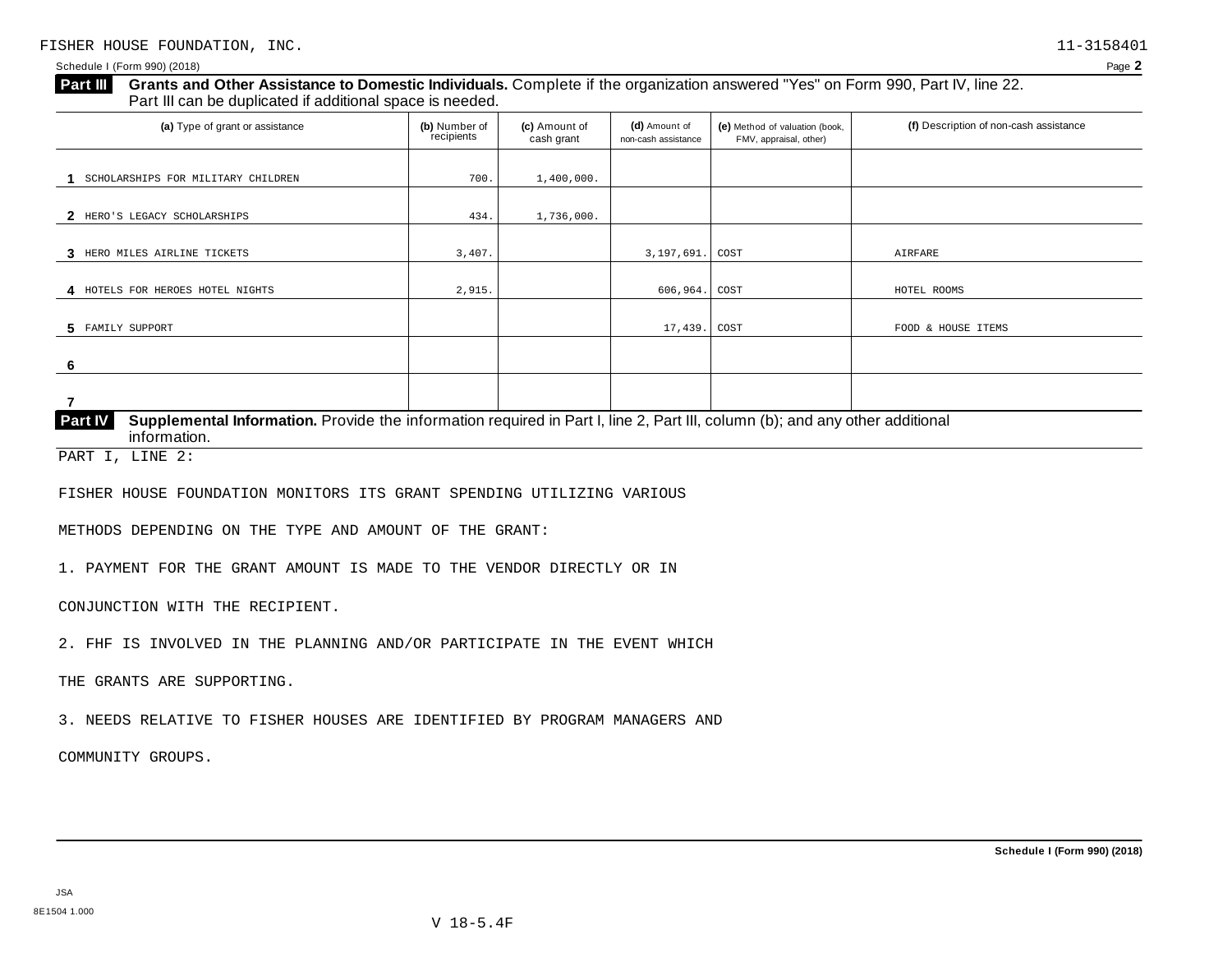**Fisher House Foundation, Inc. EIN: 11-3158401**

|                 |                    |                      | <b>Non-Cash Property or Assistance</b> |                  |                                                             |
|-----------------|--------------------|----------------------|----------------------------------------|------------------|-------------------------------------------------------------|
|                 |                    |                      |                                        |                  | Purpose of Grant or Assistance (limit to twelve words or    |
| <b>IRC Code</b> | <b>Amount of</b>   | <b>Amount of</b>     | <b>Method of</b>                       | <b>Descripti</b> | less; exclude phrases such as "this grant is for", "the     |
| <b>Section</b>  | <b>Cash Grants</b> | <b>Donated Items</b> | <b>Valuation</b>                       | on               | purpose", and other self-explanatory wording)               |
|                 |                    |                      |                                        |                  | $***$                                                       |
| Air Force       | 299,160            |                      | <b>FMV</b>                             |                  | $\star\star$                                                |
| Air Force       | 57,739             |                      | <b>FMV</b>                             |                  | $***$                                                       |
| Air Force       | 13,650             |                      | <b>FMV</b>                             |                  | $***$                                                       |
| Air Force       | 20,775             |                      | <b>FMV</b><br><b>FMV</b>               |                  | $***$                                                       |
| Air Force       | 11,860             |                      |                                        |                  |                                                             |
| Air Force       |                    |                      | Cost                                   |                  | $*/$ *                                                      |
|                 | 131,427            |                      |                                        |                  |                                                             |
| Air Force       |                    | 8, 365, 127          | Cost                                   | Fisher<br>House  | $*$ /**                                                     |
| Air Force       | 36,435             |                      | <b>FMV</b>                             |                  | $***$                                                       |
| Air Force       | 24,326             |                      | <b>FMV</b>                             |                  | $***$                                                       |
| Army            | 1,334,521          |                      | <b>FMV</b>                             |                  | $***$                                                       |
|                 |                    |                      |                                        |                  |                                                             |
| Navy            | 375,056            |                      | <b>FMV</b>                             |                  | $\star\star$                                                |
| Dept. of VA     | 5,486              |                      | <b>FMV</b>                             |                  | $***$                                                       |
|                 |                    |                      |                                        |                  |                                                             |
| Dept. of VA     | 18,465             |                      | <b>FMV</b>                             |                  | $***$                                                       |
|                 |                    |                      |                                        | Fisher           |                                                             |
| Dept. of VA     | 5,219              | 7,833,617            | Cost                                   | House            | $*$ /**                                                     |
| Dept. of VA     | 5,983              |                      | <b>FMV</b>                             |                  | $***$                                                       |
| Dept. of VA     | 43,497             |                      | <b>FMV</b>                             |                  | $***$                                                       |
| Dept. of VA     | 40,002             |                      | <b>FMV</b>                             |                  | $***$                                                       |
| Dept. of VA     | 8,743              |                      | <b>FMV</b>                             |                  | $***$                                                       |
| Dept. of VA     | 16,405             |                      | <b>FMV</b>                             |                  | $***$                                                       |
| Dept. of VA     | 11,440             |                      | <b>FMV</b>                             |                  | $***$                                                       |
| Dept. of VA     | 64,261             |                      | <b>FMV</b>                             |                  | $***$                                                       |
| Dept. of VA     | 28,647             |                      | <b>FMV</b>                             |                  | $***$                                                       |
| Dept. of VA     | 423,587            |                      | <b>FMV</b>                             |                  | $***$                                                       |
|                 |                    |                      |                                        | Fisher           |                                                             |
| 501C(3)         | 19,827             | 7, 214, 912          | Cost                                   | House            | $*/*$                                                       |
| 501C(3)         | 103,351            |                      | <b>FMV</b>                             |                  | $***$                                                       |
| Dept. of VA     | 14,022             |                      | <b>FMV</b>                             |                  | $***$                                                       |
| Dept. of VA     | 64,397             |                      | <b>FMV</b>                             |                  | $***$                                                       |
|                 |                    |                      |                                        | Fisher           |                                                             |
| Dept. of VA     | 2,188              | 7,589,820            | Cost                                   | House            | $*/*$                                                       |
| Dept. of VA     | 11,340             |                      | <b>FMV</b>                             |                  | $***$                                                       |
| Dept. of VA     | 5,475              |                      | <b>FMV</b>                             |                  | $***$                                                       |
| Dept. of VA     | 17,561             |                      | <b>FMV</b>                             |                  | $***$                                                       |
| Dept. of VA     | 18,175             |                      | <b>FMV</b>                             |                  | $***$                                                       |
| Dept. of VA     | 6,103              |                      | <b>FMV</b>                             |                  | $***$                                                       |
| Dept. of VA     | 14,800             |                      | <b>FMV</b>                             |                  | $***$                                                       |
|                 |                    |                      |                                        |                  |                                                             |
| Dept. of VA     | 21,525             |                      | <b>FMV</b>                             |                  | $***$                                                       |
| Dept. of VA     | 13,433             |                      | <b>FMV</b>                             |                  | $***$                                                       |
| 501C(3)         | 15,000             |                      | <b>FMV</b>                             |                  | Assistance to Military Families in Need                     |
| 501C(3)         | 10,000             |                      | <b>FMV</b>                             |                  | Enhance the public image of our Armed Forces                |
| 501C(3)         | 25,000             |                      | <b>FMV</b>                             |                  | Enhance the public image of our Armed Forces                |
| 501C(3)         | 25,000             |                      | <b>FMV</b>                             |                  | Support hospitality network                                 |
| 501C(3)         | 25,000             |                      | <b>FMV</b>                             |                  | Enhance the public image of our Armed Forces                |
| 501C(3)         | 10,000             |                      | <b>FMV</b>                             |                  | Assistance to Military Families in Need                     |
| 501C(3)         | 15,000             |                      | <b>FMV</b>                             |                  | Enhance the public image of our Armed Forces                |
| 501C(3)         | 85,000             |                      | <b>FMV</b>                             |                  | Enhance the public image of our Armed Forces                |
| 501C(3)         | 100,000            |                      | <b>FMV</b>                             |                  | Support of Organizations Improving Military Quality of Life |
| 501C(3)         | 300,000            |                      | <b>FMV</b>                             |                  | Scholarship program for spouses                             |
| 501C(3)         | 100,000            |                      | <b>FMV</b>                             |                  | Assistance to Military Families in Need                     |
| 501C(3)         | 20,000             |                      | <b>FMV</b>                             |                  | Assistance to Military Families in Need                     |

# **Organization or Government Information - Part II Grants/Assistance to Governments and Organizations in the U.S. of \$5,001 or More Name (limit to 29 characters or less, including blank spaces between words - abbreviate certain words in the name, if necessary) Employer ID Number Street City State ZIP Code Province Country Code** Air Force Fisher House Fund 53-0228403 HQ AFSVA/SVF, 2261 Hughes Ave., Ste 156 Lackland AFB TX 78236-9852 Fisher House, Inc. **53-0228403** 7323 West Highway 90, Suite 107 San Antonio TX 78227-3562 Andrews AFB Fisher House, Inc. 63-0228403 1076 W. Perimeter Road Andrews AFB MD 20762 Dover Fisher House **51-0072748** 116 Purple Heart Dr. Dover **DE** 19902 Fisher House Keesler, Inc. 53-0228403 509 Fisher Street Keesler AFB MS 39534 Air Force 11,860 FMV \*\* Fisher House of Alaska 92-0027934 724 E. 15th Ave. Anchorage AK 99501 Air Force Air Force Air Force Air Force Air Anchorage \*/\*\* Alaska Fisher House **63-00228403** 4945 Zeamer Avenue **And Air Force 3,366** AM 99506 AM 99506 Fisher/Nightingale Houses, Inc. 53-0228403 PO Box 33871 Wright Patterson AFB OH 45433 Air Force 36,435 FMV \*\* Friends of Travis Fisher House 63-0228403 100 Bodin Circle Travis AFB CA 94535-1804 Air Force Air Force 24,326 FMV FMV FMV FMV T Army Fisher Houses **76-0573980** Attn: MCFA-FH, 2748 Worth Road Fort Sam Houston TX 78234-6022 Navy Fisher Houses 62-0813349 Navy Installations Command, Millington Detachment (N924C), 5720 Integrity Dr., Bldg. 457 Millington TN 38054-6591 Cincinnati Fisher House 2000 74-1612229 3200 Vine Street Cincinnati OH 45220 Dept. of VA 5,486 FMV FMV FMV FMV T Clement J. Zablocki VA Medical Center GPF #1174 - Fisher House Voluntary Srvcs (RM C176), 5555 W. National Ave. Milwaukee WI 53295 Dayton VA Medical Center **31-0540155** 4100 West Third Street **Dayton** Dayton OH 45428 Denver VA Fisher House **74-1612229 1055 Clermont Street** Denver CO 80220-3873 Denver CO 80210-3873 Dept. of VA 5,983 FMV FMV FMV T Department of Veterans Affairs The Mateurane Relation of Veterans Affairs 75-6108647 S. Lancaster Rd., Bldg. 79 S. Lancaster Rd., Bldg. 79 Dallas 75216 | Dept. of VA | 43, 497 | \*\* Department of Veterans Affairs **87-0372919** Voluntary Services - GPF1053, 500 Foothill Drive Salt Lake City UT 84148 Fisher House of Boston, Inc. 26-0190895 P. O. Box 230 South Walpole MA 02071 | 8,743 | \*\* Friends of the Pittsburgh Fisher House 25-1723912 3945 Forbes Ave. #240 Pittsburgh PA 15213 Friends of VAPS Fisher House 91-0565166 PO Box 18253 Seattle WA 98118 Dept. of VA 11,440 FMV \*\* Hines VA Hospital GPF 1056 97-8145105 5000 S. 5th Ave. Hines IL 60141 Dept. of VA 64,261 FMV \*\* MEDVAMC **74-1612229** GPF #9031 - Fisher House, 2002 Holcombe Blvd Houston, TX 77030 Minneapolis Fisher House 41-0696270 One Veterans Drive Minneapolis MN 55417 Dept. of VA 423,587 FMV \*\* Orlando VA Medical Center **81-1630073** 13800 Veterans Way **Collando Critical Center 32827** 501C(3) 19827 Ralph H. Johnson VA Medical Center **46-2521401** 109 Bee Streeet Charleston SC 29401 Southern Arizona VA Health Care System 86-0096757 Voluntary Services (9-135), 3601 S 6th Avenue Tucson AZ 85723 Stratton Fisher House 2008 74-1612229 113 Holland Avenue Albany NY 12208 NY 12208 Dept. of VA 64,397 FMV FMV FMV FMV 1 Tampa Fisher House The State of the Superior of the State State State State of State State State State State State State State State State State State State State State State State State State State State State State State Tennessee Valley Healthcare System 62-0484828 GPF #9143, 3400 Lebanon Pike Murfreesboro TN 37129 The Fisher House Foundation of Richmond, Inc. 27-3852276 9201 Arboretum Pkwy, Suite 200 Richmond VA 23236 VA Connecticut Healthcare System  $06-1379945$  950 Campbell Avenue West Haven West Haven CT 06516 VA Greater Los Angeles Healthcare System 95-3626252 11301 Wilshire Blvd. Los Angeles CA 90073 VA Long Beach Healthcare System FCP 1143, 5901 E 7th St. Long Beach CA 90822 Dept. of VA 6,103 FMV \*\* VAMC St. Louis Voluntary Service **Channel 311-2315757** GPF #8198 Fisher House, 1 Jefferson Barracks Rd. St. Louis MO 63125 VAPORHCS 93-1127631 Code: P4VOL, 3710 SW US Veterans Hosp Rd. Portland OR 97239 Dept. of VA 21,525 FMV \*\* GPF #9312 - Portland FH Voluntary Services Mail West Palm Beach Fisher House 69-3275434 7305 North Military Trail Trail West Palm Beach FL 33410 Blue Star Families 60-0369895 PO Box 230637 Encinitas CA 92023 And Assistance to Military Families in Need Congressional Medal of Honor Covention 81-3537682 925 Oyster Cove Drive Grasonville Grasonville MD 21638 George W. Bush Foundation 20-4119317 2943 SMU Boulevard Dallas TX 75205 Research 25,000 FMV FMV Enhance the public image of our Armed Forces Healthcare Hospitality Network 38-2693343 22640 Hazel Lane Rapid City SD 57702 501C(3) 25,000 FMV Support hospitality network Henry M. Jackson Foundation **62-1317896 6720 - A Rockledge Drive** Forceston Bethesda MD 20817 Hope for the Warriors **2015 1000 Forbes Pl**, Ste 201 Springfield VA 22151 Intrepid Museum Foundation 13-3062419 One Intrepid Square W 46th Street & 12th Avenue New York NY 10036 Military Charity Organization 82-2080731 9720 Wilshire Boulevard Beverly Hills CA 90212 | 165,000 | 85,000 FMV FMV Enhance the public image of our Armed Forces Newman's Own Foundation 06-1606588 One Morningside Dr N Westport CT 06880 CT 06880 1 100,000 FMV FMV Support of Organizations Improving Military Quality of Life National Military Family Association 62-0899384 3601 Eisenhower Ave., Ste 425 Alexandria Military Family Association 622304 Purple Heart Homes 26-3516121 PO Box 5535 Statesville NC 28687 Statesville NC 28687 NC 28687 NC 28687 NC 28687 NC 28687 NC 28687 NC 28687 NC 28687 NC 28687 NC 28687 Need Tee it Up for the Troops **20-2974507** 515 West Travelers Trail **Burnsville** MN 55337 **Use this import list for long lists, otherwise use Sch I tab. Add lines as needed. Grantee Address Information (limit to 71 characters or less, including blank spaces between words; Foreign Address Non-Cash Property or Assistance**

\* Constructing and donating Fisher Houses to various branches of the United States armed services and the Department of Veterans Affairs. 4,018,883 4,018,883 31,003,476

\*\* Providing assistance in connection with the donees' management and operation of the Fisher Houses.

**Schedule I - Organization or Government Info**

ATTACHMENT A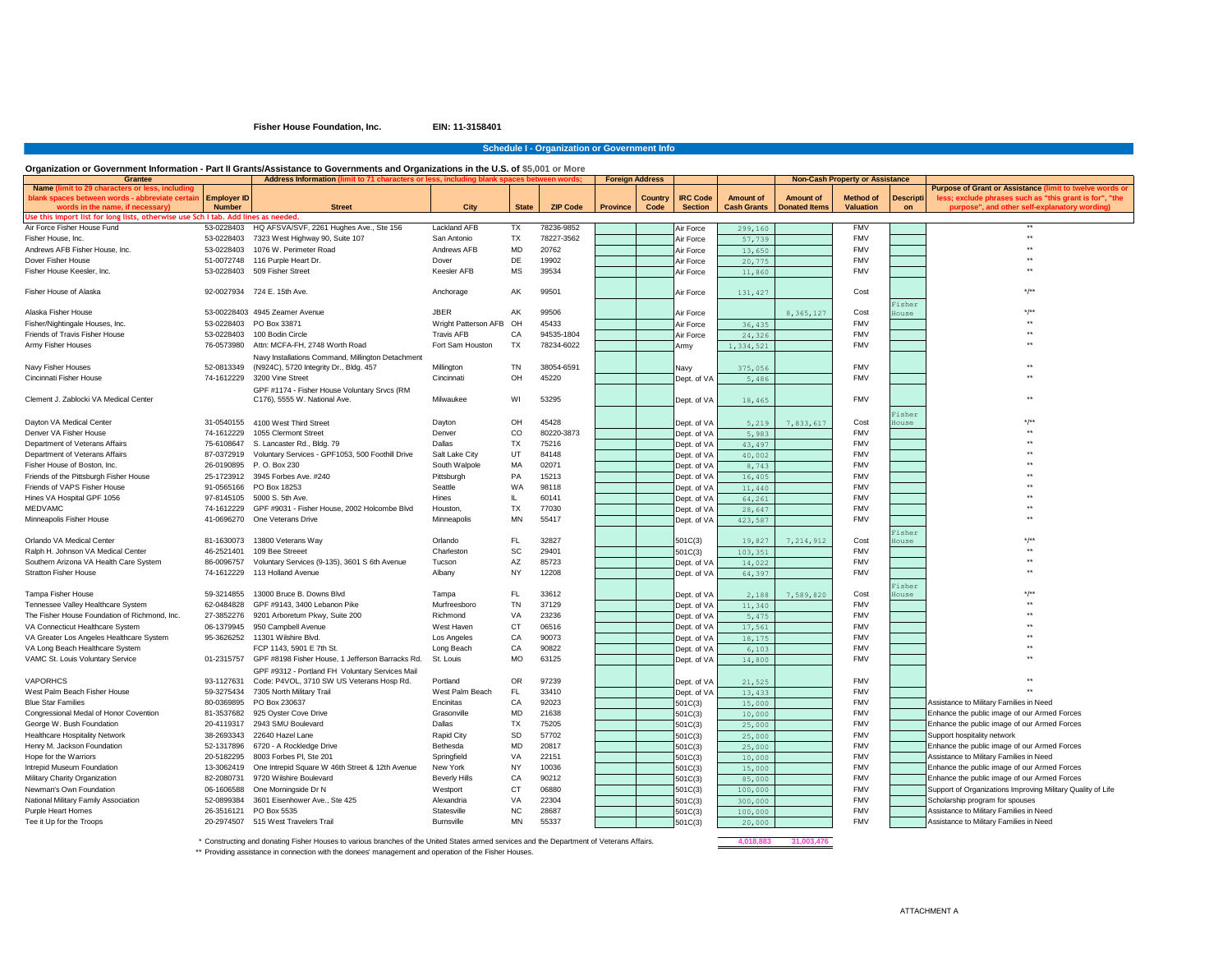|              | <b>SCHEDULE J</b>                                             |                                                                                          | <b>Compensation Information</b>                                                                                                                                                                                                         |                                       | OMB No. 1545-0047                   |     |                         |
|--------------|---------------------------------------------------------------|------------------------------------------------------------------------------------------|-----------------------------------------------------------------------------------------------------------------------------------------------------------------------------------------------------------------------------------------|---------------------------------------|-------------------------------------|-----|-------------------------|
|              | (Form 990)                                                    |                                                                                          | For certain Officers, Directors, Trustees, Key Employees, and Highest                                                                                                                                                                   |                                       |                                     | 18  |                         |
|              |                                                               |                                                                                          | <b>Compensated Employees</b><br>Complete if the organization answered "Yes" on Form 990, Part IV, line 23.                                                                                                                              |                                       |                                     |     |                         |
|              | Department of the Treasury<br><b>Internal Revenue Service</b> |                                                                                          | Attach to Form 990.<br>Go to www.irs.gov/Form990 for instructions and the latest information.                                                                                                                                           |                                       | <b>Open to Public</b><br>Inspection |     |                         |
|              | Name of the organization                                      |                                                                                          |                                                                                                                                                                                                                                         | <b>Employer identification number</b> |                                     |     |                         |
|              |                                                               | FISHER HOUSE FOUNDATION, INC.                                                            |                                                                                                                                                                                                                                         | 11-3158401                            |                                     |     |                         |
| Part I       |                                                               | <b>Questions Regarding Compensation</b>                                                  |                                                                                                                                                                                                                                         |                                       |                                     |     |                         |
|              |                                                               |                                                                                          |                                                                                                                                                                                                                                         |                                       |                                     | Yes | No                      |
|              |                                                               |                                                                                          | 1a Check the appropriate box(es) if the organization provided any of the following to or for a person listed on Form<br>990, Part VII, Section A, line 1a. Complete Part III to provide any relevant information regarding these items. |                                       |                                     |     |                         |
|              |                                                               |                                                                                          |                                                                                                                                                                                                                                         |                                       |                                     |     |                         |
|              |                                                               | First-class or charter travel<br>Travel for companions                                   | Housing allowance or residence for personal use<br>Payments for business use of personal residence                                                                                                                                      |                                       |                                     |     |                         |
|              |                                                               | Tax indemnification and gross-up payments                                                | Health or social club dues or initiation fees                                                                                                                                                                                           |                                       |                                     |     |                         |
|              |                                                               | Discretionary spending account                                                           | Personal services (such as maid, chauffeur, chef)                                                                                                                                                                                       |                                       |                                     |     |                         |
|              |                                                               |                                                                                          |                                                                                                                                                                                                                                         |                                       |                                     |     |                         |
| b            |                                                               |                                                                                          | If any of the boxes on line 1a are checked, did the organization follow a written policy regarding payment<br>or reimbursement or provision of all of the expenses described above? If "No," complete Part III to                       |                                       |                                     |     |                         |
|              |                                                               |                                                                                          |                                                                                                                                                                                                                                         |                                       | 1 <sub>b</sub>                      |     |                         |
| $\mathbf{2}$ |                                                               |                                                                                          | Did the organization require substantiation prior to reimbursing or allowing expenses incurred by all                                                                                                                                   |                                       |                                     |     |                         |
|              |                                                               |                                                                                          | directors, trustees, and officers, including the CEO/Executive Director, regarding the items checked on line                                                                                                                            |                                       |                                     |     |                         |
|              |                                                               |                                                                                          |                                                                                                                                                                                                                                         |                                       | $\mathbf{2}$                        |     |                         |
| 3            |                                                               |                                                                                          | Indicate which, if any, of the following the filing organization used to establish the compensation of the                                                                                                                              |                                       |                                     |     |                         |
|              |                                                               |                                                                                          | organization's CEO/Executive Director. Check all that apply. Do not check any boxes for methods used by a<br>related organization to establish compensation of the CEO/Executive Director, but explain in Part III.                     |                                       |                                     |     |                         |
|              |                                                               |                                                                                          |                                                                                                                                                                                                                                         |                                       |                                     |     |                         |
|              |                                                               | Compensation committee                                                                   | Written employment contract<br>$\mathbf X$<br>Compensation survey or study                                                                                                                                                              |                                       |                                     |     |                         |
|              | Χ                                                             | Independent compensation consultant<br>Form 990 of other organizations                   | $\overline{\mathbf{x}}$<br>Approval by the board or compensation committee                                                                                                                                                              |                                       |                                     |     |                         |
|              |                                                               |                                                                                          |                                                                                                                                                                                                                                         |                                       |                                     |     |                         |
| 4            |                                                               | organization or a related organization:                                                  | During the year, did any person listed on Form 990, Part VII, Section A, line 1a, with respect to the filing                                                                                                                            |                                       |                                     |     |                         |
| a            |                                                               |                                                                                          | Receive a severance payment or change-of-control payment?                                                                                                                                                                               |                                       | 4a                                  |     | Χ                       |
| b            |                                                               |                                                                                          | Participate in, or receive payment from, a supplemental nonqualified retirement plan?                                                                                                                                                   |                                       | 4b                                  |     | $\overline{\textbf{X}}$ |
| c            |                                                               |                                                                                          |                                                                                                                                                                                                                                         |                                       | 4c                                  |     | $\overline{\mathbf{x}}$ |
|              |                                                               |                                                                                          | If "Yes" to any of lines 4a-c, list the persons and provide the applicable amounts for each item in Part III.                                                                                                                           |                                       |                                     |     |                         |
|              |                                                               |                                                                                          |                                                                                                                                                                                                                                         |                                       |                                     |     |                         |
|              |                                                               | Only section 501(c)(3), 501(c)(4), and 501(c)(29) organizations must complete lines 5-9. |                                                                                                                                                                                                                                         |                                       |                                     |     |                         |
| 5            |                                                               |                                                                                          | For persons listed on Form 990, Part VII, Section A, line 1a, did the organization pay or accrue any                                                                                                                                    |                                       |                                     |     |                         |
|              |                                                               | compensation contingent on the revenues of:                                              |                                                                                                                                                                                                                                         |                                       |                                     |     |                         |
| a            |                                                               |                                                                                          |                                                                                                                                                                                                                                         |                                       | 5a                                  |     | Χ<br>$\mathbf X$        |
| b            |                                                               | If "Yes" on line 5a or 5b, describe in Part III.                                         |                                                                                                                                                                                                                                         |                                       | 5b                                  |     |                         |
| 6            |                                                               |                                                                                          | For persons listed on Form 990, Part VII, Section A, line 1a, did the organization pay or accrue any                                                                                                                                    |                                       |                                     |     |                         |
|              |                                                               | compensation contingent on the net earnings of:                                          |                                                                                                                                                                                                                                         |                                       |                                     |     |                         |
| а            |                                                               |                                                                                          |                                                                                                                                                                                                                                         |                                       | 6a                                  |     | Χ                       |
| b            |                                                               |                                                                                          |                                                                                                                                                                                                                                         |                                       | 6b                                  |     | Χ                       |
|              |                                                               | If "Yes" on line 6a or 6b, describe in Part III.                                         |                                                                                                                                                                                                                                         |                                       |                                     |     |                         |
| 7            |                                                               |                                                                                          | For persons listed on Form 990, Part VII, Section A, line 1a, did the organization provide any nonfixed                                                                                                                                 |                                       |                                     |     |                         |
|              |                                                               |                                                                                          | payments not described on lines 5 and 6? If "Yes," describe in Part III.                                                                                                                                                                |                                       | 7                                   |     | X                       |
| 8            |                                                               |                                                                                          | Were any amounts reported on Form 990, Part VII, paid or accrued pursuant to a contract that was subject                                                                                                                                |                                       |                                     |     |                         |
|              |                                                               |                                                                                          | to the initial contract exception described in Regulations section 53.4958-4(a)(3)? If "Yes," describe                                                                                                                                  |                                       |                                     |     |                         |
|              |                                                               |                                                                                          |                                                                                                                                                                                                                                         |                                       | 8                                   |     | X                       |
| 9            |                                                               |                                                                                          | If "Yes" on line 8, did the organization also follow the rebuttable presumption procedure described in                                                                                                                                  |                                       |                                     |     |                         |
|              |                                                               | ark Darkration, Ant Notice, and the                                                      |                                                                                                                                                                                                                                         |                                       | 9                                   |     |                         |

**For Paperwork Reduction Act Notice, see the Instructions for Form 990. Schedule J (Form 990) 2018**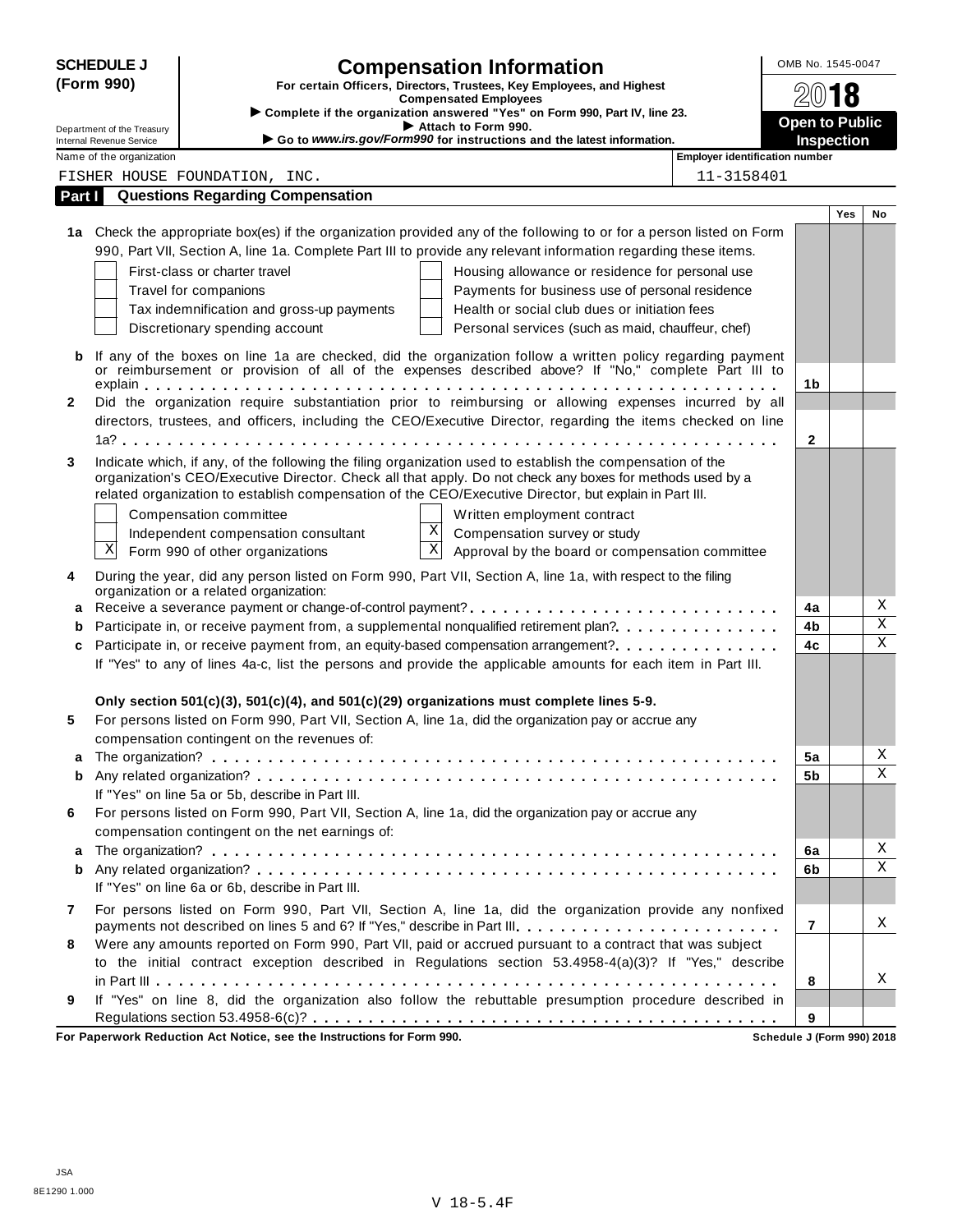Schedule <sup>J</sup> (Form 990) <sup>2018</sup> Page **2**

# **Part II Officers, Directors, Trustees, Key Employees, and Highest Compensated Employees.** Use duplicate copies ifadditional space is needed.

For each individual whose compensation must be reported on Schedule J, report compensation from the organization on row (i) and from related organizations, described in the instructions, on row (ii). Do not list any individuals that aren't listed on Form 990, Part VII.

Note: The sum of columns (B)(i)-(iii) for each listed individual must equal the total amount of Form 990, Part VII, Section A, line 1a, applicable column (D) and (E) amounts for that individual.

| (A) Name and Title                     |      |                          | (B) Breakdown of W-2 and/or 1099-MISC compensation |                                           | (C) Retirement and             | (D) Nontaxable   | (E) Total of columns | (F) Compensation                                           |
|----------------------------------------|------|--------------------------|----------------------------------------------------|-------------------------------------------|--------------------------------|------------------|----------------------|------------------------------------------------------------|
|                                        |      | (i) Base<br>compensation | (ii) Bonus & incentive<br>compensation             | (iii) Other<br>reportable<br>compensation | other deferred<br>compensation | benefits         | $(B)(i)-(D)$         | in column (B) reported<br>as deferred on prior<br>Form 990 |
| MR. DAVID A. COKER                     | (i)  | 316,615.                 | 158,000.                                           | 3,564.                                    | 11,000.                        | 27,349.          | 516,528              | $0$ .                                                      |
| PRESIDENT                              | (ii) | $\Omega$                 | $\Omega$                                           | $\mathbf{0}$ .                            | $\Omega$ .                     | $\Omega$ .       | $\Omega$ .           | $\overline{0}$ .                                           |
| MS. MARY B. CONSIDINE                  | (i)  | 180,520                  | 18,850                                             | 339                                       | 8,037.                         | 8,709.           | 216, 455.            | $\overline{0}$ .                                           |
| $2^{\text{CHIEF OF STAFF}}$            | (i)  | $\mathbf 0$              | $\mathbf{0}$ .                                     | $\mathbf{0}$ .                            | $\mathbf{0}$ .                 | 0.               | $\mathbf{0}$ .       | $0$ .                                                      |
| MRS. KERRI CHILDRESS                   | (i)  | 155,698                  | 14,850                                             | 2,118.                                    | 6,942                          | 10,151           | 189,759.             | $\overline{0}$ .                                           |
| $3^{\text{VP}}$ , COMMUNICATIONS       | (i)  | $\mathbf 0$              | $\Omega$ .                                         | $\mathbf{0}$ .                            | $\mathbf{0}$ .                 | $\overline{0}$ . | $\mathbf{0}$ .       | $\overline{0}$ .                                           |
| MR. BRIAN GAWNE                        | (i)  | 153, 106                 | 16,150                                             | 1,352.                                    | 6,888.                         | 3,334.           | 180,830              | $0$ .                                                      |
| 4 <sup>VP, COMMUNITY RELATIONS</sup>   | (i)  | 0                        | $\mathbf{0}$ .                                     | $\mathsf 0$ .                             | $\mathbf 0$ .                  | 0.               | $\mathbf 0$ .        | $\overline{0}$ .                                           |
| MRS. LETICIA STROPES                   | (i)  | 156,060                  | 25,000                                             | 472.                                      | 7,242.                         | 25,482.          | 214, 256.            | $\overline{0}$ .                                           |
| 5 <sup>VP, STRATEGIC INITIATIVES</sup> | (i)  | $\overline{0}$ .         | $\mathbf{0}$ .                                     | $\mathbf{0}$ .                            | $\mathbf{0}$ .                 | 0.               | $\overline{0}$ .     | $\overline{0}$ .                                           |
| MRS. DENISE DOLAN                      | (i)  | 153,435.                 | 12,250.                                            | 723.                                      | 6,732.                         | 31,923.          | 205,063.             | $\overline{0}$ .                                           |
| 6 <sup>CHIEF</sup> ADVANCEMENT OFFICER | (i)  | $\mathbf 0$              | $\mathbf{0}$ .                                     | $\mathbf{0}$                              | $\mathbf{0}$ .                 | 0.               | $\mathbf 0$          | $\overline{0}$ .                                           |
| MR. BRUCE PHILLIPS                     | (i)  | 105, 286.                | 10,900.                                            | 1,325.                                    | 4,781                          | 33,062.          | 155, 354.            | $\overline{0}$ .                                           |
| PIRECTOR, OPERATIONS                   |      | $\Omega$                 | $\Omega$ .                                         | $\overline{0}$ .                          | $\mathbf{0}$ .                 | 0.               | $\mathbf{0}$ .       | $0$ .                                                      |
|                                        | (i)  |                          |                                                    |                                           |                                |                  |                      |                                                            |
| 8                                      | (ii) |                          |                                                    |                                           |                                |                  |                      |                                                            |
|                                        | (i)  |                          |                                                    |                                           |                                |                  |                      |                                                            |
| 9                                      | (i)  |                          |                                                    |                                           |                                |                  |                      |                                                            |
|                                        | (i)  |                          |                                                    |                                           |                                |                  |                      |                                                            |
| 10                                     | (i)  |                          |                                                    |                                           |                                |                  |                      |                                                            |
|                                        | (i)  |                          |                                                    |                                           |                                |                  |                      |                                                            |
| 11                                     | (i)  |                          |                                                    |                                           |                                |                  |                      |                                                            |
|                                        | (i)  |                          |                                                    |                                           |                                |                  |                      |                                                            |
| 12                                     | (i)  |                          |                                                    |                                           |                                |                  |                      |                                                            |
|                                        | (i)  |                          |                                                    |                                           |                                |                  |                      |                                                            |
| 13                                     | (ii) |                          |                                                    |                                           |                                |                  |                      |                                                            |
|                                        | (i)  |                          |                                                    |                                           |                                |                  |                      |                                                            |
| 14                                     | (i)  |                          |                                                    |                                           |                                |                  |                      |                                                            |
|                                        | (i)  |                          |                                                    |                                           |                                |                  |                      |                                                            |
| 15                                     | (i)  |                          |                                                    |                                           |                                |                  |                      |                                                            |
|                                        | (i)  |                          |                                                    |                                           |                                |                  |                      |                                                            |
| 16                                     | (i)  |                          |                                                    |                                           |                                |                  |                      |                                                            |

**Schedule J (Form 990) 2018**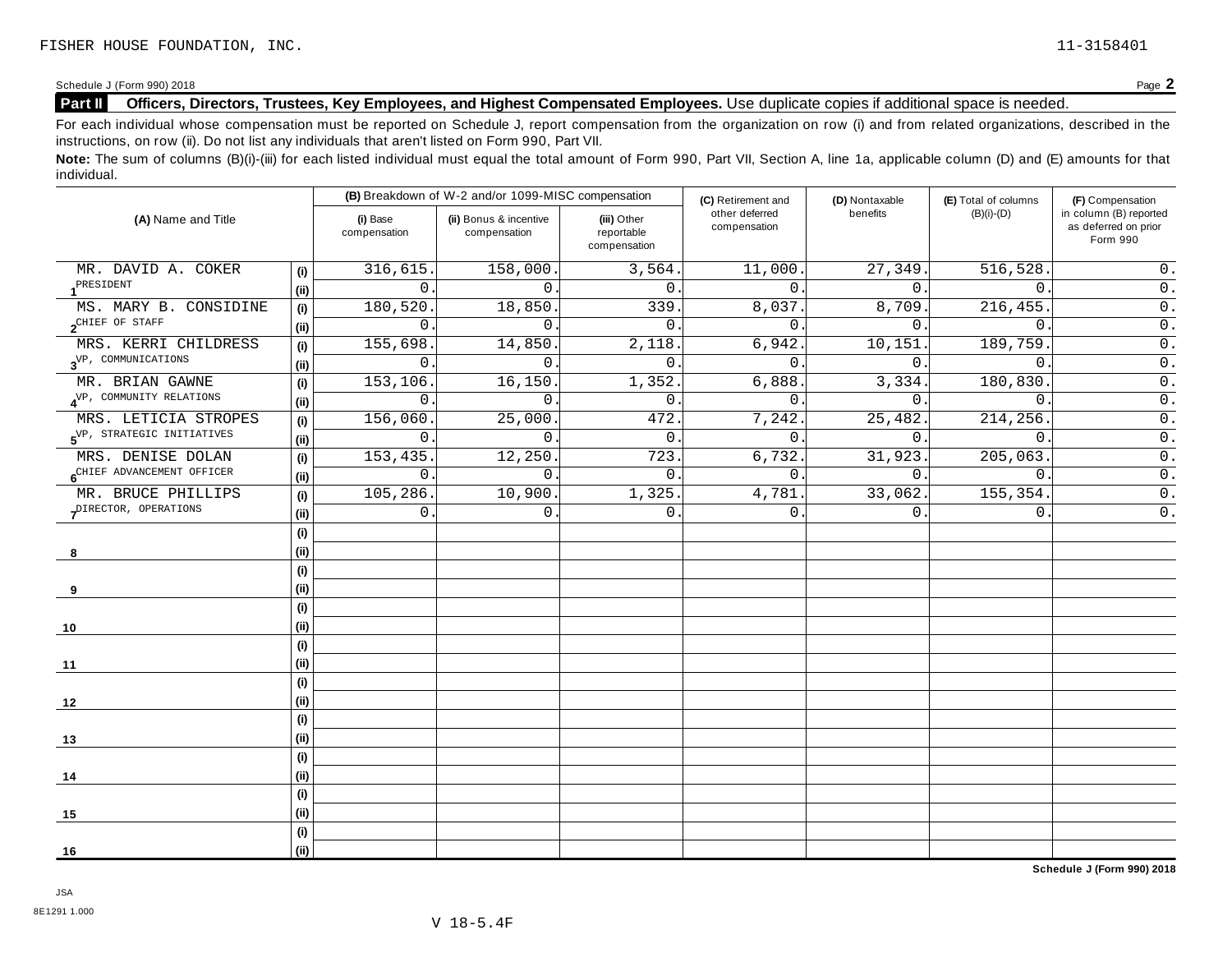# **Part III Supplemental Information**

Provide the information, explanation, or descriptions required for Part I, lines 1a, 1b, 3, 4a, 4b, 4c, 5a, 5b, 6a, 6b, 7, and 8, and for Part II. Also complete this part for any additional information.

JSA 8E1505 1.000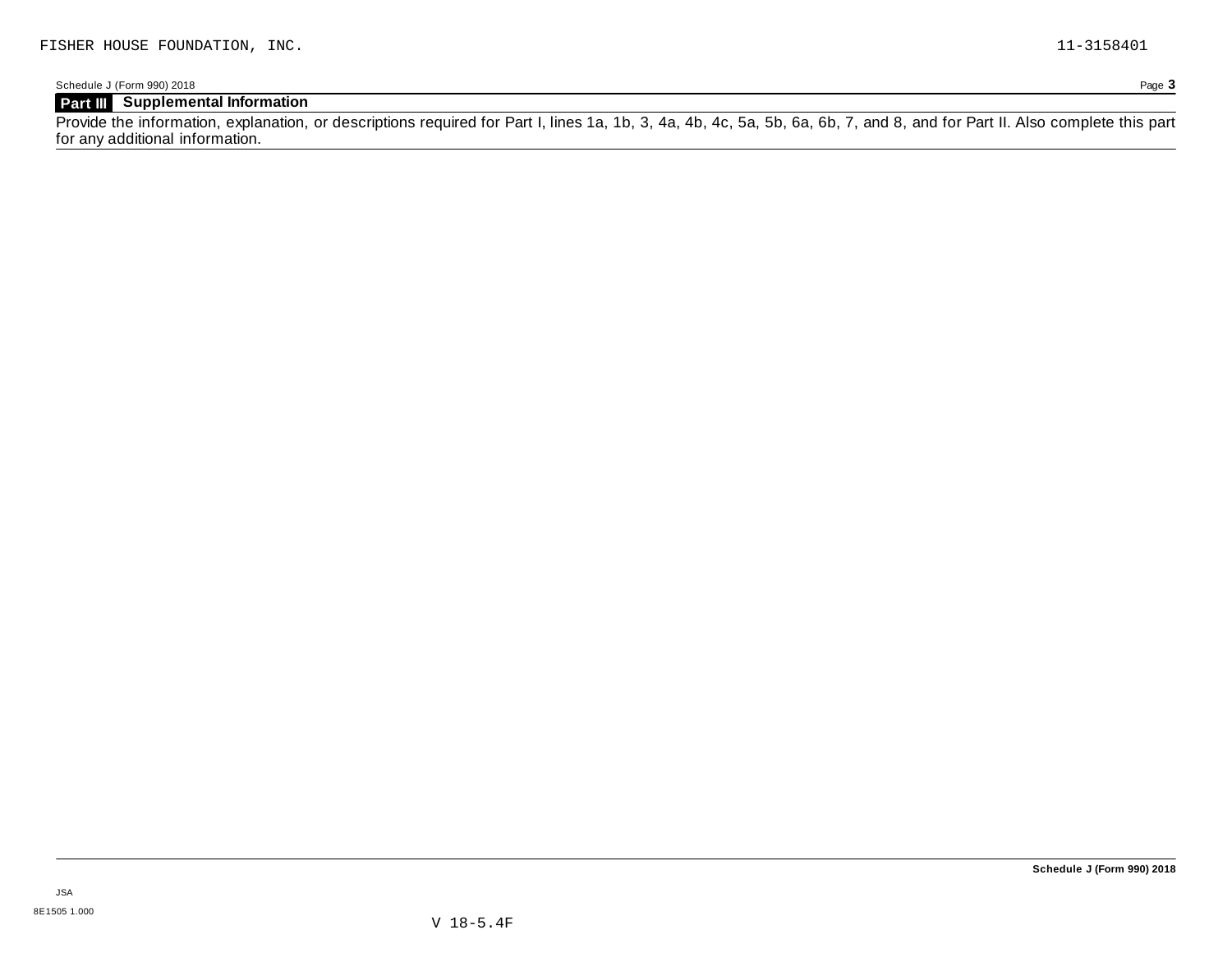|                                                                                                                                    |                                                            |                                       |                                                                                             |                                             |              | <b>Transactions With Interested Persons</b><br>(Form 990 or 990-EZ) > Complete if the organization answered "Yes" on Form 990, Part IV, line 25a, 25b, 26, 27, 28a,                                                            |                        |                                       |            |                                                |                       | OMB No. 1545-0047         |                          |
|------------------------------------------------------------------------------------------------------------------------------------|------------------------------------------------------------|---------------------------------------|---------------------------------------------------------------------------------------------|---------------------------------------------|--------------|--------------------------------------------------------------------------------------------------------------------------------------------------------------------------------------------------------------------------------|------------------------|---------------------------------------|------------|------------------------------------------------|-----------------------|---------------------------|--------------------------|
| Department of the Treasury                                                                                                         |                                                            |                                       |                                                                                             |                                             |              | 28b, or 28c, or Form 990-EZ, Part V, line 38a or 40b.<br>Attach to Form 990 or Form 990-EZ.                                                                                                                                    |                        |                                       |            |                                                | <b>Open To Public</b> |                           |                          |
| <b>Internal Revenue Service</b>                                                                                                    |                                                            |                                       |                                                                                             |                                             |              | Go to www.irs.gov/Form990 for instructions and the latest information.                                                                                                                                                         |                        |                                       |            |                                                | <b>Inspection</b>     |                           |                          |
| Name of the organization                                                                                                           |                                                            |                                       |                                                                                             |                                             |              |                                                                                                                                                                                                                                |                        | <b>Employer identification number</b> |            |                                                |                       |                           |                          |
| FISHER HOUSE FOUNDATION, INC.                                                                                                      |                                                            |                                       |                                                                                             |                                             |              |                                                                                                                                                                                                                                |                        |                                       | 11-3158401 |                                                |                       |                           |                          |
| Part I                                                                                                                             |                                                            |                                       |                                                                                             |                                             |              | Excess Benefit Transactions (section 501(c)(3), section 501(c)(4), and 501(c)(29) organizations only).<br>Complete if the organization answered "Yes" on Form 990, Part IV, line 25a or 25b, or Form 990-EZ, Part V, line 40b. |                        |                                       |            |                                                |                       |                           |                          |
| 1                                                                                                                                  | (a) Name of disqualified person                            |                                       |                                                                                             |                                             | organization | (b) Relationship between disqualified person and                                                                                                                                                                               |                        | (c) Description of transaction        |            |                                                |                       |                           | (d) Corrected?<br>Yes No |
| (1)                                                                                                                                |                                                            |                                       |                                                                                             |                                             |              |                                                                                                                                                                                                                                |                        |                                       |            |                                                |                       |                           |                          |
| (2)                                                                                                                                |                                                            |                                       |                                                                                             |                                             |              |                                                                                                                                                                                                                                |                        |                                       |            |                                                |                       |                           |                          |
| (3)                                                                                                                                |                                                            |                                       |                                                                                             |                                             |              |                                                                                                                                                                                                                                |                        |                                       |            |                                                |                       |                           |                          |
| (4)                                                                                                                                |                                                            |                                       |                                                                                             |                                             |              |                                                                                                                                                                                                                                |                        |                                       |            |                                                |                       |                           |                          |
| (5)                                                                                                                                |                                                            |                                       |                                                                                             |                                             |              |                                                                                                                                                                                                                                |                        |                                       |            |                                                |                       |                           |                          |
| (6)<br>$\mathbf{2}$                                                                                                                |                                                            |                                       |                                                                                             |                                             |              | Enter the amount of tax incurred by the organization managers or disqualified persons during the year                                                                                                                          |                        |                                       |            |                                                |                       |                           |                          |
| Part II                                                                                                                            | Loans to and/or From Interested Persons.                   |                                       |                                                                                             |                                             |              | Complete if the organization answered "Yes" on Form 990-EZ, Part V, line 38a or Form 990, Part IV, line 26; or if the<br>organization reported an amount on Form 990, Part X, line 5, 6, or 22.                                |                        |                                       |            |                                                |                       |                           |                          |
| (a) Name of interested person                                                                                                      |                                                            | (b) Relationship<br>with organization | (c) Purpose of<br>loan                                                                      | (d) Loan to or<br>from the<br>organization? |              | (e) Original<br>principal amount                                                                                                                                                                                               | (f) Balance due        |                                       |            | $(g)$ in default? $(h)$ Approved<br>committee? | by board or           | (i) Written<br>agreement? |                          |
|                                                                                                                                    |                                                            |                                       |                                                                                             | To                                          | From         |                                                                                                                                                                                                                                |                        | <b>Yes</b>                            | No.        | <b>Yes</b>                                     | No.                   | Yes                       | No                       |
| (1)                                                                                                                                |                                                            |                                       |                                                                                             |                                             |              |                                                                                                                                                                                                                                |                        |                                       |            |                                                |                       |                           |                          |
|                                                                                                                                    |                                                            |                                       |                                                                                             |                                             |              |                                                                                                                                                                                                                                |                        |                                       |            |                                                |                       |                           |                          |
|                                                                                                                                    |                                                            |                                       |                                                                                             |                                             |              |                                                                                                                                                                                                                                |                        |                                       |            |                                                |                       |                           |                          |
|                                                                                                                                    |                                                            |                                       |                                                                                             |                                             |              |                                                                                                                                                                                                                                |                        |                                       |            |                                                |                       |                           |                          |
|                                                                                                                                    |                                                            |                                       |                                                                                             |                                             |              |                                                                                                                                                                                                                                |                        |                                       |            |                                                |                       |                           |                          |
|                                                                                                                                    |                                                            |                                       |                                                                                             |                                             |              |                                                                                                                                                                                                                                |                        |                                       |            |                                                |                       |                           |                          |
|                                                                                                                                    |                                                            |                                       |                                                                                             |                                             |              |                                                                                                                                                                                                                                |                        |                                       |            |                                                |                       |                           |                          |
|                                                                                                                                    |                                                            |                                       |                                                                                             |                                             |              |                                                                                                                                                                                                                                |                        |                                       |            |                                                |                       |                           |                          |
|                                                                                                                                    |                                                            |                                       |                                                                                             |                                             |              |                                                                                                                                                                                                                                |                        |                                       |            |                                                |                       |                           |                          |
|                                                                                                                                    |                                                            |                                       |                                                                                             |                                             |              |                                                                                                                                                                                                                                |                        |                                       |            |                                                |                       |                           |                          |
|                                                                                                                                    |                                                            |                                       |                                                                                             |                                             |              |                                                                                                                                                                                                                                |                        |                                       |            |                                                |                       |                           |                          |
|                                                                                                                                    | <b>Grants or Assistance Benefiting Interested Persons.</b> |                                       |                                                                                             |                                             |              | Complete if the organization answered "Yes" on Form 990, Part IV, line 27.                                                                                                                                                     | \$                     |                                       |            |                                                |                       |                           |                          |
| (a) Name of interested person                                                                                                      |                                                            |                                       | (b) Relationship between interested (c) Amount of assistance<br>person and the organization |                                             |              |                                                                                                                                                                                                                                | (d) Type of assistance |                                       |            | (e) Purpose of assistance                      |                       |                           |                          |
|                                                                                                                                    |                                                            |                                       |                                                                                             |                                             |              |                                                                                                                                                                                                                                |                        |                                       |            |                                                |                       |                           |                          |
|                                                                                                                                    |                                                            |                                       |                                                                                             |                                             |              |                                                                                                                                                                                                                                |                        |                                       |            |                                                |                       |                           |                          |
|                                                                                                                                    |                                                            |                                       |                                                                                             |                                             |              |                                                                                                                                                                                                                                |                        |                                       |            |                                                |                       |                           |                          |
|                                                                                                                                    |                                                            |                                       |                                                                                             |                                             |              |                                                                                                                                                                                                                                |                        |                                       |            |                                                |                       |                           |                          |
|                                                                                                                                    |                                                            |                                       |                                                                                             |                                             |              |                                                                                                                                                                                                                                |                        |                                       |            |                                                |                       |                           |                          |
|                                                                                                                                    |                                                            |                                       |                                                                                             |                                             |              |                                                                                                                                                                                                                                |                        |                                       |            |                                                |                       |                           |                          |
| (2)<br>(3)<br>(4)<br>(5)<br>(6)<br>(7)<br>(8)<br>(9)<br>(10)<br>Total<br>Part III<br>(1)<br>(2)<br>(3)<br>(4)<br>(5)<br>(6)<br>(7) |                                                            |                                       |                                                                                             |                                             |              |                                                                                                                                                                                                                                |                        |                                       |            |                                                |                       |                           |                          |
| (8)                                                                                                                                |                                                            |                                       |                                                                                             |                                             |              |                                                                                                                                                                                                                                |                        |                                       |            |                                                |                       |                           |                          |
| (9)<br>(10)                                                                                                                        |                                                            |                                       |                                                                                             |                                             |              |                                                                                                                                                                                                                                |                        |                                       |            |                                                |                       |                           |                          |

 $\ddot{\phantom{a}}$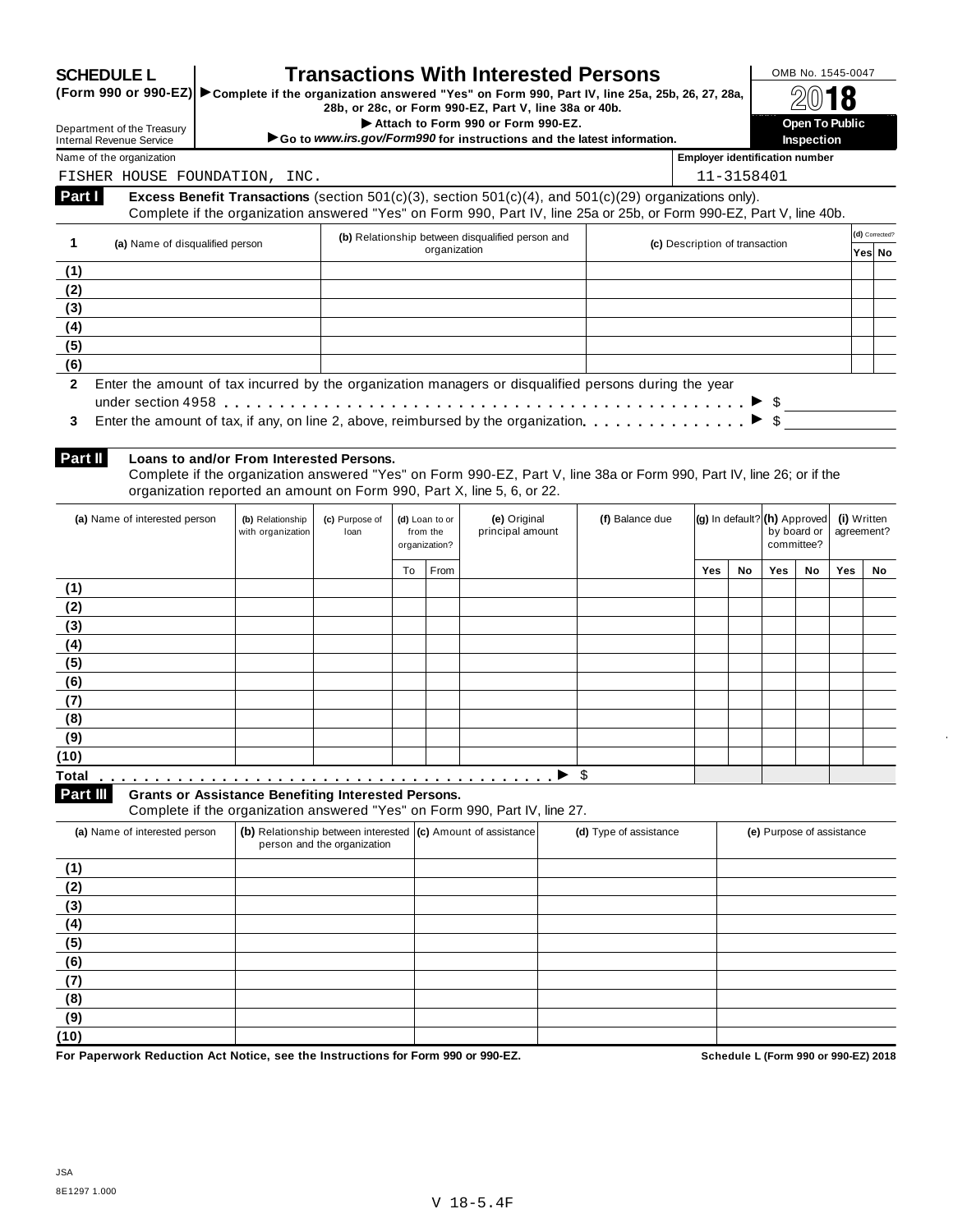### Schedule <sup>L</sup> (Form <sup>990</sup> or 990-EZ) <sup>2018</sup> Page **2**

**Business Transactions Involving Interested Persons. Part IV** Business Transactions Involving Interested Persons.<br>Complete if the organization answered "Yes" on Form 990, Part IV, line 28a, 28b, or 28c.

| (a) Name of interested person                    | (b) Relationship between<br>interested person and the<br>organization | (c) Amount of<br>transaction | (d) Description of transaction | (e) Sharing of<br>revenues? | organization's |
|--------------------------------------------------|-----------------------------------------------------------------------|------------------------------|--------------------------------|-----------------------------|----------------|
|                                                  |                                                                       |                              |                                | <b>Yes</b>                  | No             |
| JIM WEISKOPF<br>(1)                              | VP EMERITUS                                                           | 55,692.                      | COMPENSATION FOR SERVICES      |                             | Χ              |
| (2)                                              |                                                                       |                              |                                |                             |                |
| (3)                                              |                                                                       |                              |                                |                             |                |
| (4)                                              |                                                                       |                              |                                |                             |                |
| (5)                                              |                                                                       |                              |                                |                             |                |
| (6)                                              |                                                                       |                              |                                |                             |                |
| (7)                                              |                                                                       |                              |                                |                             |                |
| (8)                                              |                                                                       |                              |                                |                             |                |
| (9)                                              |                                                                       |                              |                                |                             |                |
| (10)                                             |                                                                       |                              |                                |                             |                |
| <b>Part V</b><br><b>Supplemental Information</b> |                                                                       |                              |                                |                             |                |

**Provide additional information**<br>Provide additional information for responses to questions on Schedule L (see instructions).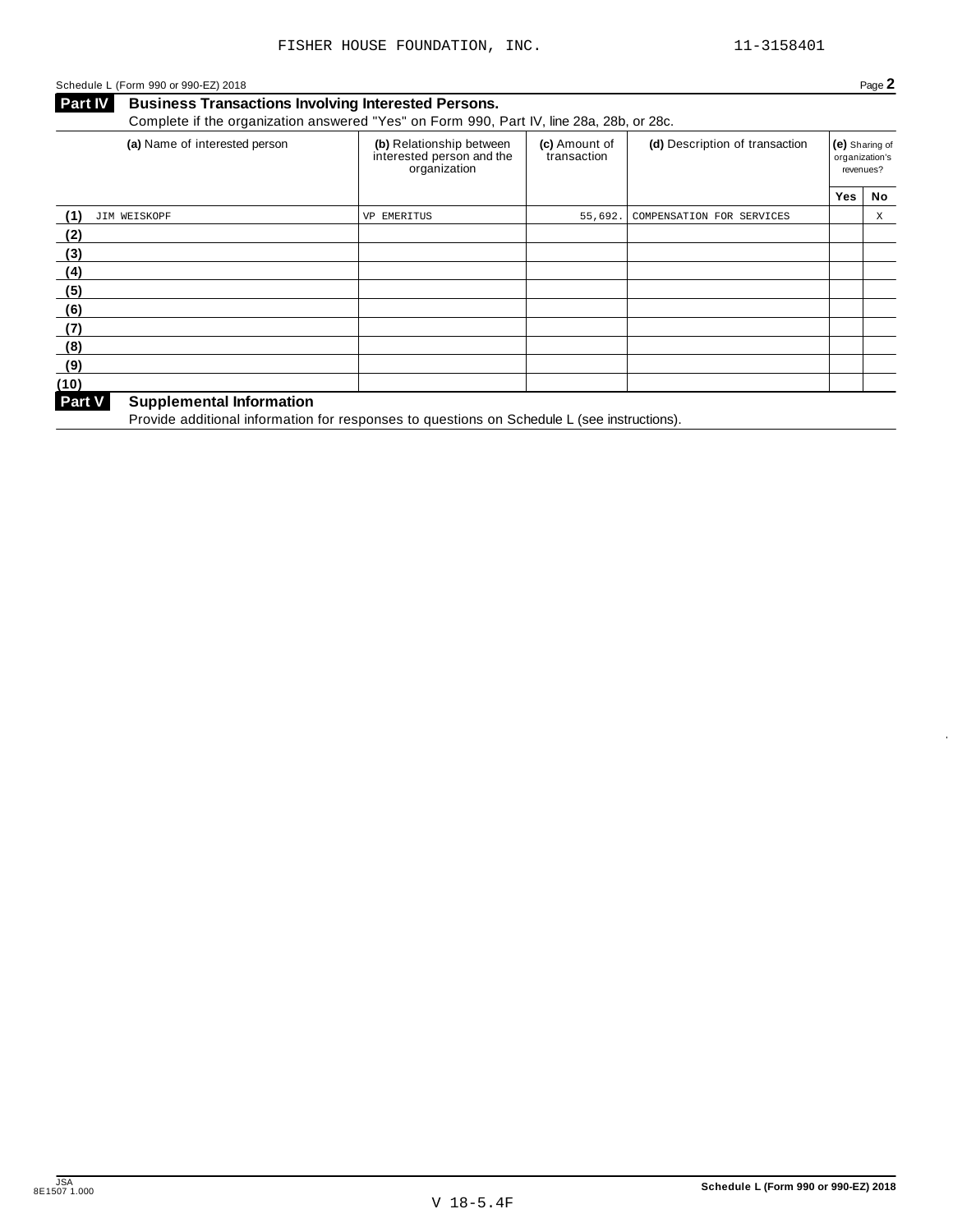# SCHEDULE M<br>
(Form 990) **Schedule Moncash Contributions**<br>  $\begin{array}{r} \hline \text{OMB No. 1545-0047} \\ \hline \end{array}$

| Department of the Treasury |
|----------------------------|
|                            |
| Internal Revenue Service   |
|                            |

**Examplete** if the organizations answered "Yes" on Form 990, Part IV, lines 29 or 30. △<del>Ⅳ</del><br>▶ Attach to Form 990.  $\blacktriangleright$  Attach to Form 990. **Department of the Treasury ▶ Attach to Form 990.**<br>Internal Revenue Service ▶ Go to *www.irs.gov/Form990* for instructions and the latest information.<br>Nome of the organization aumhor

Name of the organization **intervalse of the organization intervalse of the organization intervalse of the organization intervalse of the organization intervalse of the organization intervalse of the organization** 

FISHER HOUSE FOUNDATION, INC. 11-3158401

| Part I   | <b>Types of Property</b>                                                                                                                                                                                                           |                               |                                                                            |                                                                                    |                                                              |
|----------|------------------------------------------------------------------------------------------------------------------------------------------------------------------------------------------------------------------------------------|-------------------------------|----------------------------------------------------------------------------|------------------------------------------------------------------------------------|--------------------------------------------------------------|
|          |                                                                                                                                                                                                                                    | (a)<br>Check if<br>applicable | (b)<br>Number of contributions or<br>items contributed                     | (c)<br>Noncash contribution<br>amounts reported on<br>Form 990, Part VIII, line 1g | (d)<br>Method of determining<br>noncash contribution amounts |
| 1.       |                                                                                                                                                                                                                                    |                               |                                                                            |                                                                                    |                                                              |
| 2        | Art - Historical treasures                                                                                                                                                                                                         |                               |                                                                            |                                                                                    |                                                              |
| 3        |                                                                                                                                                                                                                                    |                               |                                                                            |                                                                                    |                                                              |
| 4        | Books and publications <b>Exercise 1</b>                                                                                                                                                                                           |                               |                                                                            |                                                                                    |                                                              |
| 5        | Clothing and household                                                                                                                                                                                                             |                               |                                                                            |                                                                                    |                                                              |
|          | goods <u> ________</u>                                                                                                                                                                                                             |                               |                                                                            |                                                                                    |                                                              |
| 6        | Cars and other vehicles <b>Cars</b>                                                                                                                                                                                                |                               |                                                                            |                                                                                    |                                                              |
| 7        | Boats and planes <b>Example 20</b> is a set of the set of the set of the set of the set of the set of the set of the set of the set of the set of the set of the set of the set of the set of the set of the set of the set of the |                               | the control of the control of the control of the control of the control of |                                                                                    |                                                              |
| 8        | Intellectual property   ________                                                                                                                                                                                                   |                               |                                                                            |                                                                                    |                                                              |
| 9        | Securities - Publicly traded                                                                                                                                                                                                       | X                             | 100.                                                                       | 676,627.                                                                           | FMV ON DATE OF GIFT                                          |
| 10       |                                                                                                                                                                                                                                    |                               |                                                                            |                                                                                    |                                                              |
| 11       | Securities - Partnership, LLC,                                                                                                                                                                                                     |                               |                                                                            |                                                                                    |                                                              |
|          | or trust interests in the state of the state of the state of the state of the state of the state of the state o                                                                                                                    |                               |                                                                            |                                                                                    |                                                              |
| 12       | Securities - Miscellaneous                                                                                                                                                                                                         |                               |                                                                            |                                                                                    |                                                              |
| 13       | Qualified conservation                                                                                                                                                                                                             |                               |                                                                            |                                                                                    |                                                              |
|          | contribution - Historic                                                                                                                                                                                                            |                               |                                                                            |                                                                                    |                                                              |
|          |                                                                                                                                                                                                                                    |                               |                                                                            |                                                                                    |                                                              |
| 14       | Qualified conservation                                                                                                                                                                                                             |                               |                                                                            |                                                                                    |                                                              |
|          | contribution - Other [19] Dental Property of Law Property 2014                                                                                                                                                                     |                               | the control of the control of the control of the control of the control of |                                                                                    |                                                              |
| 15       |                                                                                                                                                                                                                                    |                               |                                                                            |                                                                                    |                                                              |
| 16       |                                                                                                                                                                                                                                    |                               | the control of the control of the control of the control of the control of |                                                                                    |                                                              |
| 17       | Real estate - Other <b>Calculate - Other</b>                                                                                                                                                                                       |                               |                                                                            |                                                                                    |                                                              |
| 18       | Collectibles entertainment and the collectibles                                                                                                                                                                                    |                               | the control of the control of the control of the control of the control of |                                                                                    |                                                              |
| 19       | Food inventory entering the state of the state of the state of the state of the state of the state of the state of the state of the state of the state of the state of the state of the state of the state of the state of the     |                               | the control of the control of the control of the control of the control of |                                                                                    |                                                              |
| 20<br>21 | Drugs and medical supplies <b>Fig. 1.1 Contains and September</b>                                                                                                                                                                  |                               | the control of the control of the control of the control of the control of |                                                                                    |                                                              |
| 22       | Historical artifacts [19] Nistorical artifacts                                                                                                                                                                                     |                               | <u> 1989 - Johann Barn, amerikansk politiker (</u>                         |                                                                                    |                                                              |
| 23       |                                                                                                                                                                                                                                    |                               | the control of the control of the control of the control of the control of |                                                                                    |                                                              |
| 24       |                                                                                                                                                                                                                                    |                               | the control of the control of the control of the control of the control of |                                                                                    |                                                              |
| 25       | Other $\blacktriangleright$ ( $\frac{\text{ATCH}}{1}$<br>$\overline{\phantom{a}}$                                                                                                                                                  |                               | 61,751,251.                                                                | 2,113,555.                                                                         |                                                              |
| 26       | Other $\blacktriangleright$ ( $\qquad \qquad$                                                                                                                                                                                      |                               |                                                                            |                                                                                    |                                                              |
| 27       | Other $\blacktriangleright$ ( $\qquad$                                                                                                                                                                                             |                               |                                                                            |                                                                                    |                                                              |
| 28       | Other $\blacktriangleright$ ( $\_\_\_\_\_\_\_\_\_$ )                                                                                                                                                                               |                               |                                                                            |                                                                                    |                                                              |
| 29       | Number of Forms 8283 received by the organization during the tax year for contributions for                                                                                                                                        |                               |                                                                            |                                                                                    |                                                              |
|          | which the organization completed Form 8283, Part IV, Donee Acknowledgement                                                                                                                                                         |                               |                                                                            |                                                                                    | 29                                                           |
|          |                                                                                                                                                                                                                                    |                               |                                                                            |                                                                                    | Yes  <br>No                                                  |
|          | 30a During the year, did the organization receive by contribution any property reported in Part I, lines 1 through                                                                                                                 |                               |                                                                            |                                                                                    |                                                              |
|          | 28, that it must hold for at least three years from the date of the initial contribution, and which isn't required                                                                                                                 |                               |                                                                            |                                                                                    |                                                              |
|          |                                                                                                                                                                                                                                    |                               |                                                                            |                                                                                    | Χ<br>30a                                                     |
|          | <b>b</b> If "Yes," describe the arrangement in Part II.                                                                                                                                                                            |                               |                                                                            |                                                                                    |                                                              |
| 31       | Does the organization have a gift acceptance policy that requires the review of any nonstandard                                                                                                                                    |                               |                                                                            |                                                                                    |                                                              |
|          |                                                                                                                                                                                                                                    |                               |                                                                            |                                                                                    | Χ<br>31                                                      |
|          | 32a Does the organization hire or use third parties or related organizations to solicit, process, or sell noncash                                                                                                                  |                               |                                                                            |                                                                                    |                                                              |
|          |                                                                                                                                                                                                                                    |                               |                                                                            |                                                                                    | Χ<br>32a                                                     |
|          | <b>b</b> If "Yes," describe in Part II.                                                                                                                                                                                            |                               |                                                                            |                                                                                    |                                                              |
| 33       | If the organization didn't report an amount in column (c) for a type of property for which column (a) is checked,<br>describe in Part II.                                                                                          |                               |                                                                            |                                                                                    |                                                              |

**For Paperwork Reduction Act Notice, see the Instructions for Form 990. Schedule M (Form 990) 2018**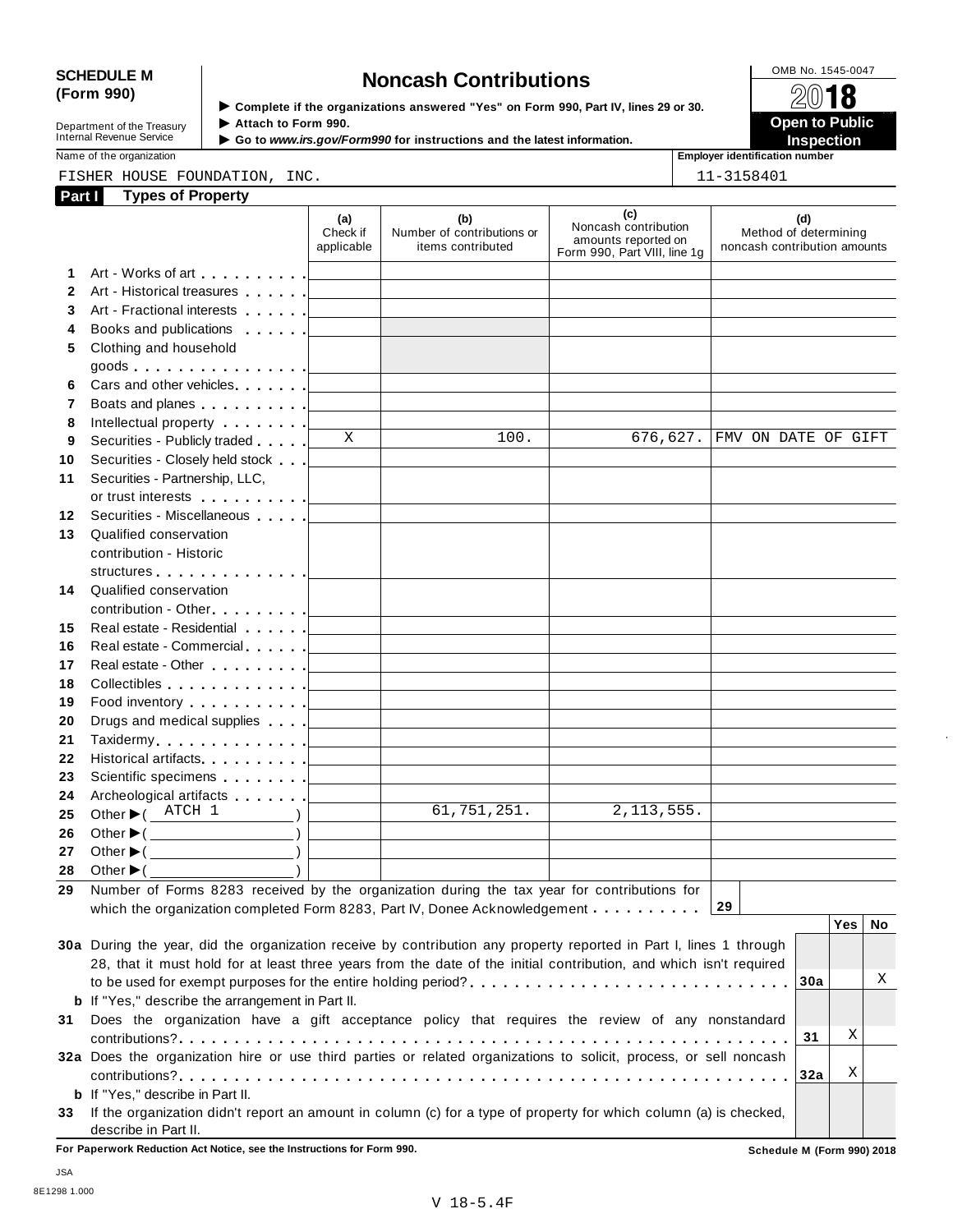**Supplemental Information.** Provide the information required by Part I, lines 30b, 32b, and 33, and whether the organization is reporting in Part I, column (b), the number of contributions, the number of items received, or a combination of both. Also complete this part for any additional information. **Part II**

SCHEDULE M SUPPLEMENTAL INFO

PART I, LINE 25, COLUMN B:

THE AMOUNT LISTED IN COLUMN B IS THE TOTAL AIRLINE MILES /HOTEL POINTS

RECEIVED AND NOT NUMBER OF CONTRIBUTIONS.

PART I, LINE 32A:

FISHER HOUSE FOUNDATION DOES NOT SELL VEHICLES DIRECTLY, RATHER A THIRD PARTY, NON-PROFIT, SELLS VEHICLES FOR OUR DONORS AND THEY SEND US THE PROCEEDS FROM SALE AFTER TAKING THEIR FEES. THEY PRODUCE ALL TAX DOCUMENTATION FOR THE DONORS.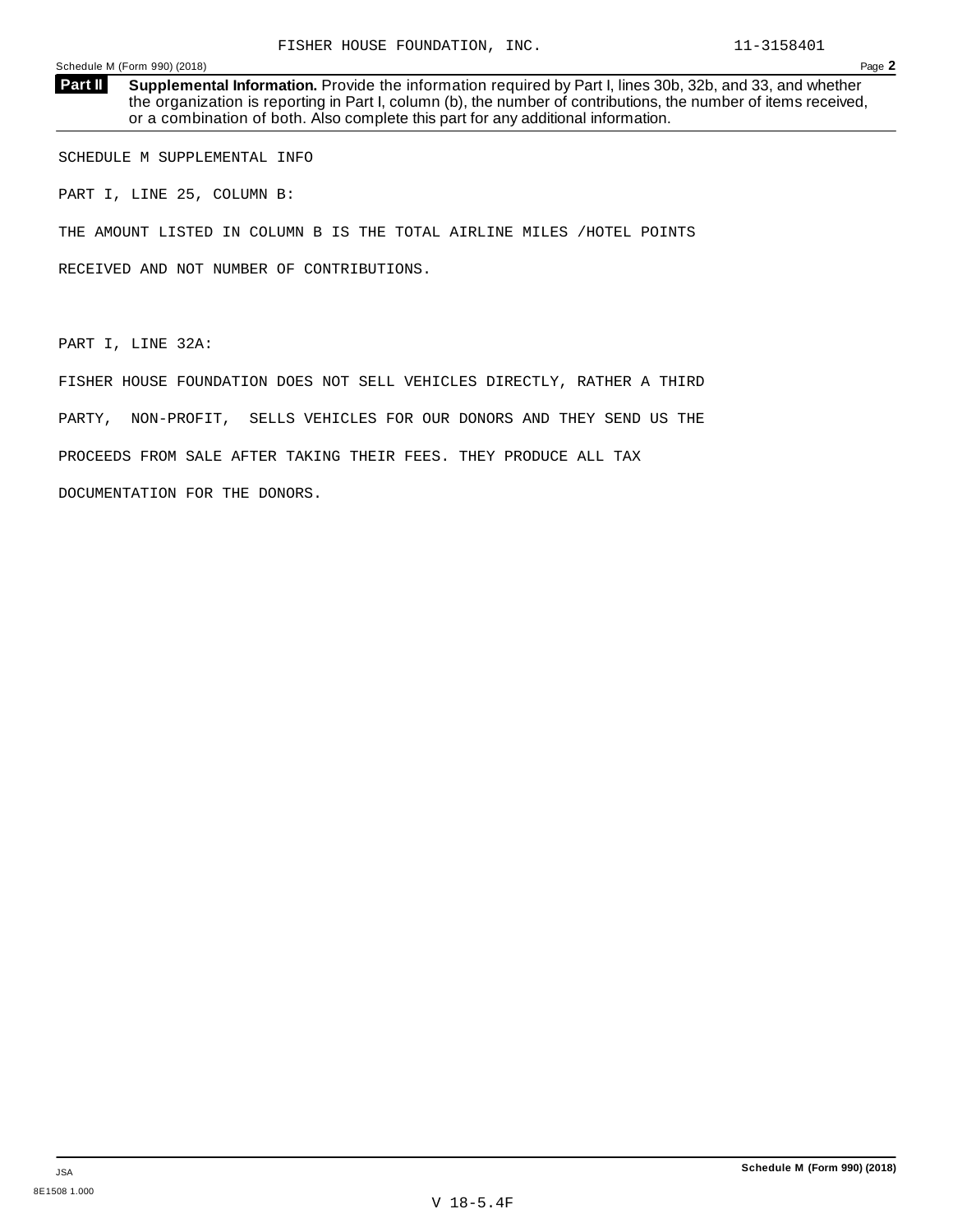**Supplemental Information.** Provide the information required by Part I, lines 30b, 32b, and 33, and whether the organization is reporting in Part I, column (b), the number of contributions, the number of items received, or a combination of both. Also complete this part for any additional information. **Part II**

ATTACHMENT 1

# SCHEDULE M, PART I - OTHER NONCASH CONTRIBUTIONS

| DESCRIPTION              | (A) CHECK | NUMBER OF<br>$\vert B \vert$<br>CONTRIBUTIONS | REVENUES<br>(C)<br>REPORTED | METHOD OF<br>$\mathbf{D}$<br>DETERMINING |
|--------------------------|-----------|-----------------------------------------------|-----------------------------|------------------------------------------|
| AIRLINE MILES/TICKETS    | X         | 41725500.                                     | 1,922,579.                  | FMV ON DATE OF USE                       |
| HOTEL POINTS/ROOM NIGHTS | X         | 20025751.                                     | 190,976.                    | FMV ON DATE OF USE                       |
| TOTALS                   |           | 61,751,251.                                   | 2, 113, 555.                |                                          |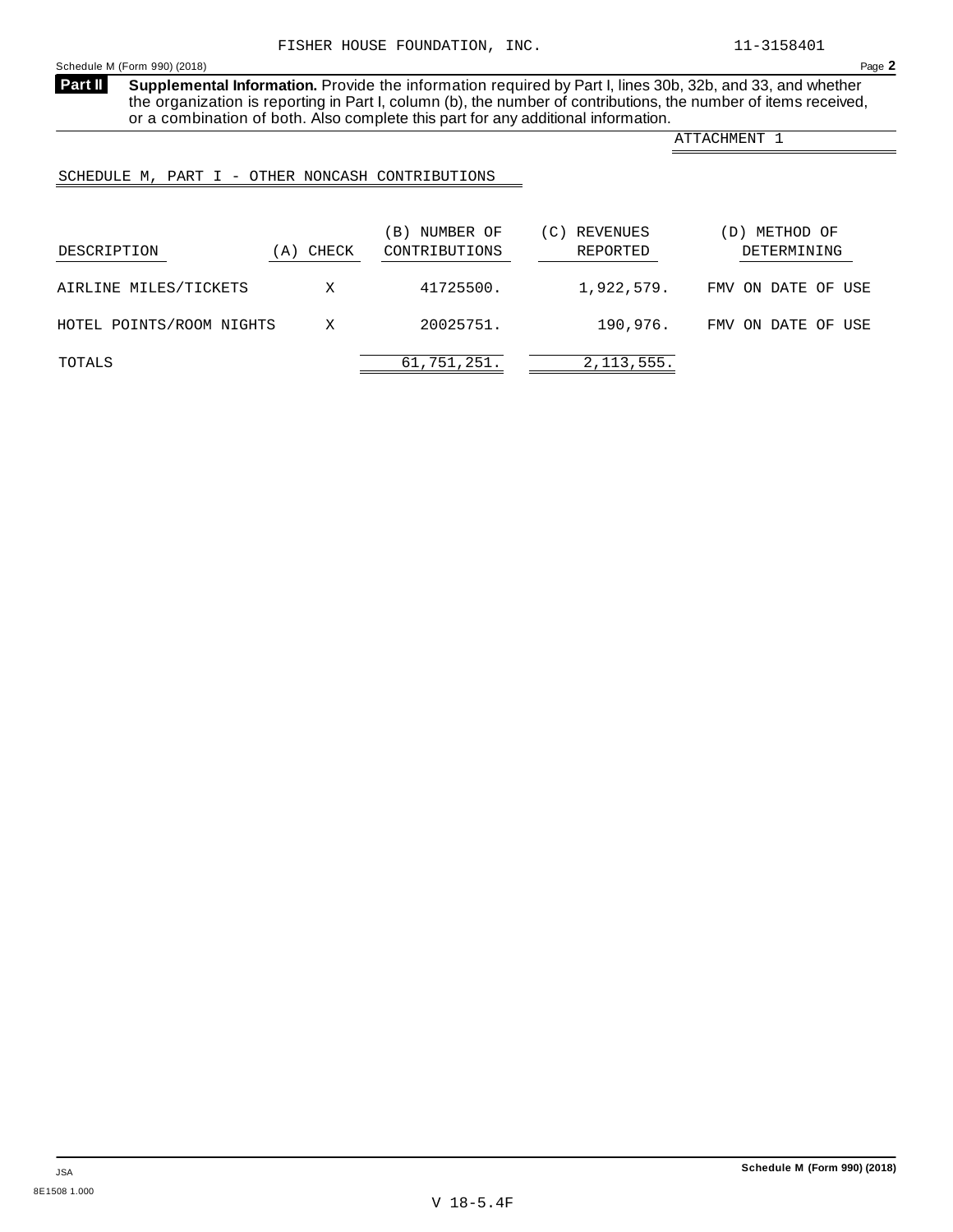# **SCHEDULE O** Supplemental Information to Form 990 or 990-EZ DMB No. 1545-0047

**(Form 990 or 990-EZ) Complete to provide information for responses to specific questions on** plete to provide information for responses to specific questions on  $\mathbb{Z}^{0}$  **18 EV I O**<br>
■ Attach to Form 990 or 990-EZ. Depen to Public<br>
■ Public Public Public



Department of the Treasury<br>Internal Revenue Service Department of the Treasury <br>Depen to Public<br>Name of the organization<br>Name of the organization<br>Name of the organization<br>Name of the organization<br>Inspection FISHER HOUSE FOUNDATION, INC.  $|11-3158401$ 

FORM 990, PART VI, SECTION A, LINE 1A: THE EXECUTIVE COMMITTEE IS MADE UP OF TRUSTEES TO ACT ON BEHALF OF THE SCHEDULED BOARD MEETINGS, EXCEPT FOR ADOPTING, AMENDING OR REPEALING ANY PROVISION OF THE CERTIFICATE OF INCORPORATIONS, BYLAWS, ORGANIZATION'S MISSION OR FILLING BOARD VACANCIES.

FORM 990, PART VI, SECTION A, LINE 2:

## RELATIONSHIP OF OFFICERS/DIRECTORS

- \* BOARD MEMBERS KENNETH FISHER AND TAMMY FISHER ARE SPOUSES.
- \* BOARD MEMBER ARNOLD FISHER IS THE FATHER OF BOARD MEMBER KENNETH

FISHER.

- \* BOARD MEMBERS ARNOLD FISHER AND AUDREY FISHER ARE SPOUSES.
- \* BOARD MEMBERS KEN FISHER AND WINSTON FISHER ARE COUSINS.
- \* BOARD MEMBERS GEN. RICHARD MYERS (RET.) AND MARY JO MYERS ARE SPOUSES

FORM 990, PART VI, SECTION B, LINE 11A:

REVIEW OF FORM 990

A COPY OF FORM 990 IS PROVIDED TO THE ENTIRE BOARD OF TRUSTEES FOR REVIEW AFTER THE AUDIT COMMITTEE AND PRESIDENT OF THE FOUNDATION HAVE REVIEWED IT FOR ACCURACY AND COMPARISON WITH THE FINANCIAL STATEMENTS. ONCE THE BOARD OF TRUSTEES AND PRESIDENT ARE SATISFIED WITH FORM 990, THE PRESIDENT PROVIDES AUTHORIZATION FOR THE ACCOUNTANTS TO E-FILE THE RETURN.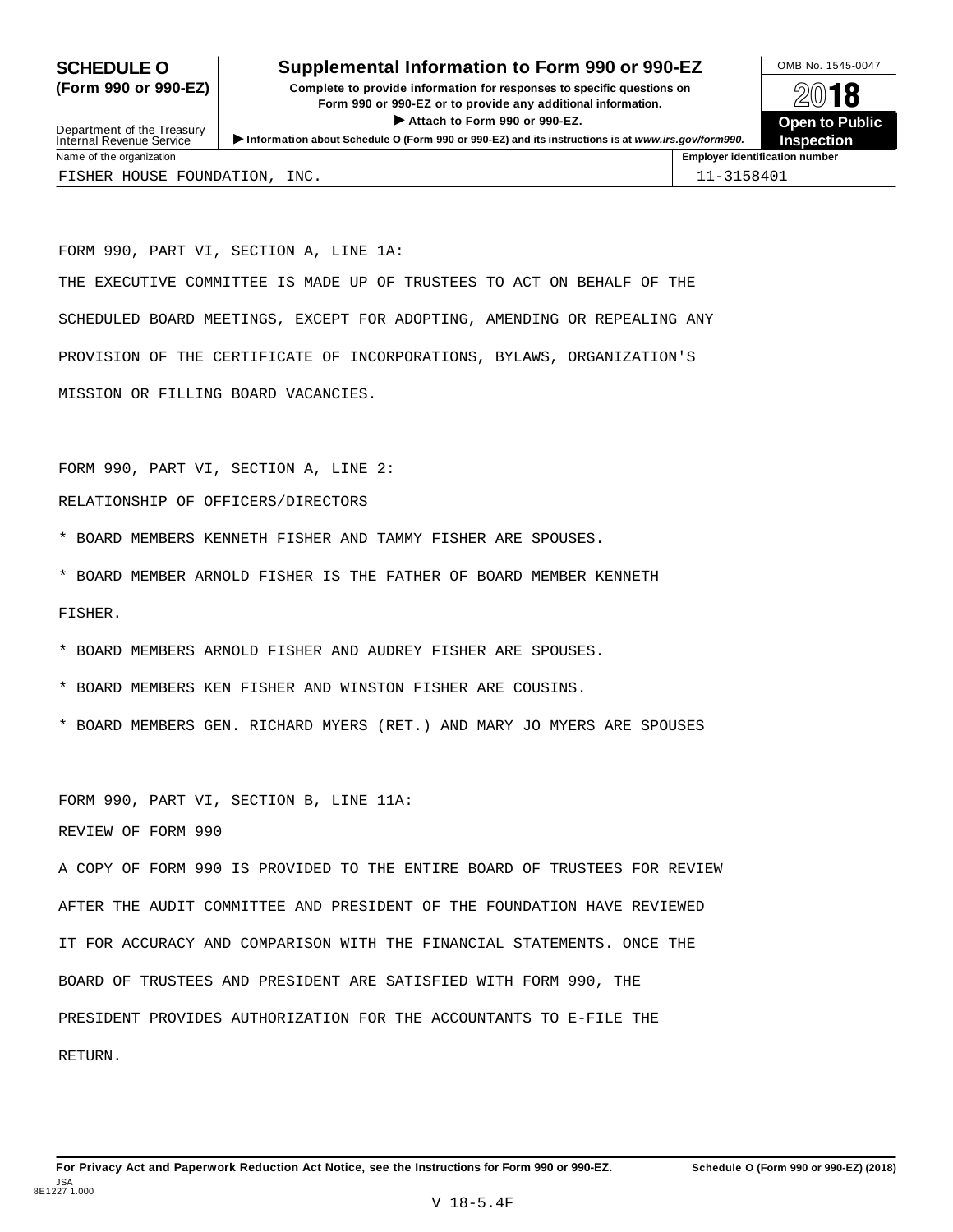FISHER HOUSE FOUNDATION, INC.  $\vert$  11-3158401

FORM 990, PART VI, SECTION B, LINE 12C: CONFLICT OF INTEREST POLICY

THE CONFLICT OF INTEREST POLICY IS MONITORED AND ENFORCED. BI-WEEKLY MEETINGS WITH STAFF, MONTHLY REPORTS TO THE CHAIRMAN OF THE BOARD AND TREASURER AND REGULAR BOARD MEETINGS COMMUNICATE EVENTS OCCURRING IN THE FUTURE, ALLOWING TIME FOR CONFLICTS OF INTEREST TO BE DISCLOSED.

FORM 990, PART VI, SECTION B, LINE 15B:

COMPENSATION REVIEW PROCESS

THE FOUNDATION'S PRESIDENT IS REVIEWED BY THE CHAIRMAN OF THE BOARD. THE COMPENSATION IS ESTABLISHED BY THE CHAIRMAN AFTER A REVIEW OF INDEPENDENT COMPENSATION STUDIES, AND DATA FROM OTHER SIMILAR ORGANIZATIONS TO ENSURE THAT EXECUTIVE COMPENSATION IS WITHIN THE RANGE OF THAT PAID TO COMPARABLE EXECUTIVES FOR COMPARABLE SERVICES, AND THEREFORE REASONABLE. OTHER OFFICERS AND KEY EMPLOYEES ARE REVIEWED BY THE PRESIDENT USING THE SAME METHODOLOGY.

FORM 990, PART VI, SECTION C, LINE 18 & 19: PUBLIC DISCLOSURE

FORM 990 AND THE ANNUAL FINANCIAL STATEMENTS ARE POSTED ON THE ORGANIZATION'S WEBSITE. THESE DOCUMENTS, ALONG WITH FORM 1023 AND FORM 990-T, ARE ALSO AVAILABLE IN PERSON AT THE ORGANIZATION'S ROCKVILLE, MD OFFICE OR BY WRITTEN REQUEST. THE FORM 990 IS ALSO AVAILABLE ON GUIDESTAR.

FORM 990, PART XI, LINE 9: CANCELLED GRANTS \$40,577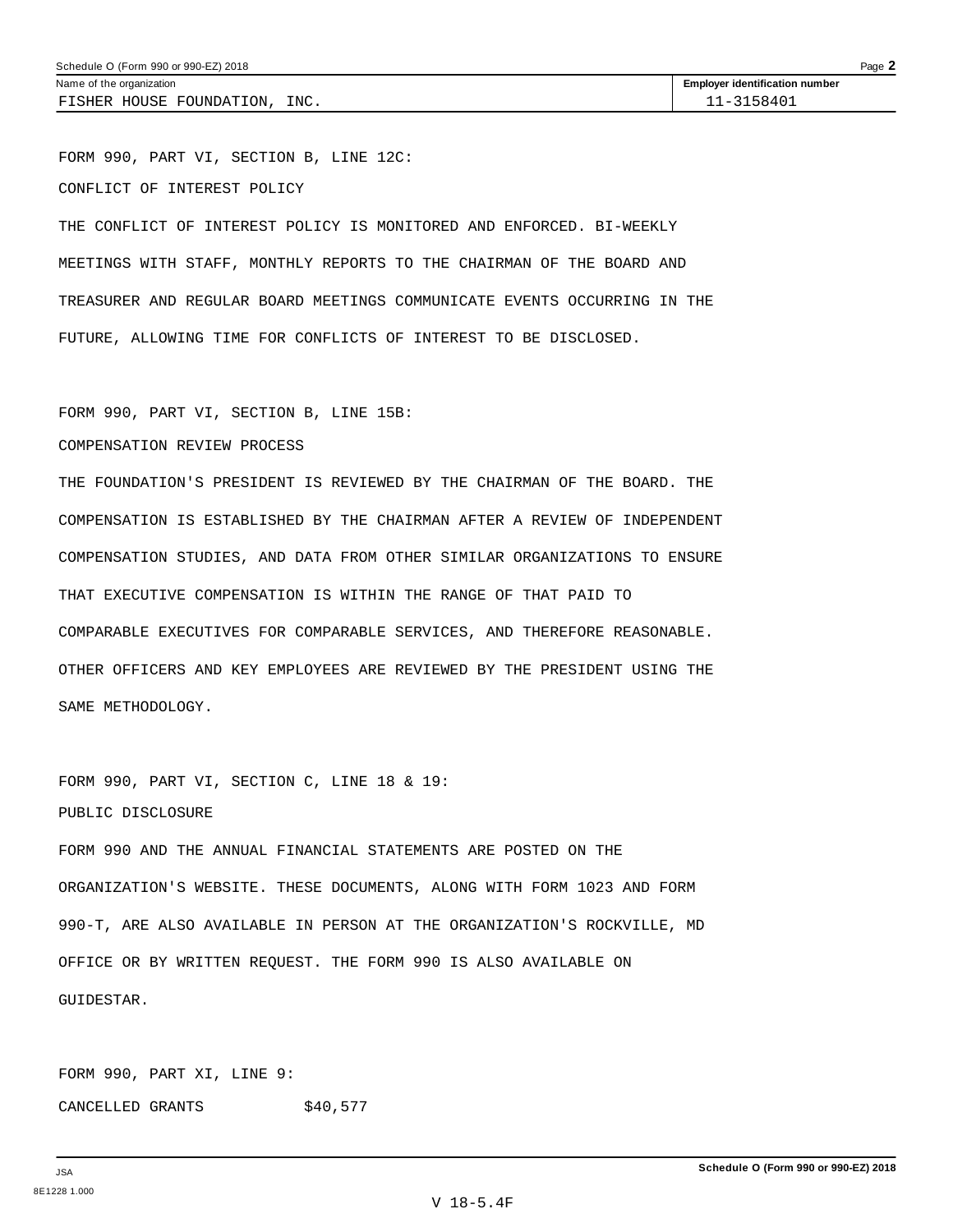**Schedule O (Form 990 or 990-EZ) 2018**

990, PART VII- COMPENSATION OF THE FIVE HIGHEST PAID IND. CONTRACTORS NAME AND ADDRESS DESCRIPTION OF SERVICES COMPENSATION

4800 PROMISE LAND DRIVE FRISCO, TX 75035

METRIC CONSTRUCTION CO.  $\sim$  construction  $\sim$  8,432,143. 55 HENSHAW STREET BOSTON, MA 02135

NEESER CONSTRUCTION INC.  $\sim$  CONSTRUCTION 3,787,142. 2501 BLUEBERRY ROAD ANCHORAGE, AK 99503

ABBIENTE DESIGN GROUP **INTERIOR DESIGN** 6,004,414.

RI,SC,TN,UT,VA,WA,WV,WI,

|  |  |  |  |  |  |  | FORM 990, PART VI, LINE 17 - STATES |
|--|--|--|--|--|--|--|-------------------------------------|
|--|--|--|--|--|--|--|-------------------------------------|

AL,AK,AR,CA,CO,CT,DC,

FL,GA,HI,IL,KS,KY,ME,MD,MA,MI,

MN,MS,NH,NJ,NM,NY,NC,ND,OH,OK,OR,PA,

ATTACHMENT 1

# FORM 990, PART III, LINE 1 - ORGANIZATION'S MISSION

TO PROMOTE AND ENHANCE THE PUBLIC PERCEPTION AND IMAGE OF FISHER HOUSES AND THE UNITED STATES ARMED FORCES, AND TO PROVIDE FINANCIAL ASSISTANCE TO CURRENT MEMBERS OF THE UNITED STATES ARMED FORCES, VETERANS AND THEIR FAMILIES. TO CONSTRUCT AND FURNISH FISHER HOUSES AND OTHER FACILITIES TO TEMPORARILY HOUSE OR PROVIDE FAMILIES AND LOVED ONES VISITING MILITARY PERSONNEL, OR THEIR FAMILIES, OR OTHER PERSONS QUALIFIED TO USE SUCH FACILITIES.

ATTACHMENT 2

ATTACHMENT 3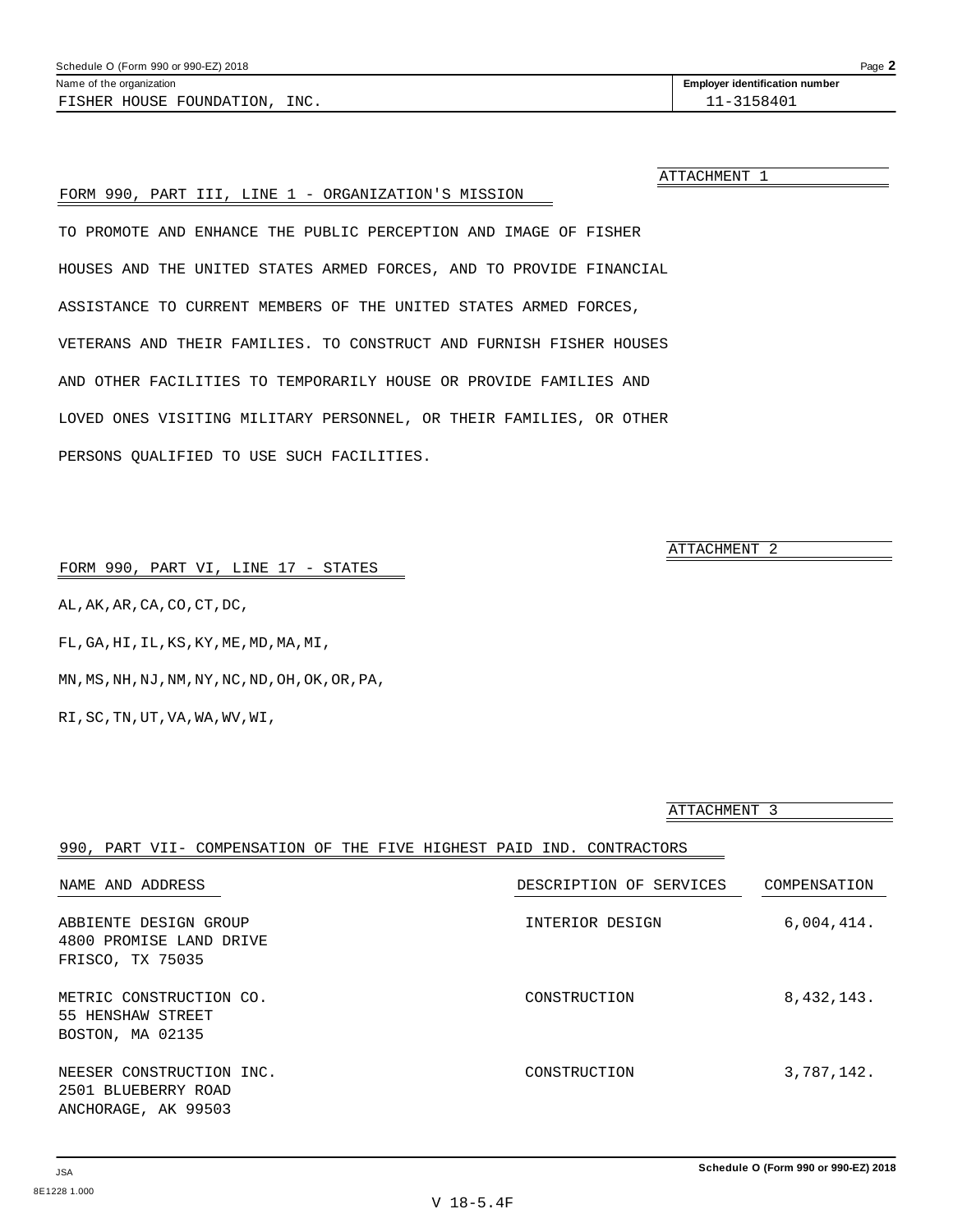| Schedule O (Form 990 or 990-EZ) 2018 |                                                                           | Page $\blacktriangle$ |
|--------------------------------------|---------------------------------------------------------------------------|-----------------------|
| Name of the organization             | <b>Employer identification number</b>                                     |                       |
| INC.<br>FISHER HOUSE FOUNDATION,     | 11-3158401                                                                |                       |
|                                      | $\sim$<br>$\sim$ $\sim$ $\sim$ $\sim$ $\sim$ $\sim$<br>, mm , otti contro |                       |

ATTACHMENT 3 (CONT'D)

# 990, PART VII- COMPENSATION OF THE FIVE HIGHEST PAID IND. CONTRACTORS

| NAME AND ADDRESS                                                               | DESCRIPTION OF SERVICES | COMPENSATION |
|--------------------------------------------------------------------------------|-------------------------|--------------|
| PLAZA CONSTRUCTION LLC<br>1065 AVENUE OF THE AMERICAS<br>NEW YORK, NY 10018    | CONSTRUCTION            | 8,710,160.   |
| TONY GARCZYNSKI DEVELOPMENT, INC.<br>13200 KIRKHAM WAY #101<br>POWAY, CA 92064 | CONSTRUCTION            | 25,308,413.  |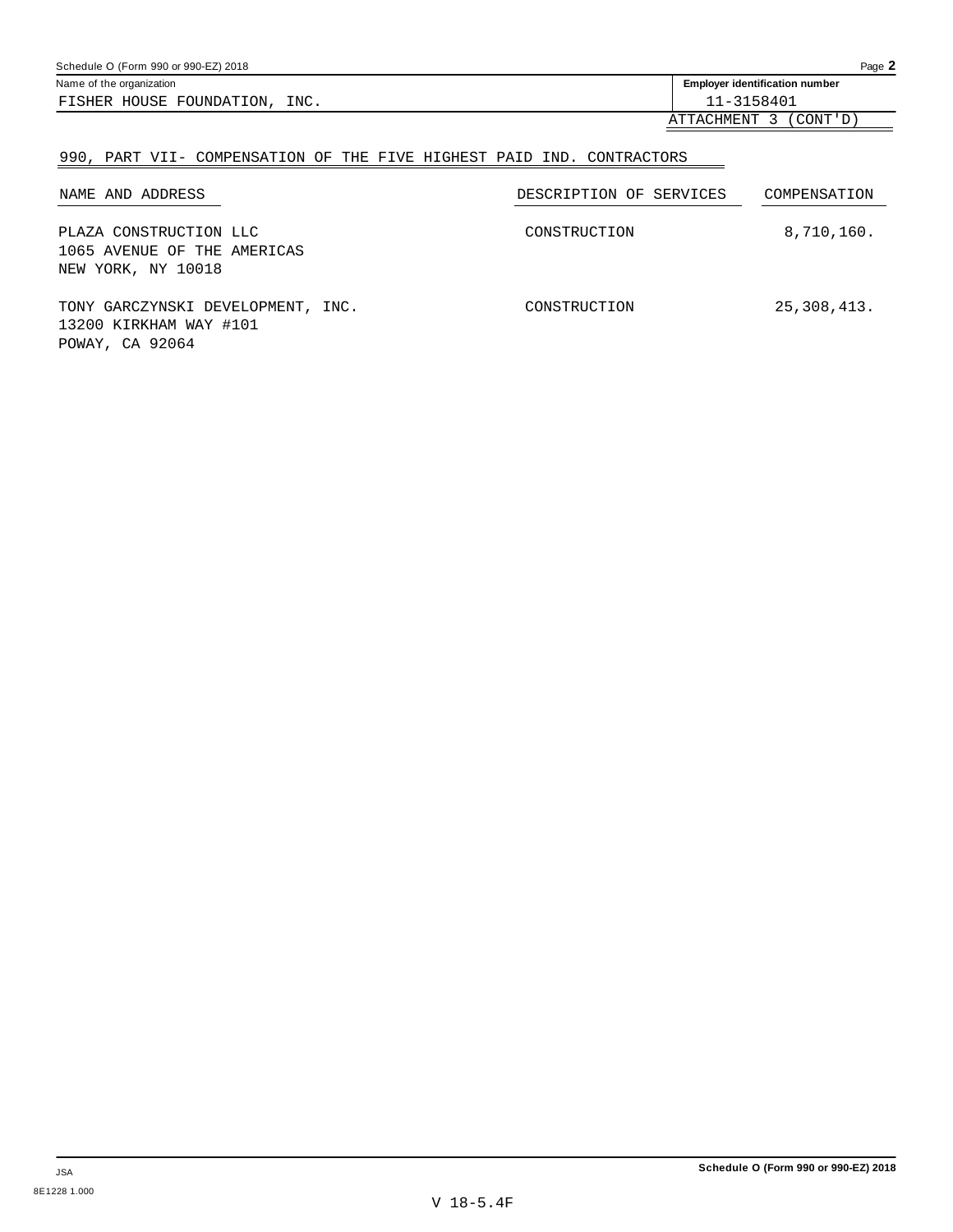|                                               |             | NOTICE 2018-100                                                                                                                                                                                                                |                |                                                                   |                                                |                 |                                                                           |
|-----------------------------------------------|-------------|--------------------------------------------------------------------------------------------------------------------------------------------------------------------------------------------------------------------------------|----------------|-------------------------------------------------------------------|------------------------------------------------|-----------------|---------------------------------------------------------------------------|
|                                               |             | <b>Exempt Organization Business Income Tax Return</b>                                                                                                                                                                          |                |                                                                   |                                                |                 | OMB No. 1545-0687                                                         |
| Form 990-T                                    |             |                                                                                                                                                                                                                                |                | (and proxy tax under section 6033(e))                             |                                                |                 |                                                                           |
|                                               |             |                                                                                                                                                                                                                                |                |                                                                   |                                                |                 |                                                                           |
| Department of the Treasury                    |             | Go to www.irs.gov/Form990T for instructions and the latest information.                                                                                                                                                        |                |                                                                   |                                                |                 |                                                                           |
| Internal Revenue Service                      |             | Do not enter SSN numbers on this form as it may be made public if your organization is a 501(c)(3).                                                                                                                            |                |                                                                   |                                                |                 | Open to Public Inspection for<br>501(c)(3) Organizations Only             |
| Check box if<br>address changed               |             | Name of organization (                                                                                                                                                                                                         |                | Check box if name changed and see instructions.)                  |                                                |                 | D Employer identification number<br>(Employees' trust, see instructions.) |
|                                               |             | FISHER HOUSE FOUNDATION, INC.                                                                                                                                                                                                  |                |                                                                   |                                                |                 |                                                                           |
| <b>B</b> Exempt under section                 |             |                                                                                                                                                                                                                                |                |                                                                   |                                                |                 |                                                                           |
| $X \mid 501(C) (3)$                           | Print<br>or | Number, street, and room or suite no. If a P.O. box, see instructions.                                                                                                                                                         |                |                                                                   |                                                |                 | 11-3158401                                                                |
| 408(e)<br>220(e)                              | <b>Type</b> |                                                                                                                                                                                                                                |                |                                                                   |                                                |                 | E Unrelated business activity code<br>(See instructions.)                 |
| 408A<br>530(a)                                |             | 12300 TWINBROOK PKWY<br>City or town, state or province, country, and ZIP or foreign postal code                                                                                                                               |                |                                                                   | 410                                            |                 |                                                                           |
| 529(a)<br><b>C</b> Book value of all assets   |             | ROCKVILLE, MD 20852                                                                                                                                                                                                            |                |                                                                   |                                                | 541800          |                                                                           |
| at end of year                                | F.          | Group exemption number (See instructions.)                                                                                                                                                                                     |                |                                                                   |                                                |                 |                                                                           |
| 91,756,029.                                   |             | <b>G</b> Check organization type $\triangleright$ $\mid$ X $\mid$ 501(c) corporation                                                                                                                                           |                | $501(c)$ trust                                                    |                                                | $401(a)$ trust  | Other trust                                                               |
|                                               |             | H Enter the number of the organization's unrelated trades or businesses. $\blacktriangleright$ 1                                                                                                                               |                |                                                                   |                                                |                 | Describe the only (or first) unrelated                                    |
|                                               |             | trade or business here SOCIAL MEDIA ADVERTISING                                                                                                                                                                                |                | . If only one, complete Parts I-V. If more than one, describe the |                                                |                 |                                                                           |
|                                               |             | first in the blank space at the end of the previous sentence, complete Parts I and II, complete a Schedule M for each additional                                                                                               |                |                                                                   |                                                |                 |                                                                           |
| trade or business, then complete Parts III-V. |             |                                                                                                                                                                                                                                |                |                                                                   |                                                |                 |                                                                           |
|                                               |             | During the tax year, was the corporation a subsidiary in an affiliated group or a parent-subsidiary controlled group?                                                                                                          |                |                                                                   |                                                |                 | $X \mid No$<br>Yes                                                        |
|                                               |             | If "Yes," enter the name and identifying number of the parent corporation.                                                                                                                                                     |                |                                                                   |                                                |                 |                                                                           |
| J The books are in care of DAVID A. COKER     |             |                                                                                                                                                                                                                                |                |                                                                   | Telephone number $\triangleright$ 301-294-8560 |                 |                                                                           |
|                                               |             | <b>Part   Unrelated Trade or Business Income</b>                                                                                                                                                                               |                | (A) Income                                                        | (B) Expenses                                   |                 | (C) Net                                                                   |
| 1a Gross receipts or sales                    |             |                                                                                                                                                                                                                                |                |                                                                   |                                                |                 |                                                                           |
| b<br>Less returns and allowances              |             | $ c$ Balance $ c $                                                                                                                                                                                                             | 1c             |                                                                   |                                                |                 |                                                                           |
| $\mathbf{2}$                                  |             | Cost of goods sold (Schedule A, line 7) cost of goods sold (Schedule A, line 7)                                                                                                                                                | $\mathbf{2}$   |                                                                   |                                                |                 |                                                                           |
| 3                                             |             | Gross profit. Subtract line 2 from line 1c                                                                                                                                                                                     | 3              |                                                                   |                                                |                 |                                                                           |
| 4a                                            |             | Capital gain net income (attach Schedule D)                                                                                                                                                                                    | 4a             |                                                                   |                                                |                 |                                                                           |
| b                                             |             | Net gain (loss) (Form 4797, Part II, line 17) (attach Form 4797)                                                                                                                                                               | 4b             |                                                                   |                                                |                 |                                                                           |
| c                                             |             | Capital loss deduction for trusts experience and the capital loss deduction for trusts                                                                                                                                         | 4c             |                                                                   |                                                |                 |                                                                           |
| 5                                             |             | Income (loss) from a partnership or an S corporation (attach statement)                                                                                                                                                        | 5              |                                                                   |                                                |                 |                                                                           |
| 6                                             |             | Rent income (Schedule C) experience in the set of the set of the set of the set of the set of the set of the set of the set of the set of the set of the set of the set of the set of the set of the set of the set of the set | 6              |                                                                   |                                                |                 |                                                                           |
| 7                                             |             | Unrelated debt-financed income (Schedule E)                                                                                                                                                                                    | $\overline{7}$ |                                                                   |                                                |                 |                                                                           |
| 8                                             |             | Interest, annuities, royalties, and rents from a controlled organization (Schedule F)                                                                                                                                          | 8              |                                                                   |                                                |                 |                                                                           |
| 9                                             |             | Investment income of a section 501(c)(7), (9), or (17) organization (Schedule G)                                                                                                                                               | 9              |                                                                   |                                                |                 |                                                                           |
| 10                                            |             | Exploited exempt activity income (Schedule I) exploited exempt activity income (Schedule I)<br>Advertising income (Schedule J) [10] Advertising income (Schedule J)                                                            | 10<br>11       | 1,280.                                                            |                                                |                 | 1,280.                                                                    |
| 11<br>12                                      |             | Other income (See instructions; attach schedule)                                                                                                                                                                               | $\sqrt{12}$    |                                                                   |                                                |                 |                                                                           |
| 13                                            |             | Total. Combine lines 3 through 12 13                                                                                                                                                                                           |                | 1,280.                                                            |                                                |                 | 1,280.                                                                    |
|                                               |             | <b>Part II</b> Deductions Not Taken Elsewhere (See instructions for limitations on deductions.) (Except for contributions,                                                                                                     |                |                                                                   |                                                |                 |                                                                           |
|                                               |             | deductions must be directly connected with the unrelated business income.)                                                                                                                                                     |                |                                                                   |                                                |                 |                                                                           |
| 14                                            |             | Compensation of officers, directors, and trustees (Schedule K).                                                                                                                                                                |                |                                                                   |                                                | 14              |                                                                           |
| 15                                            |             | Salaries and wages enterpreteration of the state of the state of the state of the state of the state of the state of the state of the state of the state of the state of the state of the state of the state of the state of t |                |                                                                   |                                                | 15              |                                                                           |
| 16                                            |             | Repairs and maintenance enterpreteration of the contract of the contract of the contract of the contract of the contract of the contract of the contract of the contract of the contract of the contract of the contract of th |                |                                                                   |                                                | 16              |                                                                           |
| 17                                            |             |                                                                                                                                                                                                                                |                |                                                                   |                                                | 17 <sup>2</sup> |                                                                           |
| 18                                            |             | Interest (attach schedule) (see instructions)<br>                                                                                                                                                                              |                |                                                                   |                                                | 18              |                                                                           |
| 19                                            |             |                                                                                                                                                                                                                                |                |                                                                   |                                                | 19              |                                                                           |
| 20                                            |             |                                                                                                                                                                                                                                |                |                                                                   |                                                | 20              |                                                                           |
| 21                                            |             | Depreciation (attach Form 4562) $\ldots \ldots \ldots \ldots \ldots \ldots \ldots \ldots$ 21                                                                                                                                   |                |                                                                   |                                                |                 |                                                                           |
| 22                                            |             | Less depreciation claimed on Schedule A and elsewhere on return 1.1.1.1 22a                                                                                                                                                    |                |                                                                   |                                                | 22 <sub>b</sub> |                                                                           |
| 23                                            |             |                                                                                                                                                                                                                                |                |                                                                   |                                                | 23              |                                                                           |
| 24                                            |             |                                                                                                                                                                                                                                |                |                                                                   |                                                | 24              |                                                                           |
| 25                                            |             |                                                                                                                                                                                                                                |                |                                                                   |                                                | 25              |                                                                           |
| 26                                            |             |                                                                                                                                                                                                                                |                |                                                                   |                                                | 26              |                                                                           |
| 27                                            |             |                                                                                                                                                                                                                                |                |                                                                   |                                                | 27              |                                                                           |
| 28                                            |             | Other deductions (attach schedule) enterpretation of the set of the schedule of the schedule of the schedule o                                                                                                                 |                |                                                                   |                                                | 28              |                                                                           |
| 29                                            |             |                                                                                                                                                                                                                                |                |                                                                   |                                                | 29              | 1,280.                                                                    |
| 30                                            |             | Unrelated business taxable income before net operating loss deduction. Subtract line 29 from line 13                                                                                                                           |                |                                                                   |                                                | 30              |                                                                           |
| 31                                            |             | Deduction for net operating loss arising in tax years beginning on or after January 1, 2018 (see instructions)                                                                                                                 |                |                                                                   |                                                | 31              | 1,280.                                                                    |
| 32                                            |             | For Paperwork Reduction Act Notice, see instructions.                                                                                                                                                                          |                |                                                                   |                                                | 32              | Form 990-T (2018)                                                         |
| 8X2740 1.000<br>JSA                           |             |                                                                                                                                                                                                                                |                | <b>TT 10 E 4 TH</b>                                               |                                                |                 |                                                                           |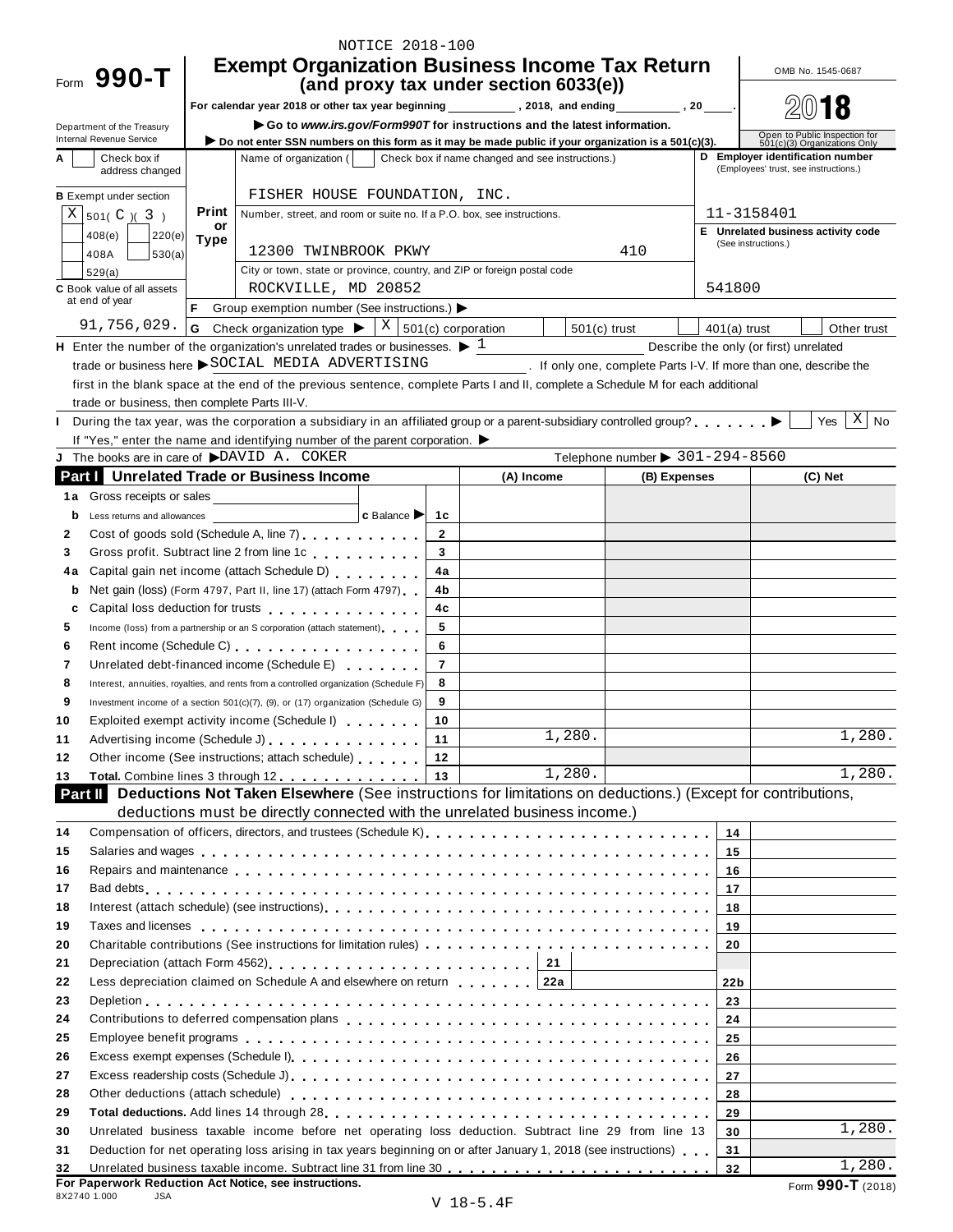|  | FISHER HOUSE FOUNDATION. | INC. |
|--|--------------------------|------|
|  |                          |      |

|                 | FISHER HOUSE FOUNDATION, INC.                                                                                                                                                                                                                                                                                             | 11-3158401                                       |                   |
|-----------------|---------------------------------------------------------------------------------------------------------------------------------------------------------------------------------------------------------------------------------------------------------------------------------------------------------------------------|--------------------------------------------------|-------------------|
|                 | Form 990-T (2018)                                                                                                                                                                                                                                                                                                         |                                                  | Page 2            |
| <b>Part III</b> | <b>Total Unrelated Business Taxable Income</b>                                                                                                                                                                                                                                                                            |                                                  |                   |
| 33              | Total of unrelated business taxable income computed from all unrelated trades or businesses (see                                                                                                                                                                                                                          |                                                  |                   |
|                 |                                                                                                                                                                                                                                                                                                                           | 33                                               | 1,280.            |
| 34              |                                                                                                                                                                                                                                                                                                                           | 34                                               | 13,002.           |
| 35              | Deduction for net operating loss arising in tax years beginning before January 1, 2018 (see                                                                                                                                                                                                                               |                                                  |                   |
|                 |                                                                                                                                                                                                                                                                                                                           | 35                                               |                   |
| 36              | Total of unrelated business taxable income before specific deduction. Subtract line 35 from the sum                                                                                                                                                                                                                       |                                                  |                   |
|                 |                                                                                                                                                                                                                                                                                                                           | 36                                               | 14,282.           |
| 37              | Specific deduction (Generally \$1,000, but see line 37 instructions for exceptions)                                                                                                                                                                                                                                       | 37                                               | 1,000.            |
| 38              | Unrelated business taxable income. Subtract line 37 from line 36. If line 37 is greater than line 36,                                                                                                                                                                                                                     |                                                  | 13,282.           |
| Part IV         |                                                                                                                                                                                                                                                                                                                           | 38                                               |                   |
| 39              | <b>Tax Computation</b>                                                                                                                                                                                                                                                                                                    | 39                                               | 2,789.            |
| 40              | <b>Trusts</b><br>Taxable<br>at Trust Rates.<br>See instructions for tax computation. Income tax on                                                                                                                                                                                                                        |                                                  |                   |
|                 | Tax rate schedule or<br>Schedule D (Form 1041) <b>All D</b><br>the amount on line 38 from:                                                                                                                                                                                                                                | 40                                               |                   |
| 41              |                                                                                                                                                                                                                                                                                                                           | 41                                               |                   |
| 42              |                                                                                                                                                                                                                                                                                                                           | 42                                               |                   |
| 43              |                                                                                                                                                                                                                                                                                                                           | 43                                               |                   |
| 44              |                                                                                                                                                                                                                                                                                                                           | 44                                               | 2,789.            |
| <b>Part V</b>   | <b>Tax and Payments</b>                                                                                                                                                                                                                                                                                                   |                                                  |                   |
|                 | 45a Foreign tax credit (corporations attach Form 1118; trusts attach Form 1116). 45a                                                                                                                                                                                                                                      |                                                  |                   |
|                 |                                                                                                                                                                                                                                                                                                                           |                                                  |                   |
|                 | c General business credit. Attach Form 3800 (see instructions) 15c                                                                                                                                                                                                                                                        |                                                  |                   |
|                 | d Credit for prior year minimum tax (attach Form 8801 or 8827). 45d                                                                                                                                                                                                                                                       |                                                  |                   |
|                 |                                                                                                                                                                                                                                                                                                                           | 45e                                              |                   |
| 46              |                                                                                                                                                                                                                                                                                                                           | 46                                               | 2,789.            |
| 47              | $\vert$ Form 4255 $\vert$ Form 8611 $\vert$ Form 8697 $\vert$ Form 8866 $\vert$ Other (attach schedule)<br>Other taxes. Check if from:                                                                                                                                                                                    | 47                                               |                   |
| 48              |                                                                                                                                                                                                                                                                                                                           | 48                                               | 2,789.            |
| 49              | 2018 net 965 tax liability paid from Form 965-A or Form 965-B, Part II, column (k), line 2                                                                                                                                                                                                                                | 49                                               |                   |
|                 | 50 a Payments: A 2017 overpayment credited to 2018 $\ldots$ 50a                                                                                                                                                                                                                                                           |                                                  |                   |
|                 |                                                                                                                                                                                                                                                                                                                           |                                                  |                   |
|                 | 3,000.                                                                                                                                                                                                                                                                                                                    |                                                  |                   |
|                 | 50d<br><b>d</b> Foreign organizations: Tax paid or withheld at source (see instructions) $\cdots$                                                                                                                                                                                                                         |                                                  |                   |
|                 | <b>50e</b><br>50f                                                                                                                                                                                                                                                                                                         |                                                  |                   |
|                 | f Credit for small employer health insurance premiums (attach Form 8941)                                                                                                                                                                                                                                                  |                                                  |                   |
|                 | g Other credits, adjustments, and payments:<br>Form 2439 _____________________<br>Form 4136 and the state of the state of the state of the state of the state of the state of the state of the s                                                                                                                          |                                                  |                   |
| 51              |                                                                                                                                                                                                                                                                                                                           | 51                                               | 3,000.            |
| 52              |                                                                                                                                                                                                                                                                                                                           | 52                                               |                   |
| 53              |                                                                                                                                                                                                                                                                                                                           | 53                                               |                   |
| 54              | Overpayment. If line 51 is larger than the total of lines 48, 49, and 52, enter amount overpaid $\dots \dots \dots$                                                                                                                                                                                                       | 54                                               | 211.              |
| 55              | Enter the amount of line 54 you want: Credited to 2019 estimated tax $\blacktriangleright$ 211.<br>Refunded $\blacktriangleright$                                                                                                                                                                                         | 55                                               |                   |
| <b>Part VI</b>  | Statements Regarding Certain Activities and Other Information (see instructions)                                                                                                                                                                                                                                          |                                                  |                   |
| 56              | At any time during the 2018 calendar year, did the organization have an interest in or a signature or other authority                                                                                                                                                                                                     |                                                  | No<br>Yes         |
|                 | over a financial account (bank, securities, or other) in a foreign country? If "Yes," the organization may have to file                                                                                                                                                                                                   |                                                  |                   |
|                 | FinCEN Form 114, Report of Foreign Bank and Financial Accounts. If "Yes," enter the name of the foreign country                                                                                                                                                                                                           |                                                  |                   |
|                 | here $\blacktriangleright$                                                                                                                                                                                                                                                                                                |                                                  | Χ                 |
| 57              | During the tax year, did the organization receive a distribution from, or was it the grantor of, or transferor to, a foreign trust?                                                                                                                                                                                       |                                                  | X                 |
|                 | If "Yes," see instructions for other forms the organization may have to file.                                                                                                                                                                                                                                             |                                                  |                   |
| 58              | Enter the amount of tax-exempt interest received or accrued during the tax year $\triangleright$ \$                                                                                                                                                                                                                       |                                                  |                   |
|                 | Under penalties of perjury, I declare that I have examined this return, including accompanying schedules and statements, and to the best of my knowledge and belief, it is<br>true, correct, and complete. Declaration of preparer (other than taxpayer) is based on all information of which preparer has any knowledge. |                                                  |                   |
| Sign            |                                                                                                                                                                                                                                                                                                                           | May the IRS discuss this return                  |                   |
| <b>Here</b>     | DAVID A. COKER<br>PRESIDENT<br>Title<br>Signature of officer<br>Date                                                                                                                                                                                                                                                      | with the preparer shown below                    |                   |
|                 | Preparer Signature<br>Print/Type preparer's name<br>Date                                                                                                                                                                                                                                                                  | (see instructions)? $X \mid Y$ es<br><b>PTIN</b> | No                |
| Paid            | Check l<br>7/9/19                                                                                                                                                                                                                                                                                                         | if                                               |                   |
| <b>Preparer</b> | MARC<br>BERGER<br>Ms C.<br>$\blacktriangleright$ BDO USA, LLP                                                                                                                                                                                                                                                             | self-employed<br>Firm's $EIN$ $13 - 5381590$     | P01871563         |
|                 | Firm's name<br>Use Only<br>Firm's address ▶ 8401 GREENSBORO DRIVE, '#800, MCLEAN,<br>VA 22102                                                                                                                                                                                                                             | Phone no. 703-893-0600                           |                   |
|                 |                                                                                                                                                                                                                                                                                                                           |                                                  | Form 990-T (2018) |
| <b>JSA</b>      |                                                                                                                                                                                                                                                                                                                           |                                                  |                   |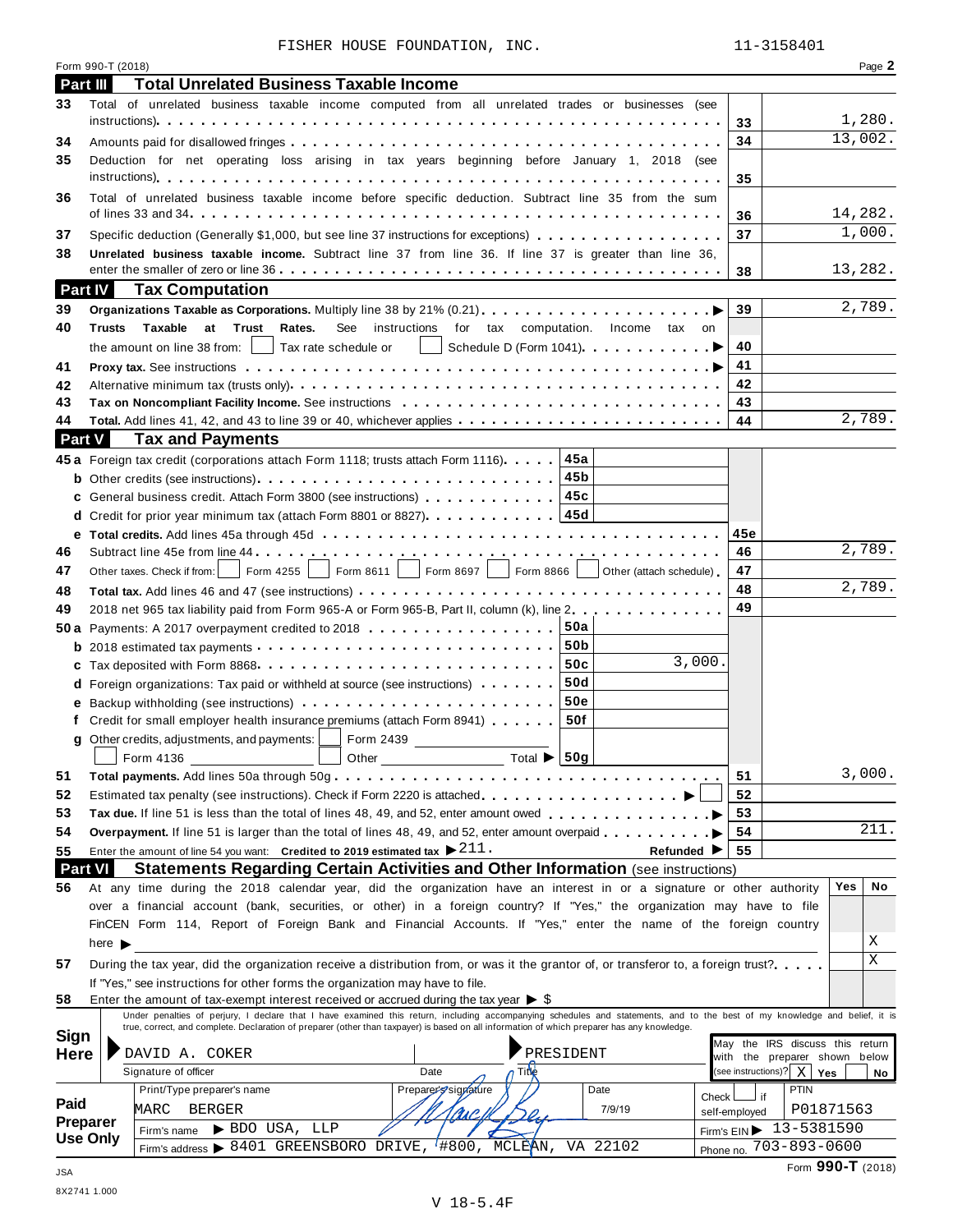| Schedule A - Cost of Goods Sold. Enter method of inventory valuation $\blacktriangleright$                                                                                                                                                   |                                             |       |                                                                                                      |      |  |                                                                                                  |                                                          |           |  |
|----------------------------------------------------------------------------------------------------------------------------------------------------------------------------------------------------------------------------------------------|---------------------------------------------|-------|------------------------------------------------------------------------------------------------------|------|--|--------------------------------------------------------------------------------------------------|----------------------------------------------------------|-----------|--|
| Inventory at beginning of year<br>1                                                                                                                                                                                                          | $\mathbf 1$                                 |       |                                                                                                      |      |  | 6 Inventory at end of year <b>contained 6</b> Inventory at end of year                           | 6                                                        |           |  |
| 2<br>Purchases <b>All According to the Contract of Table 19.</b>                                                                                                                                                                             | $\mathbf{2}$                                |       |                                                                                                      |      |  | 7 Cost of goods sold. Subtract line                                                              |                                                          |           |  |
| 3<br>Cost of labor the cost of labor                                                                                                                                                                                                         | $\overline{\mathbf{3}}$                     |       |                                                                                                      |      |  | 6 from line 5. Enter here and in                                                                 |                                                          |           |  |
| 4a Additional section 263A costs                                                                                                                                                                                                             |                                             |       |                                                                                                      |      |  | Part I, line 2                                                                                   | 7                                                        |           |  |
| (attach schedule) expansion of                                                                                                                                                                                                               | 4a                                          |       | 8                                                                                                    |      |  | Do the rules of section 263A (with respect to                                                    |                                                          | No<br>Yes |  |
| 4b<br><b>b</b> Other costs (attach schedule)                                                                                                                                                                                                 |                                             |       |                                                                                                      |      |  | property produced or acquired for resale) apply                                                  |                                                          |           |  |
| <b>Total.</b> Add lines 1 through 4b<br>5.                                                                                                                                                                                                   | 5                                           |       |                                                                                                      |      |  |                                                                                                  |                                                          | Χ         |  |
| Schedule C - Rent Income (From Real Property and Personal Property Leased With Real Property)                                                                                                                                                |                                             |       |                                                                                                      |      |  |                                                                                                  |                                                          |           |  |
| (see instructions)                                                                                                                                                                                                                           |                                             |       |                                                                                                      |      |  |                                                                                                  |                                                          |           |  |
| 1. Description of property                                                                                                                                                                                                                   |                                             |       |                                                                                                      |      |  |                                                                                                  |                                                          |           |  |
| (1)                                                                                                                                                                                                                                          |                                             |       |                                                                                                      |      |  |                                                                                                  |                                                          |           |  |
| (2)                                                                                                                                                                                                                                          |                                             |       |                                                                                                      |      |  |                                                                                                  |                                                          |           |  |
| (3)                                                                                                                                                                                                                                          |                                             |       |                                                                                                      |      |  |                                                                                                  |                                                          |           |  |
| (4)                                                                                                                                                                                                                                          |                                             |       |                                                                                                      |      |  |                                                                                                  |                                                          |           |  |
|                                                                                                                                                                                                                                              | 2. Rent received or accrued                 |       |                                                                                                      |      |  |                                                                                                  |                                                          |           |  |
| (a) From personal property (if the percentage of rent<br>for personal property is more than 10% but not                                                                                                                                      |                                             |       | (b) From real and personal property (if the                                                          |      |  | 3(a) Deductions directly connected with the income<br>in columns 2(a) and 2(b) (attach schedule) |                                                          |           |  |
| more than 50%)                                                                                                                                                                                                                               |                                             |       | percentage of rent for personal property exceeds<br>50% or if the rent is based on profit or income) |      |  |                                                                                                  |                                                          |           |  |
|                                                                                                                                                                                                                                              |                                             |       |                                                                                                      |      |  |                                                                                                  |                                                          |           |  |
| (1)<br>(2)                                                                                                                                                                                                                                   |                                             |       |                                                                                                      |      |  |                                                                                                  |                                                          |           |  |
|                                                                                                                                                                                                                                              |                                             |       |                                                                                                      |      |  |                                                                                                  |                                                          |           |  |
|                                                                                                                                                                                                                                              |                                             |       |                                                                                                      |      |  |                                                                                                  |                                                          |           |  |
|                                                                                                                                                                                                                                              |                                             |       |                                                                                                      |      |  |                                                                                                  |                                                          |           |  |
|                                                                                                                                                                                                                                              |                                             |       |                                                                                                      |      |  |                                                                                                  |                                                          |           |  |
|                                                                                                                                                                                                                                              |                                             | Total |                                                                                                      |      |  | (b) Total deductions.                                                                            |                                                          |           |  |
|                                                                                                                                                                                                                                              |                                             |       |                                                                                                      |      |  | Enter here and on page 1,                                                                        |                                                          |           |  |
|                                                                                                                                                                                                                                              |                                             |       |                                                                                                      |      |  | Part I, line 6, column (B)                                                                       |                                                          |           |  |
|                                                                                                                                                                                                                                              |                                             |       |                                                                                                      |      |  |                                                                                                  | 3. Deductions directly connected with or allocable to    |           |  |
| 1. Description of debt-financed property                                                                                                                                                                                                     |                                             |       | 2. Gross income from or<br>allocable to debt-financed                                                |      |  |                                                                                                  | debt-financed property                                   |           |  |
|                                                                                                                                                                                                                                              |                                             |       | property                                                                                             |      |  | (a) Straight line depreciation<br>(attach schedule)                                              | (b) Other deductions<br>(attach schedule)                |           |  |
|                                                                                                                                                                                                                                              |                                             |       |                                                                                                      |      |  |                                                                                                  |                                                          |           |  |
|                                                                                                                                                                                                                                              |                                             |       |                                                                                                      |      |  |                                                                                                  |                                                          |           |  |
|                                                                                                                                                                                                                                              |                                             |       |                                                                                                      |      |  |                                                                                                  |                                                          |           |  |
| (3)<br>(4)<br>Total<br>(c) Total income. Add totals of columns 2(a) and 2(b). Enter<br>here and on page 1, Part I, line 6, column (A) ▶<br><b>Schedule E - Unrelated Debt-Financed Income</b> (see instructions)<br>(1)<br>(2)<br>(3)<br>(4) |                                             |       |                                                                                                      |      |  |                                                                                                  |                                                          |           |  |
| 4. Amount of average                                                                                                                                                                                                                         | 5. Average adjusted basis                   |       |                                                                                                      |      |  |                                                                                                  |                                                          |           |  |
| acquisition debt on or                                                                                                                                                                                                                       | of or allocable to                          |       | 6. Column<br>4 divided                                                                               |      |  | 7. Gross income reportable                                                                       | 8. Allocable deductions<br>(column 6 x total of columns  |           |  |
| allocable to debt-financed<br>property (attach schedule)                                                                                                                                                                                     | debt-financed property<br>(attach schedule) |       | by column 5                                                                                          |      |  | (column 2 x column 6)                                                                            | $3(a)$ and $3(b)$ )                                      |           |  |
|                                                                                                                                                                                                                                              |                                             |       |                                                                                                      | %    |  |                                                                                                  |                                                          |           |  |
|                                                                                                                                                                                                                                              |                                             |       |                                                                                                      | $\%$ |  |                                                                                                  |                                                          |           |  |
| (1)<br>(2)<br>(3)                                                                                                                                                                                                                            |                                             |       |                                                                                                      | $\%$ |  |                                                                                                  |                                                          |           |  |
| (4)                                                                                                                                                                                                                                          |                                             |       |                                                                                                      | $\%$ |  |                                                                                                  |                                                          |           |  |
|                                                                                                                                                                                                                                              |                                             |       |                                                                                                      |      |  | Enter here and on page 1,<br>Part I, line 7, column (A).                                         | Enter here and on page 1,<br>Part I, line 7, column (B). |           |  |

Form **990-T** (2018)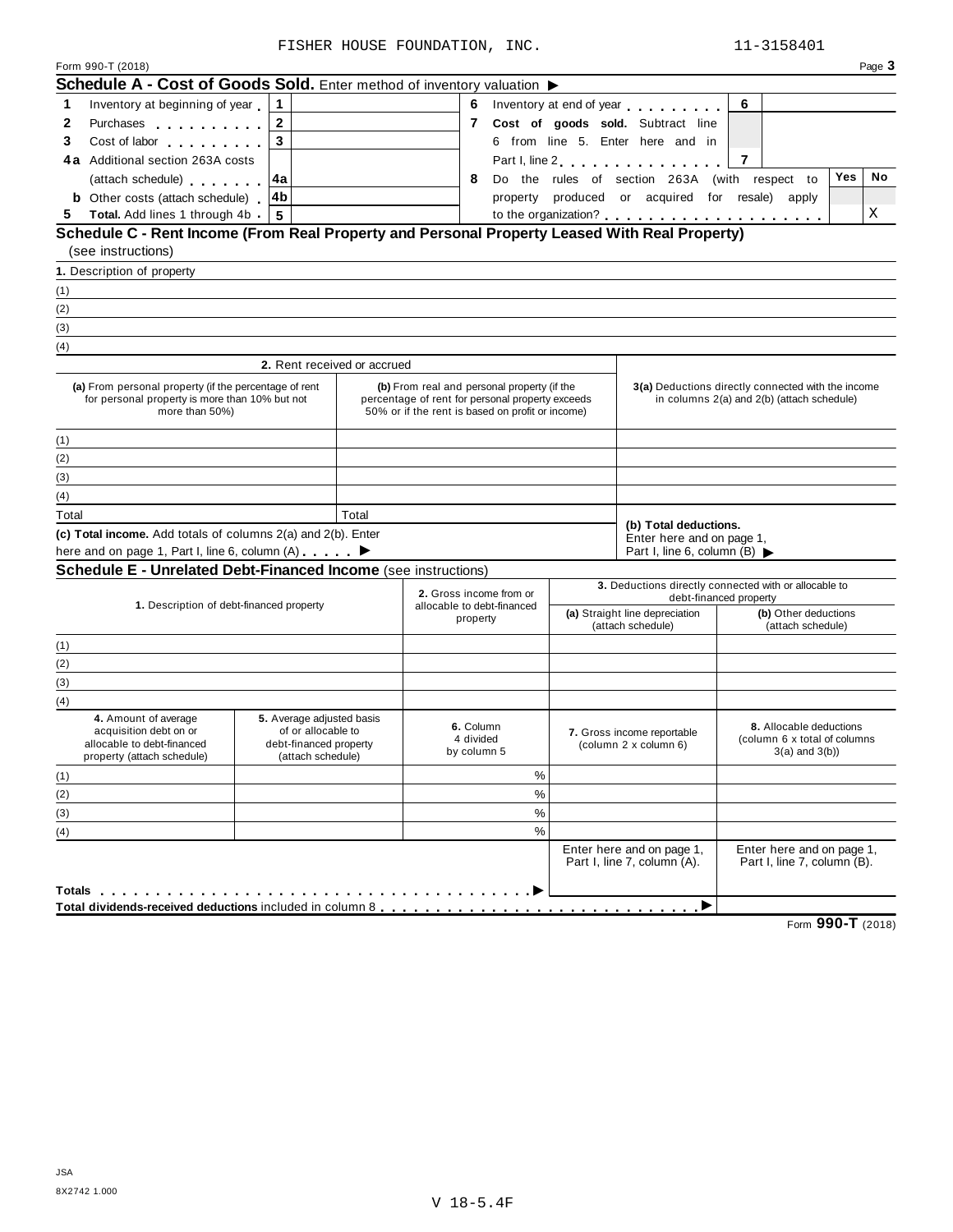| Form 990-T (2018)                                                                                                                                                                                                                  |                                                                                                                          |                                                                                            | FISHER HOUSE FOUNDATION, INC.                            |                                                                                                                                       |                                                                                                                            |                                                                                   |                                                                                                 |  | 11-3158401<br>Page 4                                                                          |  |
|------------------------------------------------------------------------------------------------------------------------------------------------------------------------------------------------------------------------------------|--------------------------------------------------------------------------------------------------------------------------|--------------------------------------------------------------------------------------------|----------------------------------------------------------|---------------------------------------------------------------------------------------------------------------------------------------|----------------------------------------------------------------------------------------------------------------------------|-----------------------------------------------------------------------------------|-------------------------------------------------------------------------------------------------|--|-----------------------------------------------------------------------------------------------|--|
| Schedule F-Interest, Annuities, Royalties, and Rents From Controlled Organizations (see instructions)                                                                                                                              |                                                                                                                          |                                                                                            |                                                          |                                                                                                                                       |                                                                                                                            |                                                                                   |                                                                                                 |  |                                                                                               |  |
|                                                                                                                                                                                                                                    |                                                                                                                          |                                                                                            | <b>Exempt Controlled Organizations</b>                   |                                                                                                                                       |                                                                                                                            |                                                                                   |                                                                                                 |  |                                                                                               |  |
| 1. Name of controlled<br>organization                                                                                                                                                                                              | 2. Employer<br>identification number                                                                                     |                                                                                            | 3. Net unrelated income<br>(loss) (see instructions)     |                                                                                                                                       | 4. Total of specified<br>payments made                                                                                     |                                                                                   | 5. Part of column 4 that is<br>included in the controlling<br>organization's gross income       |  | 6. Deductions directly<br>connected with income<br>in column 5                                |  |
| (1)                                                                                                                                                                                                                                |                                                                                                                          |                                                                                            |                                                          |                                                                                                                                       |                                                                                                                            |                                                                                   |                                                                                                 |  |                                                                                               |  |
| (2)                                                                                                                                                                                                                                |                                                                                                                          |                                                                                            |                                                          |                                                                                                                                       |                                                                                                                            |                                                                                   |                                                                                                 |  |                                                                                               |  |
| (3)                                                                                                                                                                                                                                |                                                                                                                          |                                                                                            |                                                          |                                                                                                                                       |                                                                                                                            |                                                                                   |                                                                                                 |  |                                                                                               |  |
| (4)                                                                                                                                                                                                                                |                                                                                                                          |                                                                                            |                                                          |                                                                                                                                       |                                                                                                                            |                                                                                   |                                                                                                 |  |                                                                                               |  |
| Nonexempt Controlled Organizations                                                                                                                                                                                                 |                                                                                                                          |                                                                                            |                                                          |                                                                                                                                       |                                                                                                                            |                                                                                   |                                                                                                 |  |                                                                                               |  |
| 7. Taxable Income                                                                                                                                                                                                                  | 8. Net unrelated income<br>(loss) (see instructions)                                                                     |                                                                                            | 9. Total of specified<br>payments made                   |                                                                                                                                       | 10. Part of column 9 that is<br>included in the controlling<br>organization's gross income                                 |                                                                                   |                                                                                                 |  | 11. Deductions directly<br>connected with income in<br>column 10                              |  |
| (1)                                                                                                                                                                                                                                |                                                                                                                          |                                                                                            |                                                          |                                                                                                                                       |                                                                                                                            |                                                                                   |                                                                                                 |  |                                                                                               |  |
| (2)                                                                                                                                                                                                                                |                                                                                                                          |                                                                                            |                                                          |                                                                                                                                       |                                                                                                                            |                                                                                   |                                                                                                 |  |                                                                                               |  |
| (3)                                                                                                                                                                                                                                |                                                                                                                          |                                                                                            |                                                          |                                                                                                                                       |                                                                                                                            |                                                                                   |                                                                                                 |  |                                                                                               |  |
| (4)                                                                                                                                                                                                                                |                                                                                                                          |                                                                                            |                                                          |                                                                                                                                       |                                                                                                                            |                                                                                   |                                                                                                 |  |                                                                                               |  |
|                                                                                                                                                                                                                                    |                                                                                                                          |                                                                                            |                                                          |                                                                                                                                       |                                                                                                                            | Add columns 5 and 10.<br>Enter here and on page 1,<br>Part I, line 8, column (A). |                                                                                                 |  | Add columns 6 and 11.<br>Enter here and on page 1,<br>Part I, line 8, column (B).             |  |
| Schedule G-Investment Income of a Section 501(c)(7), (9), or (17) Organization (see instructions)                                                                                                                                  |                                                                                                                          |                                                                                            |                                                          |                                                                                                                                       |                                                                                                                            |                                                                                   |                                                                                                 |  |                                                                                               |  |
| 1. Description of income                                                                                                                                                                                                           | 2. Amount of income                                                                                                      |                                                                                            | 3. Deductions<br>directly connected<br>(attach schedule) |                                                                                                                                       |                                                                                                                            |                                                                                   | 4. Set-asides<br>(attach schedule)                                                              |  | 5. Total deductions<br>and set-asides (col. 3<br>plus col. 4)                                 |  |
| (1)                                                                                                                                                                                                                                |                                                                                                                          |                                                                                            |                                                          |                                                                                                                                       |                                                                                                                            |                                                                                   |                                                                                                 |  |                                                                                               |  |
| (2)                                                                                                                                                                                                                                |                                                                                                                          |                                                                                            |                                                          |                                                                                                                                       |                                                                                                                            |                                                                                   |                                                                                                 |  |                                                                                               |  |
| (3)                                                                                                                                                                                                                                |                                                                                                                          |                                                                                            |                                                          |                                                                                                                                       |                                                                                                                            |                                                                                   |                                                                                                 |  |                                                                                               |  |
| (4)                                                                                                                                                                                                                                |                                                                                                                          |                                                                                            |                                                          |                                                                                                                                       |                                                                                                                            |                                                                                   |                                                                                                 |  |                                                                                               |  |
| Totals <b>Definition</b> Definition Definition Definition Definition Definition Definition Definition Definition Definition Definition Definition Definition Definition Definition Definition Definition Definition Definition Def | Enter here and on page 1,<br>Part I, line 9, column (A).                                                                 |                                                                                            |                                                          |                                                                                                                                       |                                                                                                                            |                                                                                   |                                                                                                 |  | Enter here and on page 1,<br>Part I, line 9, column (B).                                      |  |
| Schedule I-Exploited Exempt Activity Income, Other Than Advertising Income (see instructions)                                                                                                                                      |                                                                                                                          |                                                                                            |                                                          |                                                                                                                                       |                                                                                                                            |                                                                                   |                                                                                                 |  |                                                                                               |  |
| 1. Description of exploited activity                                                                                                                                                                                               | 2. Gross<br>unrelated<br>business income<br>from trade or<br>business                                                    | 3. Expenses<br>directly<br>connected with<br>production of<br>unrelated<br>business income |                                                          | 4. Net income (loss)<br>from unrelated trade<br>or business (column<br>2 minus column 3).<br>If a gain, compute<br>cols. 5 through 7. | 5. Gross income<br>6. Expenses<br>from activity that<br>attributable to<br>is not unrelated<br>column 5<br>business income |                                                                                   | 7. Excess exempt<br>expenses<br>(column 6 minus<br>column 5, but not<br>more than<br>column 4). |  |                                                                                               |  |
| (1)                                                                                                                                                                                                                                |                                                                                                                          |                                                                                            |                                                          |                                                                                                                                       |                                                                                                                            |                                                                                   |                                                                                                 |  |                                                                                               |  |
| (2)                                                                                                                                                                                                                                |                                                                                                                          |                                                                                            |                                                          |                                                                                                                                       |                                                                                                                            |                                                                                   |                                                                                                 |  |                                                                                               |  |
| (3)                                                                                                                                                                                                                                |                                                                                                                          |                                                                                            |                                                          |                                                                                                                                       |                                                                                                                            |                                                                                   |                                                                                                 |  |                                                                                               |  |
| (4)                                                                                                                                                                                                                                |                                                                                                                          |                                                                                            |                                                          |                                                                                                                                       |                                                                                                                            |                                                                                   |                                                                                                 |  |                                                                                               |  |
|                                                                                                                                                                                                                                    | Enter here and on<br>Enter here and on<br>page 1, Part I,<br>page 1, Part I,<br>line 10, col. (A).<br>line 10, col. (B). |                                                                                            |                                                          |                                                                                                                                       |                                                                                                                            |                                                                                   |                                                                                                 |  | Enter here and<br>on page 1,<br>Part II, line 26.                                             |  |
| Totals ▶<br><b>Schedule J-Advertising Income (see instructions)</b>                                                                                                                                                                |                                                                                                                          |                                                                                            |                                                          |                                                                                                                                       |                                                                                                                            |                                                                                   |                                                                                                 |  |                                                                                               |  |
| Income From Periodicals Reported on a Consolidated Basis                                                                                                                                                                           |                                                                                                                          |                                                                                            |                                                          |                                                                                                                                       |                                                                                                                            |                                                                                   |                                                                                                 |  |                                                                                               |  |
| Part I                                                                                                                                                                                                                             |                                                                                                                          |                                                                                            |                                                          |                                                                                                                                       |                                                                                                                            |                                                                                   |                                                                                                 |  |                                                                                               |  |
| 1. Name of periodical                                                                                                                                                                                                              | 2. Gross<br>3. Direct<br>advertising<br>advertising costs<br>income                                                      |                                                                                            |                                                          | 4. Advertising<br>gain or (loss) (col.<br>2 minus col. 3). If<br>a gain, compute<br>cols. 5 through 7.                                |                                                                                                                            | 5. Circulation<br>income                                                          | 6. Readership<br>costs                                                                          |  | 7. Excess readership<br>costs (column 6<br>minus column 5, but<br>not more than<br>column 4). |  |
| (1)                                                                                                                                                                                                                                |                                                                                                                          |                                                                                            |                                                          |                                                                                                                                       |                                                                                                                            |                                                                                   |                                                                                                 |  |                                                                                               |  |
| (2)                                                                                                                                                                                                                                |                                                                                                                          |                                                                                            |                                                          |                                                                                                                                       |                                                                                                                            |                                                                                   |                                                                                                 |  |                                                                                               |  |
| (3)                                                                                                                                                                                                                                |                                                                                                                          |                                                                                            |                                                          |                                                                                                                                       |                                                                                                                            |                                                                                   |                                                                                                 |  |                                                                                               |  |
| (4)                                                                                                                                                                                                                                |                                                                                                                          |                                                                                            |                                                          |                                                                                                                                       |                                                                                                                            |                                                                                   |                                                                                                 |  |                                                                                               |  |
| Totals (carry to Part II, line $(5)$ )                                                                                                                                                                                             |                                                                                                                          |                                                                                            |                                                          |                                                                                                                                       |                                                                                                                            |                                                                                   |                                                                                                 |  |                                                                                               |  |

Form **990-T** (2018)